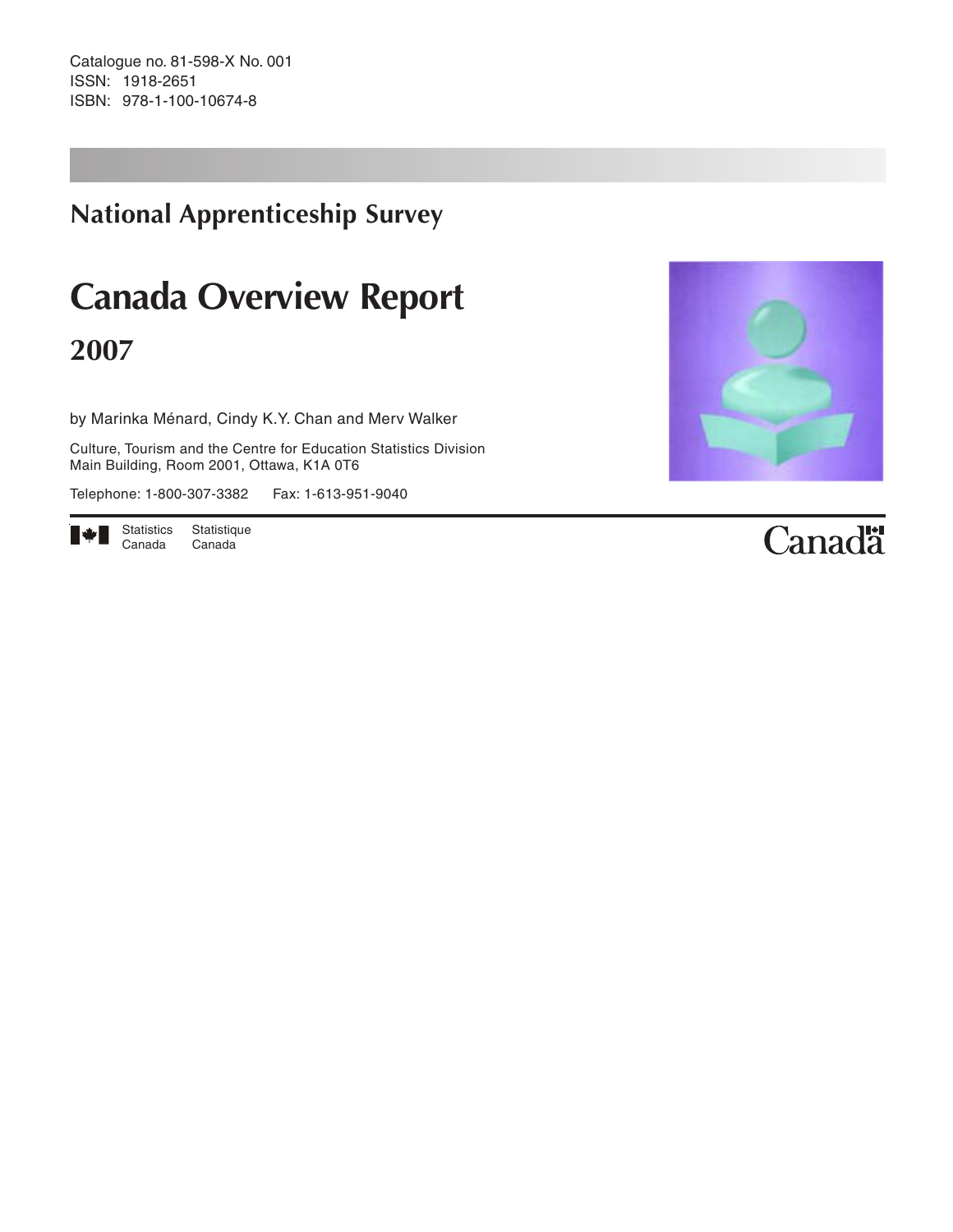#### **How to obtain more information**

For information about this product or the wide range of services and data available from Statistics Canada, visit our website at www.statcan.ca, e-mail us at infostats@statcan.ca, or telephone us, Monday to Friday from 8:30 a.m. to 4:30 p.m., at the following numbers:

#### **Statistics Canada's National Contact Centre**

| Toll-free telephone (Canada and United States):             |                |
|-------------------------------------------------------------|----------------|
| Inquiries line                                              | 1-800-263-1136 |
| National telecommunications device for the hearing impaired | 1-800-363-7629 |
| Fax line                                                    | 1-877-287-4369 |
| Local or international calls:                               |                |
| Inquiries line                                              | 1-613-951-8116 |
| Fax line                                                    | 1-613-951-0581 |
| <b>Depository Services Program</b>                          |                |
| Inquiries line                                              | 1-800-635-7943 |
| Fax line                                                    | 1-800-565-7757 |
|                                                             |                |

#### **To access this product**

This product, Catalogue no. 81-598-X, is available for free in electronic format. To obtain a single issue, visit our website at www.statcan.ca and select "Publications" > "Free Internet publications."

#### **Standards of service to the public**

Statistics Canada is committed to serving its clients in a prompt, reliable and courteous manner. To this end, Statistics Canada has developed standards of service that its employees observe. To obtain a copy of these service standards, please contact Statistics Canada toll-free at 1-800-263-1136. The service standards are also published on www.statcan.ca under "About us" > "Providing services to Canadians."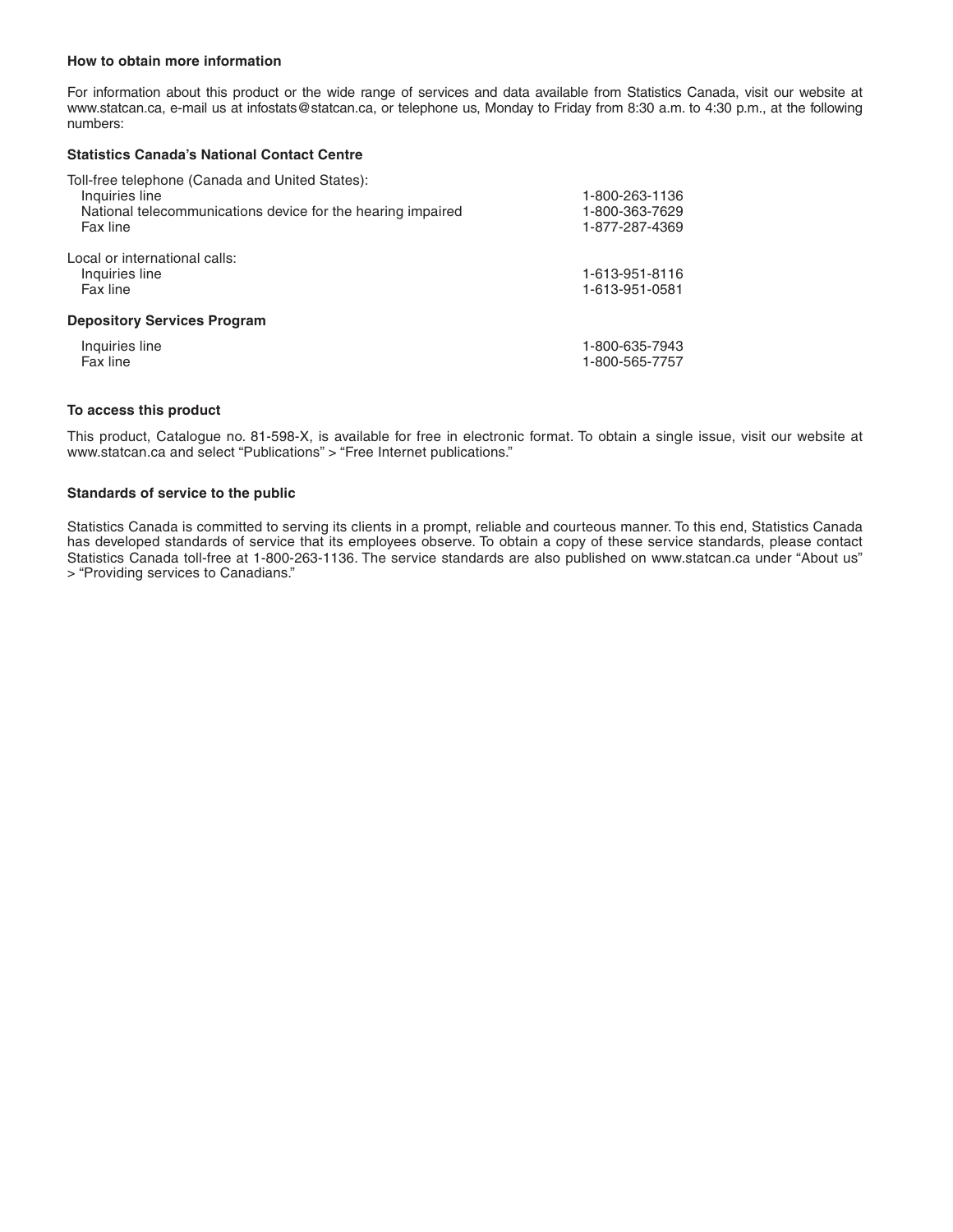# **National Apprenticeship Survey**

# **Canada Overview Report 2007**

#### by **Marinka Ménard and Frank Menezes,** Statistics Canada **Cindy K.Y. Chan and Merv Walker,** Gordon Group

Published by authority of the Minister responsible for Statistics Canada

© Minister of Industry, 2008

All rights reserved. The content of this electronic publication may be reproduced, in whole or in part, and by any means, without further permission from Statistics Canada, subject to the following conditions: that it be done solely for the purposes of private study, research, criticism, review or newspaper summary, and/or for non-commercial purposes; and that Statistics Canada be fully acknowledged as follows: Source (or "Adapted from", if appropriate): Statistics Canada, year of publication, name of product, catalogue number, volume and issue numbers, reference period and page(s). Otherwise, no part of this publication may be reproduced, stored in a retrieval system or transmitted in any form, by any means—electronic, mechanical or photocopy—or for any purposes without prior written permission of Licensing Services, Client Services Division, Statistics Canada, Ottawa, Ontario, Canada K1A 0T6.

September 2008

Catalogue no. 81-598-X No. 001 ISSN 1918-2651 ISBN 978-1-100-10674-8 Frequency: Occasional Ottawa

Cette publication est disponible en français (N° 81-598-M n° 001 au catalogue)

Statistics Canada Human Resources and Social Development Canada (HRSDC) Canadian Council of Directors of Apprenticeship (CCDA)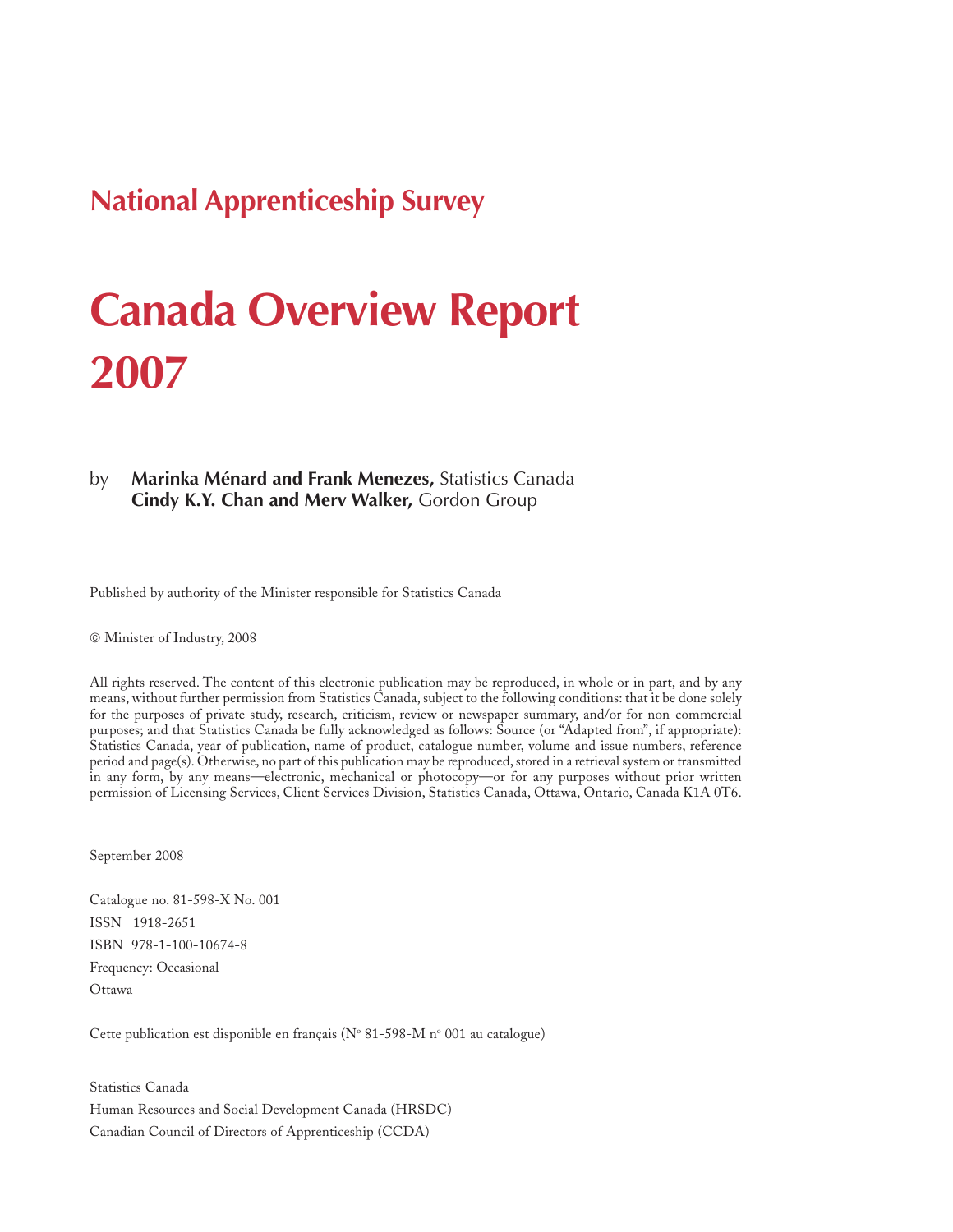# <span id="page-3-0"></span>**Acronyms**

| AIT          | Agreement on Internal Trade                     |
|--------------|-------------------------------------------------|
| <b>CCDA</b>  | Canadian Council of Directors of Apprenticeship |
| <b>HRSDC</b> | Human Resources and Social Development Canada   |
| <b>NAS</b>   | National Apprenticeship Survey                  |
| <b>NATS</b>  | <b>National Apprenticed Trades Survey</b>       |
| <b>RAIS</b>  | Registered Apprentice Information System        |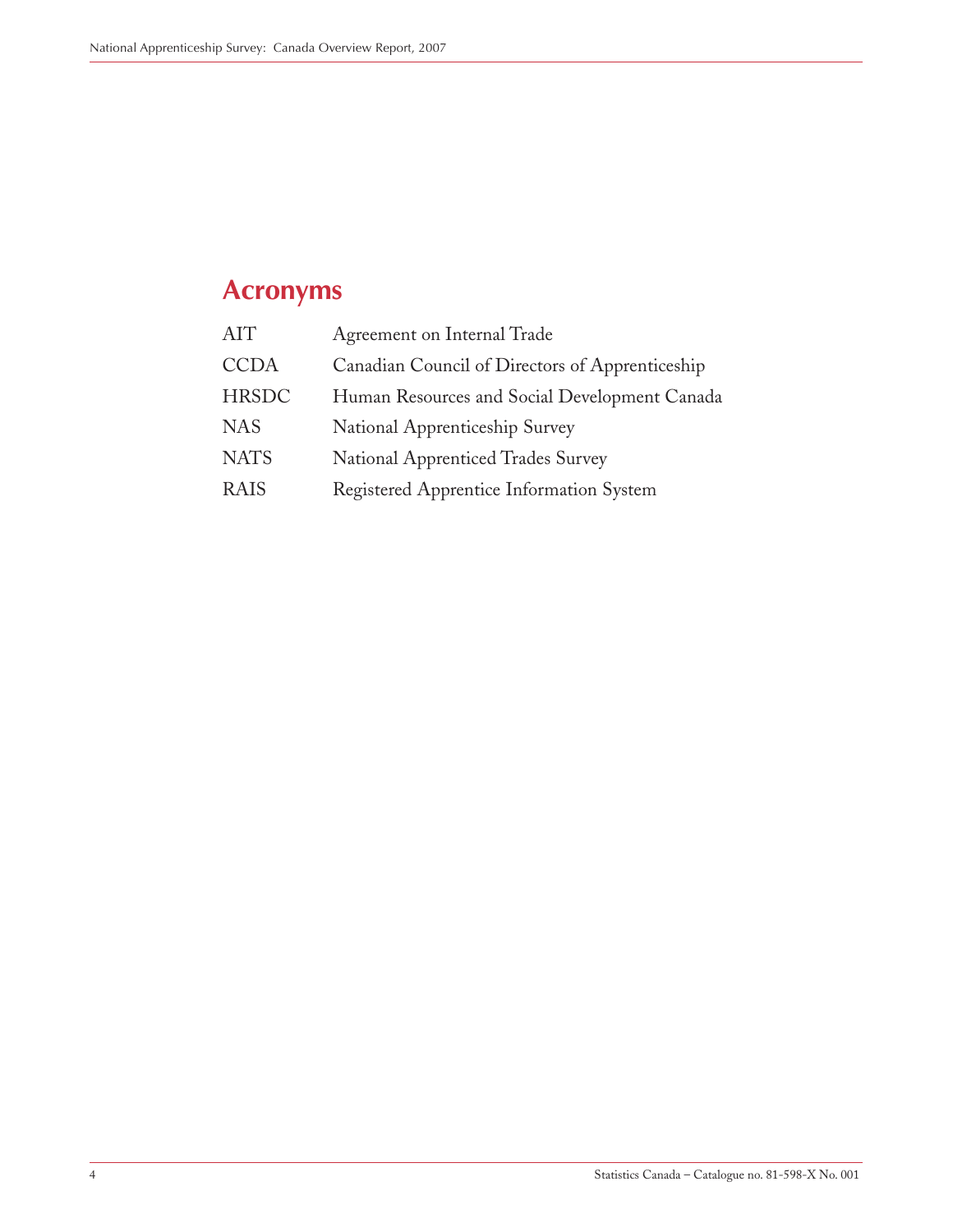# <span id="page-4-0"></span>**Acknowledgements**

The authors wish to thank all those involved in the development and production of the National Apprenticeship Survey at Statistics Canada (STC), Human Resources and Social Development Canada (HRSDC) and the Canadian Council of Directors of Apprenticeship (CCDA).

The assistance of many people was invaluable to the production of this report. Our thanks go to those in the Centre for Education Statistics, Statistics Canada, the Trades and Apprenticeship Division of the Workplace Partnerships Directorate of HRSDC, and the various CCDA jurisdictional representatives for their contributions, feedback and suggestions.

A special thank you is extended to Neelam Prakash for her help in producing the analytical tables, Danielle Baum for her indispensable help in preparing the manuscript and tables for publication, Marcel Mainville, for his indispensable help, and Joseph Prince, Lisa Wilkinson and Suzanne Bélair of the HTML Publication Development Unit, for their help.

## **Note of appreciation**

Canada owes the success of its statistical system to a long-standing partnership between Statistics Canada, the citizens of Canada, its businesses, governments and other institutions. Accurate and timely statistical information could not be produced without their continued cooperation and goodwill.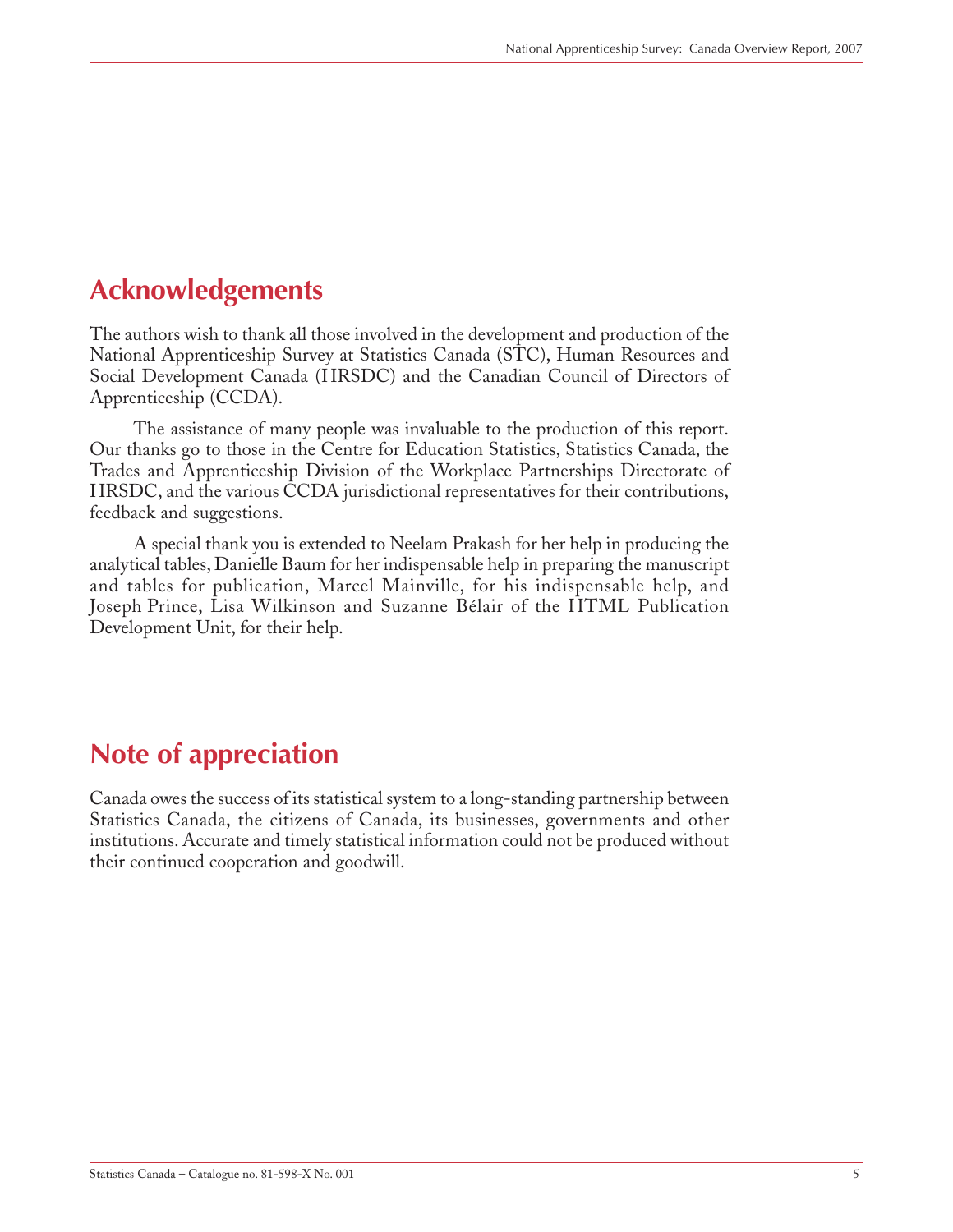# **Table of contents**

| Acronyms                                  |                                                        | $\overline{4}$ |
|-------------------------------------------|--------------------------------------------------------|----------------|
| Acknowledgements                          |                                                        | 5              |
| Foreword                                  |                                                        | 7              |
| Introduction                              |                                                        | 8              |
| Section 1:                                | Profile of the apprentices                             | 12             |
| Section 2:                                | Interest in the trade sector                           | 18             |
| Section 3:                                | Challenges                                             | 21             |
| Section 4:                                | Certification                                          | 24             |
| Section 5:                                | Labour force and earnings                              | 25             |
| Section 6:                                | Mobility                                               | 27             |
| Section 7:                                | Women, Aboriginal peoples and landed immigrants        | 29             |
| Section 8:                                | Perception of quality of training                      | 33             |
| Conclusion                                |                                                        | 35             |
| Endnotes                                  |                                                        | 36             |
| Appendix 1:<br>Appendix 2:<br>Appendix 3: | Data Tables<br>Glossary of terms<br>Survey methodology | 37<br>62<br>82 |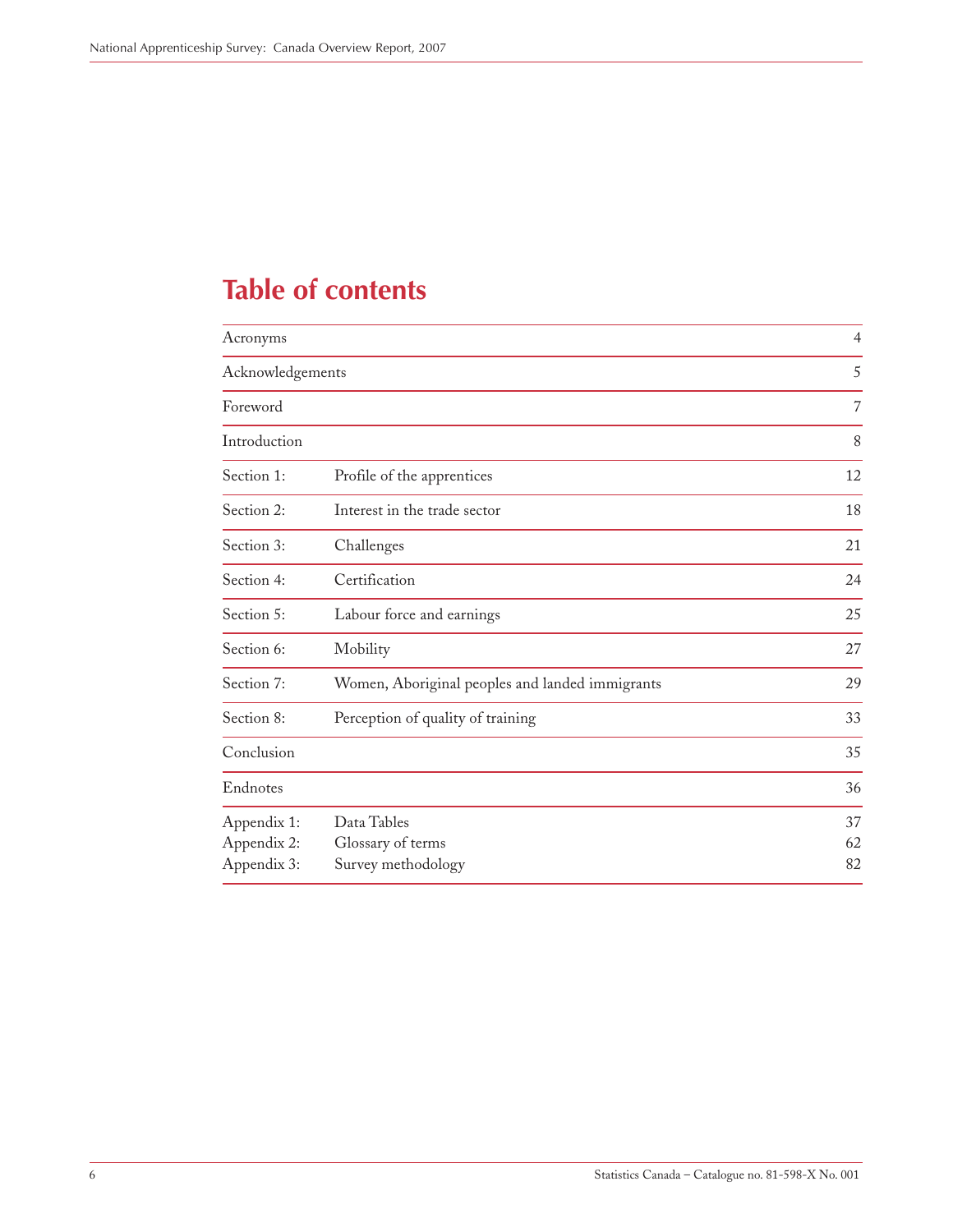### <span id="page-6-0"></span>**Foreword**

The National Apprenticeship Survey (NAS) 2007 looks at factors affecting the completion, certification and transition of apprentices to the labour market. It builds on the content and experience gained through two previous surveys on apprentices, the first completed in 1989 and 1990 and the second in 1994 and 1995. The 2007 survey was a collaborative effort on the part of Human Resources and Social Development Canada (HRSDC), apprenticeship authorities in each of the provinces and territories, and Statistics Canada. The work was carried out under the guidance of the Canadian Council of Directors of Apprenticeship (CCDA).

Many academics and various stakeholders contributed to the design of the survey instrument. Most importantly, this report would not have been possible without the 30,000 current and former apprentices who took the time to respond to the survey questionnaire.

Work on the 2007 survey began in 2005. Provincial and territorial governments provided guidance regarding the kind of information to be collected and relevant data concerning apprenticeship registrations in the respective jurisdictions. HRSDC contributed the financial resources to execute the 2007 NAS and, in its capacity as a CCDA member managed the external advisory process necessary for the design of the survey. Statistics Canada provided survey design expertise and administration capabilities to carry out the survey.

This national report, along with similar reports that are available for each province and territory, form the first group of reports to be published from the 2007 survey data. Topic-specific monographs will form the second series of reports, to be released in 2009. It is hoped that the findings will contribute to the ongoing dialogue by governments, industry and unions to ensure that the apprenticeship systems in Canada continue to respond to the demands of the 21<sup>st</sup> century.

HRSDC, the CCDA and Statistics Canada wish to thank all who participated in developing and responding to the survey.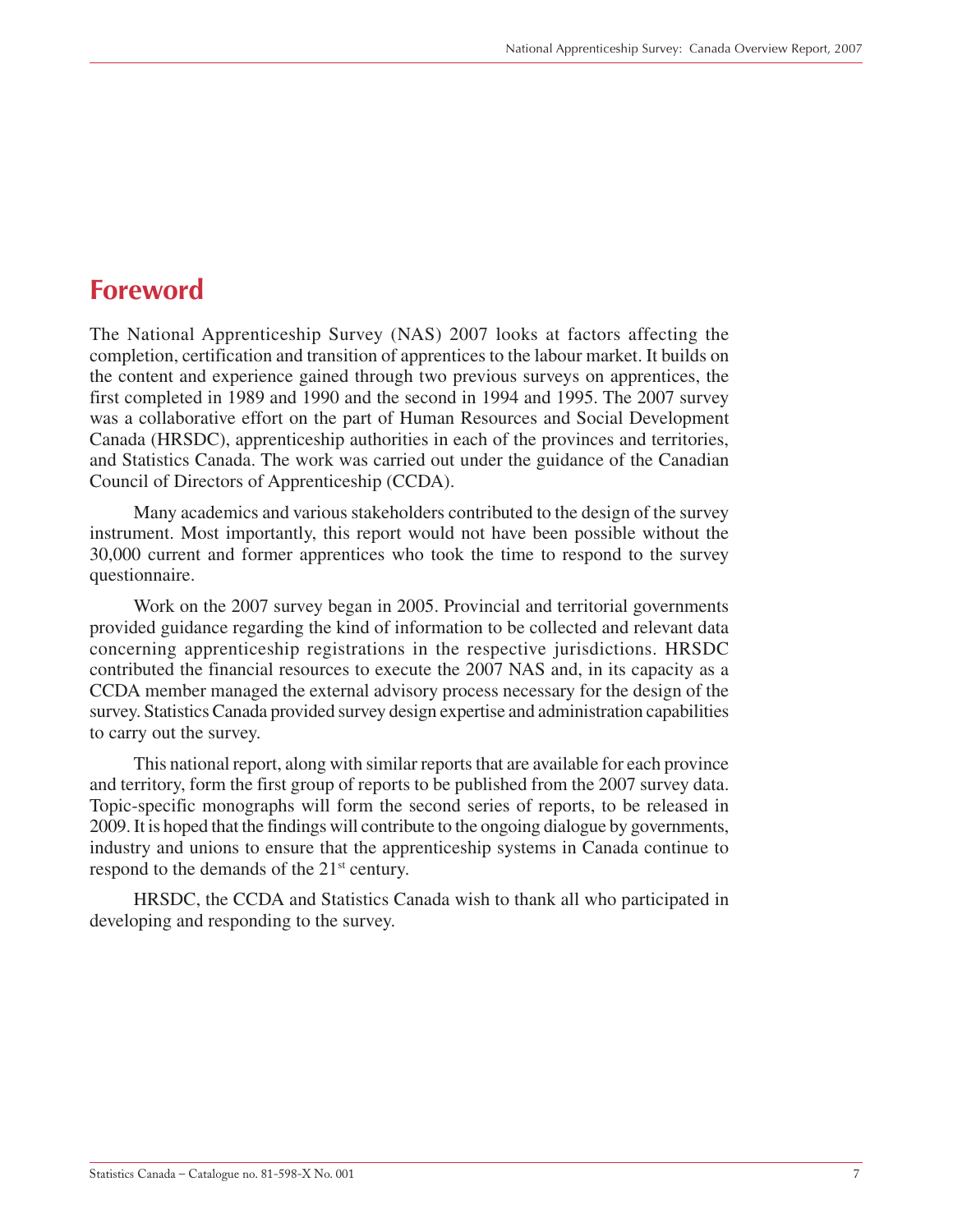### <span id="page-7-0"></span>**Introduction**

Skilled tradespeople play an important role in the Canadian economy and are essential to building and maintaining Canada's competitive position in the global knowledgebased economy. Statistics Canada's 2006 census reported that almost  $12\%$ <sup>1</sup> of the people in the country's labour force have a background in the skilled trades obtained either through apprenticeship, a trade certificate or a trade diploma. Skilled trades workers are present in a wide range of sectors across the country such as automotive repair, construction, transportation, oil and gas extraction, other natural resources development, and the aerospace industry, to name a few. This speaks to the importance of the skilled trade labour force.

Apprenticeship training is the primary method to train Canada's skilled trades workers. It is a well-established method of acquiring skills and gaining knowledge necessary to become a skilled tradesperson through a combination of practical on-thejob training (80%) and intensive in-school technical training (20%). Provinces and territories are responsible for regulating and administering apprenticeship programs and certifying tradespeople. The federal government works together with the provinces and territories through the Canadian Council of Directors of Apprenticeship in supporting the development of a highly-skilled and adaptable workforce in the skilled trades as well as facilitating interprovincial mobility in the trades. In response to the existence of over 200 apprenticeable trades in Canada, the federal, provincial and territorial governments established the Interprovincial Standards Red Seal Program in the mid-1950's. This is a collaborative initiative designed to facilitate interprovincial mobility of skilled trades workers through the harmonisation of trades training requirements and certification based on interprovincial examinations. Today there are 49 skilled trades covered under the Red Seal program and these trades represent over 90% of all apprentices. Industry plays an important role in the delivery and shaping of apprenticeship training across the country, including the Red Seal Program. Learning institutions, unions and private trainers deliver in-school technical training to apprentices, an essential part of apprenticeship systems.

Many years of strong economic growth in Canada have resulted in increased labour market demand for highly skilled and trained tradespeople and Canada's apprenticeship systems have responded. Registration in apprenticeship programs has increased to record levels. In 2005, a total of 245,180 individuals were registered in apprenticeship programs across Canada, an increase of 52% since 20002 .

Despite an increase in the number of individuals registering in apprenticeship programs, the number of people completing apprenticeship programs each year has changed very little over the past several decades. In 2005, a total of 20,555 individuals completed an apprenticeship program, an increase of only 12% since 2000<sup>3</sup>.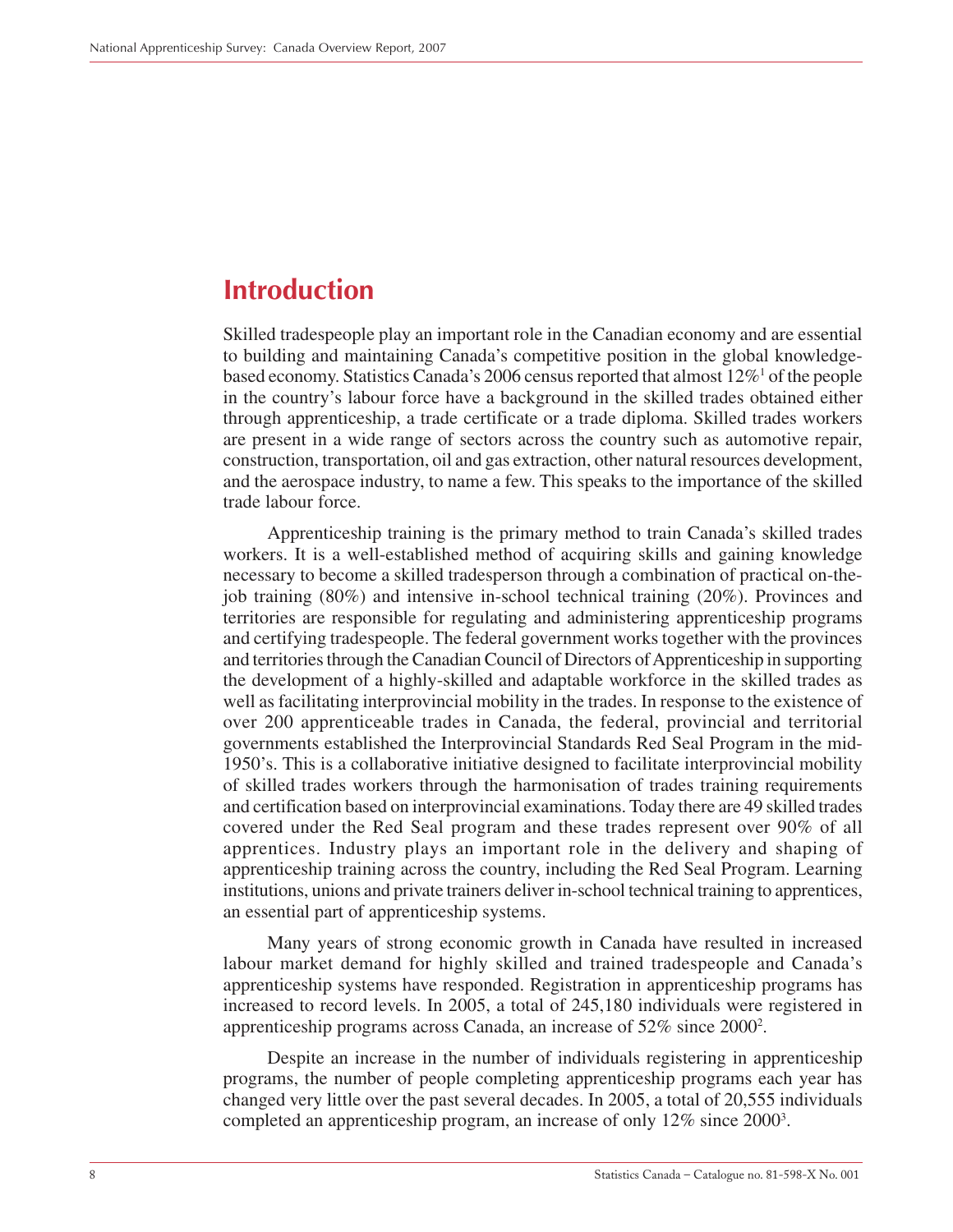There are many reasons why an apprentice may discontinue an apprenticeship program or take longer than average to complete an apprenticeship. In the past, the principal reason apprentices discontinued their programs was a shortage of work. With current labour market conditions, this should no longer be such a major factor.

Added to this issue are the demographic pressures that exist in the skilled trades labour force. The median age of individuals in the trades has been increasing steadily, and the number of retirements is expected to be significant over the next decade. Given the ageing skilled trade labour force and the flat completion numbers, a shortage of workers in the trades in some regions of Canada may develop in the coming years. As well, not all Canadians are participating fully in apprenticeship. Ensuring access to apprenticeship and employment in the skilled trades among Aboriginal peoples, women, visible minorities and foreign-trained skilled trade workers is essential to building and maintaining both apprenticeship and the needs of the Canadian economy.

This suggests that while apprenticeship has served the needs of the Canadian economy well, current apprenticeship systems need to evolve in response to the changing demands of individual apprentices, employers and the knowledge-based economy. This much anticipated 2007 NAS survey provides a glimpse of the motivations that led apprentices to choose careers in the skilled trades and insights into how apprentices perceived their apprenticeship and post-apprenticeship labour market experiences. These are important findings which will contribute to ensuring that the apprenticeship systems in Canada remain strong and robust.

### **The survey**

The 2007 NAS was a telephone survey done by Statistics Canada to gather information on the training and employment experiences of apprentices across Canada. The sample population for the survey was randomly selected from a list of people who were registered as apprentices with their provincial or territorial authorities during the period of 2002 to 2004. A total sample of 67,000 respondents was targeted. Please refer to Appendix 3 for the description of the 2007 NAS survey methodology.

Survey respondents were selected based on apprenticeship status in 2002, 2003 or 2004 as reported by provincial or territorial jurisdictions. The three groups of apprentices were:

- Long-term continuers: people who were still a registered apprentices in 2004 *and* who had been registered apprentices for more than one and a half the prescribed duration time required to complete their apprenticeship programs *and* who had not earned their certification by 2004.
- Completers: people who had been registered apprentices *and* had completed their apprenticeship programs (with or without certification) at some point during 2002 to 2004.
- Discontinuers: people who had been registered apprentices at some point in the past *and* had discontinued their apprenticeship programs between 2002 and 2004.

In the context of the survey itself, respondents confirmed their apprenticeship status by answering a set of screening questions at the beginning of the NAS questionnaire. Their status in 2007 determined the sequence of questions they were subsequently asked.

The screening questions used to categorize respondents were designed to help capture information about the various pathways followed by people pursuing trade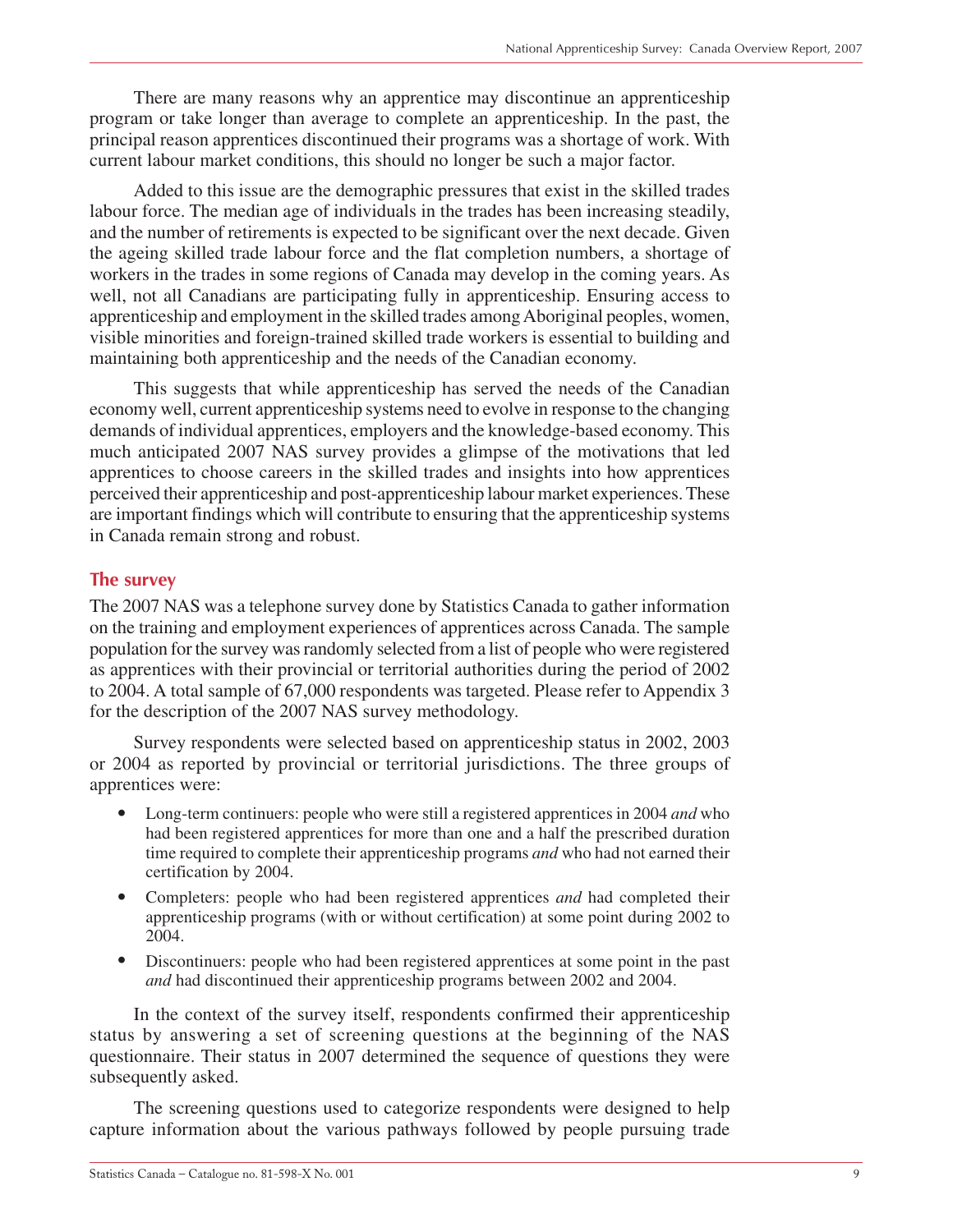qualifications through apprenticeship programs. While the apprenticeship programs are typically structured with two types of required training (in-class and on-the-job) followed by exams and certification, apprenticeship is a flexible system with many entry points and routes to completion. Some people work in a trade for a number of years before registering and taking their in-class training. Others, who have enough work experience, may challenge the examination *without* registering as apprentices or completing in-class training thus becoming trade qualifier. This accounts for the presence in the survey results of less traditional pathways to become a journeyperson like the discontinuers with certification.

The last apprenticeship survey, the 1995 National Apprenticed Trades Survey (NATS), focused only on two groups of apprentices: "completers," those who had completed their apprenticeship programs; and "discontinuers," those who had dropped out of their programs before completion.

The 2007 survey included additional components and questions designed to address new issues and research topics related to the current context of apprenticeship in Canada. The survey also added a new group of apprentices, "long-term continuers," those who had remained in their programs for one and a half the expected time or longer mainly to try to understand why some apprentices take longer to complete their apprenticeship programs. Thus the survey focused on three groups:

- Long-term continuers,
- Completers those who completed the program during 2002 to 2004, and
- Discontinuers those who dropped out of their program during 2002 to 2004.

Expanding on the previous survey, the 2007 NAS aimed to investigate the factors affecting apprentices' completion and certification, and to measure their transition to the labour market. The specific objectives were to better understand:

- why some registered apprentices do not complete their programs,
- how completion affects the labour market outcome of trainees, and
- why some apprentices take much longer than expected to complete their programs.

Between January and May 2007, the survey collected information from the three groups of apprentices. Each group was asked a common set of questions as well as a separate set of questions specific to their situations. The questions focused on the following areas.

- Pre-apprenticeship educational, training, and work experiences
- Experiences concerning technical training and work as an apprentice
- Reasons why discontinuers do not complete their program
- Difficulties encountered during apprenticeship
- Experience with the certification process
- Employment since the apprenticeship program
- General social-demographic characteristics

About half of the 1995 questionnaire content was considered to be still relevant to the current context of apprenticeship programs and was adapted for use in the 2007 NAS. In addition the 2007 survey included a component on apprentice mobility to respond to the emerging issue of apprentices migrating from one jurisdiction to another during or after their programs, and a component to examine the apprenticeship experiences of newcomers to Canada.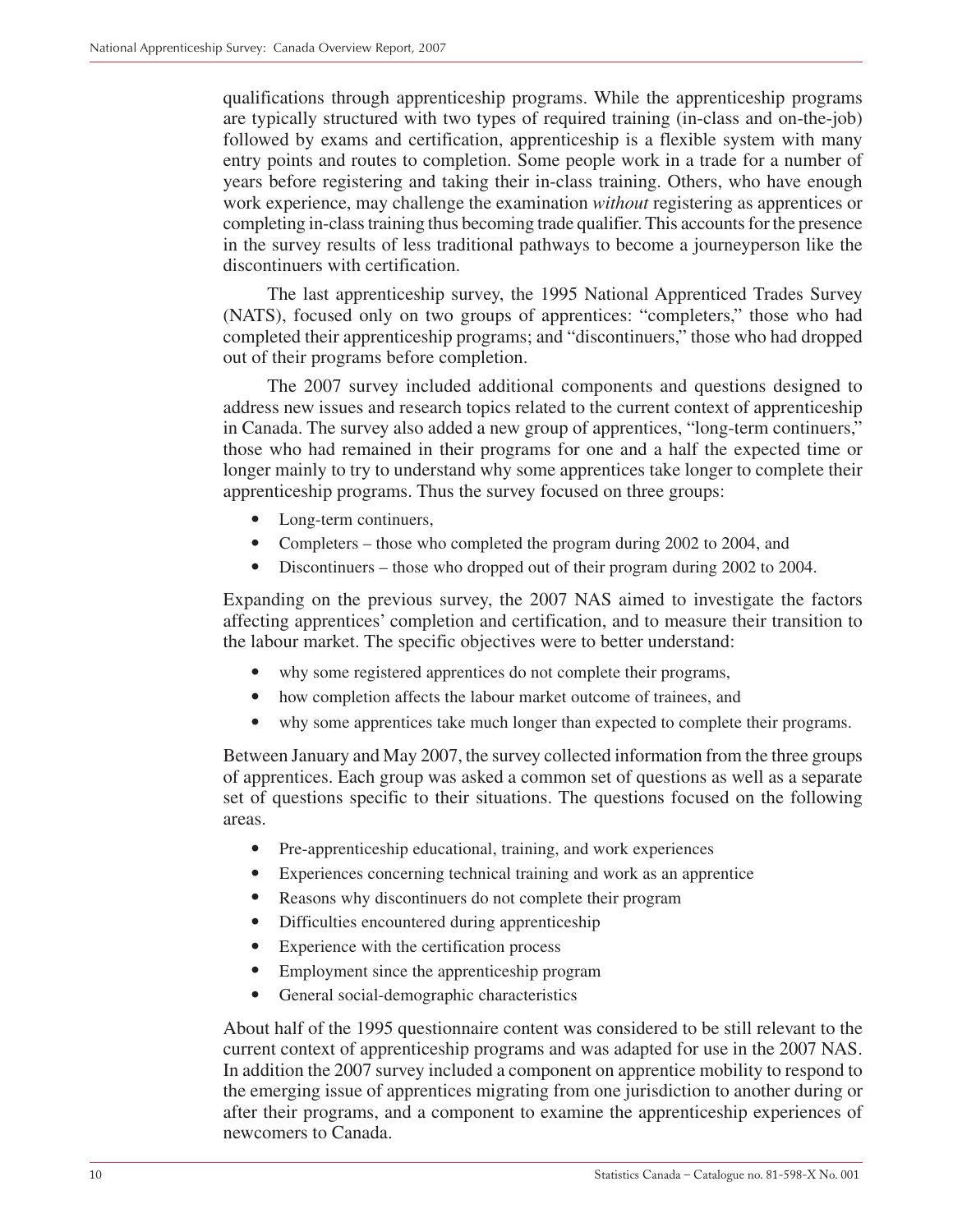For information on the methodology of the survey such as target population, frame and sample design, data accuracy and response rates, please refer to Appendix 3.

### **Users and purpose of data**

The data presented in this report will allow reviewers to compare labour outcomes for discontinuers and completers, identify reasons for interest and obstacles to registration, study barriers to completion by trade, and analyze the perception of the apprentice on their in-class and on-the-job training. It will also help answer questions about the mobility of apprentices during and after their programs.

The CCDA and its members can use the survey data to improve programs and to assist policy formation. Provincial and territorial apprenticeship authorities should be able to use the findings to evaluate their respective programs. In addition the results could be used to monitor factors affecting apprenticeship and to identify topics for future research.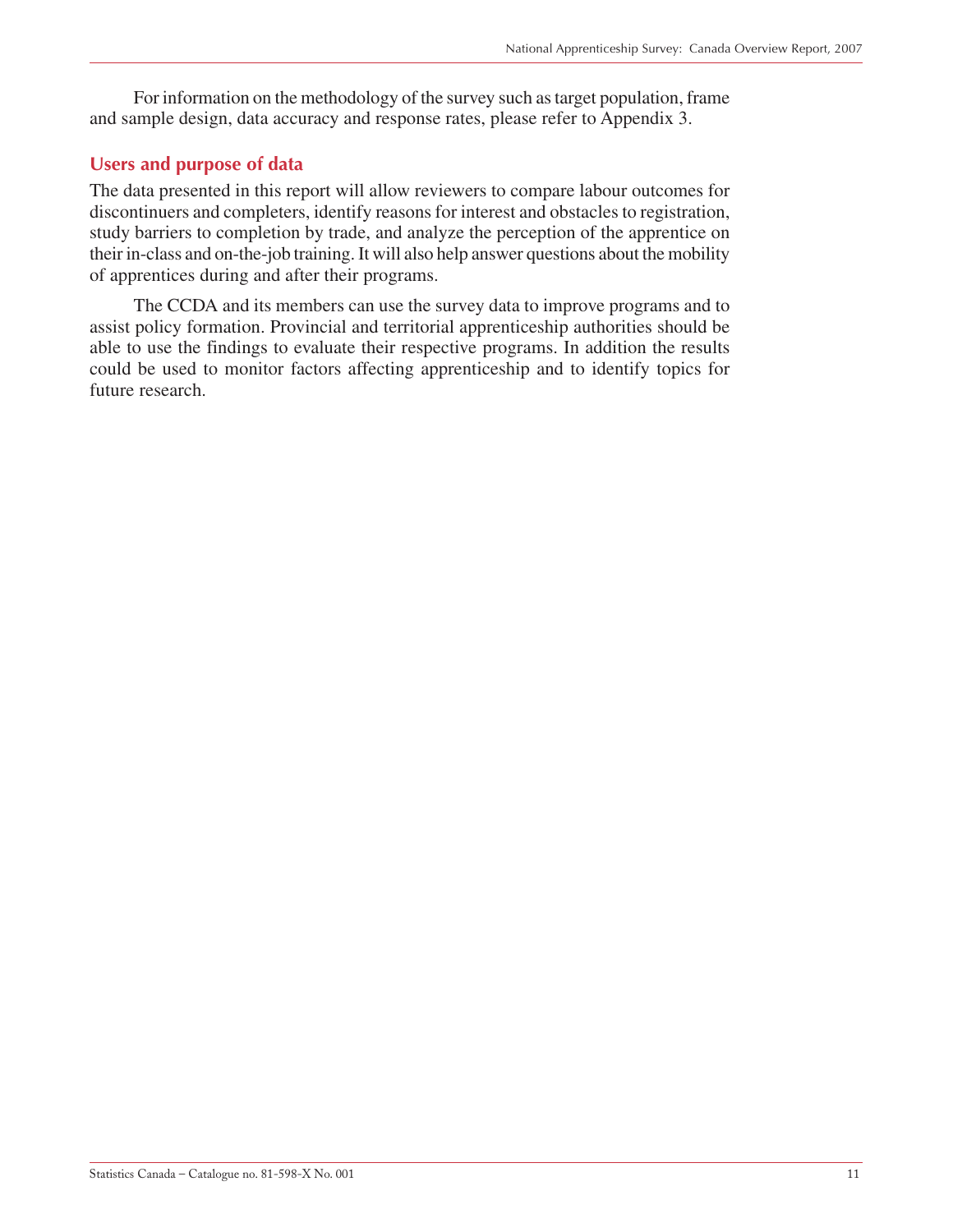# <span id="page-11-0"></span>**Section 1 Profile of the apprentices:**

#### **Long-term continuers, completers and discontinuers**

#### **Change in apprenticeship program status between 2002, 2003, 2004 and 2007**

The nature of the National Apprenticeship Survey provides a unique opportunity to explore the dynamics of apprentice' movement in and out of an apprenticeship program between 2002 and 2007. As mentioned in the Introduction, provincial and territorial administrative data were used to identify three groups of individuals based on their apprenticeship program status as of 2002, 2003 and 2004. These three groups of interest included apprenticeship program completers, long-term continuers and discontinuers, status assigned to the apprentices by the jurisdictional apprenticeship authority. A few years later, in 2007, the NAS collected updated information on the program status for each of these three groups of individuals, based on the self-identification of the apprentice. It was expected that many apprentices would have a different status in 2007 in comparison to their status in 2002, 2003 and 2004. These differences are mostly due to a real change of status between those two periods for the apprentices while some could be due to errors on the administrative records of the apprenticeship authority or by errors in self-identification of their status by the apprentice.

Movement through apprenticeship programs is dynamic and does not necessarily occur in a linear fashion as summarized in Figure 1.1 (see Appendix 1 Table A.1.1.1). Approximately one-third of long-term continuers as of 2004 had completed their apprenticeship program by 2007, 56% were still pursuing their program while only 8% had discontinued their apprenticeship program.

It was expected that completers identified as such by the apprenticeship authority in 2002, 2003 and 2004 were to self-identify themselves as such in 2007. However, even if the majority of the completers (89%) were still in that same group in 2007, 5% self-identified themselves as long-term continuers and 6% as discontinuers. These discrepancies, as explained above, could be due to a mis-identification of their own status by the apprentice or an error on the administrative record.

Almost 60% of those who had discontinued an apprenticeship program as of 2004 had returned to an apprenticeship program by 2007 at which time they had either completed or were still enrolled in an apprenticeship program (26% and 38% respectively). Slightly over one-third of discontinuers as of 2004 had remained a discontinuer three years later in 2007.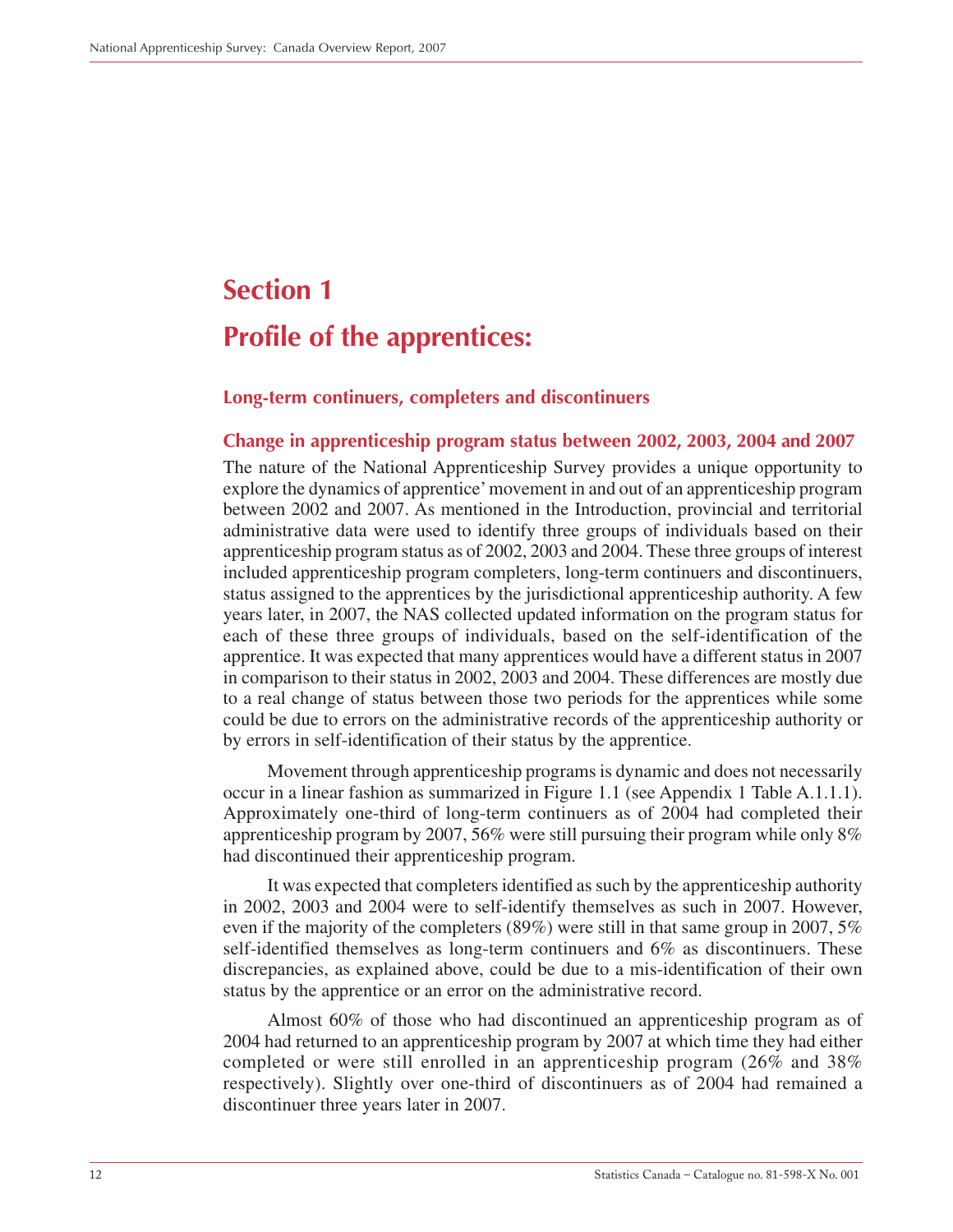The 2007 NAS revealed an important finding with respect to the qualifications of individuals who had discontinued their apprenticeship program as of 2007. In general there are two mechanisms through which individuals can receive trade certification. The most widely used mechanism is to complete an apprenticeship program consisting of on-the-job training and classroom based studies after which time an individual would sit a trade certification examination. Alternatively, it is possible for an individual to sit a trade certification examination without having first completed an apprenticeship program, providing an individual has acquired a significant amount of time working in the trade. In this context, the 2007 NAS revealed that approximately one-fifth of those who were classified as discontinuers had in fact completed their trade certification. This group represents those who, although not having completed an apprenticeship program, have successfully passed a certification exam qualifying them as journeypersons.

It should be noted that throughout the rest of this report the term discontinuers includes those who discontinued their apprentice program but successfully passed a certificate exam qualifying them as journeypersons.

| Apprenticeship status 2000 to 2004   |                              |     | <b>Apprenticeship status in 2007</b> |       |
|--------------------------------------|------------------------------|-----|--------------------------------------|-------|
|                                      | Long-term<br>continuers 2007 | 56% | With minimum<br>requirements         | 38%   |
| Long-term                            |                              |     | Without minimum<br>requirements      | 18%   |
| continuers<br>2002 to 2004           | Completers 2007              | 36% | With certification                   | 28%   |
|                                      |                              |     | Without certification                | 8%    |
|                                      | Discontinuers 2007           | 8%  | With certification                   | 2%    |
|                                      |                              |     | Without certification                | 6%    |
|                                      | Long-term<br>continuers 2007 | 5%  | With minimum<br>requirements         | 5%    |
| <b>Completers</b>                    |                              |     | Without minimum<br>requirements      | $0\%$ |
| 2002 to 2004                         | Completers 2007              | 89% | With certification                   | 89%   |
|                                      |                              |     | Without certification                | $0\%$ |
|                                      | Discontinuers 2007           | 6%  | With certification                   | 6%    |
|                                      |                              |     | Without certification                | $0\%$ |
|                                      | Long-term<br>Continuers 2007 | 38% | With minimum<br>requirements         | 17%   |
| <b>Discontinuers</b><br>2002 to 2004 |                              |     | Without minimum<br>requirements      | 21%   |
|                                      | Completers 2007              | 26% | With certification                   | 14%   |
|                                      |                              |     | Without certification                | 12%   |
|                                      | Discontinuers 2007           | 37% | With certification                   | 3%    |
|                                      |                              |     | Without certification                | 34%   |

#### **Figure 1.1**

**Apprentice status in 2002 to 2004 versus 2007, Canada, National Apprenticeship Survey, 2007**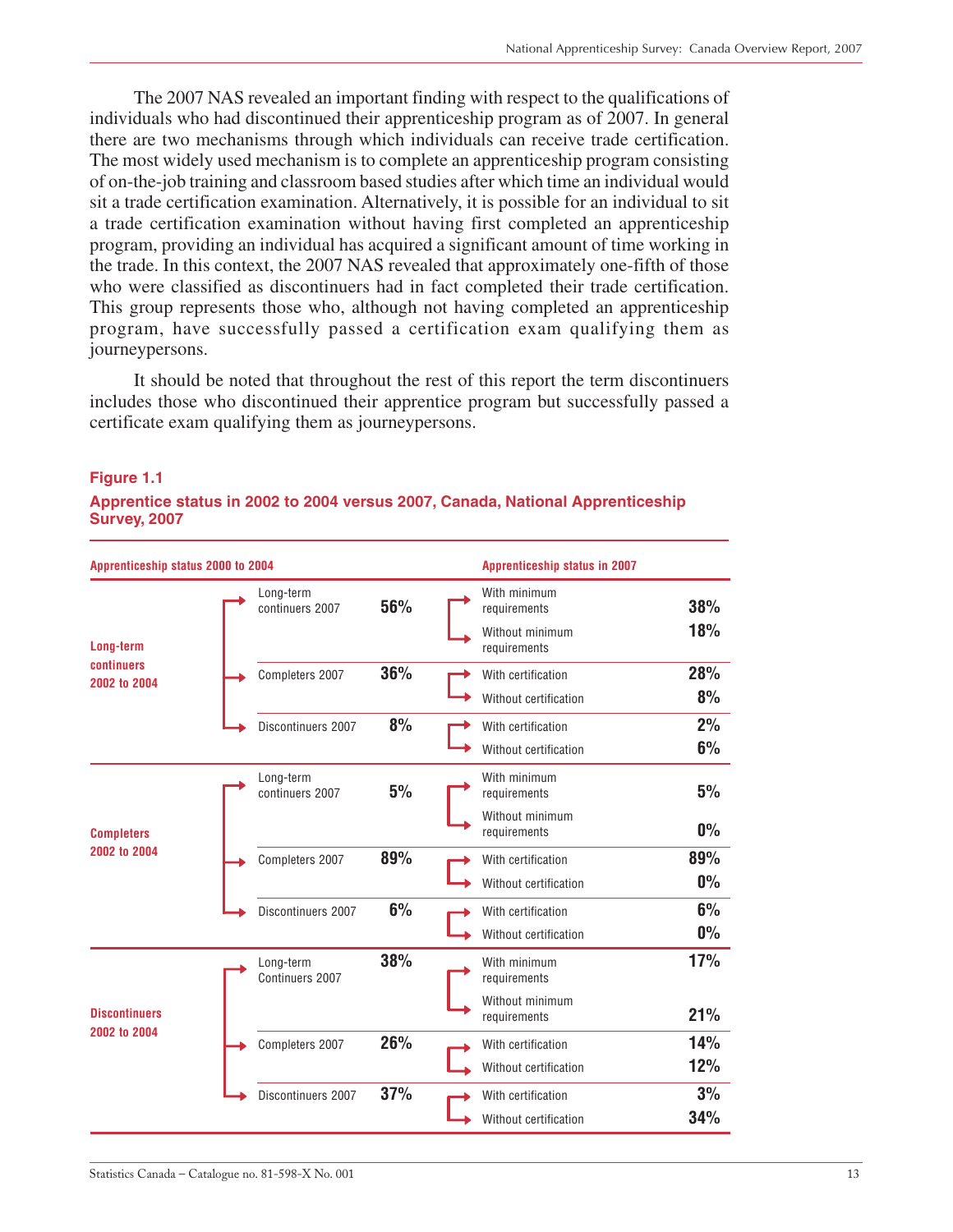### **Profile of long term-continuers, completers and discontinuers**

The demographic characteristics for each of the three apprentice groups are summarized in Appendix 1 Tables A.1.1.2 to A.1.1.8. Among the three groups of apprentices a "typical apprentice" is male, under 35 years old, non-Aboriginal, non-immigrant, non-visible minority, with no history of disability, and is apprenticing in a Red Seal designated trade. While these three groups share similarities in terms of their demographic characteristics, as summarized below there are some differences across groups.

#### **Age, gender and minority status**

The age distribution for each of the three groups of apprentices is shown in Chart 1.1 below. Discontinuers were more likely to be in the youngest age-group with twice as many discontinuers being less than 25 years old compared to completers (13% versus 6% respectively). Long-term continuers tended to be older with 34% of this group being 40 years of age or older compared with 21% of completers. In contrast, near 60% of completers were between the ages of 25 to 34 compared with 44% of long-term continuers and 49% of discontinuers (see Appendix 1 Table A.1.1.2). The age profile of the three apprentice types is not surprising given that, by definition, long-term continuers spend more time in a program while discontinuers leave their program early.

#### **Chart 1.1**



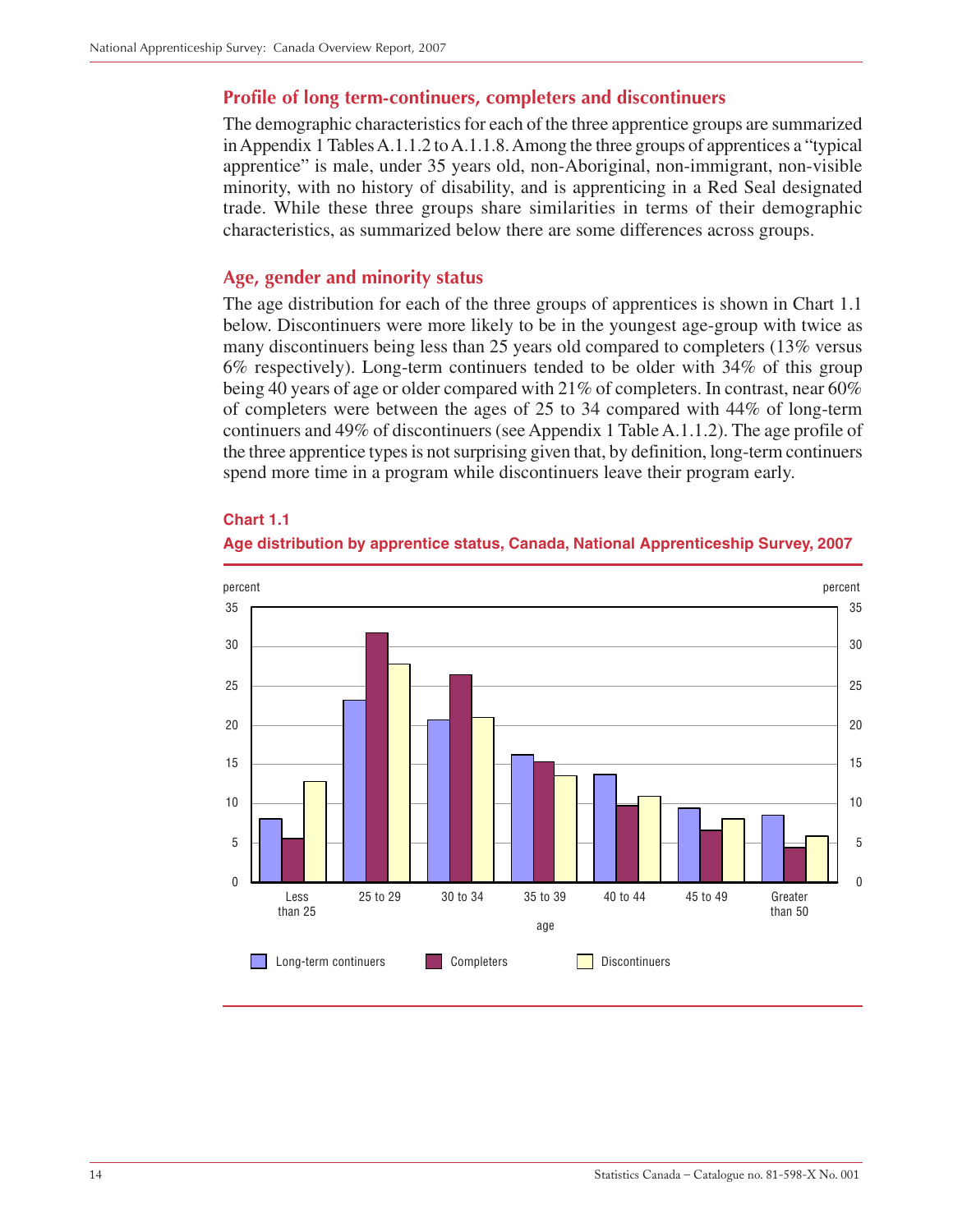Only one in ten apprentices across the three apprentice groups was female reflecting the fact that women are underrepresented in apprenticeship programs. The NAS reveals that women apprentices appear to have more success in reaching completion as they represented a relatively higher proportion of completers: 11% of completers were women compared to 9% of long-term continuers and discontinuers (see Appendix A Table A.1.1.2).

The proportion of apprentices who self-identified as being of aboriginal descent was between 4% and 5% across the three apprentice groups (see Appendix 1) Table A.1.1.2) comparable with  $5\%$ <sup>4</sup> of the Canadian population. On the other hand, the immigrant population was underrepresented across the three apprentice groups representing between 3 to 5% of each apprenticeship group compared to  $20\%$ <sup>5</sup> of the Canadian population. Apprentices identifying themselves to a visible minority were also underrepresented across the three apprentice groups representing between 5 to 7% of each apprenticeship group compared to  $16\%$ <sup>6</sup> of the Canadian population.

### **Province or territory of residence and registration**

In this section, the distribution of province of registration across apprentice groups is examined. The distribution of province of residence is similar (see Appendix 1 Table A.1.1.3).Within each of the three apprentice groups, the majority of apprentices were registered in Quebec, Ontario and Alberta. If there were no jurisdictional differences in the program status of apprentice registrants, one would expect to see the same provincial distribution across all three apprentice groups. However, since there are observed differences in the relative provincial composition of long-term continuers, completers and discontinuers, the NAS results reveal different patterns of program status outcomes across jurisdictions. For example as shown in Appendix 1 Table A.1.1.3, in Newfoundland and Labrador, a relatively higher percentage of program registrants were long-term continuers (6%) relative to completers (2%) and discontinuers (2%). In Quebec, a relatively lower proportion of registrants were completers (17%) relative to long-term continuers (28%) and discontinuers (28%). In Ontario, a relatively higher percentage of registrants were long-term continuers (35%) and a relatively lower percentage were discontinuers (16%) while in Alberta, it is the contrary, a relatively higher percentage of registrants were discontinuers (31%) while a relatively lower proportion were long-term continuers (13%). These differences could be due to the differences on how each jurisdiction runs their apprenticeship programs.

### **Highest level of education prior to apprenticeship registration**

The level of education held by apprentices upon entering the apprentice program appears to be related to their program outcome. As shown in Chart 1.2 (see Appendix 1 Table A.1.1.5 in ), the distribution of highest education level attained prior to entering an apprenticeship program varied across apprentice groups. Almost twice as many longterm continuers had less than a high school diploma compared to completers (22% versus 12% respectively). In contrast, a higher proportion of apprentice program completers had previously completed college or had completed high school when compared with long-term continuers and discontinuers. The education profile of discontinuers was in-between that of the long-term continuers and the completers.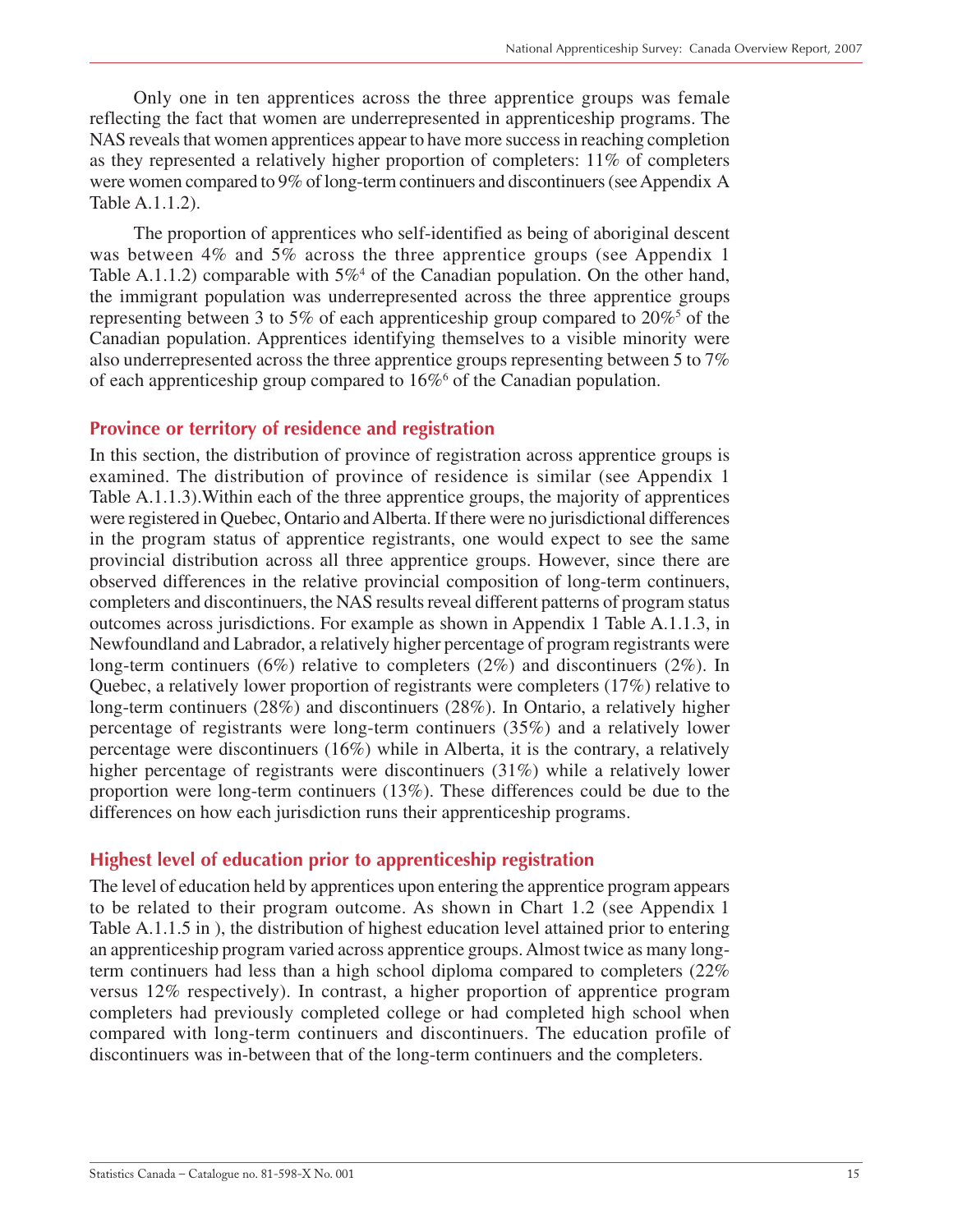#### **Chart 1.2**



#### **Highest level of education before beginning apprenticeship program by apprentice status, Canada, National Apprenticeship Survey, 2007**

### **Employment income**

The NAS showed that apprentices who completed their program fared better in terms of total employment income in the 12 months preceding the survey (referring to 2006) as seen in Appendix 1 Table A.1.1.6. Almost three-quarter of the completers had an annual income higher than the median annual earnings of Canadians in 2005 of \$41,0417 , while this proportion is of 54% for discontinuers and 48% for long-term continuers, As shown in Chart 1.3, when comparing annual earnings of \$60,000 or more, 40% of completers reported having this income compared with 27% of discontinuers and 18% of long-term continuers. Overall, discontinuers fared somewhat better than long-term continuers, primarily because of a higher proportion (13%) who earned \$80,000 or more. This could be explained by the fact that long-term continuers are still pursuing their apprenticeship program.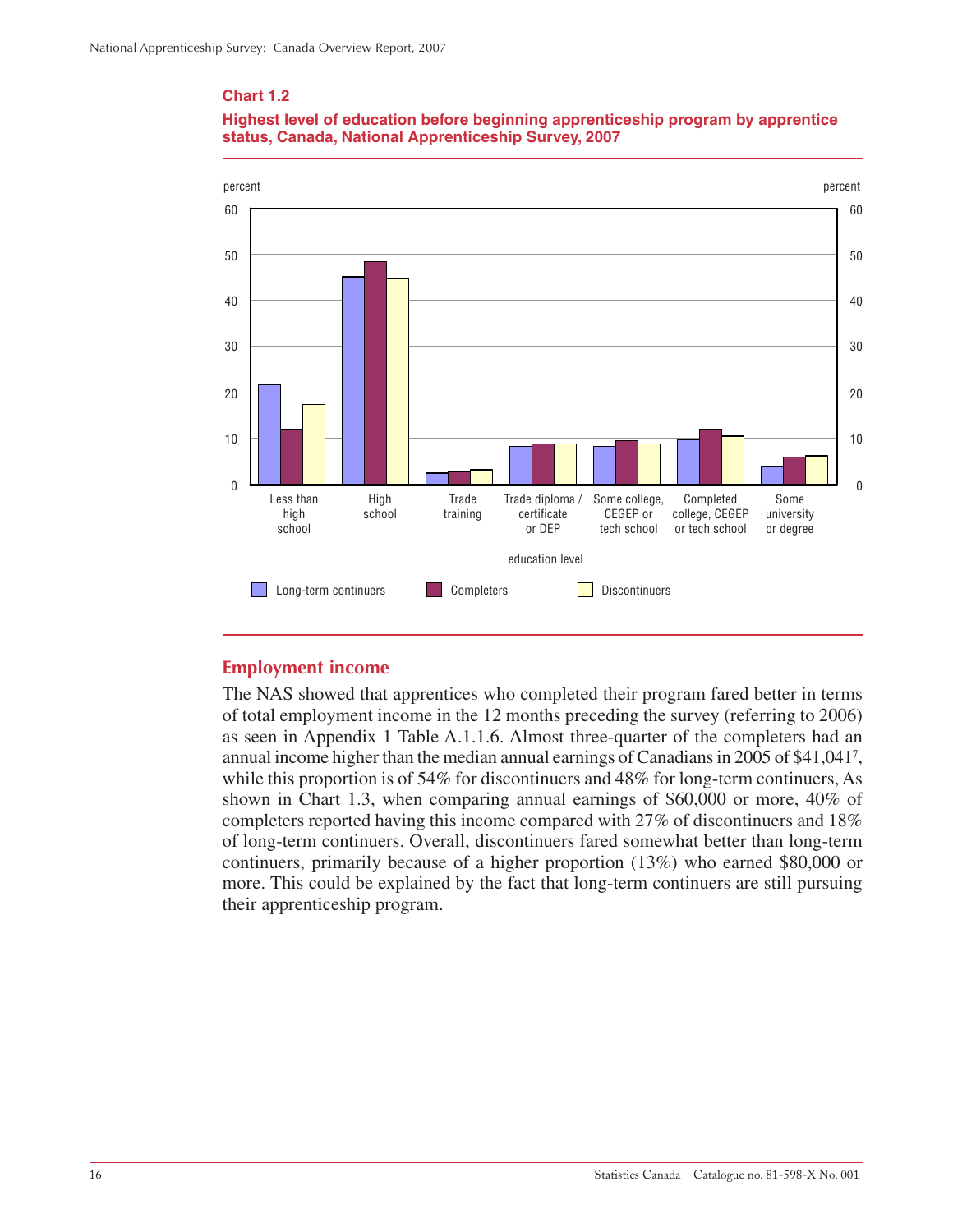#### **Chart 1.3**



#### **Distribution of all the employment income of the last 12 months by apprentice status, Canada, National Apprenticeship Survey, 2007**

### **Union participation**

The data on union participation before, after and throughout apprenticeship programs is shown in Appendix 1 Table A.1.1.7.1. The majority of each apprentice group was not in a union either before or after their apprentice program (68%, 63% and 57% respectively for long-term continuers, completers and discontinuers).

The proportion of apprentices who were members of union either before or after this program was highest for discontinuers at 42% compared with completers (37%) and long-term continuers (32%).

When looking at the time at which union participation was established, the most common pattern for both completers and discontinuers was union membership at both the beginning and the end of the program (23% of completers and 27% of discontinuers). Among program completers, the next most common pattern was union membership at the end of their program (10%) while only 4% of completers were union members only at the beginning of their program. In contrast, a similar proportion of discontinuers had union membership only at the beginning of their program, (8%) or only at the end of their program, (7%).

The data on the type of union membership of the apprentices *notwithstanding* of the time of their membership is shown in Appendix 1 Table A.1.1.7.2. Across the three groups of apprentices, greater proportions of apprentices were members of a construction union than any other unions: 76% for long-term continuers, 66% for completers and 75% for discontinuers.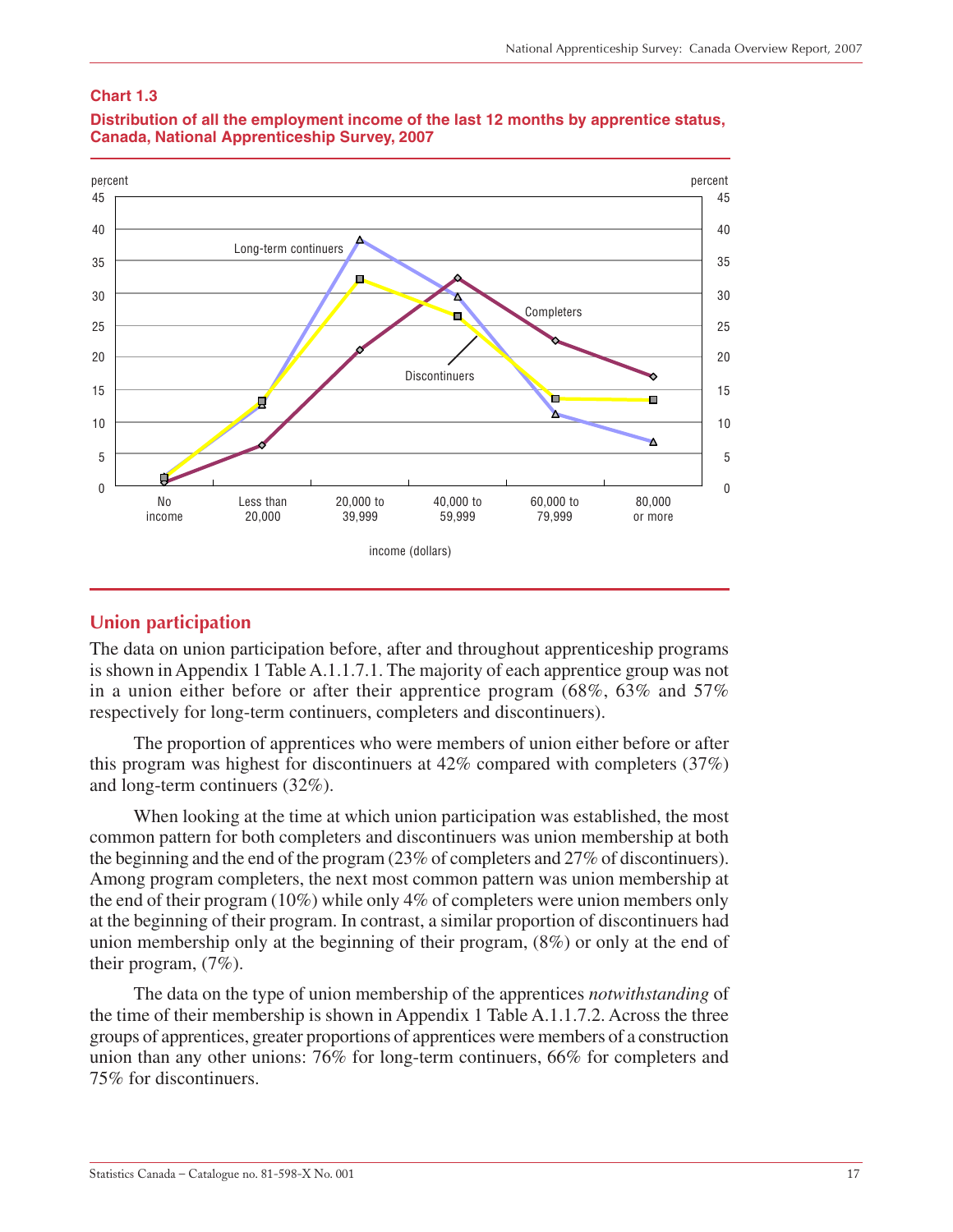# <span id="page-17-0"></span>**Section 2**

# **Factors influencing interest and registration in apprenticeship trades**

The decision to pursue a specific trade may be influenced by one's interest in the trade which can be sparked by a variety of factors. In order to obtain a better understanding of what sparks interest in trades, the NAS collected information on the main factors that influenced apprentices' interest in their trades. As summarized in Chart 2.1 (see Appendix 1, Table A.1.2.1), the main factors which influenced one's interest in the trade were similar across apprentice groups.

Contact with people exposed to the trade was the most common factor which influenced apprentices' interest in their trade. Half of each apprenticeship group reported that family members or friends in the trade, teachers or counsellors, employers, coworkers, union representatives, or any other tradespeople influenced their interest in a trade.

The next two most frequently cited factors influencing apprentices' interest in the trade were knowledge of the trade from prior job or work experience reported by 28% of each apprentice group, followed by a hobby related to the trade reported by 23 to 25% of each apprentice group.

Between 12 to15% of each apprentice group became interested in a trade though their high school or post-secondary studies while an additional 8 to 10% became interested through their high school work experience or co-op programs. Advertising, media campaigns print and on-line information, and job postings were not strong factors in influencing interest being reported by only about 3% of each group.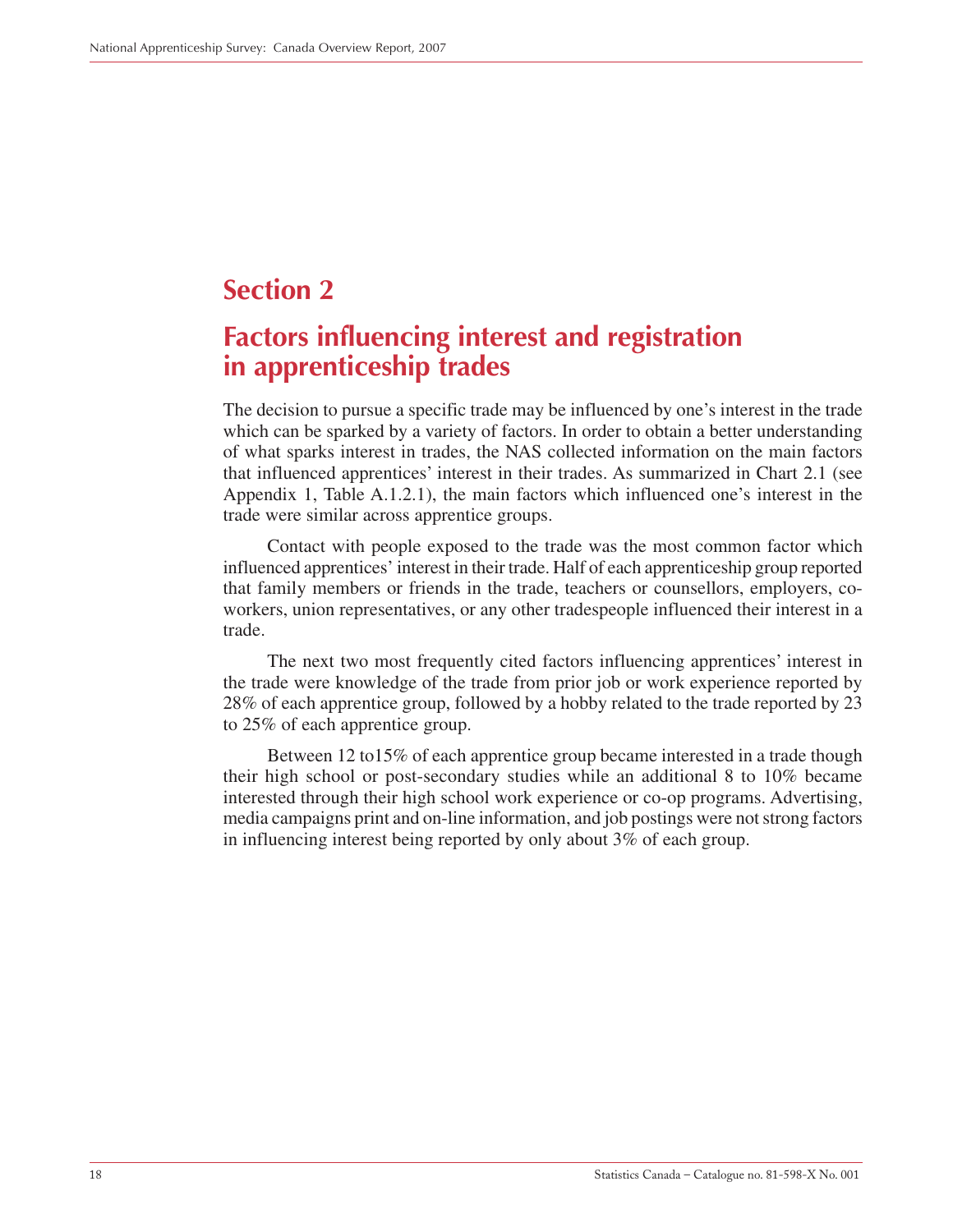#### **Chart 2.1**



#### **Main factors influencing interest in the trade for all apprentice groups combined, Canada, National Apprenticeship Survey, 2007**

#### **Reasons to register in the trade**

The NAS also collected information on the factors that influenced registration in a trade. The main factors which influenced registration in the trade were similar across apprentice groups as shown in Chart 2.2 (see Appendix 1 Table A.1.2.2).

The three most commonly cited factors influencing registration were interest in or enjoyment of the trade, good salary expectations and job stability or security. Approximately half of each apprentice group reported that their registration was influenced by their trade or line of work or because they liked the working conditions, enjoyed or liked the work or trade. A further 21to 24% of each apprentice group were influenced by the expectation of good pay, better wages, or a pay increase. Eleven percent registered because they expected steady work or saw career opportunities because of strong demand for that trade.

Eleven percent of apprentices in each group registered because they had prior knowledge, experience, or qualifications in the trade. Even fewer respondents registered because of a recommendation from someone at school or on a job.

Union benefits and the hope of owning a business were the least cited reasons for registration.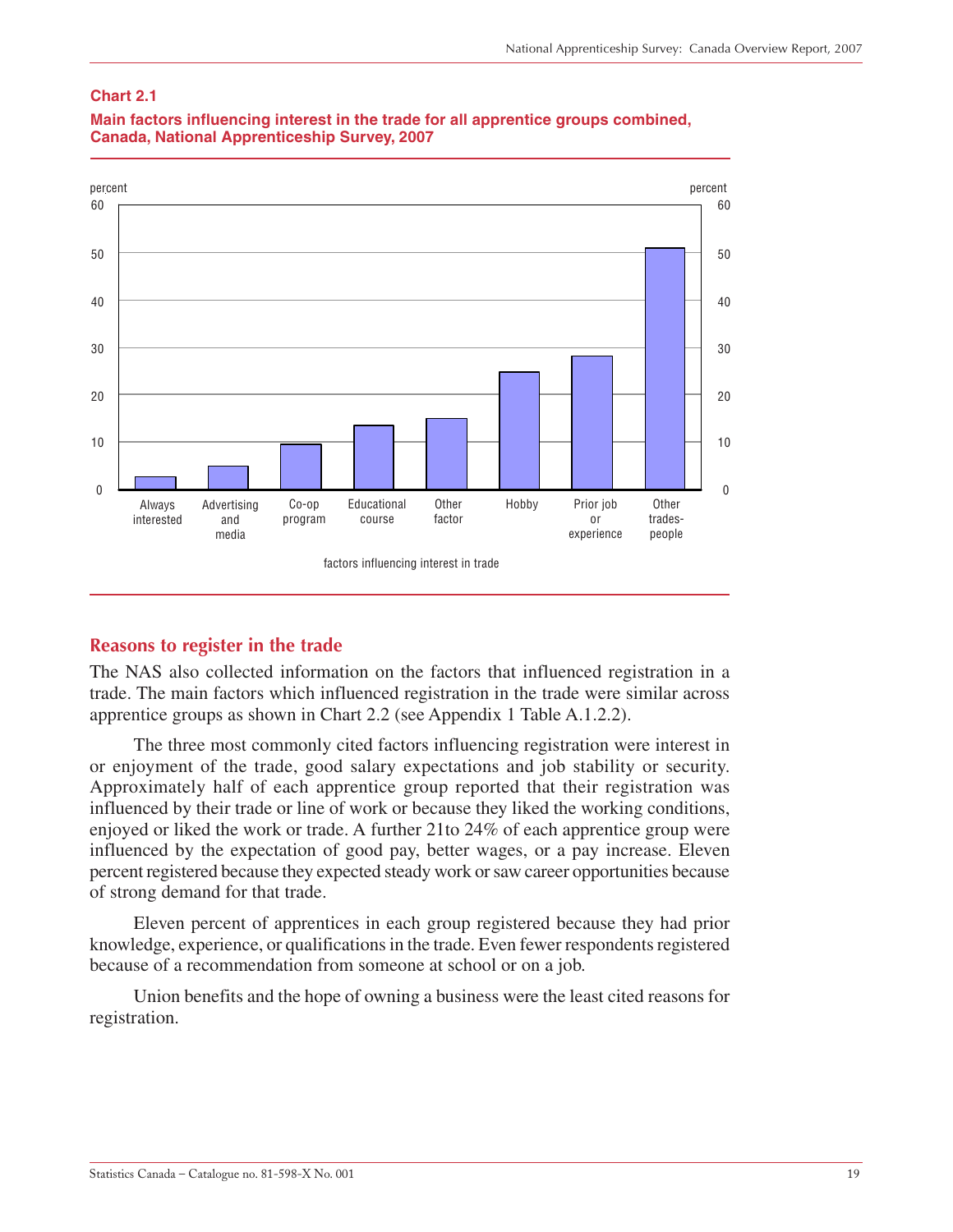#### **Chart 2.2**





### **Prior work done in the trade before registration**

The NAS collected information on whether apprentices had trade related work experience or technical training prior to registering for an apprentice program. As shown in Appendix 1 Table A.1.2.3, the majority of each apprentice group had work experience in the trade prior to registration. This proportion was slightly lower for discontinuers (58%) while the proportion was similar for long-term continuers (63%) and completers  $(62\%)$ .

At least 40% of each apprentice group had prior technical training in the trade. This proportion was highest for completers (49%) and lowest for discontinuers (41%).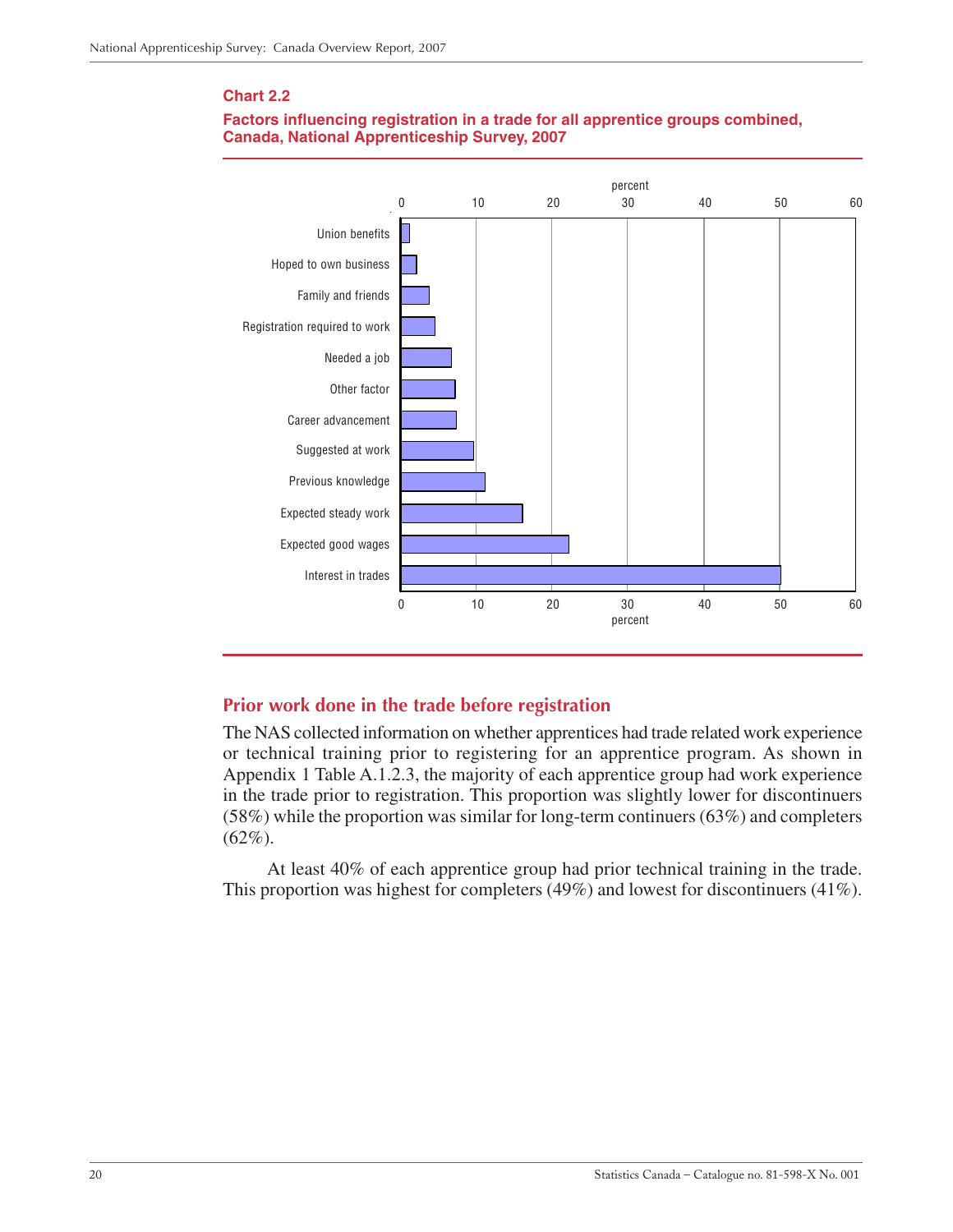# <span id="page-20-0"></span>**Section 3**

# **Challenges, support and difficulties experienced by apprentices**

Apprenticeship program completion or discontinuation can be influenced by a variety of factors throughout the stages of the apprenticeship program. This section explores the perspectives of apprentices concerning the barriers, challenges and support received in order to access, maintain and complete their apprenticeship program.

### **Difficulties related to finding employers for first apprenticeship programs**

The majority of all three groups of apprentices (83%) did not encounter difficulties related to finding an employer for their first apprenticeship program and difficulties in finding an employer did not appear to be related to program success since an equal proportion of long-term continuers, completers and discontinuers (17%) reported difficulties (see Appendix 1 Table A.1.3.1.1).

The challenges encountered by apprentices who had difficulty finding and employer for their first apprenticeship program was similar across the three apprenticeship groups (see Appendix 1 Table A.1.3.1.2). The most common reason for difficulties was a lack of employers hiring (average of 36%), no work available in the trade (average of 22%) and lack of experience or knowledge (average of 16%). Discrimination or union issues were not widely reported as reasons for difficulties in finding employment.

### **Challenges or obstacles encountered during the apprenticeship program**

Almost all apprentices across the three apprentice groups indicated that they encountered an obstacle during their apprenticeship program. As shown in Appendix 1 Table A.1.3.2, obstacles relating to income, inconsistent work and program costs were the most frequently cited obstacles among apprentices while obstacles surrounding transportation, injury and family or personal problems were not widely reported.

Several obstacles that were commonly reported do not appear to be related to program discontinuation. For example, among the three apprentice groups, the most commonly cited obstacle encountered during apprenticeship training was insufficient income or delays in funding including employment insurance payments and training allowances. However, it does not appear that this obstacle derailed program success since a higher percentage of completers (38%) reported this as an obstacle compared with long-term continuers (31%) and discontinuers (29%). Similarly a notable proportion of apprentices reported that program costs (such as costs of tools, tuition fees, books, no tool allowances or costs not being tax deductible) were an obstacle during their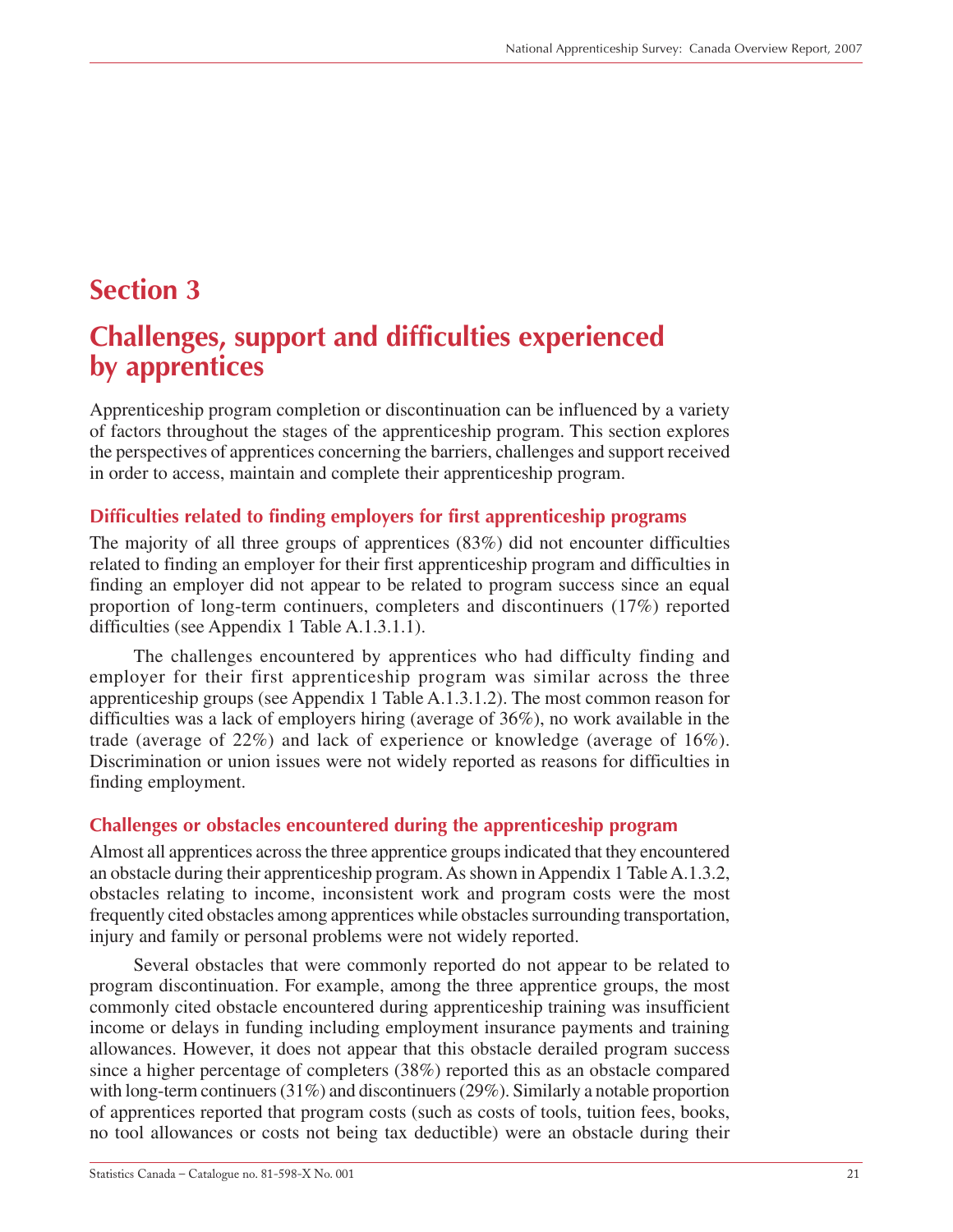program yet it did not appear to derail program success since a higher percentage of completers (26%) reported this as a barrier compared to long-term continuers (22%) and discontinuers (18%).

On the other hand, it does appear that some obstacles may be associated with program discontinuation. For example, inconsistent work or a lack or work was reported by 30% of discontinuers compared with 22% of program completers. Additionally, a lack of awareness of how the apprenticeship system works, no credits for prior work or technical training, problems with apprenticeship board and programs (including paperwork, administration, communication, lack of information, cancellation, lack of classes) was reported by 21% of discontinuers compared with 16% of completers.

### **Help received other than training allowances and employment insurance**

Almost all (99%) of apprentices received some form of help other than training allowances and employment insurance during their training. Among the type of help received, (see Appendix 1 Table A.1.3.3) the most commonly cited was receiving wages or other financial assistance during technical training sessions, whether from the employer, union, government, apprenticeship board, or Band Councils. Twenty-five percent of completers received this type of support compared to 19% of long-term continuers and 17% of discontinuers.

Additional wages above the legally stipulated minimum for apprentices followed by transportation, parking and travel expenses were the next two most frequently reported types of help received across all apprentice groups.

Very few apprentices reported receiving help through targeted programs such as: employer, union or apprenticeship board provided anti-harassment or workplace orientation programs; programs offered by community organizations, Aboriginal Human Resource Development Agreement, band councils or other support groups; or employee assistance to deal with harassment.

### **Change in employers during the apprenticeship program**

The proportion of apprentices who changed their employer during their program was highest for long-term continuers (58%) and lowest for discontinuers (38%). Half of all completers changed employers during their apprenticeship program (see Appendix 1 Table A.1.3.4.1).

The reasons for changing employers were similar across all three apprentice groups (see Appendix 1 Table A.1.3.4.2). The most common reasons were that work was no longer available with that employer, the apprentice sought better conditions (such as work, income or benefits), or the employee sought a better employer or started their own business.

### **Main reasons discontinuers did not complete their apprenticeship programs**

Chart 3.1 (see Appendix 1 Table A.1.3.5) shows that the main reason most often cited by discontinuers for not completing their apprenticeship program was because there was not enough work or insufficient income reported (16%). Ten percent of discontinuers have stopped their program because they had received a better job offer while an additional 8% of discontinuers stopped training because they disliked the work or the working conditions.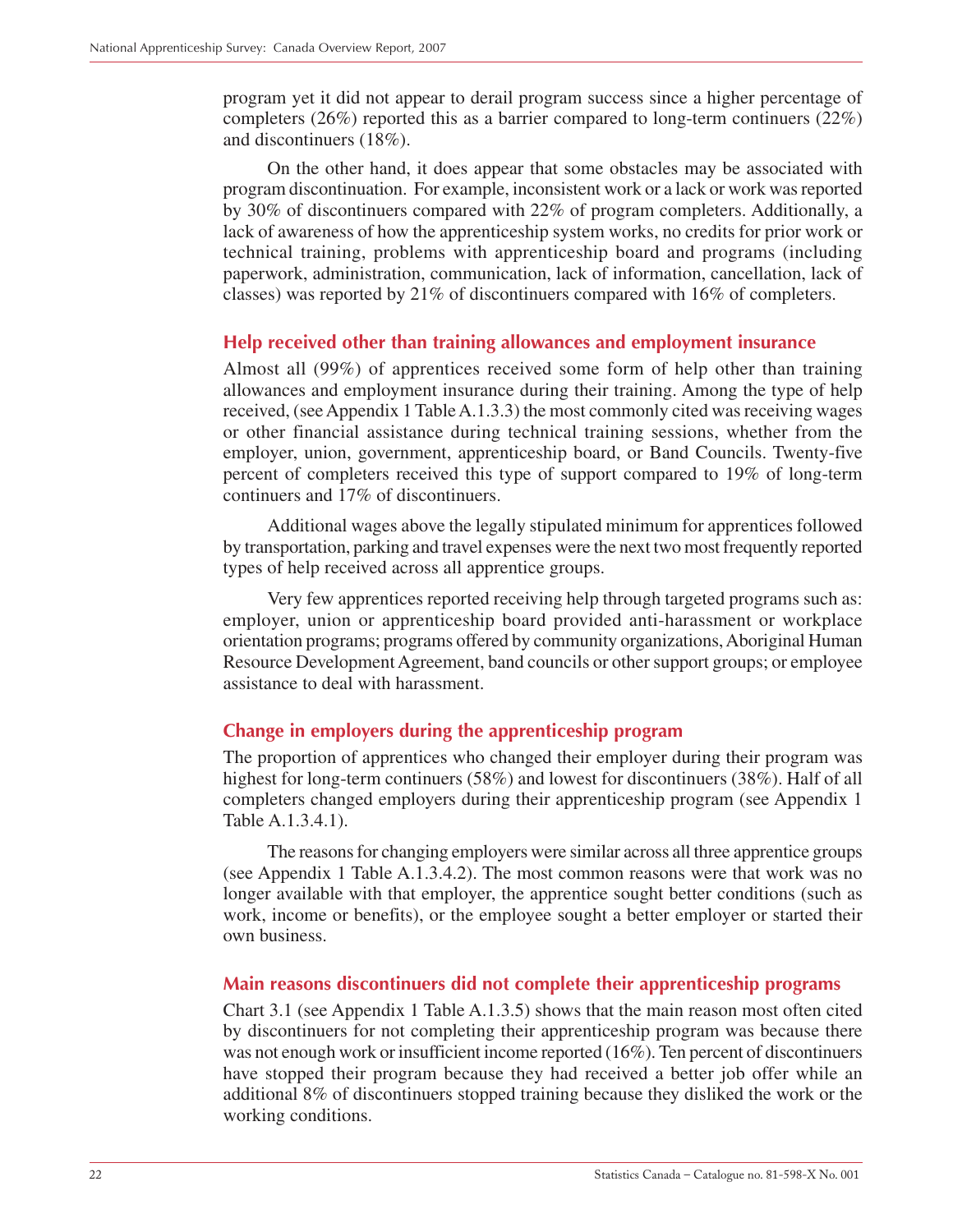Thirty percent of discontinuers reported other reasons for not completing their apprenticeship program. This response category represents an extremely varied and diverse group of reasons that cannot be synthesized into discrete homogonous categories. This suggests that for a large portion of discontinuers the reasons for dropping out are very diverse and personalized.

A further 8% of apprentices discontinued their program because they wanted to change jobs or careers, became self-employed or lost interest. An additional 4% discontinued their studies due to employer, company, or union issues, including problems such as the employer discontinuing the apprenticeship program or not following the rules.

Very few discontinuers stopped their programs as a result of family issues (3%), because they returned to school to study in a field unrelated to the trade (3%), because the program was, a temporary job or hobby (3%), as a result of harassment or conflict at work (2%), because a certificate was not required to work in the trade (2%), as a result of an unrelated move (1%) or due to insufficient government financial aid (1%).

The cost of tools was cited the least often, indicated by less than one-half a percentage of discontinuers.

#### **Chart 3.1**



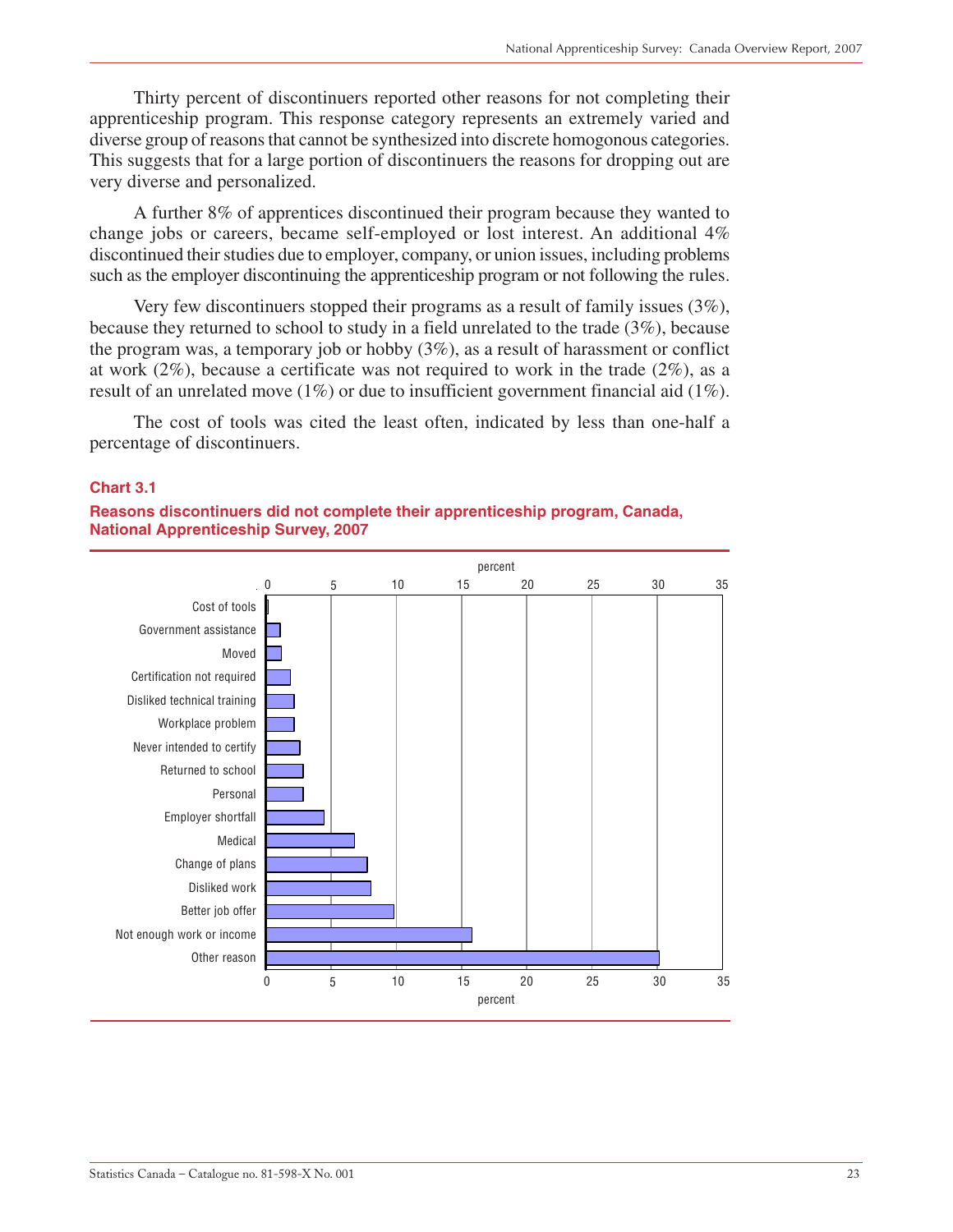# <span id="page-23-0"></span>**Section 4**

# **Certification**

This section analyzes the certification status of apprentices in the Red Seal trades versus non-Red Seal trades by apprentice status as compiled by NAS.

When registering in an apprenticeship program in any province or territory, apprentices ultimately aim to become journeypersons in their trade. Apprentices must pass an examination to obtain a Provincial or Territorial Certificate of Qualification, also called the "journeyperson's certificate."

To facilitate greater mobility, apprentices may obtain an additional endorsement through the Interprovincial Standards Red Seal Program, which is administered in each province and territory under the guidance of the Canadian Council of Directors of Apprenticeship. The Red Seal endorsement enables journeypersons to practice their trades in any province or territory in Canada. Of the several hundred trades practiced across Canada, 49 are Red Seal designated.

### **Certification in Red Seal and non-Red Seal trades**

Appendix 1 Table A.1.4.1 shows that the vast majority of apprentices (94%) in all three groups were in Red Seal trades.

Since the long-term continuers, by definition, have not yet finished their programs, none are certified and data on their status is not included in this analysis. This section only focuses on completers and discontinuers.

Of the completers, only 11% were without any type of certification. Of the nearly 90% completers that hold a certification in their trade, 84% were in Red Seal-designated trades: 28% were certified for their own jurisdictions and 56% were certified for their own jurisdictions as well as recognized interprovincially through the Red Seal Program.

A much greater proportion of the discontinuers, 75%, were without any certification. Of the quarter that has a certification in their trade, 23% were in Red Seal trades: 8% were certified for their own jurisdictions and 15% were certified for their own jurisdictions as well as recognized interprovincially.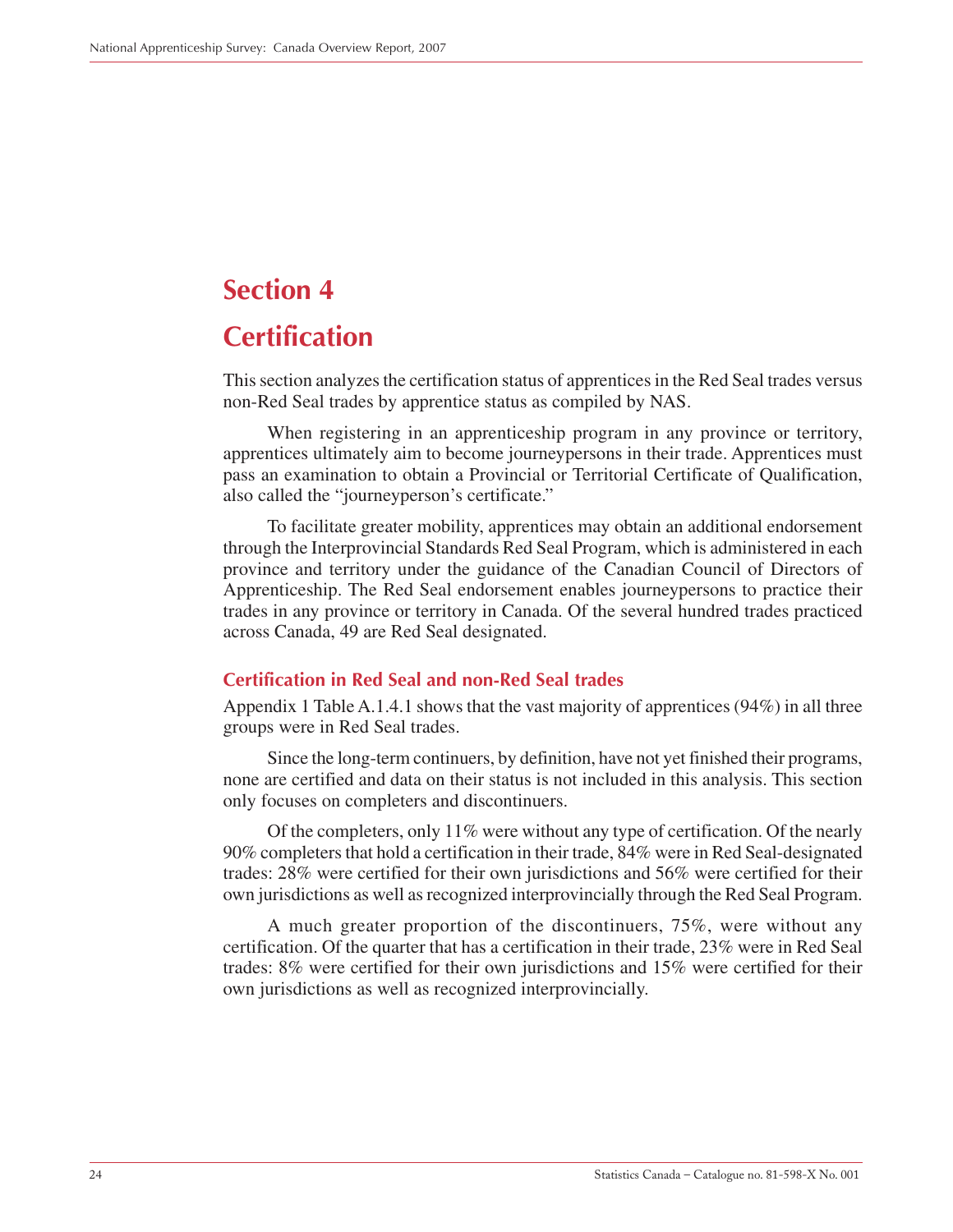# <span id="page-24-0"></span>**Section 5**

# **Labour force and earnings**

The NAS gathered labour force and employment information on apprenticeship program completers and discontinuers. Apprenticeship program long-term continuers are not included in this section as detailed labour force and earning information was not collected for this group, with the exception for the all employment income for the past 12 months which is presented in Table A.1.1.6 (see Appendix 1) in section 1 of this report.

Completers had better labour market outcomes than discontinuers in terms of both their employment status and their hourly wages.

As shown in Chart 5.1 (see Appendix 1 Table A.1.5.1.1) apprentice's who completed their programs were more likely to be employed at the time of the survey compared to those who discontinued their program. Eighty-eight percent of completers were employed compared with 82% of discontinuers. In contrast, discontinuers were more likely to be unemployed or out of the labour force. Among those who were employed (see Appendix 1 Table A.1.5.1.2), completers were more likely to have permanent jobs (80% versus 76% of discontinuers) whereas discontinuers were more likely to be self employed (16% versus 13% for completers).

#### **Chart 5.1**



#### **Distribution of labour force status by apprentice status, Canada, National Apprenticeship Survey, 2007**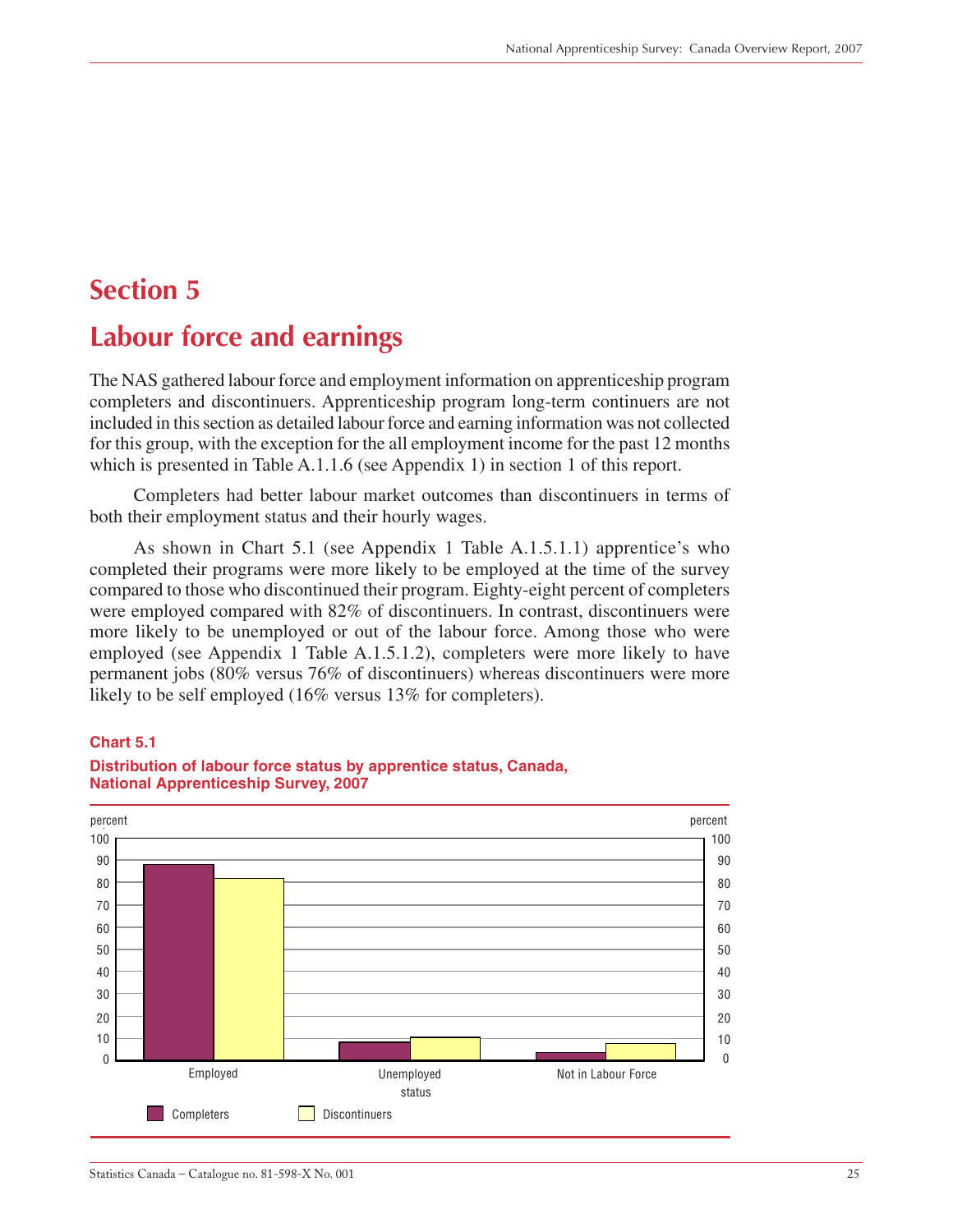The estimated hourly earnings of completers were better than those for discontinuers as shown in Chart 5.2 (see Appendix 1 Table A.1.5.2). Sixty percent of discontinuers earned less than \$25 an hour compared with 40% of completers. In contrast, over half of completers (56%) earned between 25 to 50 dollars an hour compared with 37% of discontinuers. A similar proportion of completers and discontinuers earned more than \$45 an hour (6% for each group).

The median of the hourly earnings for completers and discontinuers also shows a difference in how those two groups of apprentices fare in terms of wages. For completers, the median (where half of the completers are above this value and half are under), is \$27 an hour while for discontinuers, it is \$20 an hour.



#### **Chart 5.2**

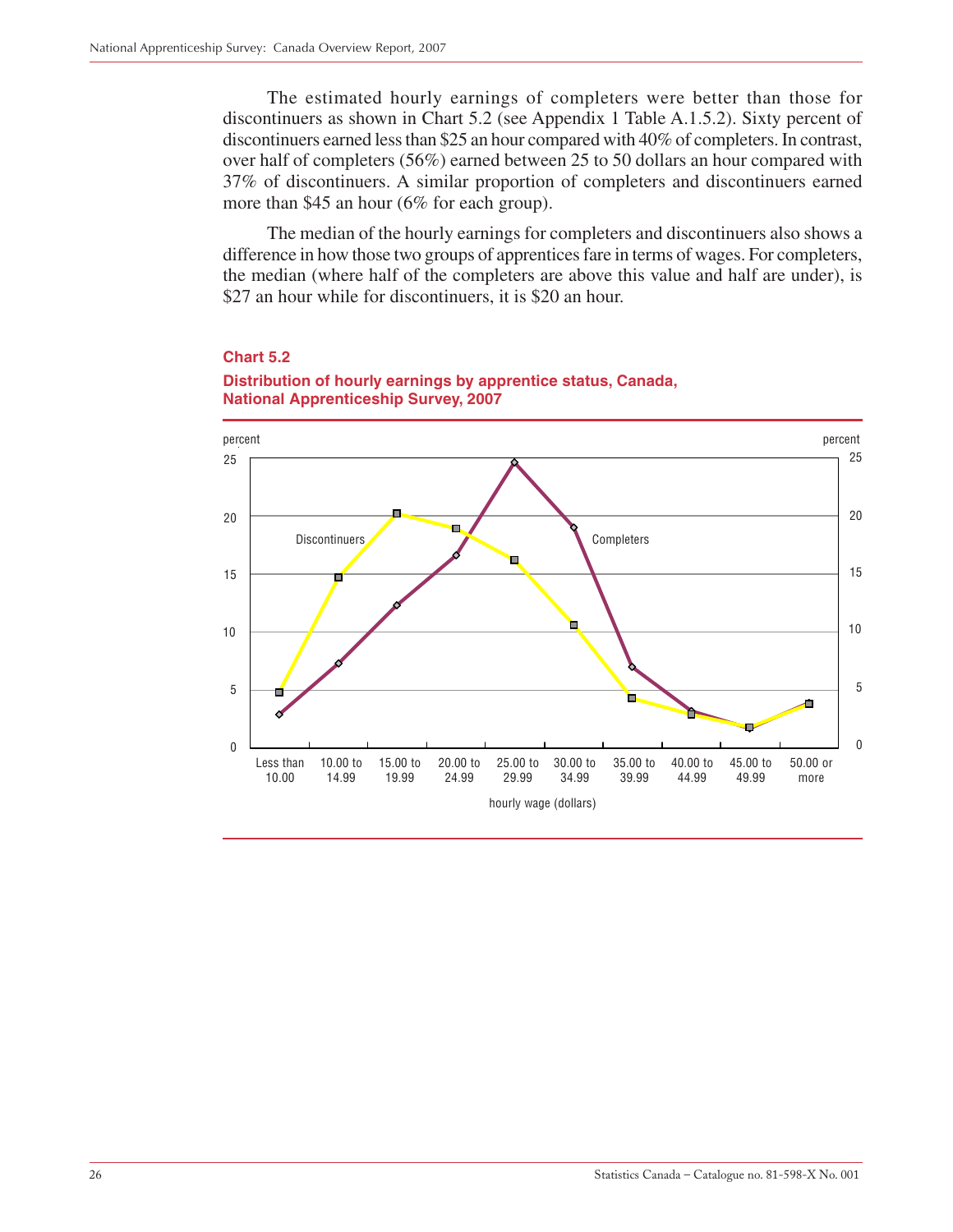# <span id="page-26-0"></span>**Section 6**

# **Mobility**

There is a strong demand for skilled labour in Canadian regions experiencing economic booms, such as the Prairie Provinces in their energy and construction sectors. Labour mobility is especially relevant for these regions, which need to attract workers from other areas of the country.

Labour mobility refers to the freedom of workers to practice their occupation wherever the opportunities exist in Canada. The Agreement on Internal Trade (AIT) stipulates that any qualified worker in an occupation in one province or territory must be granted access to similar employment opportunities in any other Canadian jurisdiction. The AIT covers both professional occupations and the skilled trades.

The 2007 NAS sought to measure the labour mobility of apprentices between provinces and territories. To study apprenticeship labour mobility, the NAS asked respondents to indicate the province or territory where they lived before registering in their apprenticeship program, the province or territory where they did their apprenticeship training, and the province or territory where completers and discontinuers are currently working.

For the purpose of analysis, Tables A.1.6.1.1, A.1.6.1.2, A.1.6.2.1, A.1.6.2.2, A.1.6.3.1 and A.1.6.3.2 (see Appendix 1) were developed based on Statistics Canada's standard economic regions:

- Atlantic including Newfoundland and Labrador, Prince Edward Island, Nova Scotia, and New Brunswick
- Québec
- Ontario
- Prairies including Manitoba, Saskatchewan, and Alberta
- British Columbia
- Territories including the Yukon Territory, Northwest Territories, and Nunavut

### **Mobility between province of residence before registration and province of registration**

The NAS asked questions to compare the province or territory where apprentices registered to the jurisdiction where they had lived for the previous 12 months or more.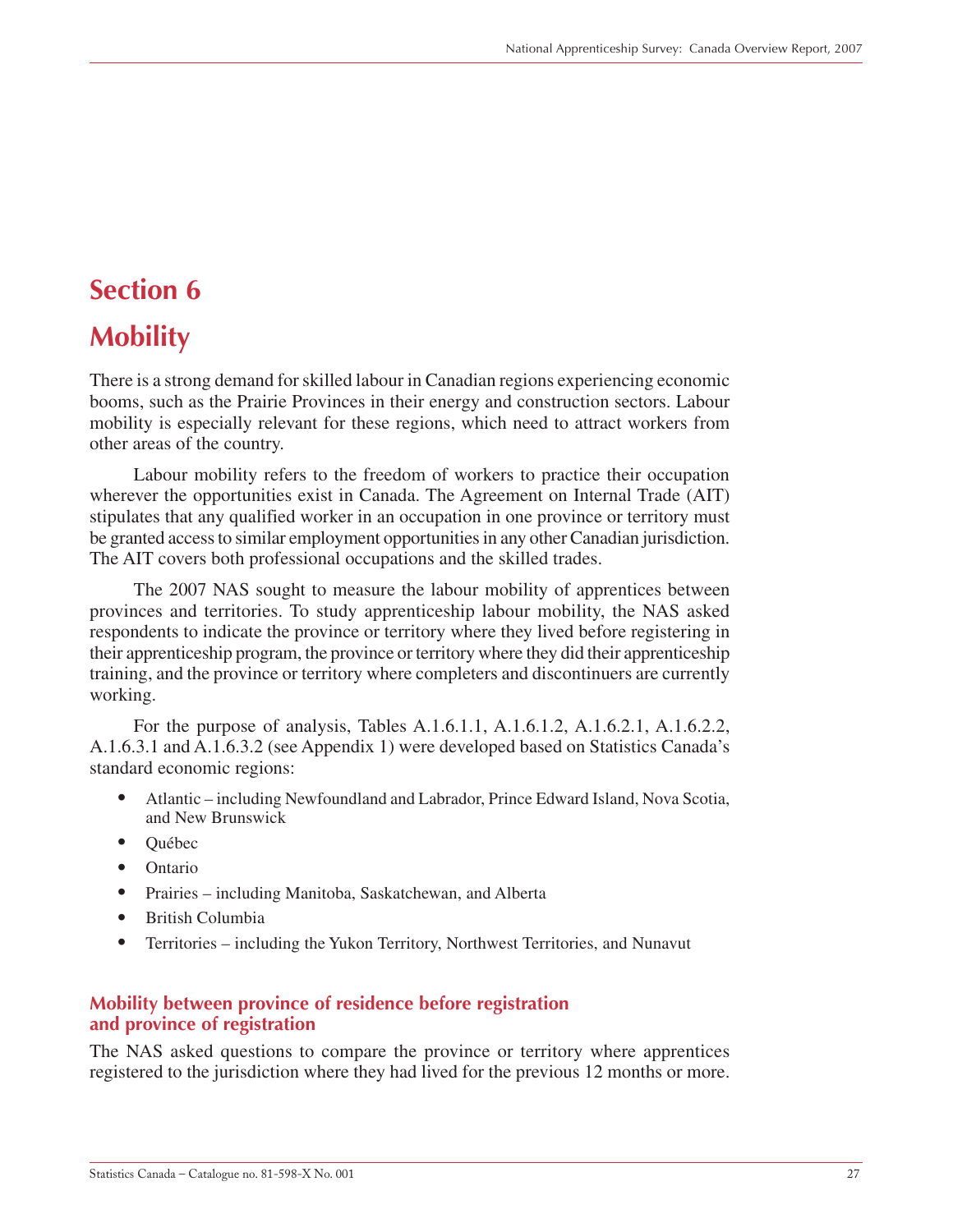Appendix 1 Table A.1.6.1.1 shows that around 5% of the apprentices in each group moved to register in another jurisdiction while the majority (95%) registered in the province or territory where they had been living.

Of those who moved (see Appendix 1 Table A.1.6.1.2), 39% of long-term continuers went to the Prairies. Atlantic Canada attracted 16% and Ontario 14%. The Prairies also attracted 58% of the completers and 54% of the discontinuers.

In all three groups, about 12% of the apprentices who moved indicated that they originally lived outside of Canada and entered the country to register in their program.

### **Mobility between province of registration and province of apprenticeship training**

The NAS also asked questions to compare the apprentices' province of registration with the province where they work or worked with an employer to do their on-the-job apprenticeship training.

Appendix 1 Table A.1.6.2.1 shows that almost all of the apprentices, about 98% of completers and discontinuers, and 95% of long-term continuers, did their on-the-job training in the province where they were registered.

Of those who moved (see Appendix 1 Table A.1.6.2.2), 55% of completers and 47% of long-term continuers and discontinuers were drawn to the Prairies, while Ontario attracted 15% of the completers, 19% of the long-term continuers, and 26% of the discontinuers.

### **Mobility between province of registration and current province of work**

The NAS also sought to measure the mobility of apprentices who found employment after either completing or discontinuing their apprenticeship programs. The survey asked the completers and discontinuers to indicate where their current job or, if unemployed at the time of the survey, their most recent job was located and compared this with their province of registration.

Appendix 1 Table A.1.6.3.1 shows that almost all of the completers and discontinuers found work in their province of registration, 95% and 93% respectively.

Of those who moved (see Appendix 1 Table A.1.6.3.2), 56% of the completers and 43% of the discontinuers found work in the Prairies. British Columbia attracted 19% of the completers and 21% of the discontinuers, while Ontario attracted 10% of the completers and 15% of the discontinuers.

Very few of the completers and discontinuers said they left Canada to work, only 4% and 6% respectively.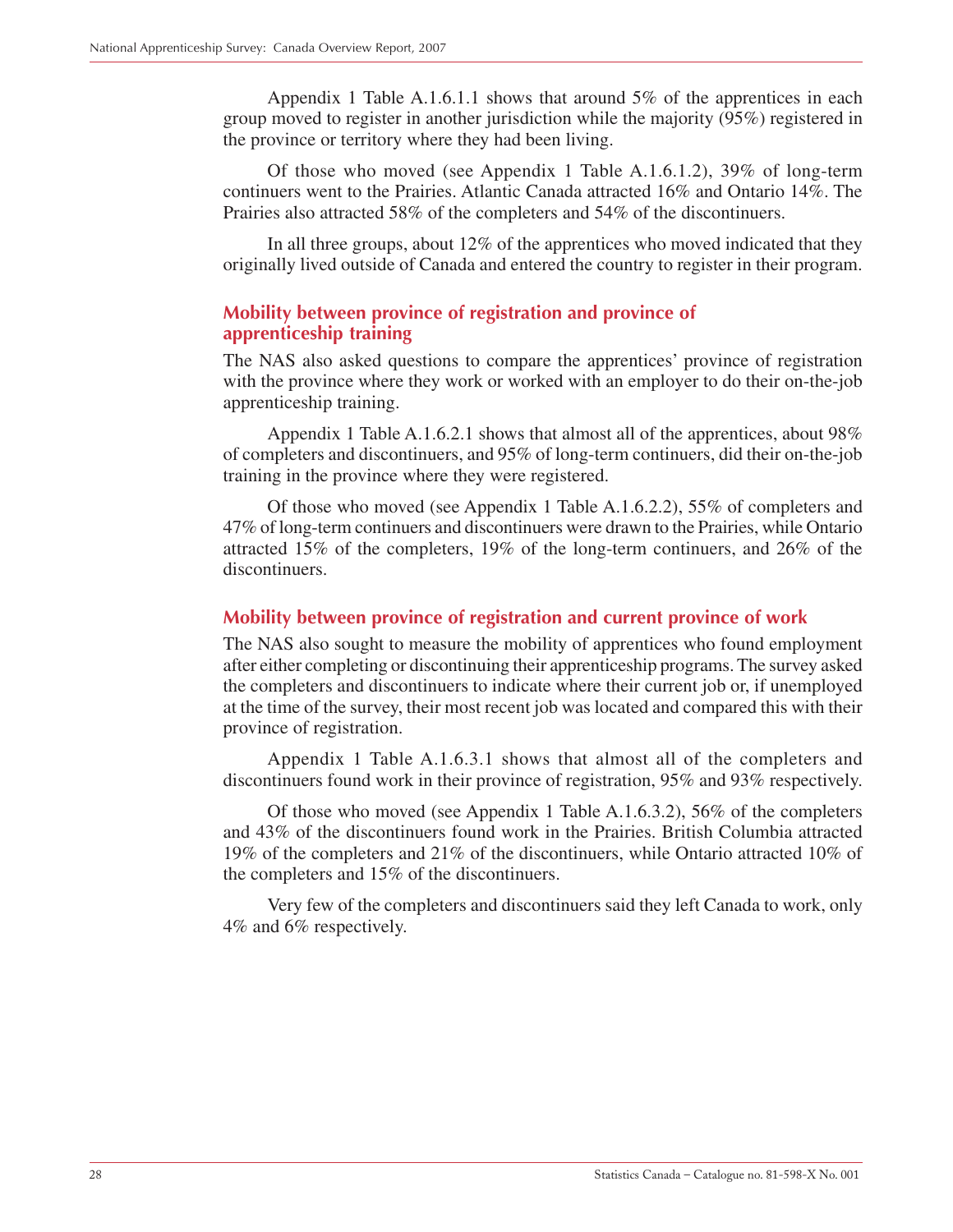## <span id="page-28-0"></span>**Section 7**

# **Women, Aboriginal peoples and landed immigrants**

Canada's population growth rate has slowed gradually over the past few decades. As a result of this and other demographic trends, Canada faces a long-term reduction in labour force growth particularly in the trades and related job areas. The participation and retention of specific groups such as women, Aboriginal peoples and landed immigrants have long been a challenge in apprenticeship programs. NAS examined why these groups encounter more hurdles than the apprentice population as a whole.

### **Apprenticeship pathways**

Figure 7.1.1 (See Appendix 1 Table A.1.7.1.1) compares the apprenticeship pathways followed by men and women between 2002 to 2004 and 2007.

The profiles of women and men classified as long-term continuers in 2004 are very similar. For both genders, 36% had completed their studies by 2007, while slightly over half (55% of women and 56% of men) were still in their apprenticeship programs. Roughly the same proportion of men  $(7 \%)$  and women  $(8\%)$  had discontinued their studies in 2007.

The profiles of those apprentices identified as discontinuers between 2002 and 2004 showed a higher completion rate for women when compared with their male counterparts. By 2007, 38% of women had become completers while only 24% of men had completed their programs.

Figure 7.1.2 (See Appendix 1 Table A.1.7.1.2) shows the comparison between the apprenticeship pathways of Aboriginal peoples versus all others in the survey.

The profiles of those classified as long-term continuers in 2004 were similar in the two groups. By 2007, 34% of Aboriginal peoples and 37% of non-Aboriginals had completed their apprenticeship and slightly over half (56% in both groups) were still registered in their apprenticeship program. Nine percent of Aboriginal peoples had discontinued their program, close to the 7% rate of non-Aboriginals.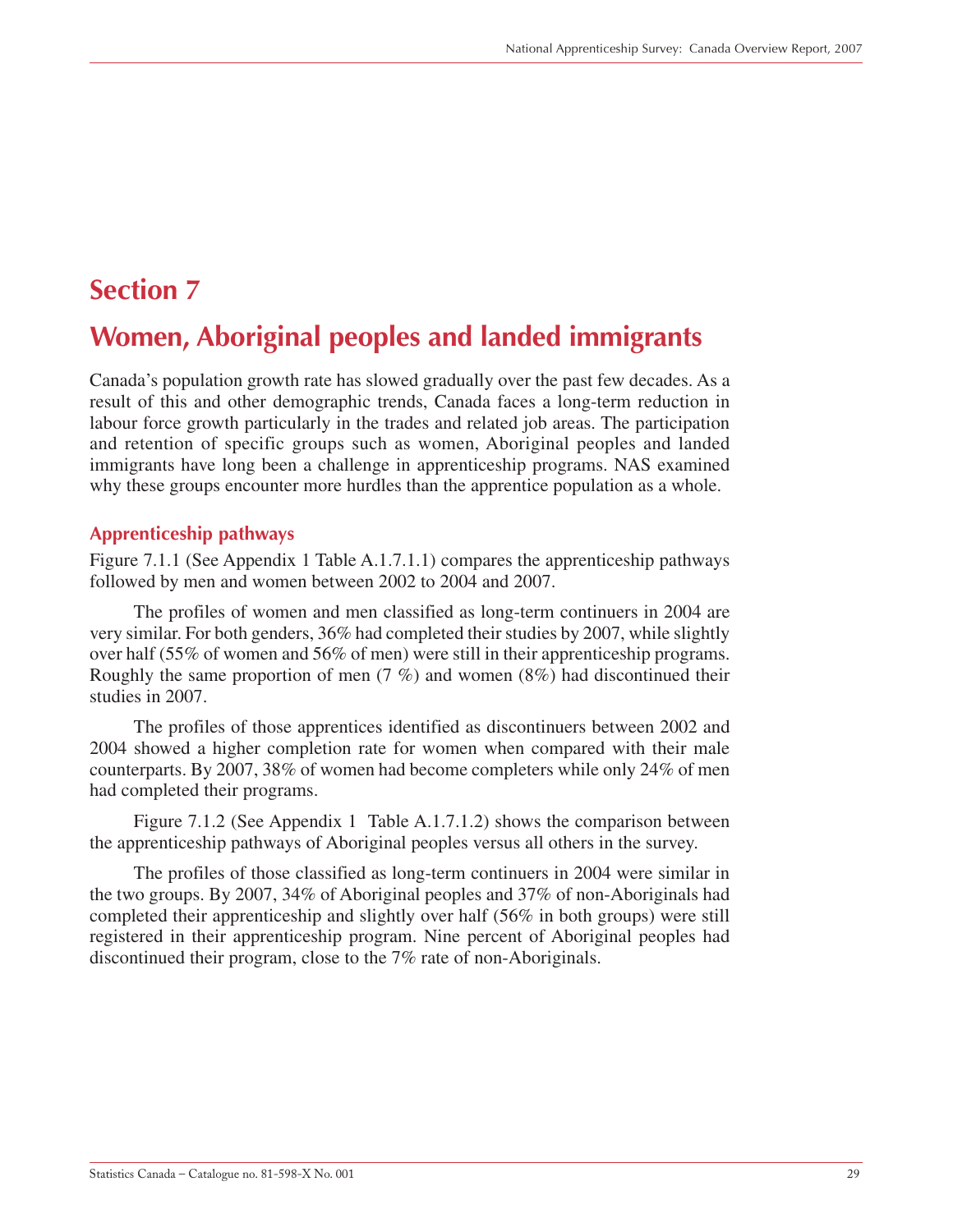#### **Figure 7.1.1**

#### **Apprentice status in 2002, 2003 and 2004 versus 2007 by gender, Canada, National Apprenticeship Survey, 2007**

| Apprenticeship Status 2000 to 2004      |  |                              |     |                              | <b>Apprenticeship status in 2007</b> |  |
|-----------------------------------------|--|------------------------------|-----|------------------------------|--------------------------------------|--|
|                                         |  | <b>Women</b>                 |     | <b>Men</b>                   |                                      |  |
|                                         |  | Long-term<br>continuers 2007 | 55% | Long-term<br>continuers 2007 | 56%                                  |  |
| Long-term<br>continuers<br>2002 to 2004 |  | Completers<br>2007           | 36% | Completers<br>2007           | 36%                                  |  |
|                                         |  | <b>Discontinuers</b><br>2007 | 8%  | <b>Discontinuers</b><br>2007 | 7%                                   |  |
| <b>Completers</b><br>2002 to 2004       |  | Completers<br>2007           | 88% | Completers<br>2007           | 89%                                  |  |
| <b>Discontinuers</b><br>2002 to 2004    |  | Completers<br>2007           | 38% | Completers<br>2007           | 24%                                  |  |
|                                         |  | <b>Discontinuers</b><br>2007 | 31% | <b>Discontinuers</b><br>2007 | 38%                                  |  |

The profiles of the apprentices who were discontinuers in 2004 showed a slightly lower completion rate for Aboriginal peoples (23%) than all of the others apprentices (26%) by 2007. The proportion of apprentices that remained discontinuers in 2007 for Aboriginal peoples and all other apprentices are similar, 36% and 37% respectively.

Figure 7.1.3 (see Appendix 1 Table A.1.7.1.3) shows the comparison of the apprenticeship pathways between landed immigrants and all other apprentices in the survey.

The profiles of those classified as long-term continuers in 2004 were similar in the two groups. For both groups, 36% had completed their programs by 2007, and over half (58% of landed immigrants and 56% of all others) were still registered in their apprenticeship programs. Fewer landed immigrants (6%) had discontinued their studies compared to all others (8%).

The profiles of the apprentices who were discontinuers in 2002 to 2004 showed a higher completion rate for landed immigrants. By 2007, 31% of landed immigrants had completed their apprenticeship program while for all of the other discontinuers only a quarter had completed their programs. A smaller number of landed immigrants were still discontinuers in 2007 (28%) when compared to the rest of the apprentices (38%).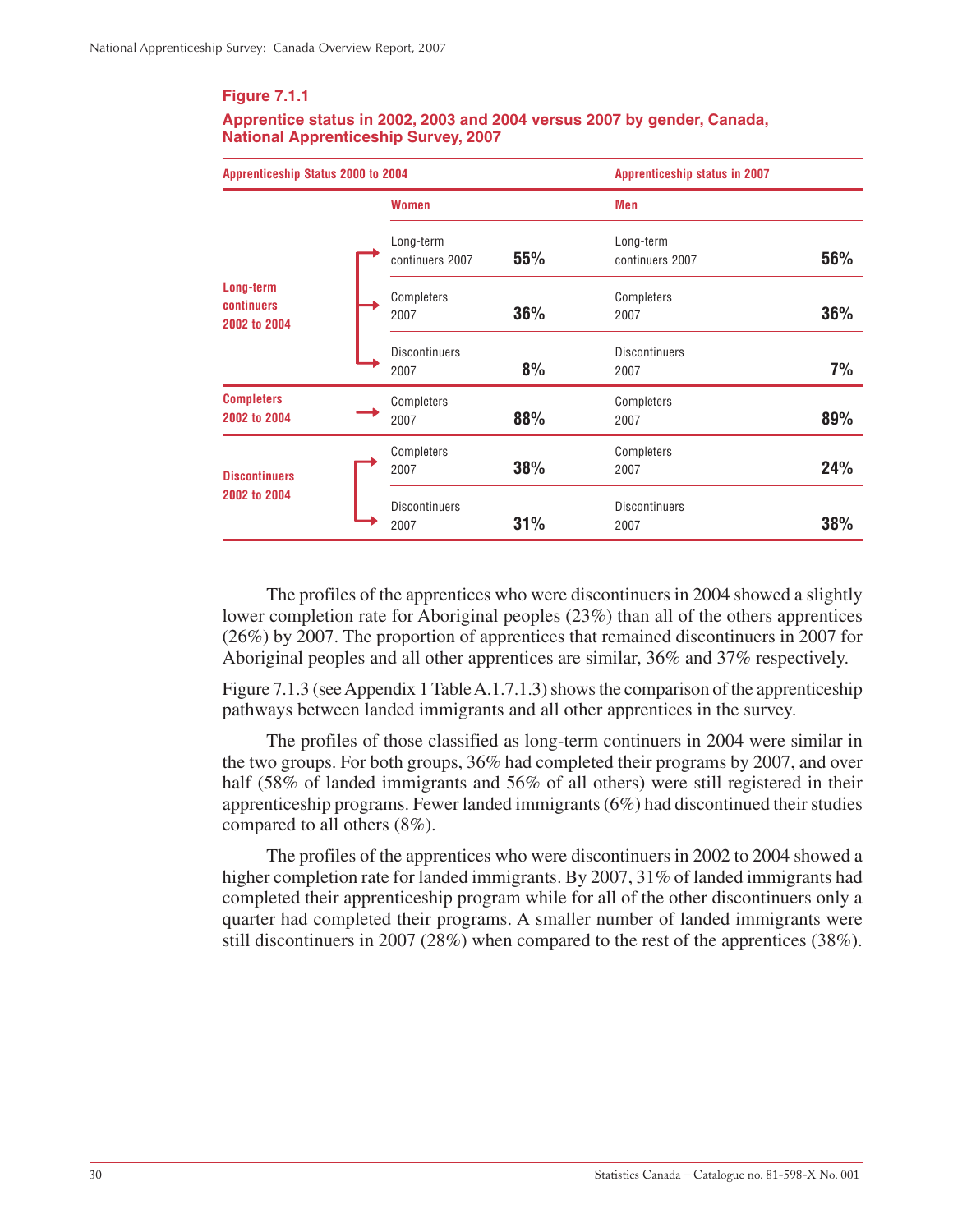### **Figure 7.1.2**

#### **Apprentice status in 2002, 2003 and 2004 versus 2007 by Aboriginal status, Canada, National Apprenticeship Survey, 2007**

| Apprenticeship Status 2000 to 2004      |  |                              | <b>Apprenticeship status in 2007</b> |                              |     |
|-----------------------------------------|--|------------------------------|--------------------------------------|------------------------------|-----|
|                                         |  | <b>Aboriginal people</b>     |                                      | <b>All others</b>            |     |
|                                         |  | Long-term<br>continuers 2007 | 56%                                  | Long-term<br>continuers 2007 | 56% |
| Long-term<br>continuers<br>2002 to 2004 |  | Completers<br>2007           | 34%                                  | Completers<br>2007           | 37% |
|                                         |  | <b>Discontinuers</b><br>2007 | 9%                                   | <b>Discontinuers</b><br>2007 | 7%  |
| <b>Completers</b><br>2002 to 2004       |  | Completers<br>2007           | 89%                                  | Completers<br>2007           | 89% |
| <b>Discontinuers</b><br>2002 to 2004    |  | Completers<br>2007           | 23%                                  | Completers<br>2007           | 26% |
|                                         |  | <b>Discontinuers</b><br>2007 | 36%                                  | <b>Discontinuers</b><br>2007 | 37% |

#### **Figure 7.1.3**

#### **Apprentice status in 2002, 2003 and 2004 versus 2007 by immigrant status, Canada, National Apprenticeship Survey, 2007**

| Apprenticeship Status 2000 to 2004      |  |                              | <b>Apprenticeship status in 2007</b> |                              |     |
|-----------------------------------------|--|------------------------------|--------------------------------------|------------------------------|-----|
|                                         |  | <b>Landed immigrants</b>     |                                      | <b>All others</b>            |     |
|                                         |  | Long-term<br>continuers 2007 | 58%                                  | Long-term<br>continuers 2007 | 56% |
| Long-term<br>continuers<br>2002 to 2004 |  | Completers<br>2007           | 36%                                  | Completers<br>2007           | 36% |
|                                         |  | <b>Discontinuers</b><br>2007 | 6%                                   | <b>Discontinuers</b><br>2007 | 8%  |
| <b>Completers</b><br>2002 to 2004       |  | Completers<br>2007           | 85%                                  | Completers<br>2007           | 89% |
| <b>Discontinuers</b><br>2002 to 2004    |  | Completers<br>2007           | 31%                                  | Completers<br>2007           | 25% |
|                                         |  | <b>Discontinuers</b><br>2007 | 28%                                  | <b>Discontinuers</b><br>2007 | 38% |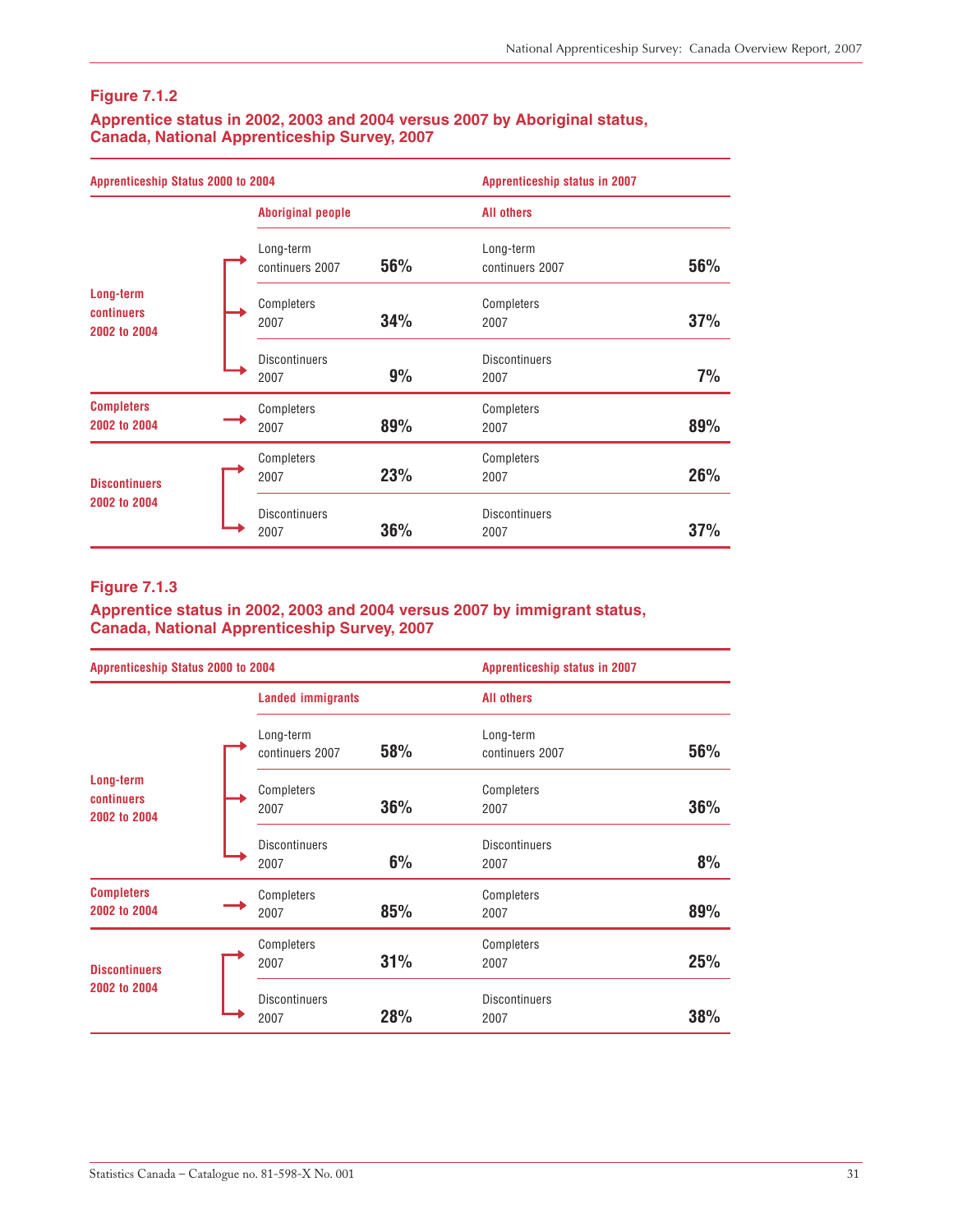### **Reasons for discontinuing apprenticeship programs**

The issue of why apprentices discontinue their programs of study has long concerned program administrators and policymakers. Many factors influence apprentices. The NAS asked discontinuers from these specific groups about these factors.

#### **Comparison between women and men**

When listing the main reason for which they discontinued their apprenticeship programs, the profiles for men and women were different in a number of respects. As shown in Appendix 1 Table A.1.7.2.1, about 13% of women but only 2% of men cited family and personal reasons for discontinuing their programs. Approximately 6% of women discontinued their studies because of harassment or discrimination, disputes or conflicts of interest with employers or unions, or because they did not get along at work compared with only 2% of men.

A higher proportion of men than women (16% versus 10%) discontinued their programs because there was not enough work or their incomes were not high enough. Men were twice as likely as women to have received a better job offer (10% versus 5%). They were also twice as likely to have lost interest or changed their career plans (8% versus 4%).

### **Comparison between Aboriginal peoples and all other apprentices**

The comparison of the main reasons for not completing their apprenticeship programs between Aboriginal people and all of the other apprentices in the survey, as shown in Table A.1.7.2.2 (see Appendix 1), reveals relatively few differences. Nearly 20% of Aboriginal peoples, compared to 16% of others, said that they discontinued their program because of not enough work or insufficient income. A proportion of 12% of Aboriginal peoples as opposed to 10% of other apprentices reported having received a better employment offer. Family and personal issues were also more predominant among Aboriginal peoples than among others (7% versus 3%).

#### **Comparison between landed immigrants and all other apprentices**

The comparison of the main reasons for not completing their apprenticeship programs between landed immigrants and other apprentices in the survey is shown in Table A.1.7.2.3 (see Appendix 1).

When compared to others, landed immigrants were somewhat less likely than others to cite not enough work or income (12% versus 16%), to have received a better job offer (8% versus 10%), or to have disliked the work or working conditions (5% versus 8%) as main reasons to discontinue their apprenticeship programs.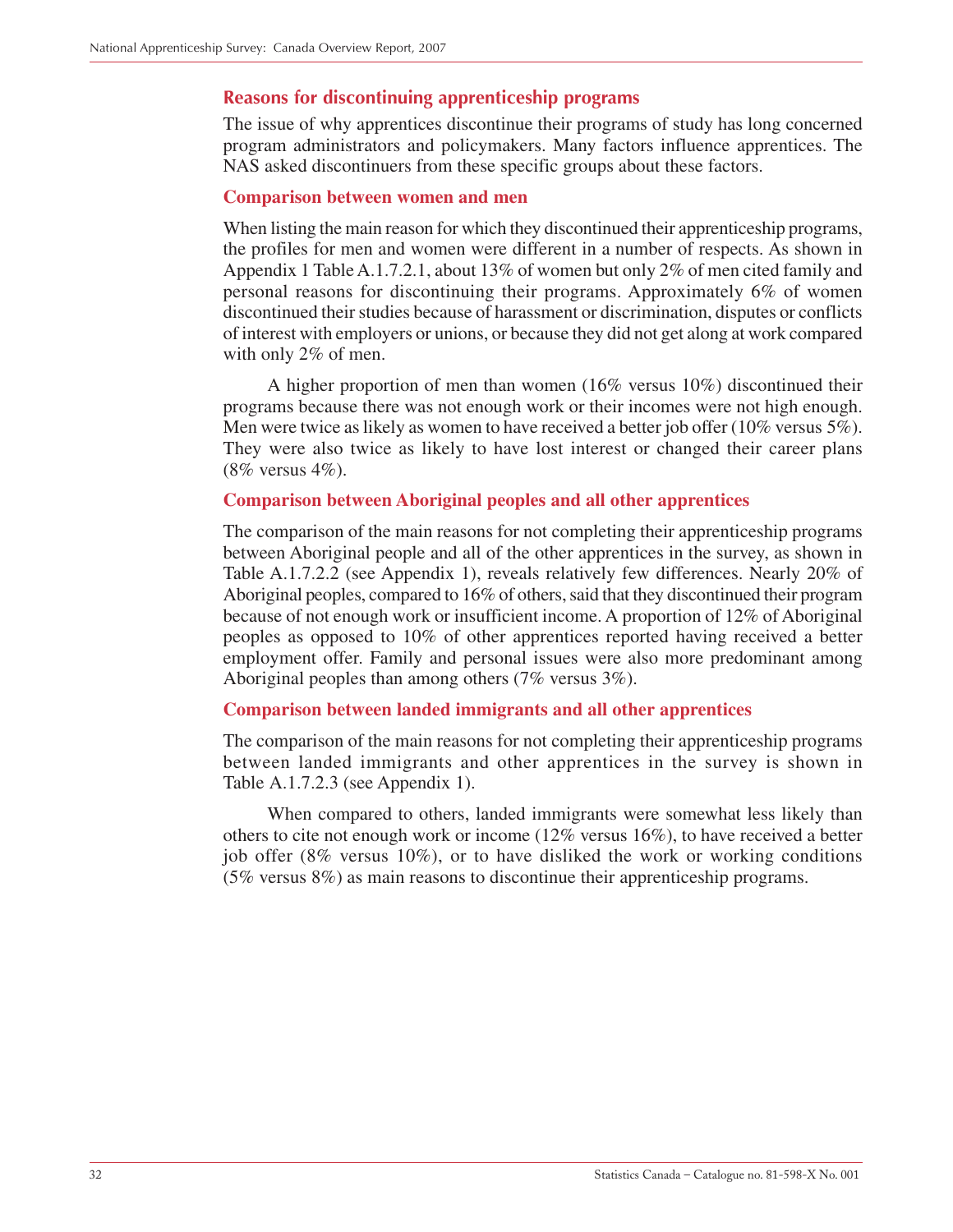# <span id="page-32-0"></span>**Section 8**

# **Quality of Apprenticeship Training**

Most apprenticeship programs require registered apprentices to follow a mix of technical training and on-the-job workforce training.

The NAS sought to determine the apprentices' overall satisfaction with their training programs and to link their responses to completion rates and retention rates in the three apprentice groups.

As part of the accreditation process, the journeyperson assigned to supervise an apprentice's work practicum must corroborate the apprentice's on-the-job training and number of hours of work experience completed. The 2007 NAS asked apprentices whether they were supervised during their programs and, if they had no supervision, how long they had worked unsupervised.

In general, either for the on-the-job training or the technical training, apprentices of all three groups found their training satisfactory and not too difficult.

Because the methods of training can differ from one provincial and territorial jurisdiction to another, the results on the quality of apprenticeship training could vary when analyzed at the jurisdictional level.

### **On-the-job training**

As shown in Appendix 1 Table A.1.8.1.1, 80% in each of the three apprentice groups reported that they had received supervision at all times during their work terms.

Among those who had not received supervision at all times during their work terms, 33% of long-term continuers, 21% of discontinuers, and 27% of completers reported spending 20 weeks or more without supervision from an accredited journeyperson (see Appendix 1 Table A.1.8.1.2). These figures represent 4% to 6% of all the apprentices surveyed. It should also be noted that in some jurisdictions fourthyear apprentices are allowed to supervise their juniors.

Between 84% and 87% of the apprentices in the three groups did not find their on-the-job work difficult or that the journeyperson rushed when explaining duties (see Table A.1.8.1.3 in Appendix 1).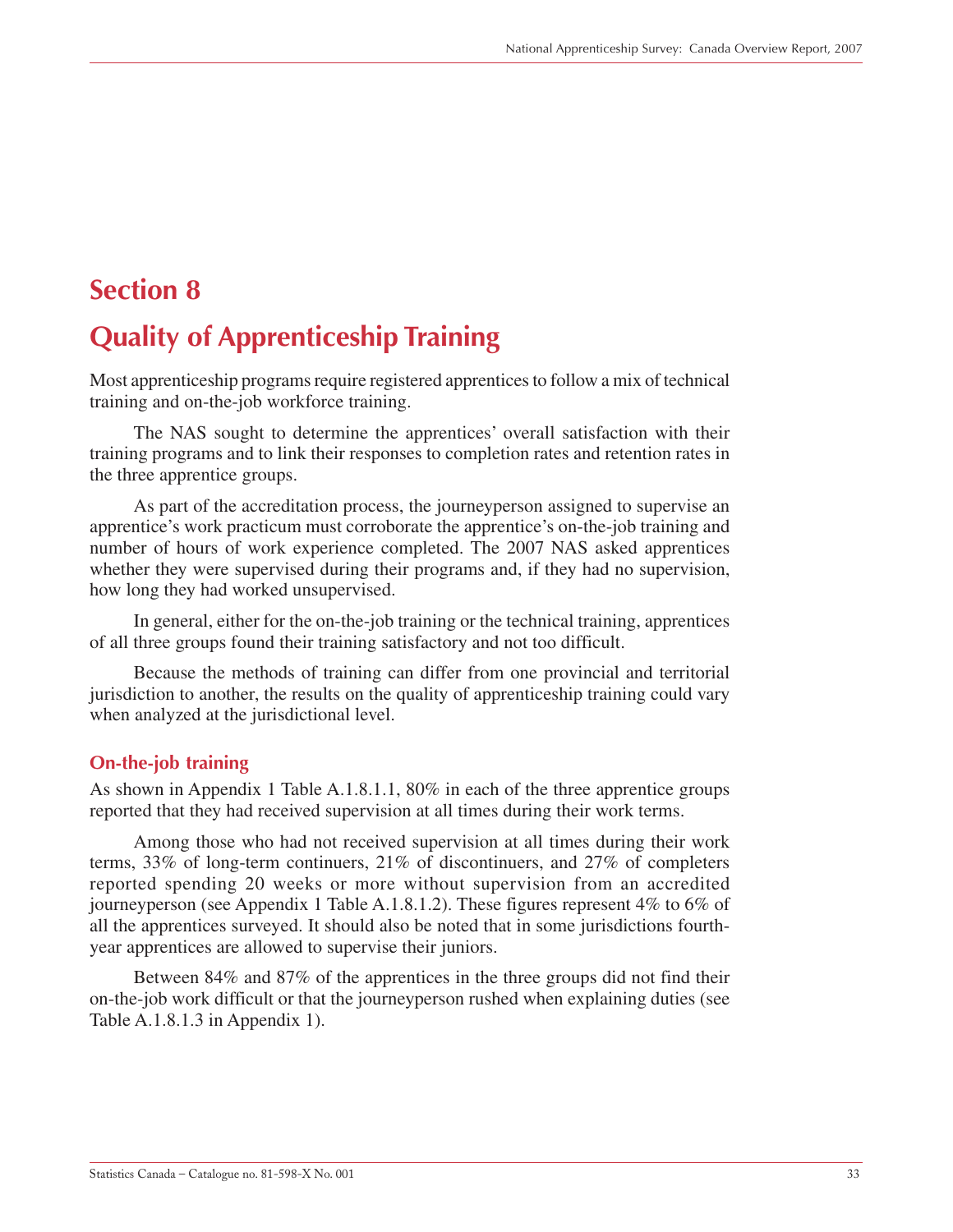### **Technical training**

As shown in Chart 8.1 (see Appendix 1 Table A.1.8.2), almost 80% of the apprentices in the three groups said the equipment used for the technical training was either good or excellent. Thirty percent of all three groups found the overall quality of this training to be excellent.

The vast majority of the apprentices in three groups did not find the course and written material hard to understand or the instructor's delivery rushed. Overall, between 80% and 88% of the apprentices in the three groups did not find their technical training difficult (see Appendix 1 Table A.1.8.2).

### **Chart 8.1**

#### **Providing up-to-date equipment or technology for technical training by apprentice status, Canada, National Apprenticeship Survey, 2007**

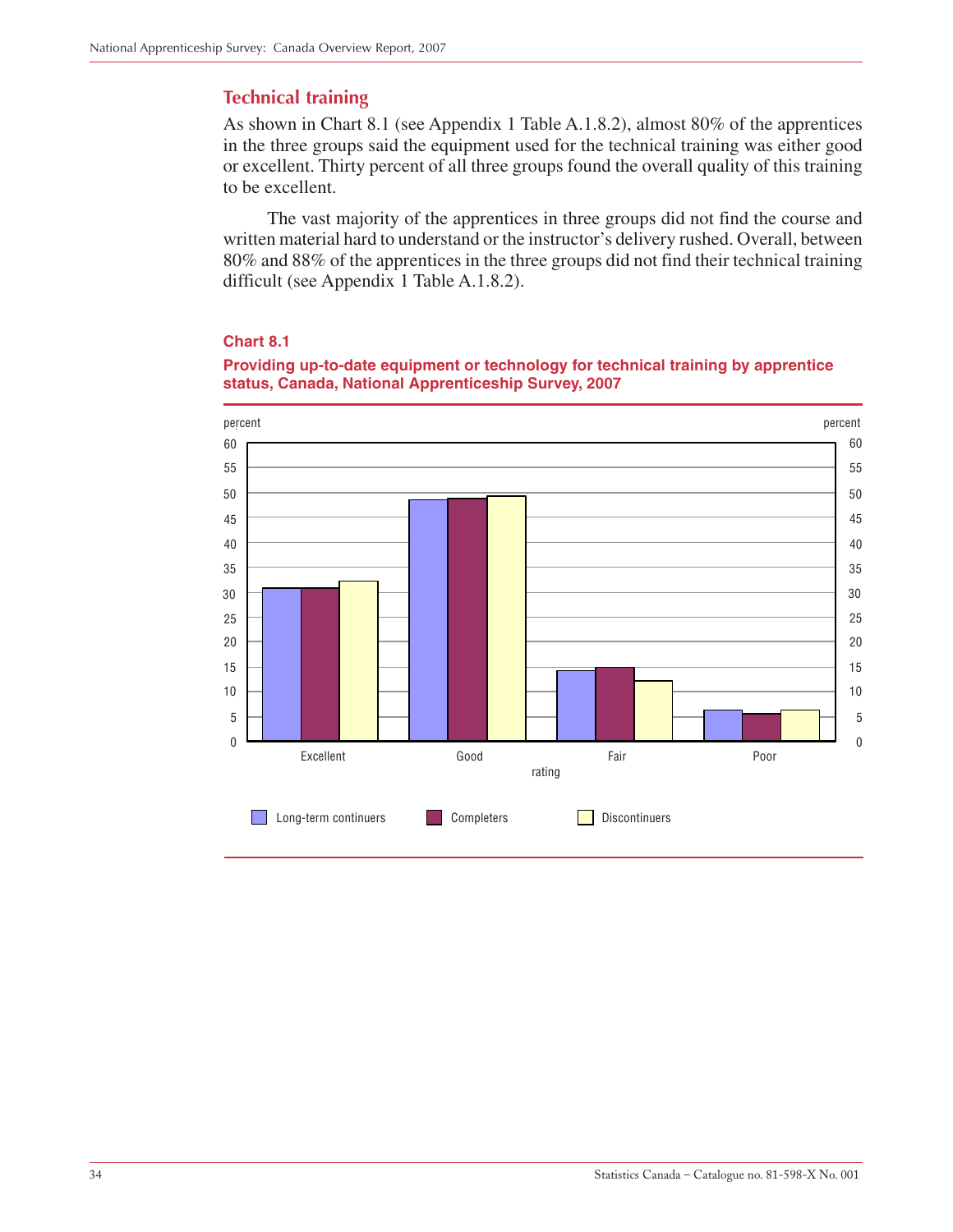# <span id="page-34-0"></span>**Conclusion**

This report has summarized the key finding from the 2007 National Apprenticeship Survey. The data presented in this report has provided a profile of apprenticeship program completers, discontinuers and long-term continuers and has provided insight into differences in labour outcomes by apprentice status. It has also shed light on the reasons for interest in apprenticeship and obstacles to registration, on barriers to completion, adequacy of in-class and on-the-job training as well as mobility of apprentices during and after their programs. These results can be used by provincial and territorial apprenticeship authorities to assist policy and to evaluate their respective programs. In addition the results could be used to monitor factors affecting apprenticeship and to identify topics for future research.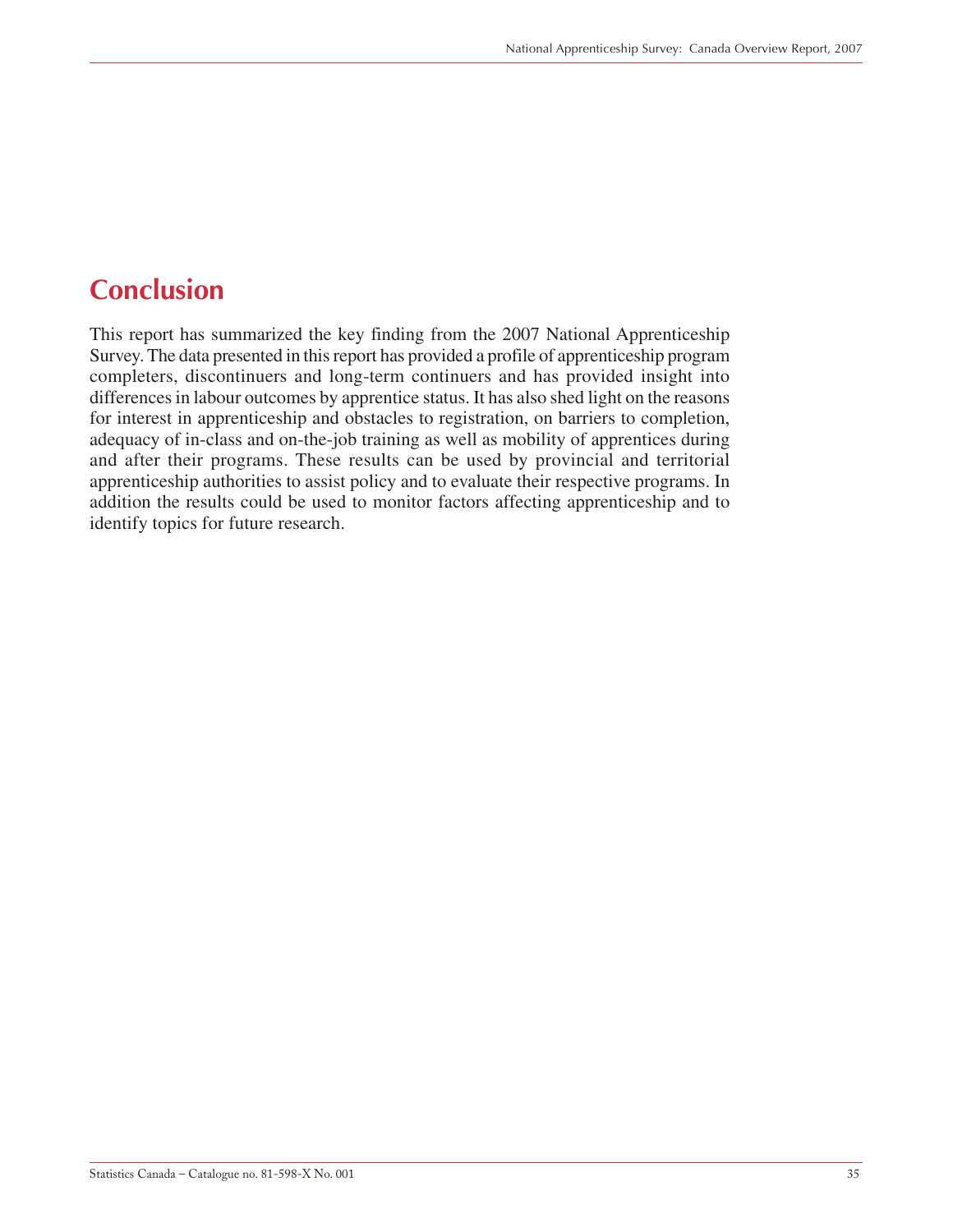## <span id="page-35-0"></span>**Endnotes**

- 1. Statistics Canada. 2007. *Highest level of educational attainment for the population aged 25 to 64, 2006 counts for both sexes, for Canada, provinces and territories - 20% sample data*. *Education Highlight Tables.* 2006 Census. Statistics Canada Catalogue no. 97-560-XWE2006002. Ottawa. Released March 4, 2008. http://www12.statcan.ca/english/census06/data/highlights/education/ index.cfm?Lang=E.
- 2. Statistics Canada, Registered Apprentice Information System (RAIS), 2005.
- 3. *Idem.*
- 4. Statistics Canada. 2008. Ethnic Origin (247), Single and Multiple Ethnic Origin Responses (3) and Sex (3) for the Population of Canada, Provinces, Territories, Census Metropolitan Areas and Census Agglomerations, 2006 Census - 20% Sample Data (Table). Topic-based tabulation. 2006 Census of Population. Statistics Canada catalogue no. 97-562-XCB2006006. Ottawa. Released April 02, 2008. http://www12.statcan.ca/english/census06/data/topics/ Print.cfm?PID=92333&GID=837928&D1=0&D2=0&D3=0&D4=0&D5=0&D6=0 (accessed May 22, 2008).
- 5. Statistics Canada. 2008. Visible Minority Groups (15), Immigrant Status and Period of Immigration (9), Age Groups (10) and Sex (3) for the Population of Canada, Provinces, Territories, Census Metropolitan Areas and Census Agglomerations, 2006 Census - 20% Sample Data (Table). Topic-based tabulation. 2006 Census of Population. Statistics Canada catalogue no. 97-562-XCB2006011. Ottawa. Released April 02, 2008. http://www12.statcan.ca/english/census06/data/topics/ Print.cfm?PID=92338&GID=837928&D1=0&D2=0&D3=0&D4=0&D5=0&D6=0 (accessed May 22, 2008).
- 6. Statistics Canada. 2008. Visible Minority Groups (15), Immigrant Status and Period of Immigration (9), Age Groups (10) and Sex (3) for the Population of Canada, Provinces, Territories, Census Metropolitan Areas and Census Agglomerations, 2006 Census - 20% Sample Data (Table). Topic-based tabulation. 2006 Census of Population. Statistics Canada catalogue no. 97-562-XCB2006011. Ottawa. Released April 02, 2008. http://www12.statcan.ca/english/census06/data/topics/ Print.cfm?PID=92338&GID=837928&D1=0&D2=0&D3=0&D4=0&D5=0&D6=0 (accessed May 22, 2008).
- 7. Statistics Canada. 2008. Median(1) earnings and employment for full-year, full-time earners, all occupations, both sexes, for Canada, provinces and territories – 20% sample data (Table). Income and Earnings Highlight Tables. 2006 Census. Statistics Canada Catalogue no. 97-563-XWE2006002. Ottawa. Released May 1, 2008. http://www12.statcan.ca/english/census06/data/highlights/Earnings/ Table801.cfm?Lang=E&T=801&GH=4&SC=1&S=99&O=A (accessed June 24, 2008).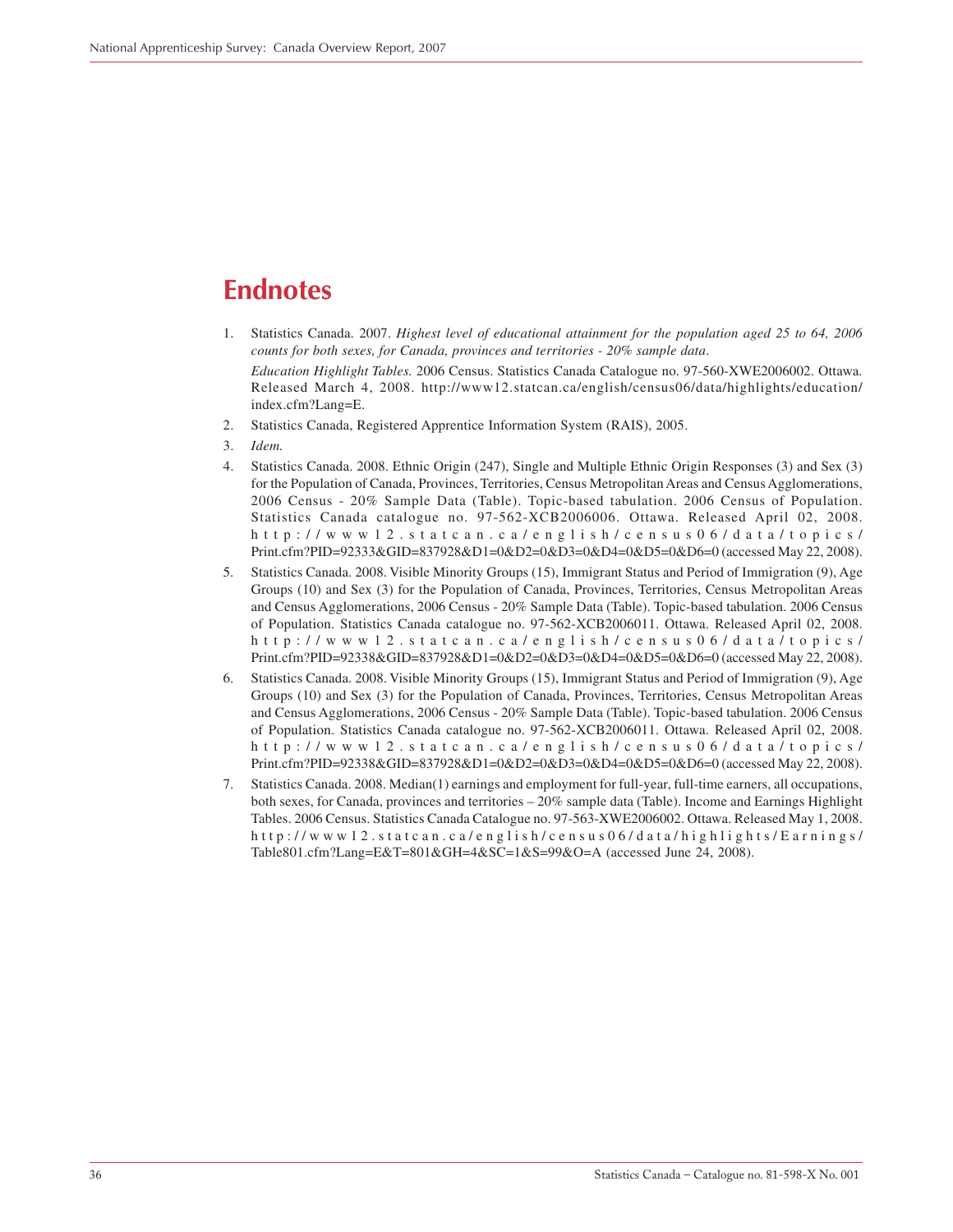# **Appendix 1: Data Tables**

#### **Table A.1.1.1**

**Differences in the status of the apprentice between 2002, 2003, 2004 and 2007, Canada, National Apprenticeship Survey, 2007**

|                                  |                                                            |          |                  |                                                               | Apprentice status in 2007 <sup>2</sup> |                                            |               |                                               |               |                                                    |         |                                                       |        |              |
|----------------------------------|------------------------------------------------------------|----------|------------------|---------------------------------------------------------------|----------------------------------------|--------------------------------------------|---------------|-----------------------------------------------|---------------|----------------------------------------------------|---------|-------------------------------------------------------|--------|--------------|
|                                  | Long-term<br>continuers<br>with<br>minimum<br>requirements |          |                  | Long-term<br>continuers<br>without<br>minimum<br>requirements |                                        | <b>Completers</b><br>with<br>certification |               | <b>Completers</b><br>without<br>certification |               | Discon-<br><b>tinuers</b><br>with<br>certification |         | Discon-<br><b>tinuers</b><br>without<br>certification |        | <b>Total</b> |
| Apprentice status in             |                                                            | standard |                  | standard                                                      |                                        | standard                                   |               | standard                                      |               | standard                                           |         | standard                                              |        | standard     |
| 2002, 2003 and 2004 <sup>1</sup> | $\frac{0}{0}$                                              | error    | $\%$             | error                                                         | $\%$                                   | error                                      | $\frac{0}{0}$ | error                                         | $\frac{0}{0}$ | error                                              | $\%$    | error                                                 | number | error        |
| Long-term continuers             | 38.3                                                       | (0.6)    | 17.7             | (0.5)                                                         | 28.1                                   | (0.5)                                      | 8.4           | (0.3)                                         | 1.7           | (0.1)                                              | 5.8     | (0.3)                                                 | 23,299 | (192.4)      |
| Completers                       | 4.7                                                        | (0.2)    | 0.1 <sup>E</sup> | (0.0)                                                         | 88.6                                   | (0.2)                                      | 0.6           | (0.1)                                         | 6.0           | (0.2)                                              | $0.1^E$ | (0.0)                                                 | 47,125 | (155.7)      |
| <b>Discontinuers</b>             | 16.6                                                       | (0.4)    | 20.8             | (0.4)                                                         | 13.6                                   | (0.4)                                      | 11.8          | (0.3)                                         | 3.1           | (0.2)                                              | 34.2    | (0.5)                                                 | 34.634 | (180.8)      |

 $E$  use with caution

1. Status given by the apprenticeship authority in 2002, 2003 or 2004.

2. Self-identification status by the apprentice in 2007.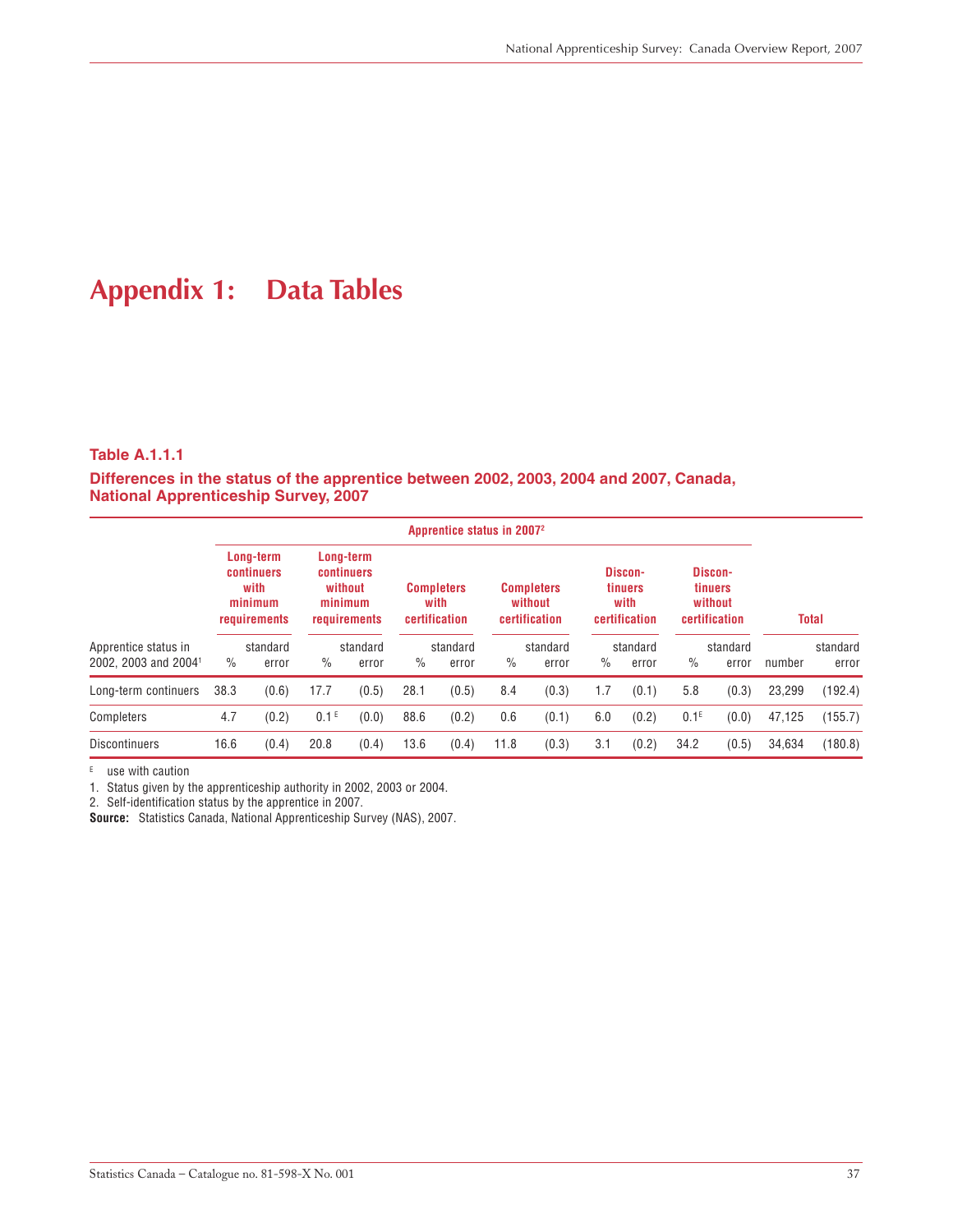#### **Demographic characteristics by apprentice status, Canada, National Apprenticeship Survey, 2007**

|                                                         |         | <b>Apprentice status in 2007</b> |         |                   |                  |                      |  |  |  |  |
|---------------------------------------------------------|---------|----------------------------------|---------|-------------------|------------------|----------------------|--|--|--|--|
|                                                         |         | <b>Long-term continuers</b>      |         | <b>Completers</b> |                  | <b>Discontinuers</b> |  |  |  |  |
| Demographic characteristics                             | percent | standard<br>error                | percent | standard<br>error | percent          | standard<br>error    |  |  |  |  |
| Gender                                                  |         |                                  |         |                   |                  |                      |  |  |  |  |
| Women                                                   | 8.5     | (0.3)                            | 11.1    | (0.2)             | 9.3              | (0.4)                |  |  |  |  |
| Men                                                     | 91.5    | (0.3)                            | 88.9    | (0.2)             | 90.7             | (0.4)                |  |  |  |  |
| <b>Red Seal Trade</b>                                   |         |                                  |         |                   |                  |                      |  |  |  |  |
| In a Red Seal trade                                     | 93.3    | (0.2)                            | 94.0    | (0.1)             | 93.5             | (0.3)                |  |  |  |  |
| Not in a Red Seal trade                                 | 6.0     | (0.2)                            | 5.3     | (0.1)             | 6.0              | (0.3)                |  |  |  |  |
| Could not be determined (uncodeable)                    | 0.7     | (0.1)                            | 0.7     | (0.1)             | 0.5              | (0.1)                |  |  |  |  |
| Age by group                                            |         |                                  |         |                   |                  |                      |  |  |  |  |
| Less than 25                                            | 8.1     | (0.3)                            | 5.6     | (0.2)             | 12.8             | (0.5)                |  |  |  |  |
| 25 to 29                                                | 23.2    | (0.5)                            | 31.8    | (0.3)             | 27.8             | (0.6)                |  |  |  |  |
| 30 to 34                                                | 20.7    | (0.5)                            | 26.4    | (0.3)             | 20.9             | (0.6)                |  |  |  |  |
| 35 to 39                                                | 16.3    | (0.4)                            | 15.4    | (0.2)             | 13.6             | (0.5)                |  |  |  |  |
| 40 to 44                                                | 13.7    | (0.4)                            | 9.7     | (0.2)             | 10.9             | (0.4)                |  |  |  |  |
| 45 to 49                                                | 9.4     | (0.3)                            | 6.7     | (0.2)             | 8.1              | (0.4)                |  |  |  |  |
| Greater than 50                                         | 8.5     | (0.3)                            | 4.5     | (0.1)             | 5.9              | (0.3)                |  |  |  |  |
| <b>Citizenship</b>                                      |         |                                  |         |                   |                  |                      |  |  |  |  |
| Canadian by birth                                       | 91.1    | (0.3)                            | 91.6    | (0.2)             | 92.9             | (0.4)                |  |  |  |  |
| Landed immigrant                                        | 4.7     | (0.3)                            | 4.0     | (0.1)             | 3.4              | (0.3)                |  |  |  |  |
| Dual citizenship                                        | 3.3     | (0.2)                            | 3.5     | (0.1)             | 2.7              | (0.2)                |  |  |  |  |
| Foreign citizen                                         | 0.9     | (0.1)                            | 0.9     | (0.1)             | 0.9 <sup>E</sup> | (0.2)                |  |  |  |  |
| <b>Aboriginal peoples status</b>                        |         |                                  |         |                   |                  |                      |  |  |  |  |
| Yes                                                     | 5.2     | (0.2)                            | 4.0     | (0.1)             | 5.4              | (0.3)                |  |  |  |  |
| No                                                      | 94.8    | (0.2)                            | 96.0    | (0.1)             | 94.6             | (0.3)                |  |  |  |  |
| <b>Belongs to a visible minority</b>                    |         |                                  |         |                   |                  |                      |  |  |  |  |
| Yes                                                     | 7.1     | (0.3)                            | 5.6     | (0.2)             | 4.7              | (0.3)                |  |  |  |  |
| No                                                      | 92.9    | (0.3)                            | 94.4    | (0.2)             | 95.3             | (0.3)                |  |  |  |  |
| <b>Disability</b>                                       |         |                                  |         |                   |                  |                      |  |  |  |  |
| Had a disability before and still has one               | 2.7     | (0.2)                            | 1.6     | (0.1)             | 2.2              | (0.2)                |  |  |  |  |
| Had a disability before but don't have one now          | 1.7     | (0.1)                            | 0.9     | (0.1)             | 1.1              | (0.2)                |  |  |  |  |
| Did not have a disability before but have one now       | 5.8     | (0.3)                            | 4.2     | (0.1)             | 6.4              | (0.4)                |  |  |  |  |
| Did not have a disability before and don't have one now | 89.9    | (0.4)                            | 93.3    | (0.2)             | 90.3             | (0.4)                |  |  |  |  |
| <b>Total (apprentices)</b><br>number                    | 28,242  | $(\ldots)$                       | 59,302  | ()                | 17,514           | ()                   |  |  |  |  |

… not applicable

<sup>E</sup> use with caution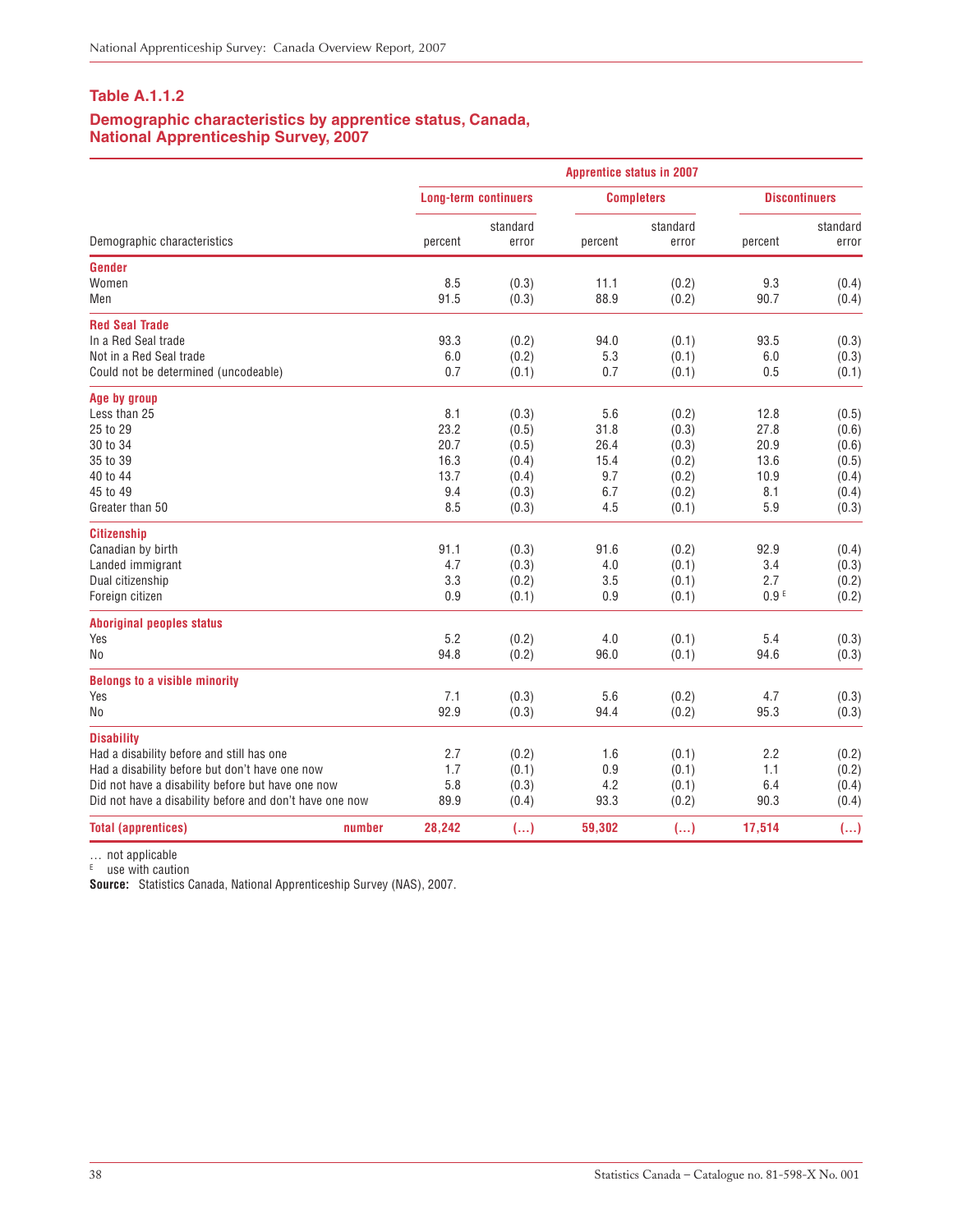#### **Province and territory of registration in the apprenticeship program (2002 to 2004) and province and territory of residence (2007) by apprentice status, Canada, National Apprenticeship Survey, 2007**

|                                        |        |                             |          | <b>Apprentice status in 2007</b> |          |                      |          |
|----------------------------------------|--------|-----------------------------|----------|----------------------------------|----------|----------------------|----------|
|                                        |        | <b>Long-term continuers</b> |          | <b>Completers</b>                |          | <b>Discontinuers</b> |          |
|                                        |        |                             | standard |                                  | standard |                      | standard |
| Province and territory                 |        | percent                     | error    | percent                          | error    | percent              | error    |
| Province and territory of registration |        |                             |          |                                  |          |                      |          |
| Newfoundland and Labrador              |        | 5.8                         | (0.2)    | 1.9                              | (0.1)    | 1.9                  | (0.1)    |
| <b>Prince Edward Island</b>            |        | 0.1                         | (0.0)    | 0.4                              | (0.0)    | 0.1 <sup>E</sup>     | (0.0)    |
| Nova Scotia                            |        | 2.2                         | (0.1)    | 2.5                              | (0.0)    | 1.6                  | (0.1)    |
| <b>New Brunswick</b>                   |        | 1.7                         | (0.1)    | 2.4                              | (0.0)    | 2.5                  | (0.1)    |
| Quebec                                 |        | 27.5                        | (0.4)    | 17.4                             | (0.2)    | 27.6                 | (0.5)    |
| Ontario                                |        | 34.9                        | (0.5)    | 31.3                             | (0.3)    | 16.3                 | (0.5)    |
| Manitoba                               |        | 2.2                         | (0.1)    | 3.8                              | (0.1)    | 3.3                  | (0.1)    |
| Saskatchewan                           |        | 2.4                         | (0.1)    | 4.4                              | (0.1)    | 3.4                  | (0.1)    |
| Alberta                                |        | 13.5                        | (0.4)    | 24.9                             | (0.2)    | 30.6                 | (0.6)    |
| <b>British Columbia</b>                |        | 9.4                         | (0.3)    | 10.6                             | (0.2)    | 12.2                 | (0.4)    |
| Yukon                                  |        | 0.2 <sup>E</sup>            | (0.0)    | 0.1                              | (0.0)    | 0.1 <sup>E</sup>     | (0.0)    |
| <b>Northwest Territories</b>           |        | 0.3                         | (0.0)    | 0.2                              | (0.0)    | 0.4                  | (0.1)    |
| Province and territory of residence    |        |                             |          |                                  |          |                      |          |
| Newfoundland and Labrador              |        | 5.0                         | (0.2)    | 1.6                              | (0.1)    | 1.7                  | (0.1)    |
| <b>Prince Edward Island</b>            |        | 0.2 <sup>E</sup>            | (0.0)    | 0.4                              | (0.0)    | 0.1 <sup>E</sup>     | (0.0)    |
| Nova Scotia                            |        | 2.2                         | (0.1)    | 2.5                              | (0.0)    | 1.7                  | (0.1)    |
| New Brunswick                          |        | 1.7                         | (0.1)    | 2.4                              | (0.0)    | 2.4                  | (0.1)    |
| Quebec                                 |        | 28.1                        | (0.4)    | 17.7                             | (0.2)    | 27.8                 | (0.6)    |
| Ontario                                |        | 34.2                        | (0.5)    | 30.9                             | (0.3)    | 16.2                 | (0.5)    |
| Manitoba                               |        | 2.2                         | (0.1)    | 3.6                              | (0.1)    | 3.3                  | (0.1)    |
| Saskatchewan                           |        | 2.7                         | (0.1)    | 4.6                              | (0.1)    | 3.7                  | (0.2)    |
| Alberta                                |        | 13.7                        | (0.4)    | 25.1                             | (0.2)    | 30.0                 | (0.6)    |
| <b>British Columbia</b>                |        | 9.6                         | (0.3)    | 11.0                             | (0.2)    | 12.6                 | (0.4)    |
| Yukon                                  |        | 0.2 <sup>E</sup>            | (0.0)    | 0.1                              | (0.0)    | 0.2 <sup>E</sup>     | (0.0)    |
| <b>Northwest Territories</b>           |        | 0.2 <sup>E</sup>            | (0.0)    | 0.2                              | (0.0)    | 0.3E                 | (0.0)    |
| Nunavut                                |        | F                           | (0.0)    | 0.0 <sup>E</sup>                 | (0.0)    | F                    | (0.0)    |
| <b>Total (apprentices)</b>             | number | 28,242                      | ()       | 59,302                           | ()       | 17,514               | ()       |

… not applicable

<sup>E</sup> use with caution

F too unreliable to be published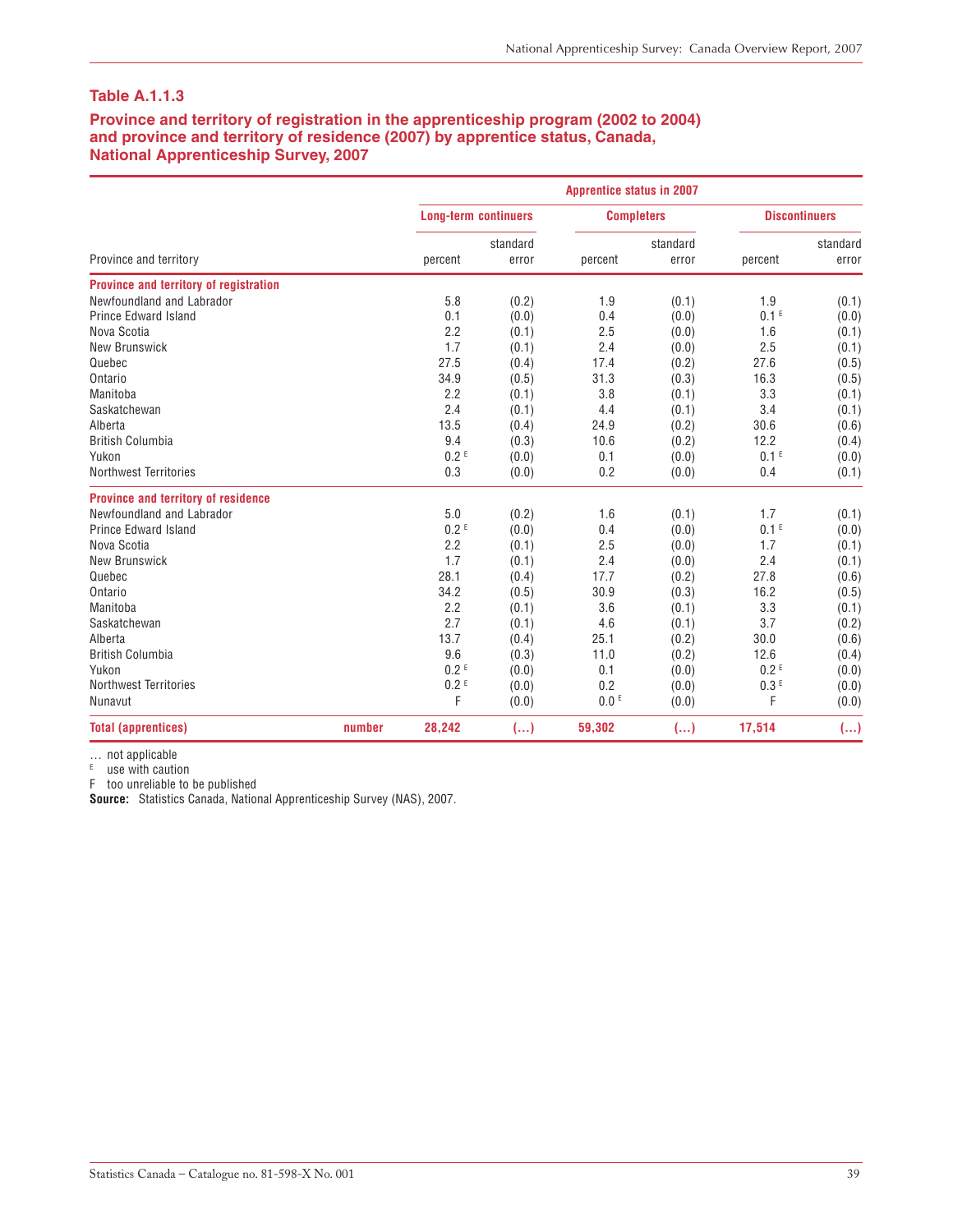#### **Marital status of the apprentice before and after the apprenticeship program by apprentice status, Canada, National Apprenticeship Survey, 2007**

|                                            | <b>Apprentice status in 2007</b> |                             |                   |                  |                   |                      |                   |  |  |  |
|--------------------------------------------|----------------------------------|-----------------------------|-------------------|------------------|-------------------|----------------------|-------------------|--|--|--|
|                                            |                                  | <b>Long-term continuers</b> |                   |                  | <b>Completers</b> | <b>Discontinuers</b> |                   |  |  |  |
| Marital status                             |                                  | percent                     | standard<br>error | percent          | standard<br>error | percent              | standard<br>error |  |  |  |
| Marital status at the beginning of program |                                  |                             |                   |                  |                   |                      |                   |  |  |  |
| Married or common law                      |                                  | 34.6                        | (0.5)             | 34.7             | (0.3)             | 36.6                 | (0.7)             |  |  |  |
| Separated or divorced                      |                                  | 2.0                         | (0.1)             | 2.1              | (0.1)             | 3.0                  | (0.2)             |  |  |  |
| Widow or widower                           |                                  | F                           | (0.0)             | 0.1 <sup>E</sup> | (0.0)             | X                    | (0.0)             |  |  |  |
| Single and never married                   |                                  | 63.4                        | (0.5)             | 63.2             | (0.3)             | 60.3                 | (0.7)             |  |  |  |
| Marital status at the end of program       |                                  |                             |                   |                  |                   |                      |                   |  |  |  |
| Married or common law                      |                                  | 59.4                        | (0.6)             | 54.1             | (0.3)             | 45.6                 | (0.7)             |  |  |  |
| Separated or divorced                      |                                  | 7.0                         | (0.3)             | 4.3              | (0.1)             | 5.4                  | (0.3)             |  |  |  |
| Widow or widower                           |                                  | 0.3E                        | (0.1)             | 0.2              | (0.0)             | 0.1 <sup>E</sup>     | (0.0)             |  |  |  |
| Single and never married                   |                                  | 33.3                        | (0.5)             | 41.4             | (0.3)             | 48.8                 | (0.7)             |  |  |  |
| <b>Change in marital status</b>            |                                  |                             |                   |                  |                   |                      |                   |  |  |  |
| No                                         |                                  | 61.8                        | (0.6)             | 73.9             | (0.3)             | 83.3                 | (0.5)             |  |  |  |
| Yes                                        |                                  | 38.2                        | (0.6)             | 26.1             | (0.3)             | 16.7                 | (0.5)             |  |  |  |
| <b>Total (apprentices)</b>                 | number                           | 28,242                      | ()                | 59,302           | ()                | 17,514               | ()                |  |  |  |

… not applicable

x suppressed to meet the confidentiality requirements of the Statistics Act

 $E$  use with caution

F too unreliable to be published

**Source:** Statistics Canada, National Apprenticeship Survey (NAS), 2007.

#### **Table A.1.1.5**

**Distribution of the highest level of education attained prior to the beginning of the apprenticeship program by apprentice status, Canada, National Apprenticeship Survey, 2007**

|                                                     | <b>Apprentice status in 2007</b> |                   |                  |                   |            |                      |  |  |  |  |
|-----------------------------------------------------|----------------------------------|-------------------|------------------|-------------------|------------|----------------------|--|--|--|--|
|                                                     | <b>Long-term continuers</b>      |                   |                  | <b>Completers</b> |            | <b>Discontinuers</b> |  |  |  |  |
| Level of education                                  | percent                          | standard<br>error | percent          | standard<br>error | percent    | standard<br>error    |  |  |  |  |
| Less than high school                               | 21.6                             | (0.5)             | 12.1             | (0.2)             | 17.4       | (0.6)                |  |  |  |  |
| High school                                         | 45.1                             | (0.6)             | 48.5             | (0.3)             | 44.7       | (0.7)                |  |  |  |  |
| Some training in other or same trade                | 2.6                              | (0.2)             | 2.7              | (0.1)             | 3.2<br>8.9 | (0.3)<br>(0.4)       |  |  |  |  |
| Trade-vocational diploma or certificate             |                                  |                   |                  |                   |            |                      |  |  |  |  |
| (Diploma of professionnal studies or DEP in Quebec) | 8.2                              | (0.3)             | 8.8              | (0.2)             |            |                      |  |  |  |  |
| Some college, CEGEP, institute of technology        |                                  |                   |                  |                   |            |                      |  |  |  |  |
| or nursing school                                   | 8.4                              | (0.3)             | 9.7              | (0.2)             | 8.8        | (0.4)                |  |  |  |  |
| Completed college, CÉGEP, institute of technology   |                                  |                   |                  |                   |            |                      |  |  |  |  |
| or nursing school                                   | 9.9                              | (0.3)             | 12.1             | (0.2)             | 10.6       | (0.4)                |  |  |  |  |
| Some university or university degree                | 4.0                              | (0.2)             | 6.1              | (0.2)             | 6.2        | (0.3)                |  |  |  |  |
| Other education                                     | 0.2 <sup>E</sup>                 | (0.0)             | 0.0 <sup>E</sup> | (0.0)             | X          | (0.0)                |  |  |  |  |
| <b>Total (apprentices)</b><br>number                | 28,242                           | ()                | 59,302           | ()                | 17,514     | ()                   |  |  |  |  |

… not applicable

x suppressed to meet the confidentiality requirements of the Statistics Act

 $E$  use with caution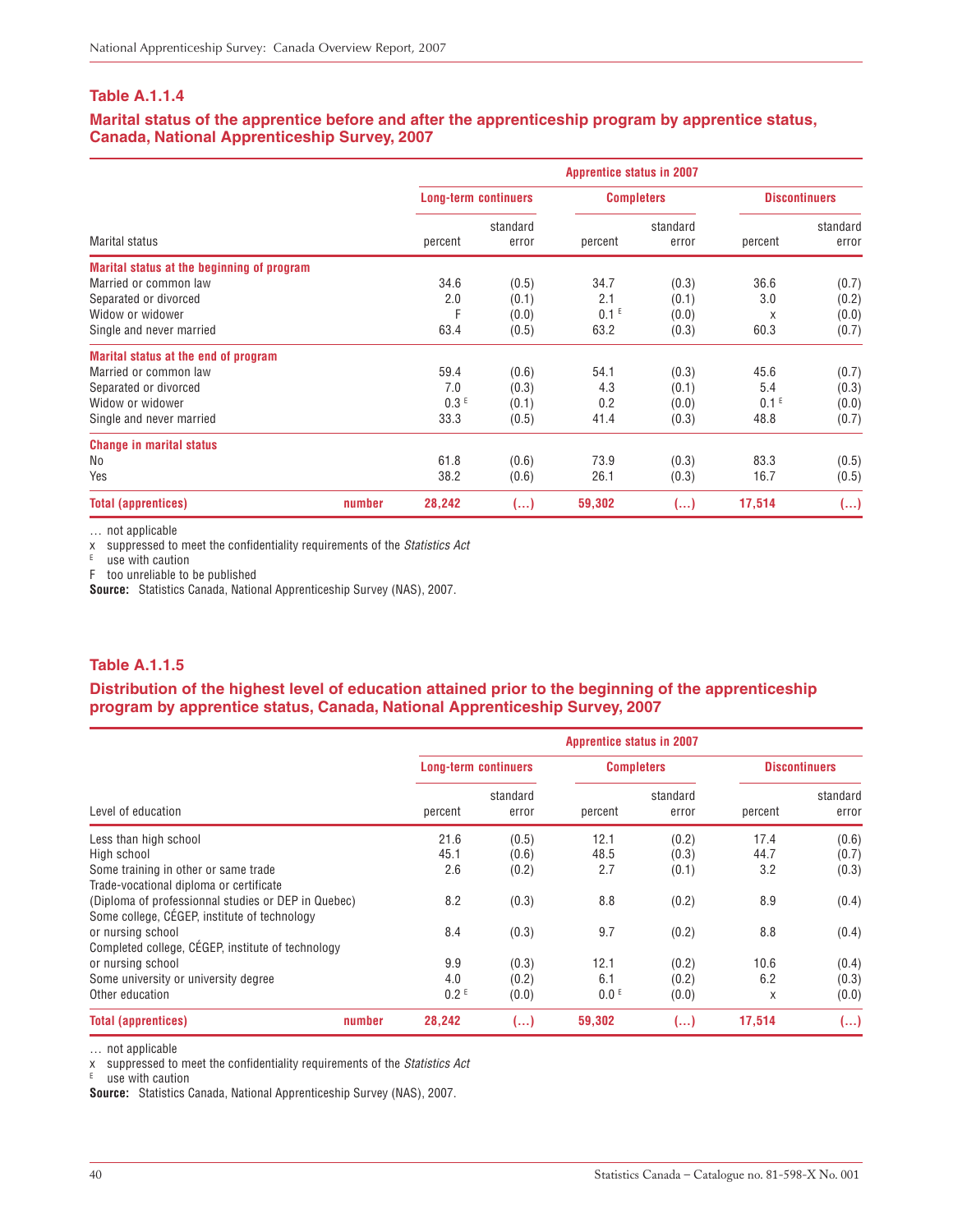#### **Distribution of total employment income of the last twelve months by apprentice status, Canada, National Apprenticeship Survey, 2007**

|                                   |        | <b>Apprentice status in 2007</b> |                             |         |                   |                      |                   |  |  |  |  |
|-----------------------------------|--------|----------------------------------|-----------------------------|---------|-------------------|----------------------|-------------------|--|--|--|--|
|                                   |        |                                  | <b>Long-term continuers</b> |         | <b>Completers</b> | <b>Discontinuers</b> |                   |  |  |  |  |
| Total employment income (dollars) |        | percent                          | standard<br>error           | percent | standard<br>error | percent              | standard<br>error |  |  |  |  |
| No Income                         |        | 1.4                              | (0.1)                       | 0.5     | (0.1)             | 1.3                  | (0.2)             |  |  |  |  |
| Less than 20,000                  |        | 12.6                             | (0.4)                       | 6.3     | (0.2)             | 13.2                 | (0.5)             |  |  |  |  |
| 20,000 to less than 40,000        |        | 38.3                             | (0.6)                       | 21.2    | (0.3)             | 32.2                 | (0.7)             |  |  |  |  |
| 40,000 to less than 60,000        |        | 29.5                             | (0.5)                       | 32.4    | (0.3)             | 26.4                 | (0.6)             |  |  |  |  |
| 60,000 to less than 80,000        |        | 11.2                             | (0.4)                       | 22.6    | (0.3)             | 13.5                 | (0.5)             |  |  |  |  |
| 80,000 or more                    |        | 6.9                              | (0.3)                       | 16.9    | (0.3)             | 13.3                 | (0.5)             |  |  |  |  |
| <b>Total (apprentices)</b>        | number | 28.242                           | ()                          | 59.302  | ()                | 17.514               | ()                |  |  |  |  |

… not applicable

**Source:** Statistics Canada, National Apprenticeship Survey (NAS), 2007.

#### **Table A.1.1.7.1**

#### **Distribution of union participation by apprentice status, Canada, National Apprenticeship Survey, 2007**

|                                                                              | <b>Apprentice status in 2007</b> |                             |         |                   |         |                      |  |  |  |
|------------------------------------------------------------------------------|----------------------------------|-----------------------------|---------|-------------------|---------|----------------------|--|--|--|
|                                                                              |                                  | <b>Long-term continuers</b> |         | <b>Completers</b> |         | <b>Discontinuers</b> |  |  |  |
| Union participation                                                          | percent                          | standard<br>error           | percent | standard<br>error | percent | standard<br>error    |  |  |  |
| No, not a member at any time                                                 | 67.6                             | (0.5)                       | 63.3    | (0.3)             | 57.1    | (0.7)                |  |  |  |
| Yes, a member but only before starting the<br>apprenticeship program         | 32.4                             | (0.5)                       | 3.9     | (0.1)             | 8.3     | (0.4)                |  |  |  |
| Yes, a member but only at the end of the<br>apprenticeship program           | $\cdot$ .                        | (0.0)                       | 10.1    | (0.2)             | 7.2     | (0.4)                |  |  |  |
| Yes, a member both at the beginning and end of the<br>apprenticeship program | $\cdot$ .                        | (0.0)                       | 22.7    | (0.3)             | 27.4    | (0.6)                |  |  |  |
| <b>Total (apprentices)</b><br>number                                         | 28,242                           | ()                          | 59,302  | ()                | 17,514  | ()                   |  |  |  |

.. not available for a specific reference period

… not applicable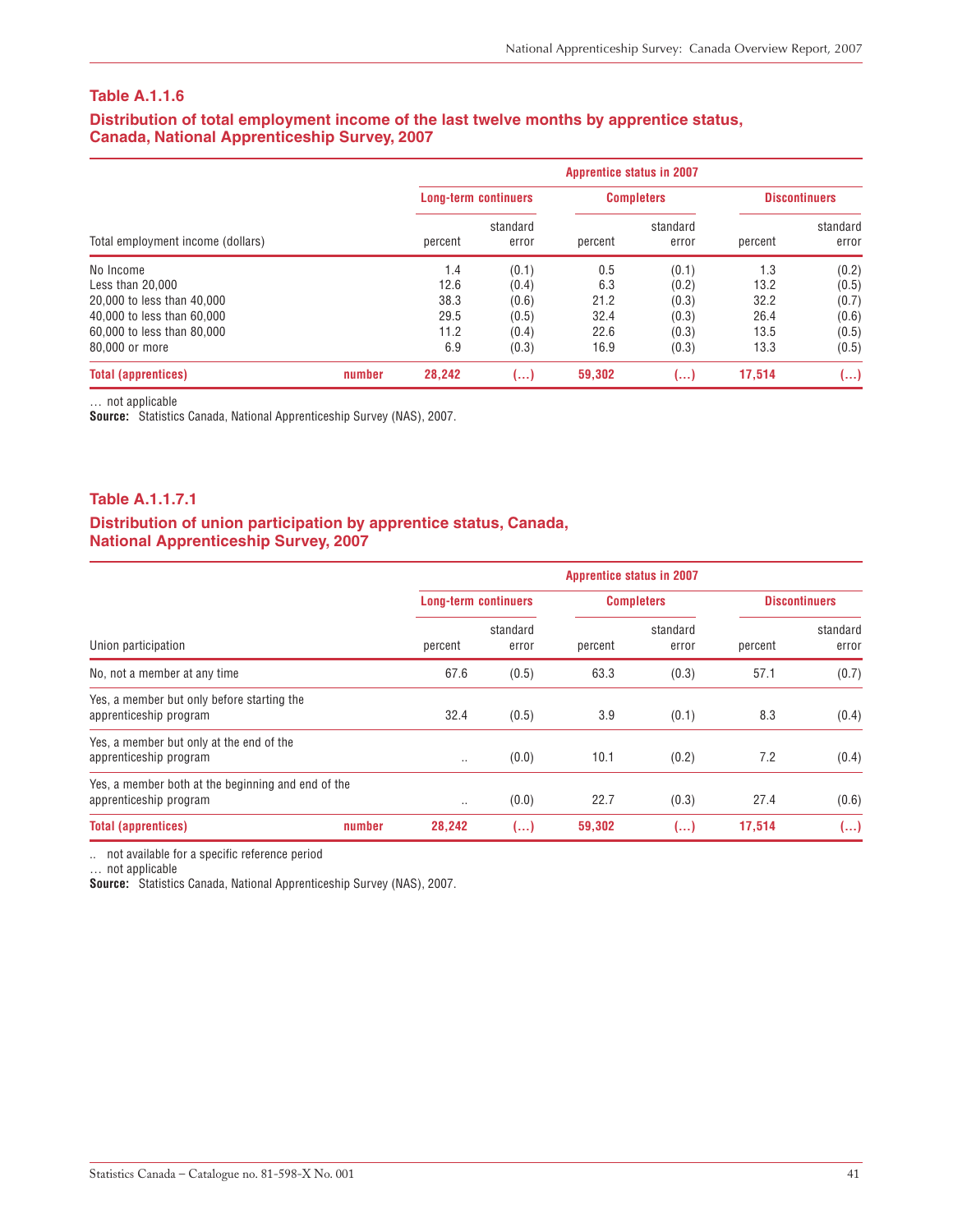#### **Distribution of union membership by apprentice status, Canada, National Apprenticeship Survey, 2007**

|                                                              |        | <b>Apprentice status in 2007</b> |                         |                     |                         |                                |                         |  |  |  |  |
|--------------------------------------------------------------|--------|----------------------------------|-------------------------|---------------------|-------------------------|--------------------------------|-------------------------|--|--|--|--|
|                                                              |        | <b>Long-term continuers</b>      |                         | <b>Completers</b>   |                         | <b>Discontinuers</b>           |                         |  |  |  |  |
| Union participation                                          |        | percent                          | standard<br>error       | percent             | standard<br>error       | percent                        | standard<br>error       |  |  |  |  |
| Construction<br>Industrial<br>Public service                 |        | 76.1<br>12.6<br>3.3              | (0.8)<br>(0.6)<br>(0.3) | 65.9<br>20.5<br>4.5 | (0.5)<br>(0.4)<br>(0.2) | 74.6<br>17.3<br>2.5            | (0.9)<br>(0.8)<br>(0.3) |  |  |  |  |
| Construction and industrial<br>Transportation<br>Other union |        | 2.6<br>0.8 <sup>E</sup><br>      | (0.3)<br>(0.1)<br>(0.0) | 5.3<br>1.9<br>1.4   | (0.2)<br>(0.2)<br>(0.1) | 3.6<br>1.4<br>1.1 <sup>E</sup> | (0.4)<br>(0.2)<br>(0.2) |  |  |  |  |
| <b>Total (apprentices)</b>                                   | number | 9,205                            | ()                      | 21,863              | ()                      | 7,551                          | (…)                     |  |  |  |  |

.. not available for a specific reference period

... not applicable

<sup>E</sup> use with caution

**Note:** Since this table gives union membership at any given time, an apprentice can be counted as a member of more than one union. **Source:** Statistics Canada, National Apprenticeship Survey (NAS), 2007.

#### **Table A.1.1.8.1**

#### **Distribution of the use of official languages at home and work by apprentice status, Canada, National Apprenticeship Survey, 2007**

|                                                    | <b>Apprentice status in 2007</b> |                   |                   |                   |                      |                   |  |  |  |  |
|----------------------------------------------------|----------------------------------|-------------------|-------------------|-------------------|----------------------|-------------------|--|--|--|--|
|                                                    | <b>Long-term continuers</b>      |                   | <b>Completers</b> |                   | <b>Discontinuers</b> |                   |  |  |  |  |
| Official Language                                  | percent                          | standard<br>error | percent           | standard<br>error | percent              | standard<br>error |  |  |  |  |
| One official language spoken at home only          | 0.2 <sup>E</sup>                 | (0.1)             | 0.1 <sup>E</sup>  | (0.0)             | F                    | (0.1)             |  |  |  |  |
| One official language spoken at work only          | 3.5                              | (0.2)             | 3.2               | (0.1)             | 2.8                  | (0.2)             |  |  |  |  |
| One official language spoken at home and at work   | 91.2                             | (0.3)             | 92.8              | (0.2)             | 91.9                 | (0.4)             |  |  |  |  |
| No official language spoken at home and at work    | 0.3E                             | (0.1)             | 0.2 <sup>E</sup>  | (0.0)             |                      | (0.0)             |  |  |  |  |
| Both official languages spoken at home only        | $\cdot$ .                        | (0.0)             | X                 | (0.0)             | $\cdot$ .            | (0.0)             |  |  |  |  |
| Both official languages spoken at work only        | F                                | (0.0)             | F                 | (0.0)             | X                    | (0.0)             |  |  |  |  |
| Both official languages spoken at home or at work  | 4.4                              | (0.2)             | 3.5               | (0.1)             | 5.0                  | (0.3)             |  |  |  |  |
| Both official languages spoken at home and at work | 0.3E                             | (0.1)             | 0.2               | (0.0)             | 0.1 <sup>E</sup>     | (0.0)             |  |  |  |  |
| <b>Total (apprentices)</b><br>number               | 28,242                           | $($ )             | 59,302            | ()                | 17,514               | ()                |  |  |  |  |

.. not available for a specific reference period

… not applicable

x suppressed to meet the confidentiality requirements of the Statistics Act

 $E$  use with caution

F too unreliable to be published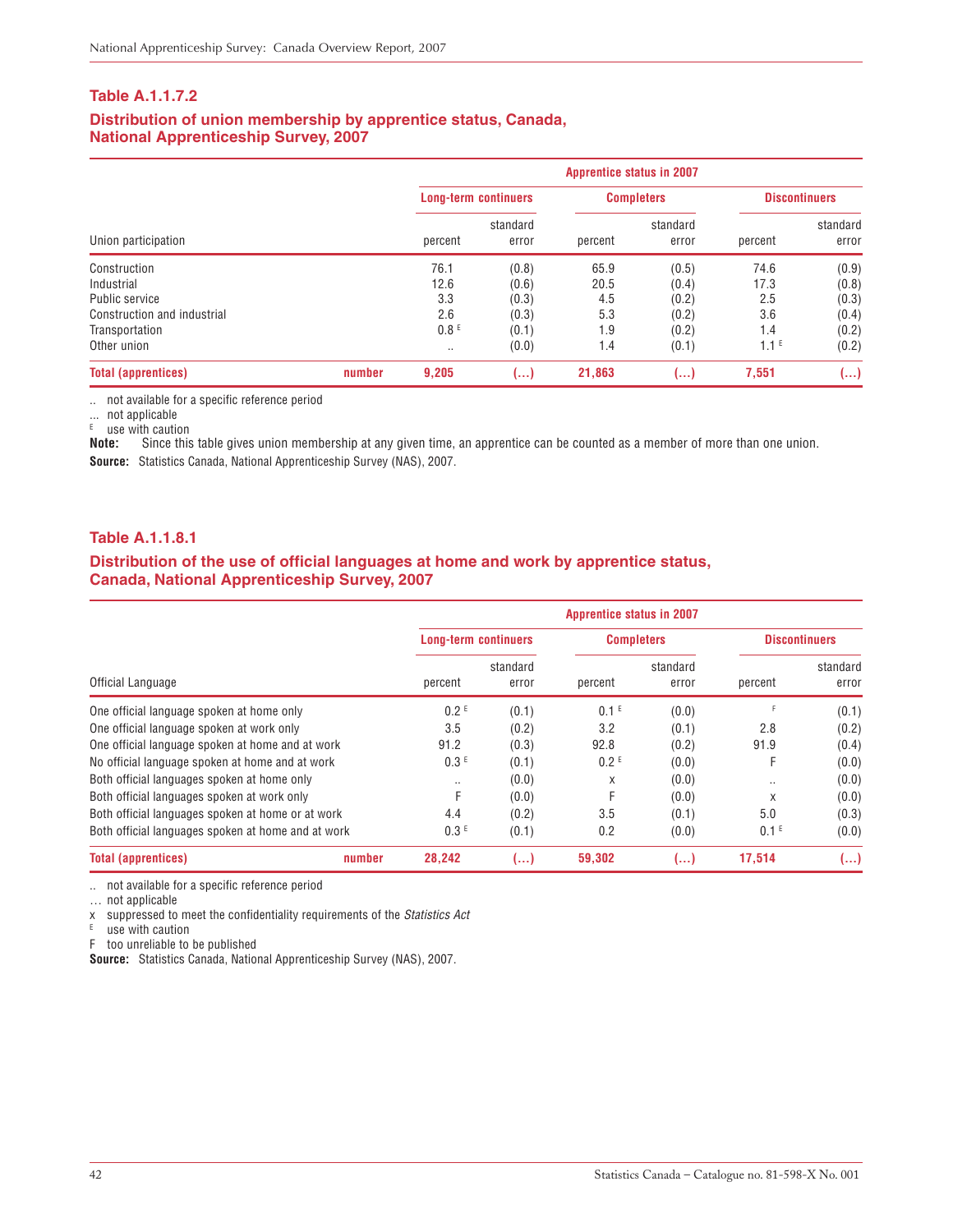#### **Distribution of the use of English or French at home or at work by apprentice status, Canada, National Apprenticeship Survey, 2007**

|                            |        | <b>Apprentice status in 2007</b> |                   |         |                   |                      |                   |  |  |  |
|----------------------------|--------|----------------------------------|-------------------|---------|-------------------|----------------------|-------------------|--|--|--|
|                            |        | <b>Long-term continuers</b>      |                   |         | <b>Completers</b> | <b>Discontinuers</b> |                   |  |  |  |
| Official language spoken   |        | percent                          | standard<br>error | percent | standard<br>error | percent              | standard<br>error |  |  |  |
| English only               |        | 66.3                             | (0.5)             | 76.7    | (0.3)             | 67.3                 | (0.6)             |  |  |  |
| French only                |        | 24.7                             | (0.4)             | 16.0    | (0.2)             | 24.4                 | (0.5)             |  |  |  |
| Other language             |        | 9.0                              | (0.3)             | 7.2     | (0.2)             | 8.4                  | (0.4)             |  |  |  |
| <b>Total (apprentices)</b> | number | 28,242                           | المعما            | 59,302  | ()                | 17,514               | ()                |  |  |  |

… not applicable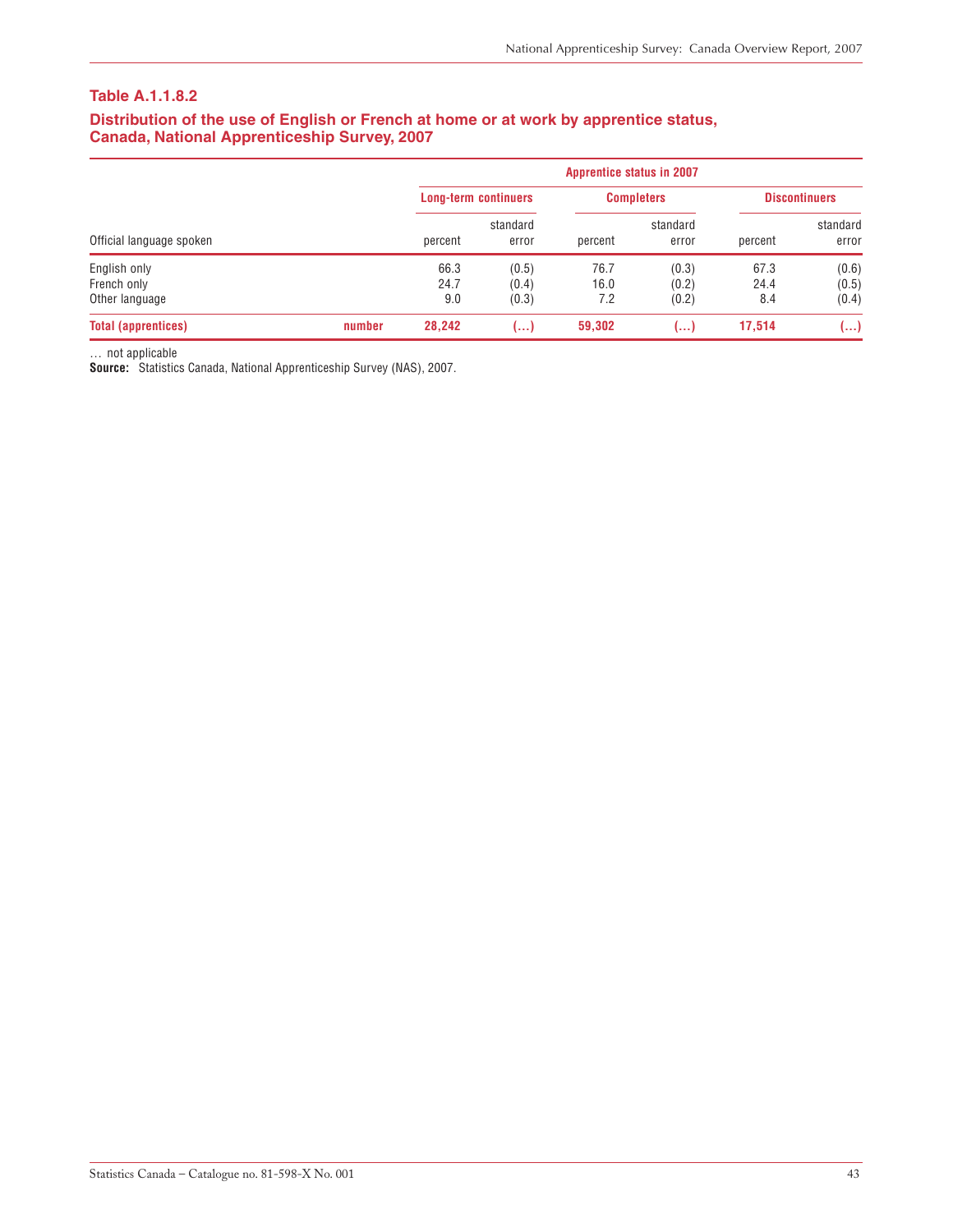#### **Main factors that influenced the interest of the apprentice in their trade by apprentice status, Canada, National Apprenticeship Survey, 2007**

|                                                                                                                               |         |                             |         | <b>Apprentice status in 2007</b> |         |                      |
|-------------------------------------------------------------------------------------------------------------------------------|---------|-----------------------------|---------|----------------------------------|---------|----------------------|
|                                                                                                                               |         | <b>Long-term continuers</b> |         | <b>Completers</b>                |         | <b>Discontinuers</b> |
| Main factor                                                                                                                   | percent | standard<br>error           | percent | standard<br>error                | percent | standard<br>error    |
| High school, vocational, college or university<br>course or program                                                           | 13.3    | (0.4)                       | 14.7    | (0.2)                            | 12.4    | (0.5)                |
| Knowledge of the trade from prior job or experience                                                                           | 28.3    | (0.5)                       | 27.9    | (0.3)                            | 28.3    | (0.6)                |
| High school work experience or co-op program                                                                                  | 10.5    | (0.4)                       | 9.9     | (0.2)                            | 8.3     | (0.4)                |
| Other tradespeople (friends, relatives, co-workers, employers,<br>union representatives), counselors, teacher                 | 50.0    | (0.6)                       | 51.4    | (0.3)                            | 51.5    | (0.7)                |
| A hobby                                                                                                                       | 25.1    | (0.5)                       | 26.1    | (0.3)                            | 23.0    | (0.6)                |
| Advertising or the media, personal research (internet, books,<br>magazines, catalogues), job fair and postings, school visits | 5.2     | (0.3)                       | 4.8     | (0.1)                            | 4.7     | (0.3)                |
| Always interested in working in the trade, working<br>currently in the trade                                                  | 3.0     | (0.2)                       | 2.8     | (0.1)                            | 2.4     | (0.2)                |
| Other factors                                                                                                                 | 14.6    | (0.4)                       | 14.8    | (0.2)                            | 15.4    | (0.5)                |
| <b>Total (apprentices)</b><br>number                                                                                          | 28,242  | ()                          | 59,302  | ()                               | 17,514  | ()                   |

… not applicable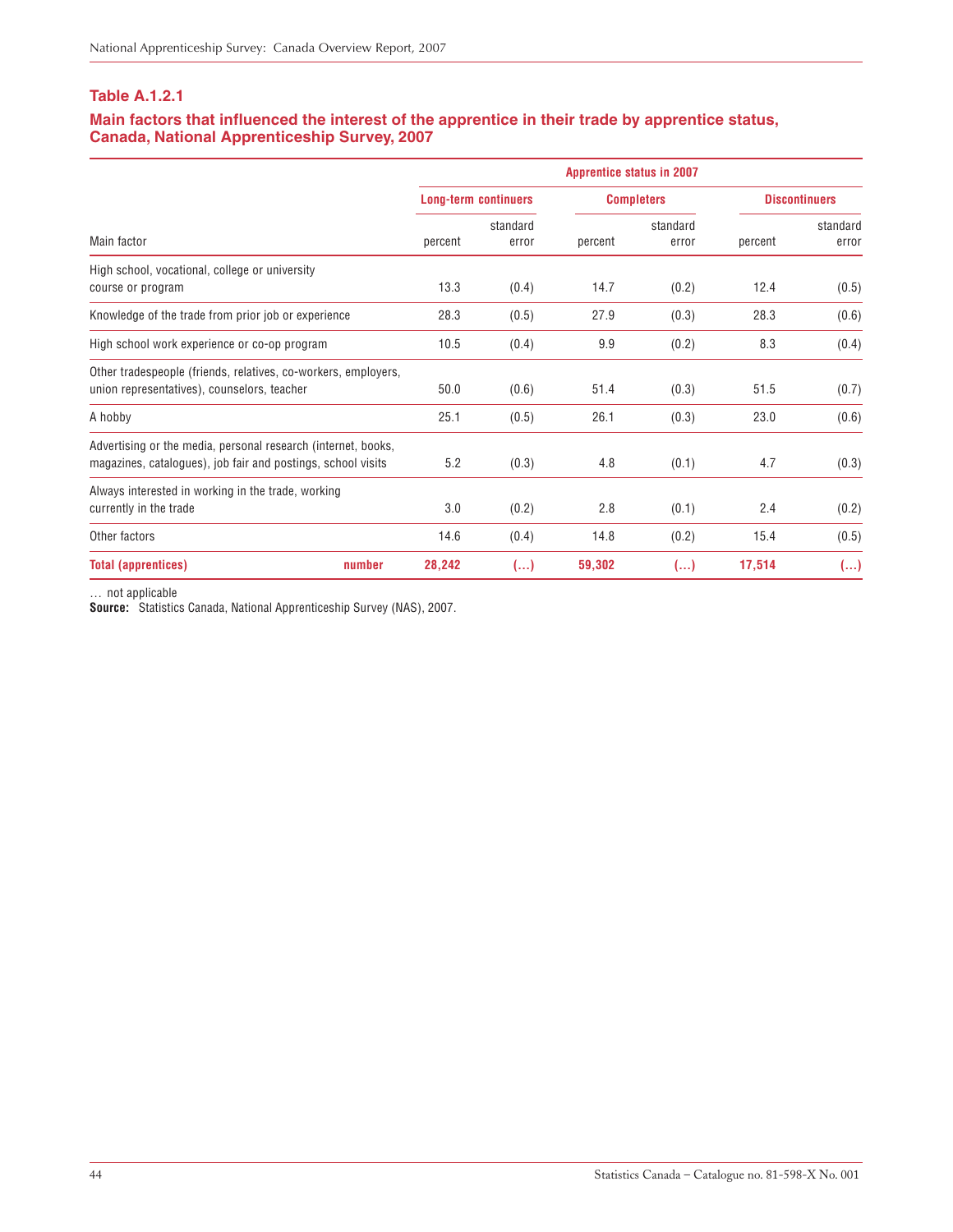#### **Reasons influencing apprentice registration in their trade by apprentice status, Canada, National Apprenticeship Survey, 2007**

|                                                                                                                                 |                             |                   | <b>Apprentice status in 2007</b> |                   |         |                      |
|---------------------------------------------------------------------------------------------------------------------------------|-----------------------------|-------------------|----------------------------------|-------------------|---------|----------------------|
|                                                                                                                                 | <b>Long-term continuers</b> |                   | <b>Completers</b>                |                   |         | <b>Discontinuers</b> |
| Reasons                                                                                                                         | percent                     | standard<br>error | percent                          | standard<br>error | percent | standard<br>error    |
| Interested in the trade or that line of work, like the<br>work conditions                                                       | 51.9                        | (0.6)             | 51.8                             | (0.3)             | 46.9    | (0.7)                |
| Expected good pay, better wages or a pay increase                                                                               | 20.8                        | (0.5)             | 24.4                             | (0.3)             | 21.3    | (0.6)                |
| Expected a steady job, more job availability and opportunities,<br>high demand for the trade                                    | 15.6                        | (0.4)             | 17.2                             | (0.3)             | 15.5    | (0.5)                |
| Already had job, knowledge, experience or qualification<br>in the trade                                                         | 11.4                        | (0.4)             | 10.9                             | (0.2)             | 11.3    | (0.5)                |
| Suggestion from employer, co-worker, union,<br>teacher or career counsellor                                                     | 9.0                         | (0.3)             | 9.1                              | (0.2)             | 11.1    | (0.4)                |
| Needed a job or a trade, received a job offer                                                                                   | 6.1                         | (0.3)             | 6.1                              | (0.2)             | 8.1     | (0.4)                |
| Required by the law, the employer, the union or the<br>apprenticeship office                                                    | 5.0                         | (0.2)             | 4.1                              | (0.1)             | 4.7     | (0.3)                |
| Union benefits                                                                                                                  | 1.2                         | (0.1)             | 1.3                              | (0.1)             | 1.4     | (0.2)                |
| Hoped to own a business                                                                                                         | 2.1                         | (0.2)             | 2.1                              | (0.1)             | 2.0     | (0.2)                |
| Suggestion from family, relatives or friends in the trade<br>or not, family business                                            | 4.3                         | (0.2)             | 3.4                              | (0.1)             | 3.7     | (0.3)                |
| Possibility of better job or career (advancement, challenge),<br>gain greater knowledge, experience and certification (licence, |                             |                   |                                  |                   |         |                      |
| ticket, Red Seal), work diversity                                                                                               | 7.5                         | (0.3)             | 7.3                              | (0.2)             | 7.4     | (0.4)                |
| Other reasons                                                                                                                   | 6.5                         | (0.3)             | 7.5                              | (0.2)             | 7.7     | (0.4)                |
| <b>Total (apprentices)</b><br>number                                                                                            | 28,242                      | ()                | 59,302                           | ()                | 17,514  | ()                   |

… not applicable

Source: Statistics Canada, National Apprenticeship Survey (NAS), 2007.

#### **Table A.1.2.3**

#### **Experiences in the trade prior to registration by apprentice status, Canada, National Apprenticeship Survey, 2007**

|                                    |        | <b>Apprentice status in 2007</b> |          |                   |          |                      |          |  |  |
|------------------------------------|--------|----------------------------------|----------|-------------------|----------|----------------------|----------|--|--|
|                                    |        | <b>Long-term continuers</b>      |          | <b>Completers</b> |          | <b>Discontinuers</b> |          |  |  |
|                                    |        |                                  | standard |                   | standard |                      | standard |  |  |
|                                    |        | percent                          | error    | percent           | error    | percent              | error    |  |  |
| <b>Prior work related to trade</b> |        |                                  |          |                   |          |                      |          |  |  |
| Yes                                |        | 63.0                             | (0.5)    | 61.6              | (0.3)    | 58.1                 | (0.7)    |  |  |
| No                                 |        | 37.0                             | (0.5)    | 38.4              | (0.3)    | 41.9                 | (0.7)    |  |  |
| <b>Prior technical training</b>    |        |                                  |          |                   |          |                      |          |  |  |
| Yes                                |        | 45.4                             | (0.6)    | 48.5              | (0.3)    | 41.2                 | (0.7)    |  |  |
| No                                 |        | 54.6                             | (0.6)    | 51.5              | (0.3)    | 58.8                 | (0.7)    |  |  |
| <b>Total (apprentices)</b>         | number | 28,242                           | ()       | 59,302            | ()       | 17.514               | ()       |  |  |

… not applicable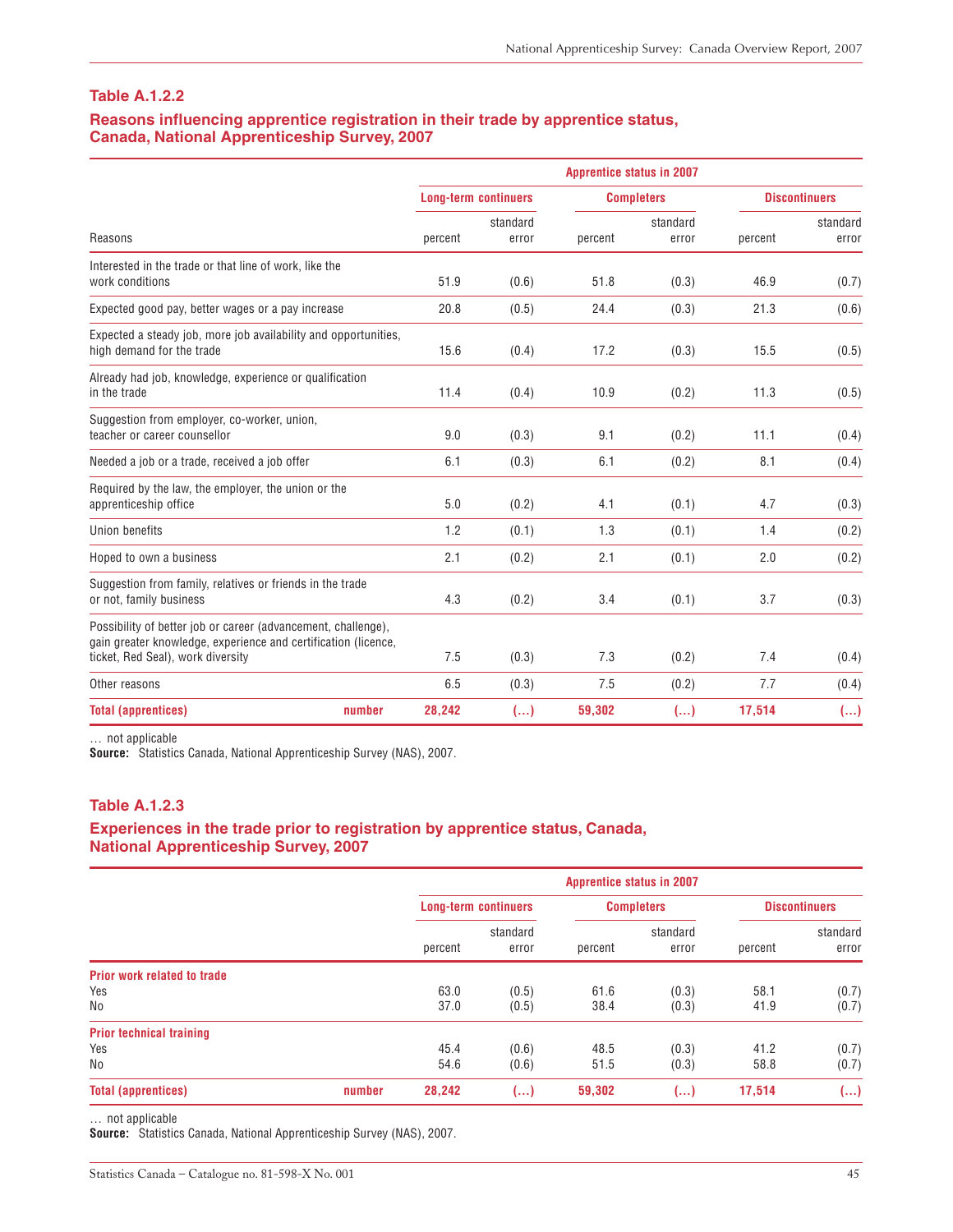#### **Percentages of apprentices who had difficulty finding an employer for the first apprenticeship program by apprentice status, Canada, National Apprenticeship Survey, 2007**

|                                                    |        | <b>Apprentice status in 2007</b> |                             |         |                   |         |                      |  |
|----------------------------------------------------|--------|----------------------------------|-----------------------------|---------|-------------------|---------|----------------------|--|
|                                                    |        |                                  | <b>Long-term continuers</b> |         | <b>Completers</b> |         | <b>Discontinuers</b> |  |
| Had problem in finding employer                    |        | percent                          | standard<br>error           | percent | standard<br>error | percent | standard<br>error    |  |
| Yes, had difficulty in finding an employer         |        | 17.1                             | (0.4)                       | 17.4    | (0.3)             | 17.0    | (0.5)                |  |
| No, did not have difficulty in finding an employer |        | 82.9                             | (0.4)                       | 82.6    | (0.3)             | 83.0    | (0.5)                |  |
| <b>Total (apprentices)</b>                         | number | 28.242                           | المعا                       | 59,302  | ا ۱۰۰۰            | 17.514  | ()                   |  |

… not applicable

Source: Statistics Canada, National Apprenticeship Survey (NAS), 2007.

#### **Table A.1.3.1.2**

#### **Reasons for difficulty in finding an employer for the first apprenticeship program by apprentice status, Canada, National Apprenticeship Survey, 2007**

|                                                                                                                                                         |                             |                   | <b>Apprentice status in 2007</b> |                   |                  |                      |
|---------------------------------------------------------------------------------------------------------------------------------------------------------|-----------------------------|-------------------|----------------------------------|-------------------|------------------|----------------------|
|                                                                                                                                                         | <b>Long-term continuers</b> |                   | <b>Completers</b>                |                   |                  | <b>Discontinuers</b> |
| Reasons for having difficulty                                                                                                                           | percent                     | standard<br>error | percent                          | standard<br>error | percent          | standard<br>error    |
| No employer hiring apprentices                                                                                                                          | 35.0                        | (1.3)             | 36.2                             | (0.8)             | 36.3             | (1.6)                |
| No work in the trade at the time                                                                                                                        | 20.8                        | (1.0)             | 20.9                             | (0.7)             | 23.4             | (1.5)                |
| Distance to employer too great                                                                                                                          | 1.7 <sup>E</sup>            | (0.3)             | 1.5                              | (0.2)             | 2.9E             | (0.6)                |
| Too many apprentices for the number of available<br>employers (jobs), journeyperson-to-apprentice ratio too high                                        | 3.9                         | (0.6)             | 2.9                              | (0.3)             | 3.1 <sup>E</sup> | (0.6)                |
| Lack of work experience or knowledge (employer wanted<br>licenced/qualified apprentice/journeyperson), employer<br>unwilling to train or pay apprentice | 15.8                        | (1.0)             | 18.2                             | (0.6)             | 13.8             | (1.2)                |
| Discrimination (age, gender, ethnic origin, language,<br>education, foreign credentials, favouritism)                                                   | 4.4                         | (0.6)             | 2.1                              | (0.2)             | 3.9 <sup>E</sup> | (0.7)                |
| Union issues / union requirements                                                                                                                       | 2.4E                        | (0.4)             | 2.1                              | (0.2)             | 1.9E             | (0.4)                |
| Other reasons                                                                                                                                           | 16.1                        | (1.0)             | 16.0                             | (0.6)             | 14.8             | (1.2)                |
| <b>Total (apprentices)</b><br>number                                                                                                                    | 4,827                       | ()                | 10,294                           | ()                | 2,962            | ()                   |

… not applicable

 $E$  use with caution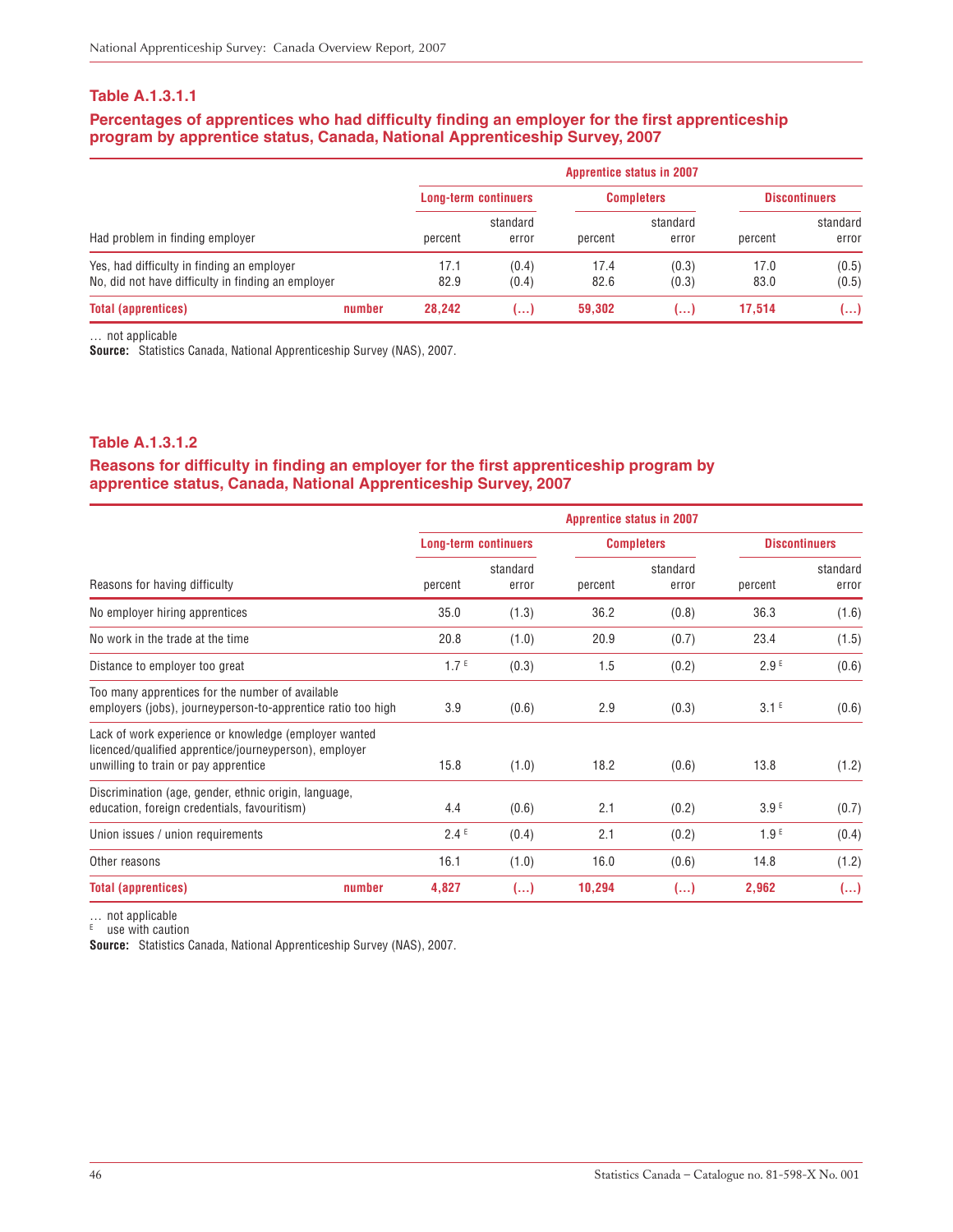#### **Obstacles encountered during the apprenticeship program by apprentice status, Canada, National Apprenticeship Survey, 2007**

|                                                                                                                                                                                                                                                                           |                             |                   | <b>Apprentice status in 2007</b> |                   |                  |                         |
|---------------------------------------------------------------------------------------------------------------------------------------------------------------------------------------------------------------------------------------------------------------------------|-----------------------------|-------------------|----------------------------------|-------------------|------------------|-------------------------|
|                                                                                                                                                                                                                                                                           | <b>Long-term continuers</b> |                   |                                  | <b>Completers</b> |                  | <b>Discontinuers</b>    |
| Obstacles encountered                                                                                                                                                                                                                                                     | percent                     | standard<br>error | percent                          | standard<br>error | percent          | standard<br>error       |
| Insufficient income, delays in funding including<br>Employment Insurance (EI) payments and training allowances                                                                                                                                                            | 31.5                        | (0.5)             | 38.4                             | (0.3)             | 28.7             | (0.6)                   |
| Problems with co-workers, employers or union,<br>sexual harassment and discrimination                                                                                                                                                                                     | 11.2                        | (0.4)             | 9.4                              | (0.2)             | 12.4             | (0.5)                   |
| Working conditions too physically demanding (cold, heights,<br>claustrophobia, allergies, product sensitivity,<br>hazardous goods) language barrier, schedule                                                                                                             | 15.9                        | (0.4)             | 15.0                             | (0.3)             | 16.1             | (0.5)                   |
| Technical training and / or on-the-job training,<br>exam too difficult or not reflecting course material<br>or reality, inappropriate training                                                                                                                            | 14.3                        | (0.4)             | 10.0                             | (0.2)             | 11.8             | (0.5)                   |
| Inconsistent work or lack of work                                                                                                                                                                                                                                         | 29.0                        | (0.5)             | 22.2                             | (0.3)             | 29.9             | (0.7)                   |
| Lack of awareness of how apprenticeship system works,<br>no credits given for prior work or technical training.<br>problems with apprenticeship board and programs<br>(paperwork, administration, communication, lack<br>of information, cancellation or lack of classes) | 21.5                        | (0.5)             | 16.5                             | (0.3)             | 20.5             | (0.6)                   |
| Employers not following the rules, cancelling<br>apprenticeship or not giving time for technical training                                                                                                                                                                 | 18.8                        | (0.4)             | 17.9                             | (0.3)             | 19.4             | (0.6)                   |
| Transportation, distance too great                                                                                                                                                                                                                                        | 8.9                         | (0.3)             | 6.4                              | (0.2)             | 7.2              | (0.4)                   |
| Cost of tools, tuition and / or books, no tool allowances,<br>costs not tax deductible                                                                                                                                                                                    | 21.8                        | (0.5)             | 25.7                             | (0.3)             | 18.1             | (0.5)                   |
| Family or personal problems                                                                                                                                                                                                                                               | 0.9                         | (0.1)             | 0.4                              | (0.0)             | 0.8 <sup>E</sup> | (0.1)                   |
| Injury, health or medical reasons (illness, disability, accident)                                                                                                                                                                                                         | 1.7                         | (0.1)             | 0.8                              | (0.1)             | 2.3              | (0.2)                   |
| Lack of journeyperson (supervision),<br>journeyperson not qualified                                                                                                                                                                                                       | 8.4                         | (0.3)             | 6.5                              | (0.2)             | 8.2              | (0.4)                   |
| Other obstacles                                                                                                                                                                                                                                                           | 31.5                        | (0.5)             | 32.4                             | (0.3)             | 30.4             | (0.7)                   |
| number<br><b>Total (apprentices)</b>                                                                                                                                                                                                                                      | 28,242                      | ()                | 59,302                           | $(\ldots)$        | 17,514           | $\left( \ldots \right)$ |

… not applicable

<sup>E</sup> use with caution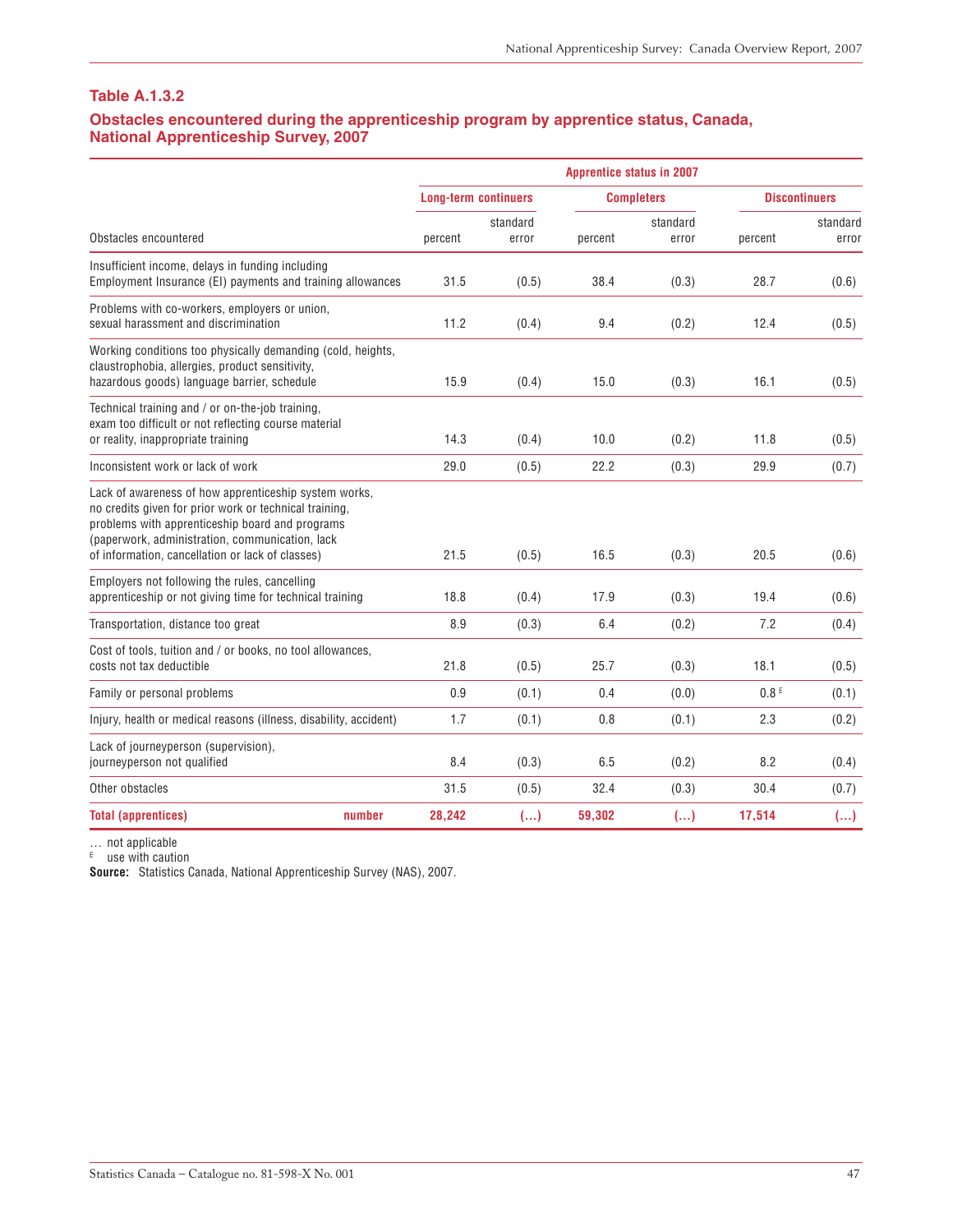#### **Help received other than training allowances and employment insurance by apprentice status, Canada, National Apprenticeship Survey, 2007**

|                                                                                                                                                                                                                                    |                             |                   | <b>Apprentice status in 2007</b> |                   |           |                      |
|------------------------------------------------------------------------------------------------------------------------------------------------------------------------------------------------------------------------------------|-----------------------------|-------------------|----------------------------------|-------------------|-----------|----------------------|
|                                                                                                                                                                                                                                    | <b>Long-term continuers</b> |                   | <b>Completers</b>                |                   |           | <b>Discontinuers</b> |
| Help received                                                                                                                                                                                                                      | percent                     | standard<br>error | percent                          | standard<br>error | percent   | standard<br>error    |
| Wages or other financial aid during technical training,<br>employer / union paid wages, tution, exam fees, books and<br>tools, received grants, loans and scholarships from<br>government, apprenticeship board or Aboriginal band | 19.1                        | (0.4)             | 24.5                             | (0.3)             | 17.0      | (0.5)                |
| Wages above legally stipulated minimum for apprentices                                                                                                                                                                             | 15.4                        | (0.4)             | 16.7                             | (0.3)             | 15.5      | (0.5)                |
|                                                                                                                                                                                                                                    |                             |                   |                                  |                   |           |                      |
| Housing, accommodation, meal or living allowance                                                                                                                                                                                   | 8.1                         | (0.3)             | 7.6                              | (0.2)             | 7.3       | (0.4)                |
| Daycare                                                                                                                                                                                                                            | 1.5                         | (0.1)             | 1.8                              | (0.1)             | 1.0       | (0.1)                |
| Transportation, parking, travel expenses                                                                                                                                                                                           | 15.2                        | (0.4)             | 13.9                             | (0.2)             | 10.5      | (0.4)                |
| Employer, union or apprenticeship board provided<br>anti-harassment or workplace orientation programs                                                                                                                              | X                           | (0.0)             | 0.1 <sup>E</sup>                 | (0.0)             | X         | (0.0)                |
| Programs offered by community organizations, Aboriginal<br>Human Resource Development Agreement, band<br>councils or other support groups                                                                                          | 0.2 <sup>E</sup>            | (0.0)             | X                                | (0.0)             | F         | (0.0)                |
| Employee assistance to deal with harassment                                                                                                                                                                                        |                             | (0.0)             | X                                | (0.0)             |           | (0.0)                |
| Employment assistance to upgrade math and reading                                                                                                                                                                                  | X                           | (0.0)             | X                                | (0.0)             | $\ddotsc$ | (0.0)                |
| Construction industry training fund                                                                                                                                                                                                | 0.2 <sup>E</sup>            | (0.1)             | 0.1 <sup>E</sup>                 | (0.0)             | F         | (0.0)                |
| Financial support from family and friends, living with parents                                                                                                                                                                     | 3.6                         | (0.2)             | 4.9                              | (0.1)             | 3.2       | (0.2)                |
| Other help                                                                                                                                                                                                                         | 58.5                        | (0.6)             | 55.5                             | (0.3)             | 63.4      | (0.7)                |
| <b>Total (apprentices)</b><br>number                                                                                                                                                                                               | 28,242                      | ()                | 59,302                           | ()                | 17,514    | ()                   |

… not applicable

x suppressed to meet the confidentiality requirements of the Statistics Act

 $E$  use with caution

F too unreliable to be published

**Source:** Statistics Canada, National Apprenticeship Survey (NAS), 2007.

#### **Table A.1.3.4.1**

#### **Change of employer during apprenticeship program by apprentice status, Canada, National Apprenticeship Survey, 2007**

|                                                      |        | <b>Apprentice status in 2007</b> |                             |              |                   |              |                      |  |  |
|------------------------------------------------------|--------|----------------------------------|-----------------------------|--------------|-------------------|--------------|----------------------|--|--|
|                                                      |        |                                  | <b>Long-term continuers</b> |              | <b>Completers</b> |              | <b>Discontinuers</b> |  |  |
| Changed employer during apprenticeship               |        | percent                          | standard<br>error           | percent      | standard<br>error | percent      | standard<br>error    |  |  |
| Yes, changed employer<br>No, did not change employer |        | 58.3<br>41.7                     | (0.6)<br>(0.6)              | 49.4<br>50.6 | (0.3)<br>(0.3)    | 37.8<br>62.2 | (0.7)<br>(0.7)       |  |  |
| <b>Total (apprentices)</b>                           | number | 28,067                           | ( )                         | 59,302       | ا ۱۰۰۰            | 17,186       | ()                   |  |  |

… not applicable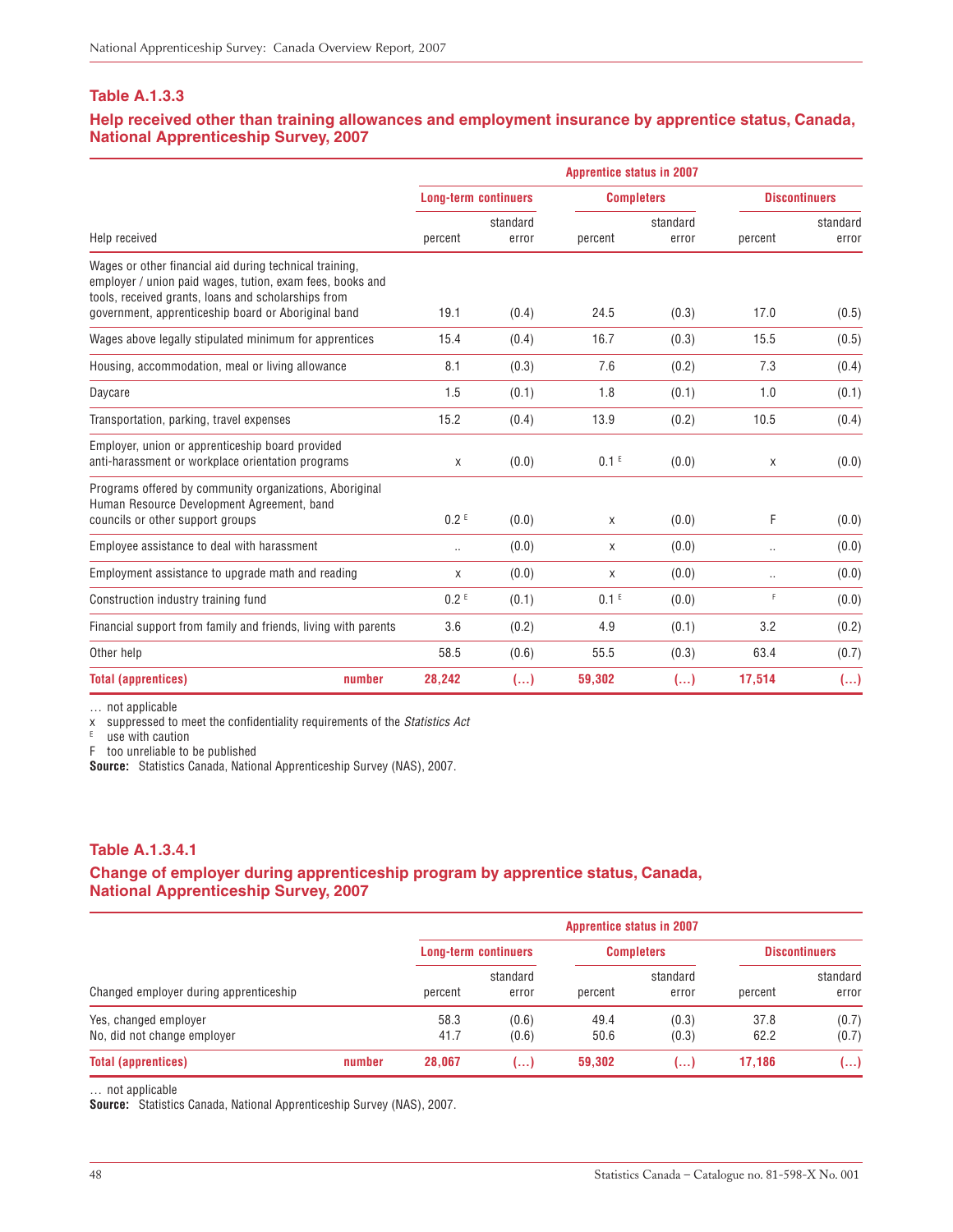#### **Table A.1.3.4.2**

#### **Reasons for changing employer by apprentice status, Canada, National Apprenticeship Survey, 2007**

|                                                                                                                                                          |        |                             |                   | <b>Apprentice status in 2007</b> |                   |                  |                      |
|----------------------------------------------------------------------------------------------------------------------------------------------------------|--------|-----------------------------|-------------------|----------------------------------|-------------------|------------------|----------------------|
|                                                                                                                                                          |        | <b>Long-term continuers</b> |                   | <b>Completers</b>                |                   |                  | <b>Discontinuers</b> |
| Reason for changing employer                                                                                                                             |        | percent                     | standard<br>error | percent                          | standard<br>error | percent          | standard<br>error    |
| End of work on the project, new contracts                                                                                                                |        | 8.9                         | (0.4)             | 8.6                              | (0.3)             | 11.8             | (0.8)                |
| Work no longer available with that employer<br>(business sold, company closed, bankrupcy,<br>change of ownership, employer retired, died or moved)       |        | 35.7                        | (0.7)             | 34.4                             | (0.5)             | 36.3             | (1.1)                |
| Sought employer with more diverse training or<br>advancement opportunities, wanted greater experience,<br>a specialization or new challenges             |        | 6.2                         | (0.4)             | 10.6                             | (0.3)             | 6.3              | (0.6)                |
| Sought better trainer                                                                                                                                    |        | 1.1                         | (0.2)             | 1.3                              | (0.1)             | 1.0 <sup>E</sup> | (0.2)                |
| Sought better employer, started own business                                                                                                             |        | 11.4                        | (0.5)             | 9.8                              | (0.3)             | 9.2              | (0.7)                |
| Sought better working conditions (better income,<br>benefits, full-time job, more hours)                                                                 |        | 16.3                        | (0.6)             | 16.2                             | (0.4)             | 13.3             | (0.8)                |
| Family obligations, could not move, personal reasons<br>(marriage, divorce, separation, death in family,<br>pregnancy, maternity leave)                  |        | 0.9                         | (0.1)             | 1.1                              | (0.1)             | 1.1 <sup>E</sup> | (0.2)                |
| Too far to travel                                                                                                                                        |        | 2.7                         | (0.2)             | 2.7                              | (0.2)             | 3.2              | (0.4)                |
| Employer could not keep as many apprentices                                                                                                              |        | 0.4E                        | (0.1)             | 0.4                              | (0.1)             | 0.8 <sup>E</sup> | (0.2)                |
| Moved or wanted to move                                                                                                                                  |        | 3.4                         | (0.3)             | 4.0                              | (0.2)             | 3.7              | (0.5)                |
| Harassment or discrimination, disagreement or conflict of<br>interest with employer, supervisor, union or co-worker,<br>dislike of employer or co-worker |        | 2.9                         | (0.3)             | 2.0                              | (0.1)             | 2.0              | (0.3)                |
| Other reason                                                                                                                                             |        | 10.0                        | (0.5)             | 8.8                              | (0.3)             | 11.3             | (0.7)                |
| <b>Total (apprentices)</b>                                                                                                                               | number | 16,451                      | ()                | 29,446                           | ()                | 6,552            | $(\ldots)$           |

… not applicable

<sup>E</sup> use with caution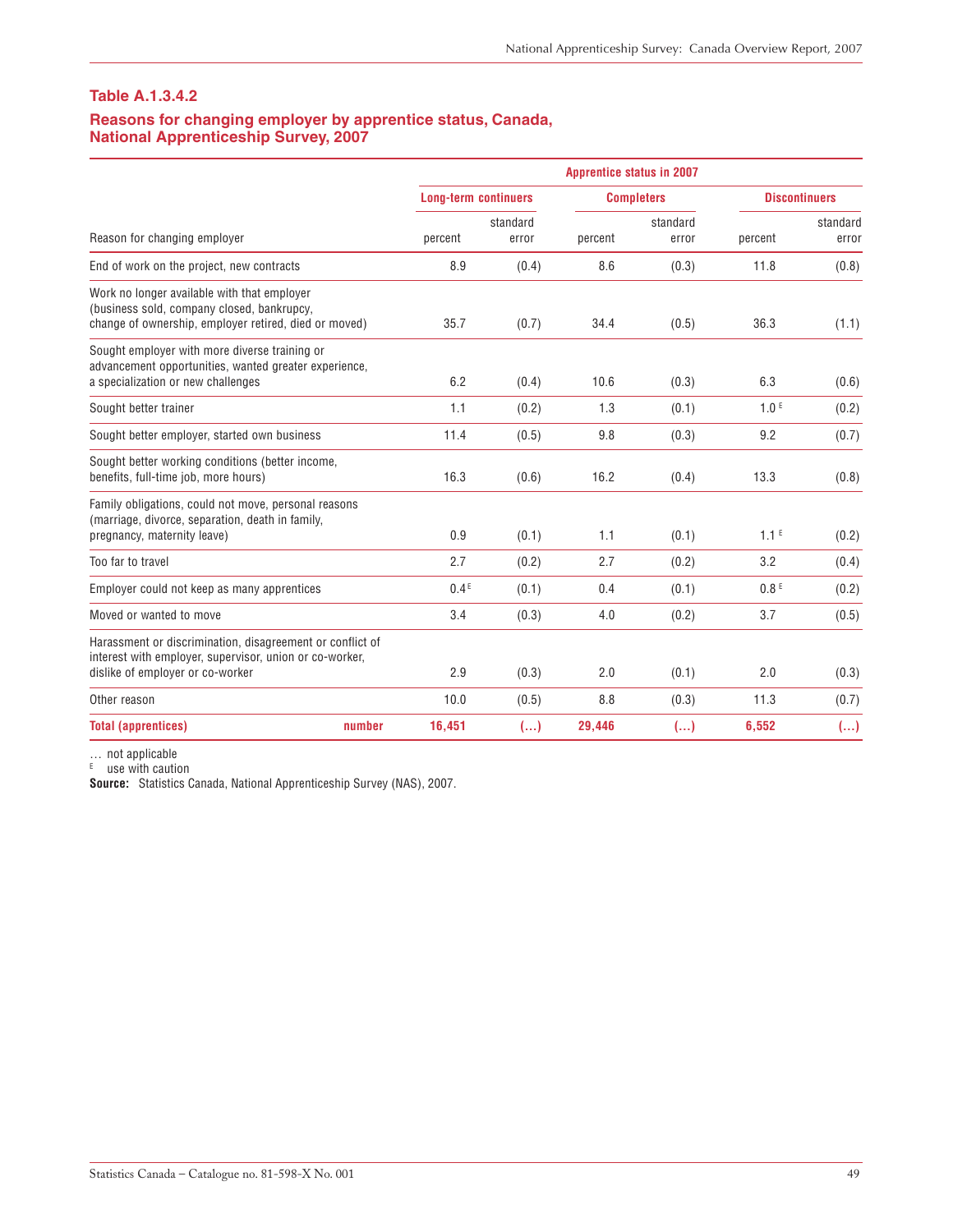#### **Main reason discontinuers did not complete apprenticeship program, Canada, National Apprenticeship Survey, 2007**

|                                                                                                       |        | <b>Discontinuers</b> |                   |
|-------------------------------------------------------------------------------------------------------|--------|----------------------|-------------------|
| Main reason                                                                                           |        | percent              | standard<br>error |
| Not enough work or income                                                                             |        | 15.8                 | (0.5)             |
| Received better job offer                                                                             |        | 9.8                  | (0.4)             |
| Disliked the work or working conditions                                                               |        | 8.0                  | (0.4)             |
| Disliked or had difficulty with the technical training                                                |        | 2.1                  | (0.2)             |
| No certification required to work in the trade                                                        |        | 1.9                  | (0.2)             |
| Temporary job, had no intention to certify, hobby                                                     |        | 2.6                  | (0.2)             |
| Moved for unrelated reason                                                                            |        | 1.2                  | (0.2)             |
| Illness, disability or medical reasons                                                                |        | 6.8                  | (0.4)             |
| Returned to school, unrelated to trade                                                                |        | 2.9                  | (0.3)             |
| Harassment or discrimination, disagreement or conflict of interest with employer or union             |        | 2.1                  | (0.2)             |
| Family issues (e.g. caring for family, divorce, separation, death in family), personal reasons        |        | 2.9                  | (0.3)             |
| Insufficient government financial assistance                                                          |        | 1.1                  | (0.2)             |
| Cost of tools                                                                                         |        | 0.2 <sup>E</sup>     | (0.1)             |
| Wanted to or changed job/career, became self-employed, lost interest in the trade                     |        | 7.8                  | (0.4)             |
| Company, employer or union went bankrupt, closed or moved; employer/union discontinued apprenticeship |        |                      |                   |
| program, employer did not follow rules, was laid-off                                                  |        | 4.5                  | (0.3)             |
| Other reason                                                                                          |        | 30.2                 | (0.6)             |
| <b>Total (apprentices)</b>                                                                            | number | 17,514               | ()                |

… not applicable

<sup>E</sup> use with caution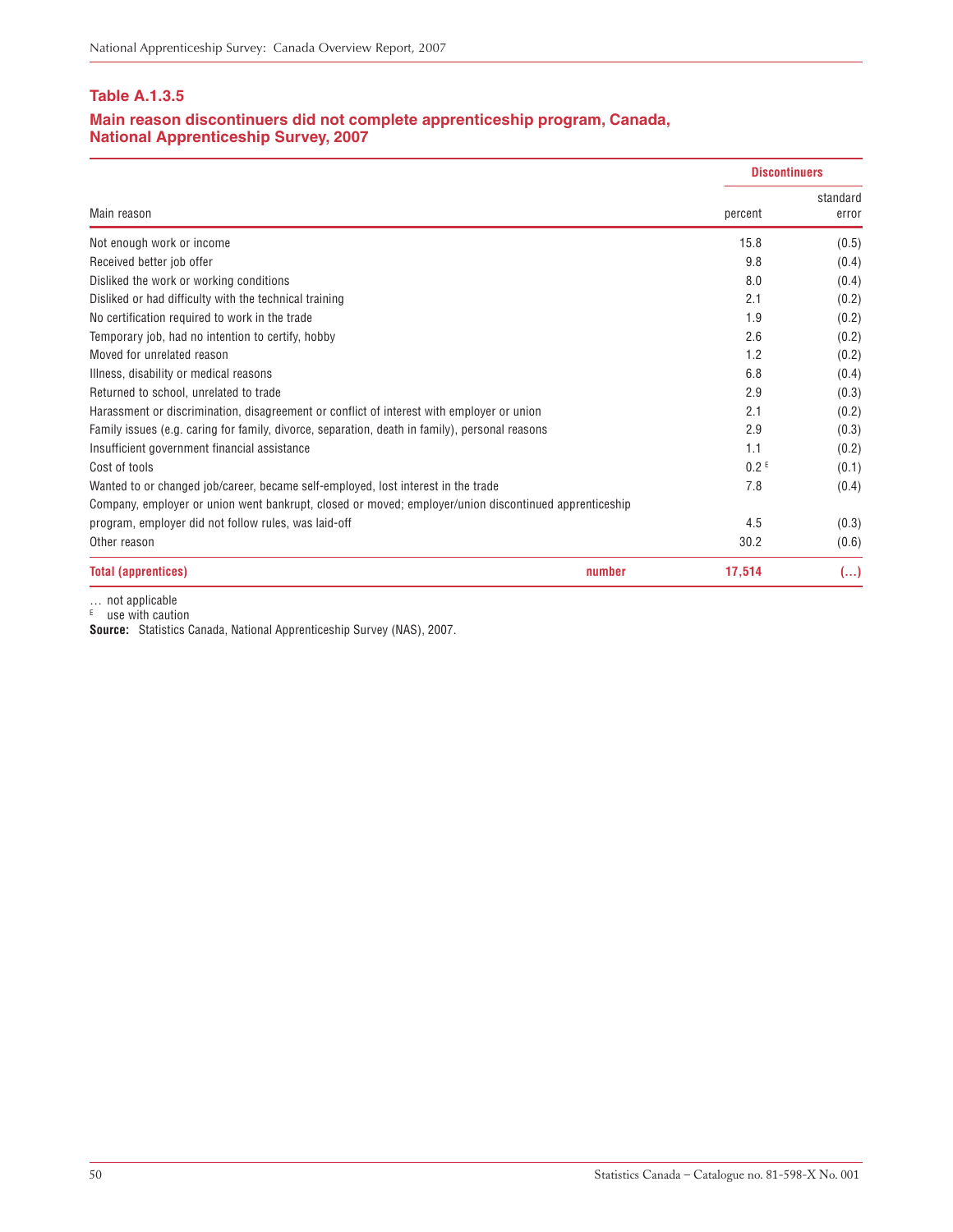#### **Distribution of certification status for completers and discontinuers, Canada, National Apprenticeship Survey, 2007**

|                                                                                                |         | <b>Completers</b> |                  | <b>Discontinuers</b> |  |
|------------------------------------------------------------------------------------------------|---------|-------------------|------------------|----------------------|--|
| <b>Certification status</b>                                                                    | percent | standard<br>error | percent          | standard<br>error    |  |
| Without certification, in a Red Seal trade                                                     | 9.8     | (0.2)             | 71.4             | (0.6)                |  |
| Without certification, not in a Red Seal trade                                                 | 0.8     | (0.1)             | 4.2              | (0.2)                |  |
| With certification of qualification only, in a Red Seal trade                                  | 28.4    | (0.3)             | 7.7              | (0.4)                |  |
| With certification of qualification only, not in a Red Seal trade                              | 3.6     | (0.1)             | 1.6              | (0.1)                |  |
| With certification of qualification and interprovincial certification, in a Red Seal trade     | 56.4    | (0.3)             | 14.9             | (0.5)                |  |
| With certification of qualification and interprovincial certification, not in a Red Seal trade | 0.9     | (0.1)             | 0.2 <sup>E</sup> | (0.0)                |  |
| <b>Total (apprentices)</b><br>number                                                           | 59.302  | ()                | 17.514           | ()                   |  |

… not applicable

<sup>E</sup> use with caution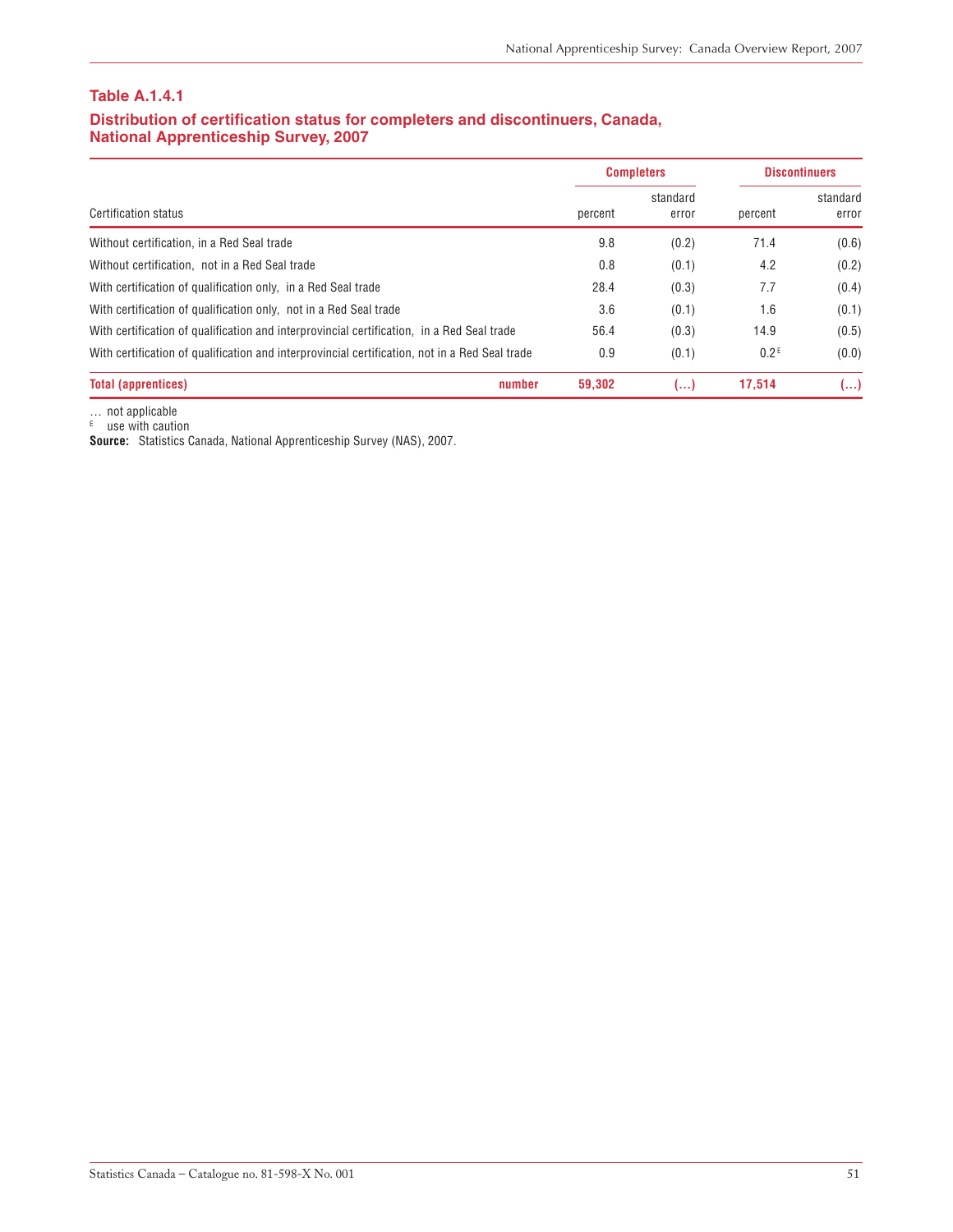#### **Distribution of labour force characteristics by apprentice status, Canada, National Apprenticeship Survey, 2007**

|                              |        |         | <b>Completers</b> |         | <b>Discontinuers</b> |  |
|------------------------------|--------|---------|-------------------|---------|----------------------|--|
| Labour force characteristics |        | percent | standard<br>error | percent | standard<br>error    |  |
| Employed                     |        | 88.0    | (0.2)             | 81.8    | (0.5)                |  |
| Unemployed                   |        | 8.1     | (0.2)             | 10.4    | (0.4)                |  |
| Not in Labour Force          |        | 3.9     | (0.1)             | 7.7     | (0.4)                |  |
| <b>Total (apprentices)</b>   | number | 59,302  | ()                | 17.514  | ()                   |  |

… not applicable

**Source:** Statistics Canada, National Apprenticeship Survey (NAS), 2007.

#### **Table A.1.5.1.2**

#### **Employed status by apprentice status, Canada, National Apprenticeship Survey, 2007**

|                                  |        |                  | <b>Completers</b> |         | <b>Discontinuers</b> |  |
|----------------------------------|--------|------------------|-------------------|---------|----------------------|--|
| Employed status                  |        | percent          | standard<br>error | percent | standard<br>error    |  |
| Paid employee with permanent job |        | 80.5             | (0.3)             | 76.7    | (0.7)                |  |
| Paid employee with temporary job |        | 4.8              | (0.2)             | 5.1     | (0.3)                |  |
| Paid employee with seasonal job  |        | 1.6              | (0.1)             | 2.6     | (0.2)                |  |
| Self-employed                    |        | 13.1             | (0.3)             | 15.5    | (0.6)                |  |
| Unpaid family worker             |        | 0.1 <sup>E</sup> | (0.0)             | X       | (0.0)                |  |
| <b>Total (apprentices)</b>       | number | 52,127           | ()                | 14,321  | ()                   |  |

… not applicable

x suppressed to meet the confidentiality requirements of the Statistics Act

<sup>E</sup> use with caution

**Source:** Statistics Canada, National Apprenticeship Survey (NAS), 2007.

#### **Table A.1.5.2**

#### **Hourly wages for most recent job held by apprentice status, Canada, National Apprenticeship Survey, 2007**

|                            |        |         | <b>Completers</b> | <b>Discontinuers</b> |                   |
|----------------------------|--------|---------|-------------------|----------------------|-------------------|
| Hourly wages (dollars)     |        | percent | standard<br>error | percent              | standard<br>error |
| Less than 10               |        | 2.9     | (0.1)             | 4.8                  | (0.3)             |
| 10 to less than 15         |        | 7.3     | (0.2)             | 14.7                 | (0.5)             |
| 15 to less than 20         |        | 12.3    | (0.2)             | 20.2                 | (0.6)             |
| 20 to less than 25         |        | 16.6    | (0.3)             | 18.9                 | (0.6)             |
| 25 to less than 30         |        | 24.6    | (0.3)             | 16.2                 | (0.5)             |
| 30 to less than 35         |        | 19.0    | (0.3)             | 10.6                 | (0.4)             |
| 35 to less than 40         |        | 7.0     | (0.2)             | 4.3                  | (0.3)             |
| 40 to less than 45         |        | 3.2     | (0.1)             | 2.9                  | (0.2)             |
| 45 to less than 50         |        | 1.7     | (0.1)             | 1.8                  | (0.2)             |
| Greater or equal to 50     |        | 3.9     | (0.1)             | 3.8                  | (0.3)             |
| <b>Total (apprentices)</b> | number | 58,486  | ()                | 16,825               | ()                |

… not applicable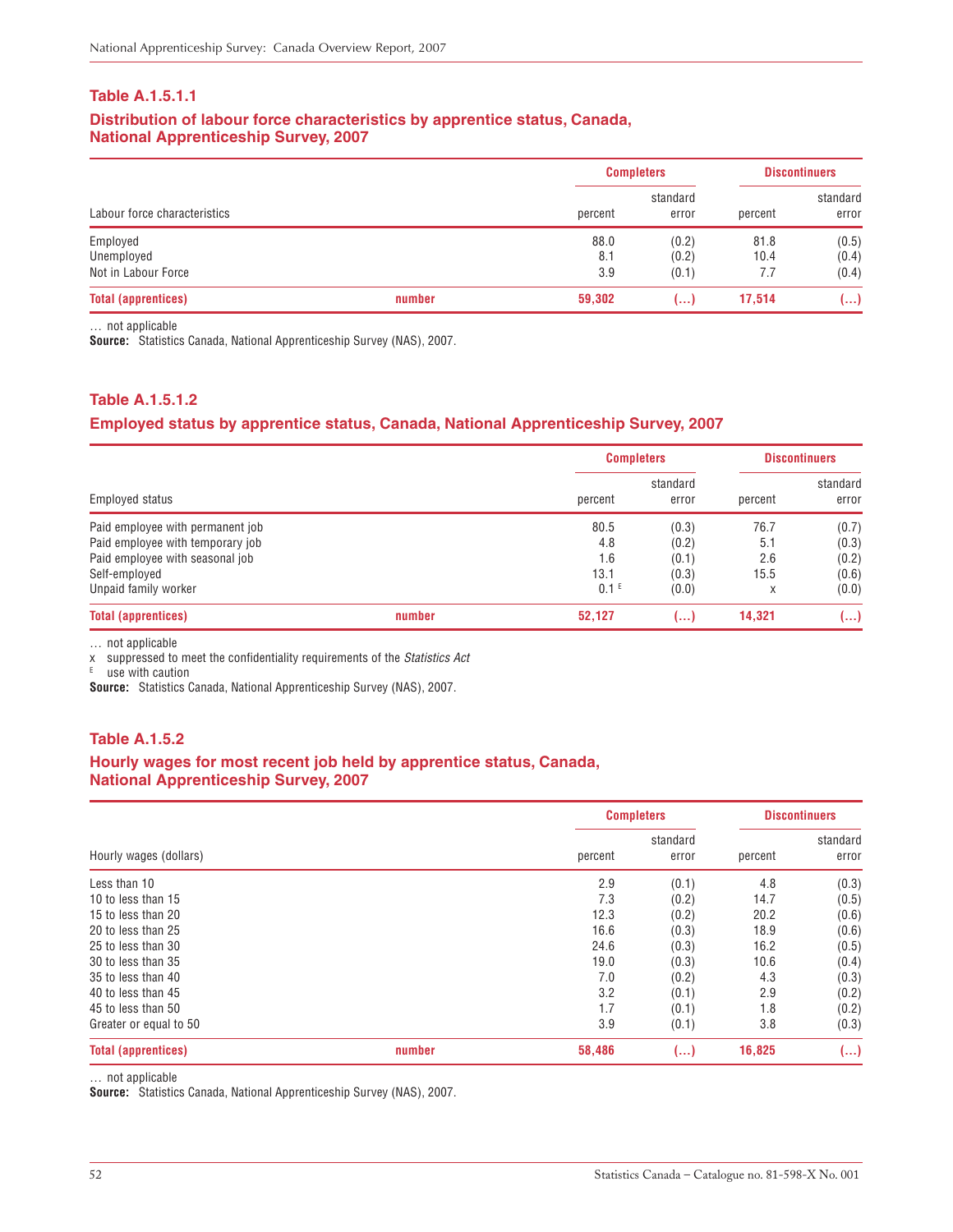**Move between province of residence 12 months before registration in the apprenticeship program and the province of registration by apprentice status, Canada, National Apprenticeship Survey, 2007**

|                                                                                        |        | <b>Apprentice status in 2007</b> |                   |                   |                   |                      |                   |  |  |
|----------------------------------------------------------------------------------------|--------|----------------------------------|-------------------|-------------------|-------------------|----------------------|-------------------|--|--|
|                                                                                        |        | <b>Long-term continuers</b>      |                   | <b>Completers</b> |                   | <b>Discontinuers</b> |                   |  |  |
| Movement                                                                               |        | percent                          | standard<br>error | percent           | standard<br>error | percent              | standard<br>error |  |  |
| Yes, moved between province and territory<br>No, stayed in same province and territory |        | 4.4<br>95.6                      | (0.2)<br>(0.2)    | 5.1<br>94.9       | (0.2)<br>(0.2)    | 5.1<br>94.9          | (0.3)<br>(0.3)    |  |  |
| <b>Total (apprentices)</b>                                                             | number | 28,242                           | المعما            | 59,302            | ا ۱۰۰۰            | 17.514               | ()                |  |  |

… not applicable

**Source:** Statistics Canada, National Apprenticeship Survey (NAS), 2007.

#### **Table A.1.6.1.2**

#### **Destination of the move between province of residence 12 months before registration in the apprenticeship program and the province of registration by apprentice status, Canada, National Apprenticeship Survey, 2007**

|                                     |        | <b>Apprentice status in 2007</b> |                   |                   |                   |                      |                   |  |  |
|-------------------------------------|--------|----------------------------------|-------------------|-------------------|-------------------|----------------------|-------------------|--|--|
|                                     |        | <b>Long-term continuers</b>      |                   | <b>Completers</b> |                   | <b>Discontinuers</b> |                   |  |  |
| Destination                         |        | percent                          | standard<br>error | percent           | standard<br>error | percent              | standard<br>error |  |  |
| To or within the Atlantic region    |        | 16.0                             | (1.3)             | 9.8               | (0.5)             | 10.4                 | (1.2)             |  |  |
| To Quebec region                    |        | 10.4                             | (1.7)             | 5.0               | (0.7)             | 8.4E                 | (1.7)             |  |  |
| To Ontario region                   |        | 13.8                             | (2.0)             | 9.5               | (0.9)             | 5.1 <sup>E</sup>     | (1.4)             |  |  |
| To or within the Prairies region    |        | 39.1                             | (2.7)             | 58.2              | (1.5)             | 54.3                 | (3.2)             |  |  |
| To British Colombia region          |        | 7.2E                             | (1.4)             | 5.1               | (0.7)             | 8.5E                 | (1.8)             |  |  |
| To or within the Territories region |        | 1.3 <sup>E</sup>                 | (0.4)             | 1.3 <sup>E</sup>  | (0.2)             | X                    | (0.3)             |  |  |
| <b>Entered Canada</b>               |        | 12.3                             | (1.8)             | 11.2              | (1.0)             | 12.6E                | (2.2)             |  |  |
| Left Canada                         |        |                                  | (0.0)             | $\cdots$          | (0.0)             | $\cdots$             | (0.0)             |  |  |
| <b>Total (apprentices)</b>          | number | 1,248                            | ()                | 3,008             | ()                | 885                  | ()                |  |  |

.. not available for a specific reference period

… not applicable

x suppressed to meet the confidentiality requirements of the Statistics Act

E use with caution

F too unreliable to be published

**Source:** Statistics Canada, National Apprenticeship Survey (NAS), 2007.

#### **Table A.1.6.2.1**

#### **Move between province of registration and the province of apprenticeship training by apprentice status, Canada, National Apprenticeship Survey, 2007**

|                                                                                        |        | <b>Apprentice status in 2007</b> |                |                              |                |                              |                |  |
|----------------------------------------------------------------------------------------|--------|----------------------------------|----------------|------------------------------|----------------|------------------------------|----------------|--|
|                                                                                        |        | <b>Long-term continuers</b>      |                | <b>Completers</b>            |                | <b>Discontinuers</b>         |                |  |
| Movement                                                                               |        | standard<br>percent<br>error     |                | standard<br>percent<br>error |                | standard<br>percent<br>error |                |  |
| Yes, moved between province and territory<br>No, stayed in same province and territory |        | 5.5<br>94.5                      | (0.2)<br>(0.2) | 2.4<br>97.6                  | (0.1)<br>(0.1) | 2.2<br>97.8                  | (0.2)<br>(0.2) |  |
| <b>Total (apprentices)</b>                                                             | number | 27.968                           | المحما         | 59,302                       | ()             | 17,186                       | ()             |  |

… not applicable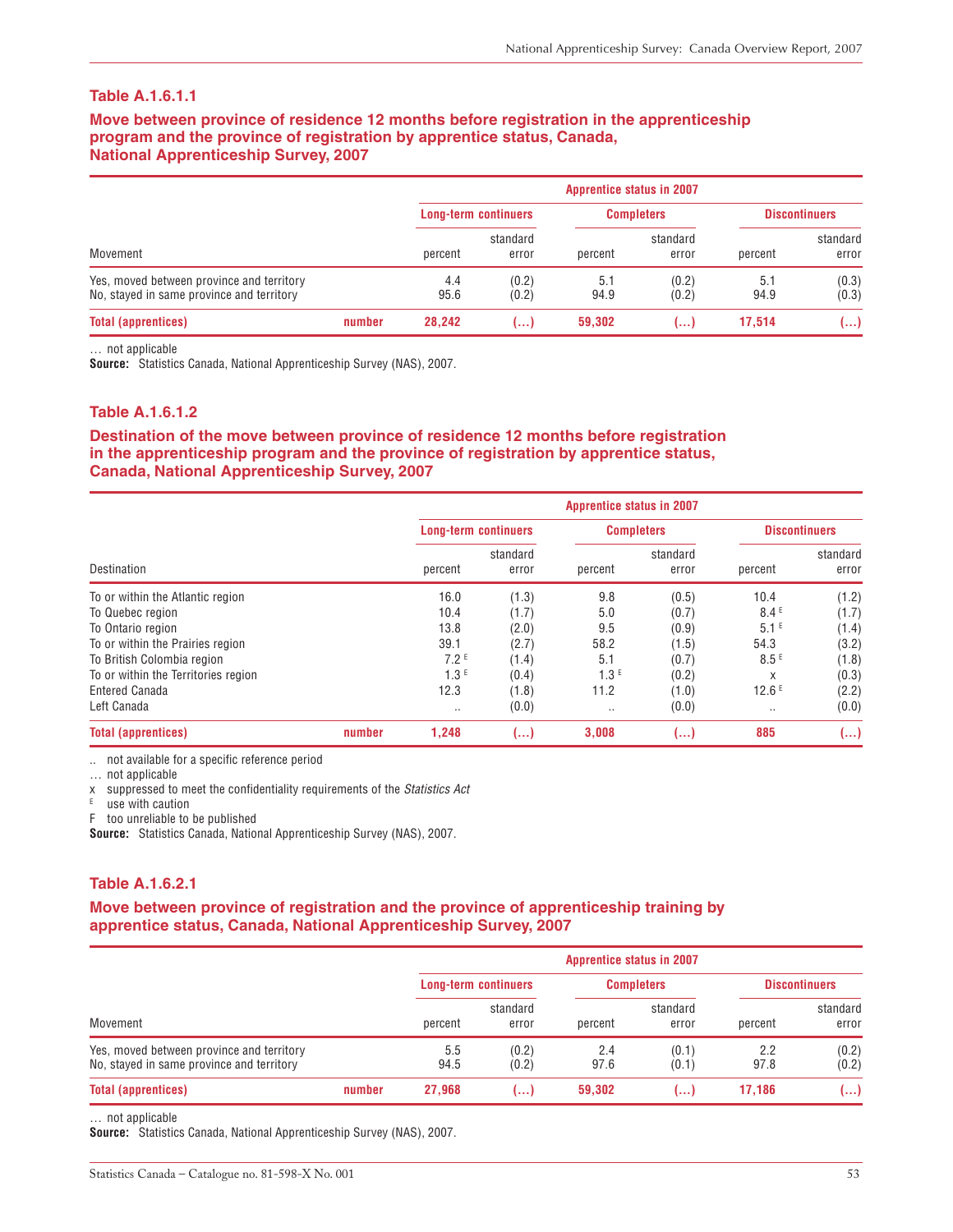#### **Table A.1.6.2.2**

#### **Destination of the move between province of registration and the province of apprenticeship training by apprentice status, Canada, National Apprenticeship Survey, 2007**

|                                     |        | <b>Long-term continuers</b> |                   | <b>Completers</b> |                   | <b>Discontinuers</b> |                   |
|-------------------------------------|--------|-----------------------------|-------------------|-------------------|-------------------|----------------------|-------------------|
| Destination                         |        | percent                     | standard<br>error | percent           | standard<br>error | percent              | standard<br>error |
| To or within the Atlantic region    |        | 8.0                         | (1.1)             | 9.0               | (1.2)             | 5.2E                 | (1.4)             |
| To Quebec region                    |        | 7.7E                        | (1.3)             | 4.2 <sup>E</sup>  | (1.1)             | F                    | (2.5)             |
| To Ontario region                   |        | 19.3                        | (1.7)             | 15.0              | (1.3)             | 26.1                 | (3.8)             |
| To or within the Prairies region    |        | 47.1                        | (2.1)             | 55.1              | (2.1)             | 47.7                 | (4.4)             |
| To British Colombia region          |        | 11.1                        | (1.6)             | 11.2              | (1.6)             | 9.7 <sup>E</sup>     | (3.2)             |
| To or within the Territories region |        | 4.8                         | (0.8)             | 4.0 <sup>E</sup>  | (0.8)             | X                    | (0.3)             |
| <b>Entered Canada</b>               |        | $\cdot$ .                   | (0.0)             | $\cdot$ .         | (0.0)             | $\cdot$ .            | (0.0)             |
| Left Canada                         |        | F                           | (0.7)             | 1.5 <sup>E</sup>  | (0.5)             | X                    | (1.5)             |
| <b>Total (apprentices)</b>          | number | 1,520                       | ()                | 1,395             | ()                | 378                  | ()                |

.. not available for a specific reference period

… not applicable

x suppressed to meet the confidentiality requirements of the Statistics Act

 $E$  use with caution

F too unreliable to be published

**Source**: Statistics Canada, National Apprenticeship Survey (NAS), 2007.

#### **Table A.1.6.3.1**

#### **Move between province of registration and current province of work by apprentice status, Canada, National Apprenticeship Survey, 2007**

|                                           |        |         | <b>Apprentice status in 2007</b> |                      |                   |  |
|-------------------------------------------|--------|---------|----------------------------------|----------------------|-------------------|--|
|                                           |        |         | <b>Completers</b>                | <b>Discontinuers</b> |                   |  |
| Movement                                  |        | percent | standard<br>error                | percent              | standard<br>error |  |
| Yes, moved between province and territory |        | 5.3     | (0.1)                            | 7.2                  | (0.4)             |  |
| No, stayed in same province and territory |        | 94.7    | (0.1)                            | 92.8                 | (0.4)             |  |
| <b>Total (apprentices)</b>                | number | 53,879  | ()                               | 14,946               | ()                |  |

… not applicable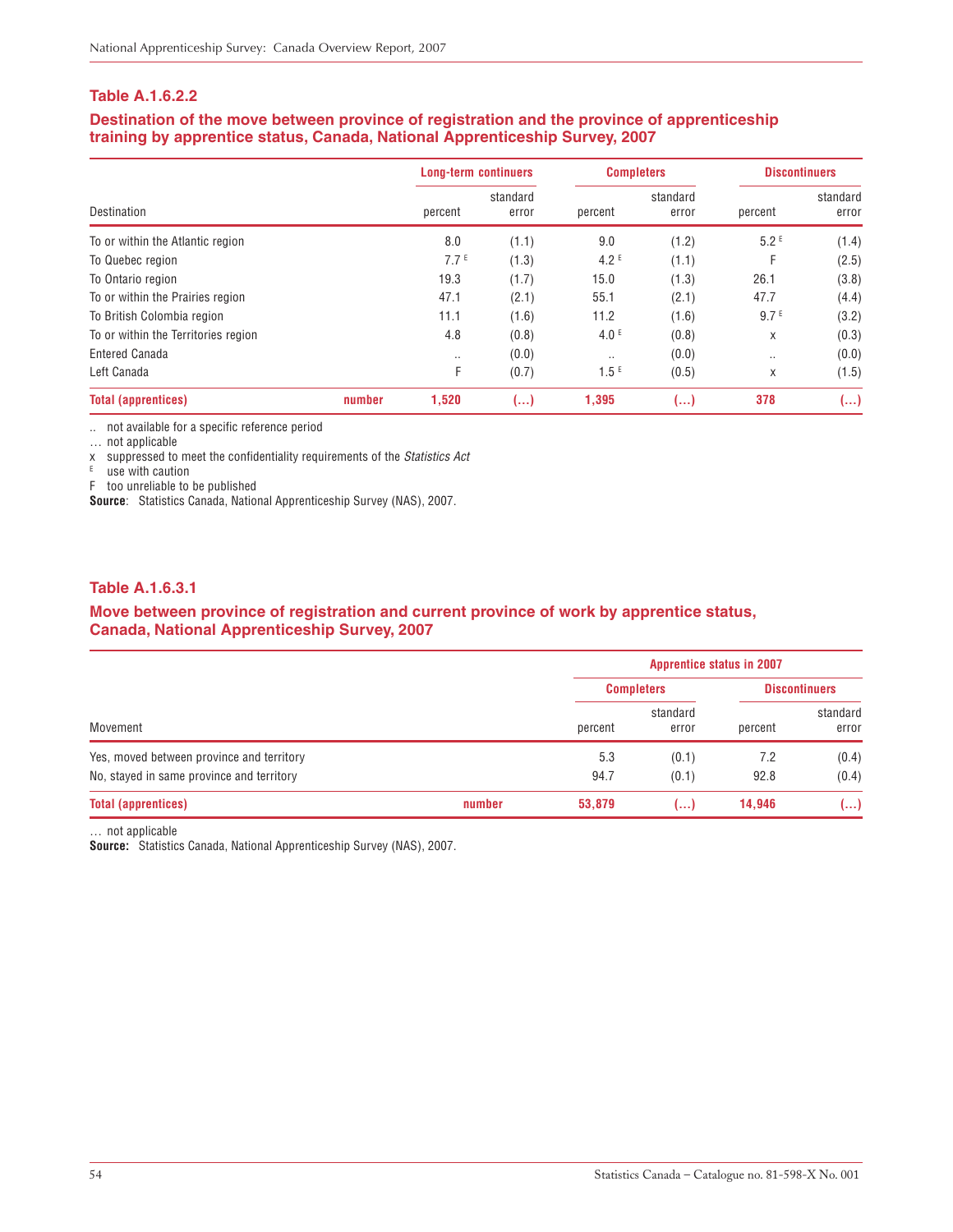#### **Table A.1.6.3.2**

#### **Destination of the move between province of registration and current province of work by apprentice status, Canada, National Apprenticeship Survey, 2007**

|                                     |        |           | <b>Apprentice status in 2007</b> |           |                      |  |  |
|-------------------------------------|--------|-----------|----------------------------------|-----------|----------------------|--|--|
|                                     |        |           | <b>Completers</b>                |           | <b>Discontinuers</b> |  |  |
| Destination                         |        | percent   | standard<br>error                | percent   | standard<br>error    |  |  |
| To or within the Atlantic region    |        | 4.8       | (0.7)                            | 6.6E      | (1.4)                |  |  |
| To Quebec region                    |        | 3.9E      | (0.7)                            | 4.9E      | (1.2)                |  |  |
| To Ontario region                   |        | 9.6       | (0.8)                            | 15.5      | (1.9)                |  |  |
| To or within the Prairies region    |        | 55.8      | (1.5)                            | 43.2      | (2.7)                |  |  |
| To British Colombia region          |        | 18.6      | (1.2)                            | 20.8      | (2.5)                |  |  |
| To or within the Territories region |        | 3.4       | (0.5)                            | 3.4E      | (1.1)                |  |  |
| <b>Entered Canada</b>               |        | $\cdot$ . | (0.0)                            | $\cdot$ . | (0.0)                |  |  |
| Left Canada                         |        | 3.9E      | (0.7)                            | 5.7E      | (1.5)                |  |  |
| <b>Total (apprentices)</b>          | number | 2,831     | ()                               | 1,075     | ()                   |  |  |

.. not available for a specific reference period

… not applicable

<sup>E</sup> use with caution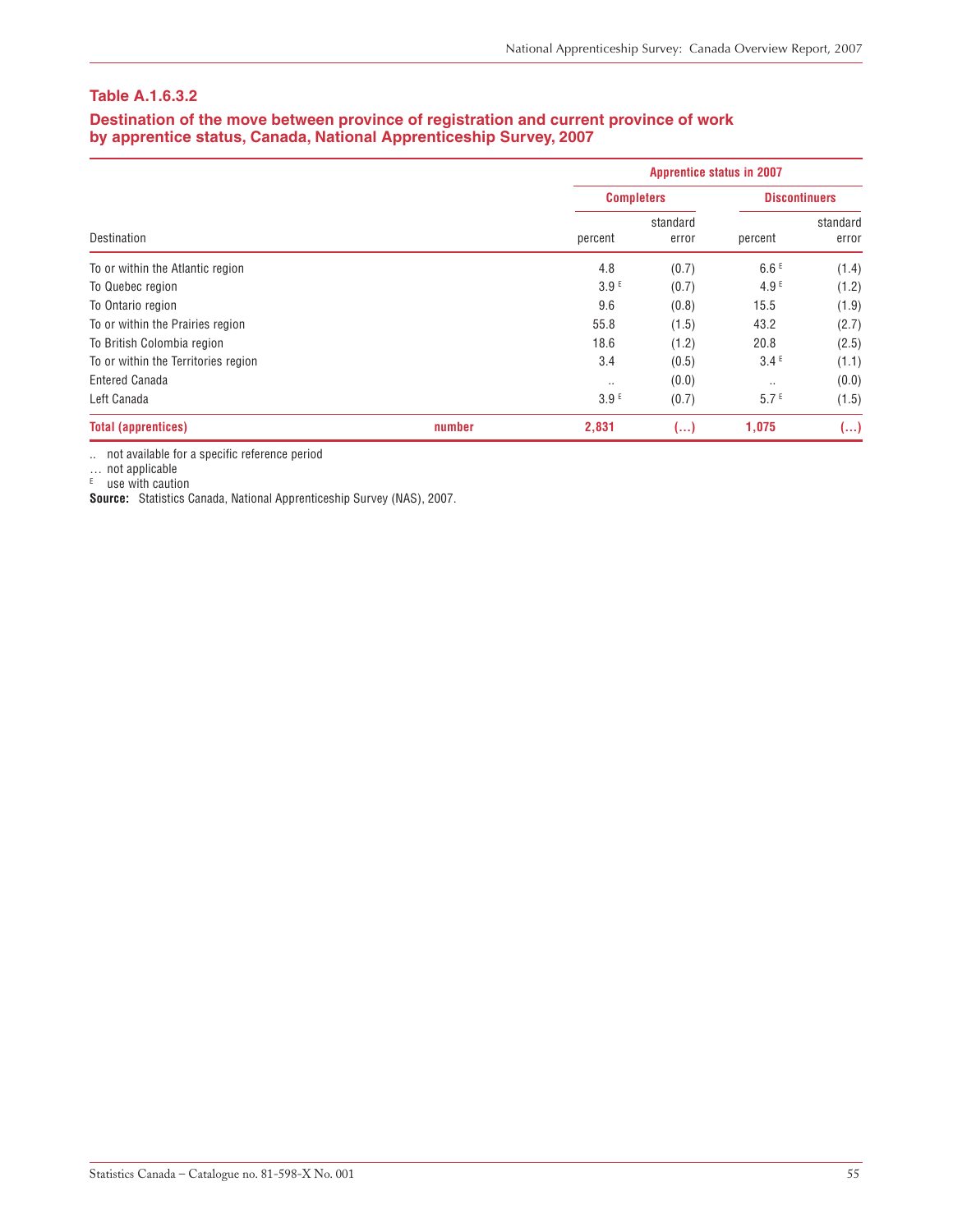#### **Differences in the status of the apprentice between 2002, 2003, 2004 and 2007 by gender, Canada, National Apprenticeship Survey, 2007**

| Apprentice status in<br>2002, 2003 and 2004 <sup>1</sup> |         | <b>Long-term continuers</b> |         | <b>Completers</b> |         | <b>Discontinuers</b> |        | <b>Total</b>      |  |
|----------------------------------------------------------|---------|-----------------------------|---------|-------------------|---------|----------------------|--------|-------------------|--|
|                                                          | percent | standard<br>error           | percent | standard<br>error | percent | standard<br>error    | number | standard<br>error |  |
| <b>Women</b>                                             |         |                             |         |                   |         |                      |        |                   |  |
| Long-term continuers                                     | 55.3    | (2.4)                       | 36.4    | (2.3)             | 8.3     | (1.3)                | 1.377  | (6, 109)          |  |
| Completers                                               | 7.3     | (0.6)                       | 87.8    | (0.7)             | 4.9     | (0.5)                | 5.170  | (8,310)           |  |
| <b>Discontinuers</b>                                     | 31.0    | (1.4)                       | 37.9    | (1.5)             | 31.1    | (1.4)                | 4,053  | (10,452)          |  |
| Men                                                      |         |                             |         |                   |         |                      |        |                   |  |
| Long-term continuers                                     | 56.0    | (0.6)                       | 36.5    | (0.6)             | 7.5     | (0.3)                | 21.922 | (19,027)          |  |
| Completers                                               | 4.5     | (0.2)                       | 89.3    | (0.2)             | 6.2     | (0.2)                | 41,955 | (16, 174)         |  |
| <b>Discontinuers</b>                                     | 38.2    | (0.5)                       | 23.8    | (0.5)             | 38.0    | (0.5)                | 30.581 | (19, 265)         |  |

1. Status given by the apprenticeship authority in 2002, 2003 or 2004.

2. Self-identification status by the apprentice in 2007.

**Source:** Statistics Canada, National Apprenticeship Survey (NAS), 2007.

#### **Table A.1.7.1.2**

**Differences in the status of the apprentice between 2002, 2003, 2004 and 2007 by Aboriginal status, Canada, National Apprenticeship Survey, 2007**

| Apprentice status in<br>2002, 2003 and 2004 <sup>1</sup> |         | <b>Long-term continuers</b> |         | <b>Completers</b> | <b>Discontinuers</b> |                   | <b>Total</b> |                   |
|----------------------------------------------------------|---------|-----------------------------|---------|-------------------|----------------------|-------------------|--------------|-------------------|
|                                                          | percent | standard<br>error           | percent | standard<br>error | percent              | standard<br>error | number       | standard<br>error |
| <b>Aboriginal peoples</b>                                |         |                             |         |                   |                      |                   |              |                   |
| Long-term continuers                                     | 56.4    | (2.8)                       | 34.2    | (2.6)             | 9.4E                 | (1.7)             | 943          | (5, 272)          |
| Completers                                               | 5.4     | (0.8)                       | 88.7    | (1.2)             | 5.8                  | (0.9)             | 1.744        | (6, 385)          |
| <b>Discontinuers</b>                                     | 41.4    | (2.1)                       | 22.4    | (1.7)             | 36.2                 | (2.1)             | 2,052        | (8, 408)          |
| <b>All others</b>                                        |         |                             |         |                   |                      |                   |              |                   |
| Long-term continuers                                     | 56.0    | (0.6)                       | 36.5    | (0.6)             | 7.5                  | (0.3)             | 22.311       | (19, 258)         |
| Completers                                               | 4.7     | (0.2)                       | 89.2    | (0.2)             | 6.1                  | (0.2)             | 45.190       | (16, 389)         |
| <b>Discontinuers</b>                                     | 37.1    | (0.5)                       | 25.1    | (0.5)             | 37.8                 | (0.5)             | 32.421       | (19, 193)         |

 $E$  use with caution

1. Status given by the apprenticeship authority in 2002, 2003 or 2004.

2. Self-identification status by the apprentice in 2007.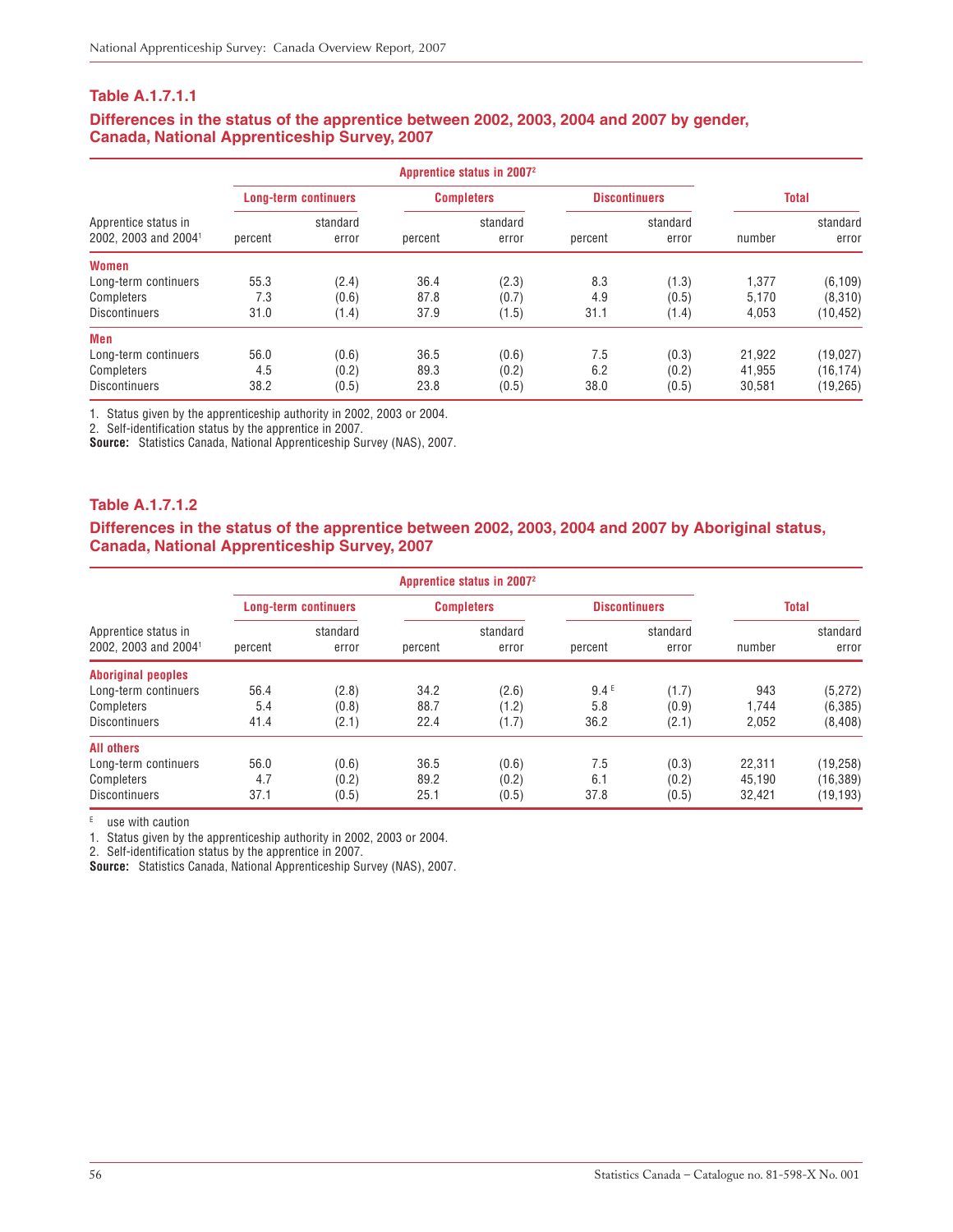#### **Differences between apprentice status in 2002, 2003, 2004 and 2007 by immigrant status, Canada, National Apprenticeship Survey, 2007**

|                                                          |         | <b>Long-term continuers</b> |         | <b>Completers</b> |                  | <b>Discontinuers</b> |        | <b>Total</b>      |  |
|----------------------------------------------------------|---------|-----------------------------|---------|-------------------|------------------|----------------------|--------|-------------------|--|
| Apprentice status in<br>2002, 2003 and 2004 <sup>1</sup> | percent | standard<br>error           | percent | standard<br>error | percent          | standard<br>error    | number | standard<br>error |  |
| <b>Landed immigrants</b>                                 |         |                             |         |                   |                  |                      |        |                   |  |
| Long-term continuers                                     | 58.2    | (3.3)                       | 35.7    | (3.2)             | 6.1 <sup>E</sup> | (1.5)                | 861    | (5,652)           |  |
| Completers                                               | 9.1     | (1.1)                       | 85.4    | (1.4)             | 5.5              | (0.9)                | 1.801  | (6, 762)          |  |
| <b>Discontinuers</b>                                     | 40.8    | (2.6)                       | 31.5    | (2.4)             | 27.7             | (2.3)                | 1,604  | (8, 116)          |  |
| <b>All others</b>                                        |         |                             |         |                   |                  |                      |        |                   |  |
| Long-term continuers                                     | 56.0    | (0.6)                       | 36.4    | (0.6)             | 7.6              | (0.3)                | 22.415 | (19,266)          |  |
| Completers                                               | 4.6     | (0.2)                       | 89.3    | (0.2)             | 6.1              | (0.2)                | 45,188 | (16, 465)         |  |
| <b>Discontinuers</b>                                     | 37.2    | (0.5)                       | 24.6    | (0.5)             | 38.2             | (0.5)                | 32.895 | (19,056)          |  |

 $E$  use with caution

1. Status given by the apprenticeship authority in 2002, 2003 or 2004.

2. Self-identification status by the apprentice in 2007.

**Source:** Statistics Canada, National Apprenticeship Survey (NAS), 2007.

#### **Table A.1.7.2.1**

#### **Main reason why women and men discontinuers did not complete their apprenticeship program, Canada, National Apprenticeship Survey, 2007**

|                                                                                                |                  |                   | <b>Discontinuers</b> |                   |
|------------------------------------------------------------------------------------------------|------------------|-------------------|----------------------|-------------------|
|                                                                                                | <b>Women</b>     |                   |                      | Men               |
| Main reason                                                                                    | percent          | standard<br>error | percent              | standard<br>error |
| Not enough work or income                                                                      | 10.2             | (1.3)             | 16.4                 | (0.6)             |
| Received better job offer                                                                      | 5.0E             | (1.0)             | 10.2                 | (0.5)             |
| Disliked the work or working conditions                                                        | 7.4E             | (1.3)             | 8.0                  | (0.4)             |
| Disliked or had difficulty with the technical training                                         | F                | (0.6)             | 2.2                  | (0.2)             |
| No certification required to work in the trade                                                 | F                | (0.5)             | 2.0                  | (0.2)             |
| Temporary job, had no intention to certify, hobby                                              | F                | (0.7)             | 2.7                  | (0.3)             |
| Moved for unrelated reason                                                                     | F                | (0.5)             | 1.2                  | (0.2)             |
| Illness, disability or medical reasons                                                         | 7.8E             | (1.3)             | 6.7                  | (0.4)             |
| Returned to school, unrelated to trade                                                         | 4.3E             | (1.0)             | 2.8                  | (0.3)             |
| Harassment or discrimination, disagreement or conflict of interest with employer or union      | 6.1 <sup>E</sup> | (1.2)             | 1.7                  | (0.2)             |
| Family issues (e.g. caring for family, divorce, separation, death in family), personal reasons | 13.0             | (1.7)             | 1.9                  | (0.2)             |
| Insufficient government financial assistance                                                   | X                | (0.5)             | 1.1                  | (0.2)             |
| Cost of tools                                                                                  | $\cdot$ .        | (0.0)             | 0.2 <sup>E</sup>     | (0.1)             |
| Wanted to or changed job/career, became self-employed, lost interest in the trade              | 4.3E             | (1.0)             | 8.2                  | (0.4)             |
| Company, employer or union went bankrupt, closed or moved; employer / union                    |                  |                   |                      |                   |
| discontinued apprenticeship program, employer did not follow rules, was laid-off               | 5.0 <sup>E</sup> | (1.0)             | 4.5                  | (0.3)             |
| Other reason                                                                                   | 29.5             | (2.1)             | 30.3                 | (0.7)             |
| number<br><b>Total (apprentices)</b>                                                           | 1,630            | ()                | 15,884               | ()                |

.. not available for a specific reference period

… not applicable

x suppressed to meet the confidentiality requirements of the Statistics Act

 $E$  use with caution

F too unreliable to be published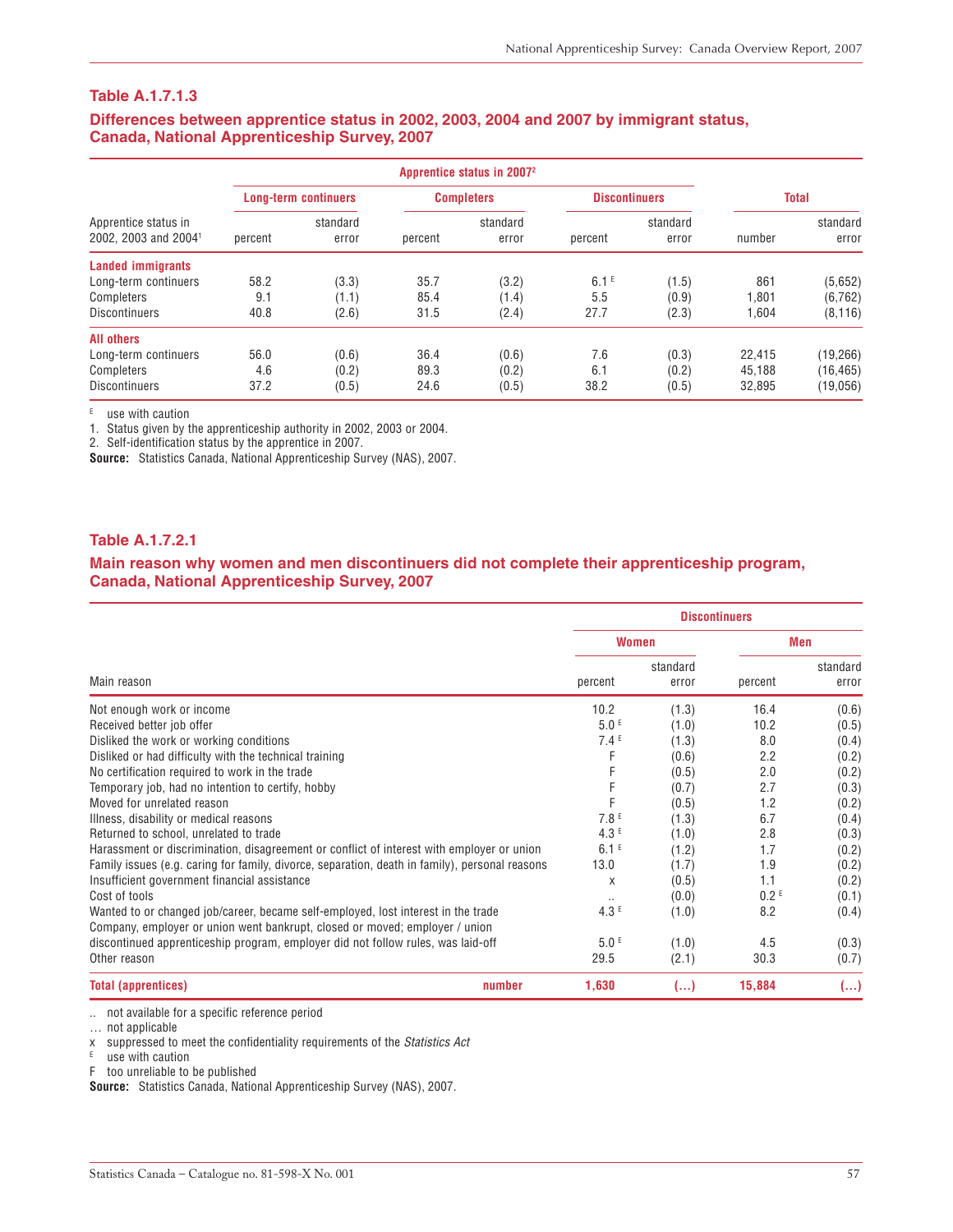#### **Table A.1.7.2.2**

#### **Main reason why Aboriginal people discontinuers and all other discontinuers did not complete their apprenticeship program, Canada, National Apprenticeship Survey, 2007**

|                                                                                                                                                                    |                   |                   | <b>Discontinuers</b> |                   |
|--------------------------------------------------------------------------------------------------------------------------------------------------------------------|-------------------|-------------------|----------------------|-------------------|
|                                                                                                                                                                    | <b>Aboriginal</b> | peoples           | AII<br>others        |                   |
| Main reason                                                                                                                                                        | percent           | standard<br>error | percent              | standard<br>error |
| Not enough work or income                                                                                                                                          | 19.3              | (2.5)             | 15.6                 | (0.5)             |
| Received better job offer                                                                                                                                          | 11.7 <sup>E</sup> | (2.2)             | 9.7                  | (0.5)             |
| Disliked the work or working conditions                                                                                                                            | 5.6E              | (1.6)             | 8.1                  | (0.4)             |
| Disliked or had difficulty with the technical training                                                                                                             | F                 | (1.2)             | 2.1                  | (0.2)             |
| No certification required to work in the trade                                                                                                                     | X                 | (0.7)             | 1.9                  | (0.2)             |
| Temporary job, had no intention to certify, hobby                                                                                                                  | X                 | (0.8)             | 2.7                  | (0.2)             |
| Moved for unrelated reason                                                                                                                                         | F                 | (1.0)             | 1.1                  | (0.2)             |
| Illness, disability or medical reasons                                                                                                                             | 6.9E              | (1.6)             | 6.8                  | (0.4)             |
| Returned to school, unrelated to trade                                                                                                                             | F                 | (0.8)             | 3.0                  | (0.3)             |
| Harassment or discrimination, disagreement or conflict of interest with employer or union                                                                          | F                 | (1.1)             | 2.1                  | (0.2)             |
| Family issues (e.g. caring for family, divorce, separation, death in family), personal reasons                                                                     | 7.2 <sup>E</sup>  | (1.6)             | 2.7                  | (0.3)             |
| Insufficient government financial assistance                                                                                                                       | X                 | (0.6)             | 1.1                  | (0.2)             |
| Cost of tools                                                                                                                                                      | X                 | (0.1)             | 0.2 <sup>E</sup>     | (0.1)             |
| Wanted to or changed job / career, became self-employed, lost interest in the trade<br>Company, employer or union went bankrupt, closed or moved; employer / union | 6.4E              | (1.6)             | 7.9                  | (0.4)             |
| discontinued apprenticeship program, employer did not follow rules, was laid-off                                                                                   | 4.9 <sup>E</sup>  | (1.4)             | 4.5                  | (0.3)             |
| Other reason                                                                                                                                                       | 23.2              | (2.4)             | 30.6                 | (0.6)             |
| <b>Total (apprentices)</b><br>number                                                                                                                               | 933               | ()                | 16,491               | ()                |

… not applicable

x suppressed to meet the confidentiality requirements of the Statistics Act

E use with caution

F too unreliable to be published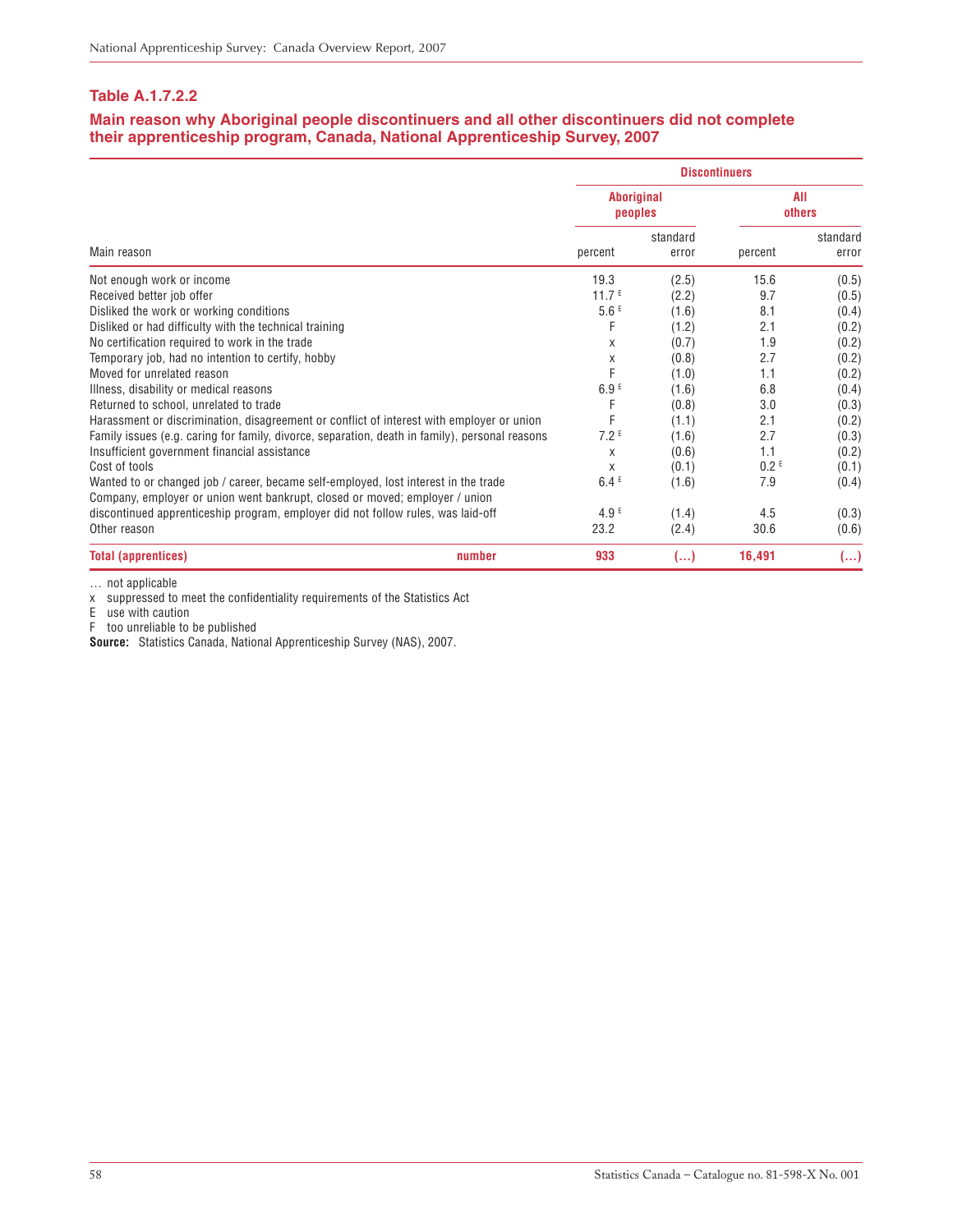#### **Table A.1.7.2.3**

#### **Main reason why landed immigrant discontinuers and all other discontinuers did not complete their apprenticeship program, Canada, National Apprenticeship Survey, 2007**

|                                                                                                                                                                  |                  |                                    | <b>Discontinuers</b> |                   |
|------------------------------------------------------------------------------------------------------------------------------------------------------------------|------------------|------------------------------------|----------------------|-------------------|
|                                                                                                                                                                  |                  | <b>Landed</b><br><i>immigrants</i> |                      | All<br>others     |
| Main reason                                                                                                                                                      | percent          | standard<br>error                  | percent              | standard<br>error |
| Not enough work or income                                                                                                                                        | 12.3E            | (2.7)                              | 16.0                 | (0.5)             |
| Received better job offer                                                                                                                                        | 7.9E             | (2.2)                              | 9.8                  | (0.5)             |
| Disliked the work or working conditions                                                                                                                          | F                | (2.0)                              | 8.1                  | (0.4)             |
| Disliked or had difficulty with the technical training                                                                                                           | $\cdot$ .        | (0.0)                              | 2.2                  | (0.2)             |
| No certification required to work in the trade                                                                                                                   | X                | (1.1)                              | 1.9                  | (0.2)             |
| Temporary job, had no intention to certify, hobby                                                                                                                | X                | (0.5)                              | 2.7                  | (0.2)             |
| Moved for unrelated reason                                                                                                                                       |                  | (0.0)                              | 1.3                  | (0.2)             |
| Illness, disability or medical reasons                                                                                                                           | 8.1 <sup>E</sup> | (2.3)                              | 6.7                  | (0.4)             |
| Returned to school, unrelated to trade                                                                                                                           | F                | (1.9)                              | 2.9                  | (0.3)             |
| Harassment or discrimination, disagreement or conflict of interest with employer or union                                                                        | X                | (1.1)                              | 2.1                  | (0.2)             |
| Family issues (e.g. caring for family, divorce, separation, death in family), personal reasons                                                                   |                  | (1.5)                              | 2.9                  | (0.3)             |
| Insufficient government financial assistance                                                                                                                     | X                | (1.1)                              | 1.1                  | (0.2)             |
| Cost of tools                                                                                                                                                    |                  | (0.0)                              | 0.2 <sup>E</sup>     | (0.1)             |
| Wanted to or changed job / career, became self-employed, lost interest in the trade<br>Company, employer or union went bankrupt, closed or moved; employer/union | 7.8E             | (2.3)                              | 7.8                  | (0.4)             |
| discontinued apprenticeship program, employer did not follow rules, was laid-off                                                                                 | X                | (1.0)                              | 4.6                  | (0.3)             |
| Other reason                                                                                                                                                     | 41.9             | (4.0)                              | 29.7                 | (0.6)             |
| <b>Total (apprentices)</b><br>number                                                                                                                             | 599              | ()                                 | 16,834               | ()                |

.. not available for a specific reference period

… not applicable

x suppressed to meet the confidentiality requirements of the Statistics Act

 $E = \text{use with caution}$ 

F too unreliable to be published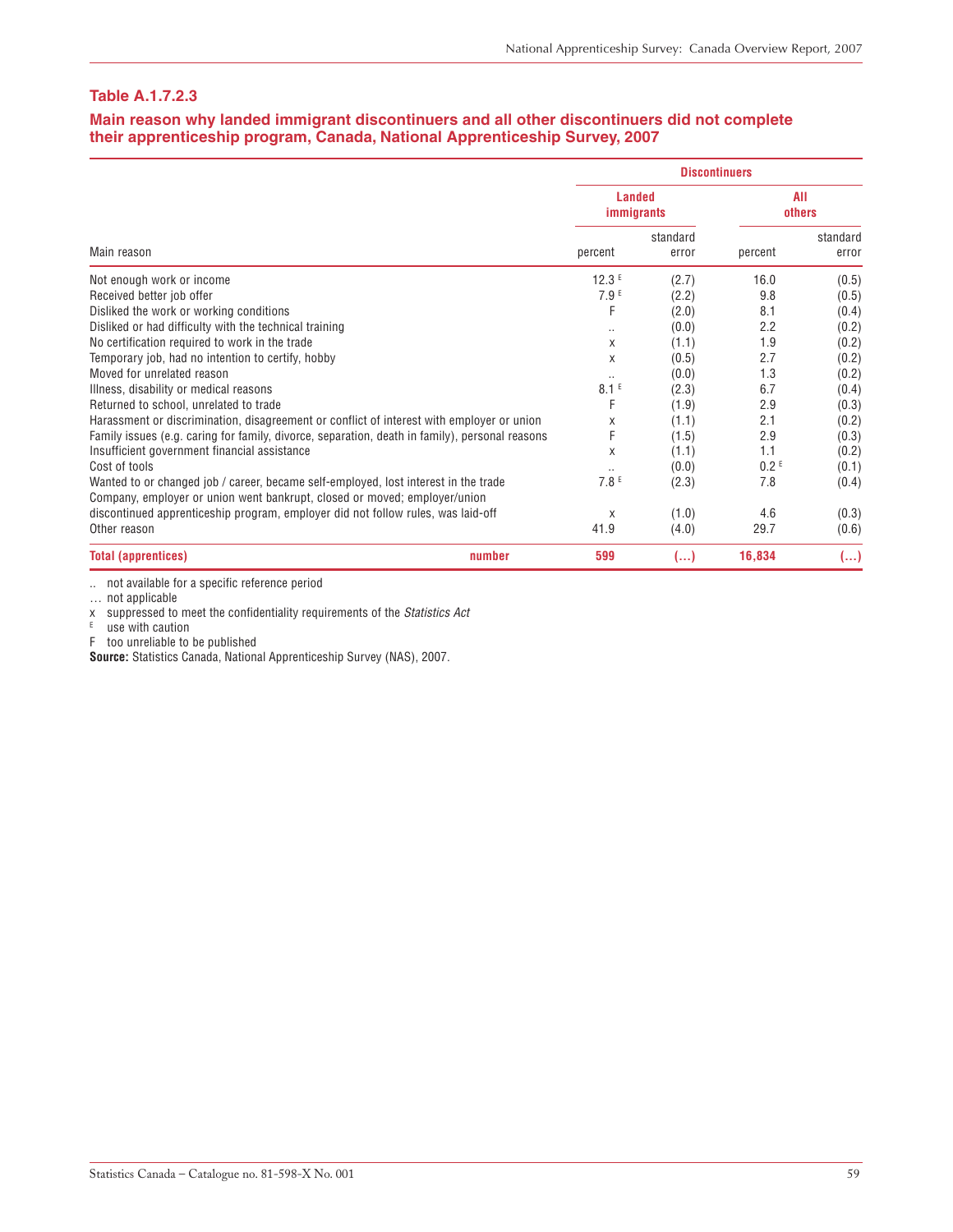#### **Supervision of apprentices during apprenticeship program by apprentice status, Canada, National Apprenticeship Survey, 2007**

|                                                                                                              |        | <b>Long-term continuers</b> |                   | <b>Completers</b> |                   | <b>Discontinuers</b>           |                   |
|--------------------------------------------------------------------------------------------------------------|--------|-----------------------------|-------------------|-------------------|-------------------|--------------------------------|-------------------|
|                                                                                                              |        | percent                     | standard<br>error | percent           | standard<br>error | percent                        | standard<br>error |
| Yes, had supervision at all times during program<br>No, did not have supervision at all times during program |        | 80.6<br>19.4                | (0.4)<br>(0.4)    | 81.4<br>18.6      | (0.3)<br>(0.3)    | (0.5)<br>82.1<br>17.9<br>(0.5) |                   |
| <b>Total (apprentices)</b>                                                                                   | number | 27.968                      | ا …               | 59,302            | ا ۱۰۰۰            | 17.186                         | ()                |

… not applicable

**Source:** Statistics Canada, National Apprenticeship Survey (NAS), 2007.

#### **Table A.1.8.1.2**

#### **Longest duration without supervision by apprentice status, Canada, National Apprenticeship Survey, 2007**

| Duration                   |        | <b>Long-term continuers</b> |                   | <b>Completers</b> |                   | <b>Discontinuers</b> |                   |
|----------------------------|--------|-----------------------------|-------------------|-------------------|-------------------|----------------------|-------------------|
|                            |        | percent                     | standard<br>error | percent           | standard<br>error | percent              | standard<br>error |
| Less than 1 week           |        | 20.8                        | (1.1)             | 24.3              | (0.7)             | 29.4                 | (1.7)             |
| 1 week                     |        | 11.8                        | (0.9)             | 15.0              | (0.6)             | 15.1                 | (1.4)             |
| 2 weeks                    |        | 7.8                         | (0.8)             | 9.1               | (0.5)             | 8.5                  | (1.1)             |
| 3 weeks                    |        | 3.3                         | (0.5)             | 3.5               | (0.3)             | 3.3E                 | (0.7)             |
| 4 weeks                    |        | 5.4                         | (0.7)             | 5.6               | (0.4)             | 4.3E                 | (0.7)             |
| 5 to 9 weeks               |        | 5.1                         | (0.6)             | 6.6               | (0.4)             | 8.8                  | (1.1)             |
| 10 to 14 weeks             |        | 4.9                         | (0.6)             | 3.4               | (0.3)             | 2.6E                 | (0.5)             |
| 15 weeks or more           |        | 41.0                        | (1.4)             | 32.5              | (0.8)             | 28.0                 | (1.6)             |
| <b>Total (apprentices)</b> | number | 5,403                       | ()                | 10,995            | ()                | 3,067                | ()                |

… not applicable

<sup>E</sup> use with caution

**Source:** Statistics Canada, National Apprenticeship Survey (NAS), 2007.

#### **Table A.1.8.1.3**

#### **Quality of on the job training received by apprentice status, Canada, National Apprenticeship Survey, 2007**

|                                                    | <b>Long-term continuers</b> |          | <b>Completers</b> |          | <b>Discontinuers</b> |            |
|----------------------------------------------------|-----------------------------|----------|-------------------|----------|----------------------|------------|
|                                                    |                             | standard |                   | standard |                      | standard   |
|                                                    | percent                     | error    | percent           | error    | percent              | error      |
| Journeyperson went too fast when explaining duties |                             |          |                   |          |                      |            |
| Strongly agree                                     | 2.0                         | (0.2)    | 1.7               | (0.1)    | 1.8                  | (0.2)      |
| Agree                                              | 12.3                        | (0.4)    | 10.8              | (0.2)    | 11.9                 | (0.5)      |
| <b>Disagree</b>                                    | 68.5                        | (0.5)    | 69.1              | (0.3)    | 66.8                 | (0.7)      |
| Strongly disagree                                  | 17.1                        | (0.4)    | 18.4              | (0.3)    | 19.5                 | (0.6)      |
| Found work as an apprentice difficult              |                             |          |                   |          |                      |            |
| Strongly agree                                     | 1.2                         | (0.1)    | 1.1               | (0.1)    | 1.3                  | (0.2)      |
| Agree                                              | 11.1                        | (0.4)    | 13.0              | (0.2)    | 13.9                 | (0.5)      |
| <b>Disagree</b>                                    | 71.9                        | (0.5)    | 71.0              | (0.3)    | 69.9                 | (0.7)      |
| Strongly disagree                                  | 15.8                        | (0.4)    | 14.8              | (0.2)    | 14.8                 | (0.5)      |
| <b>Total (apprentices)</b><br>number               | 27,968                      | ()       | 59,302            | ()       | 17,186               | $(\ldots)$ |

… not applicable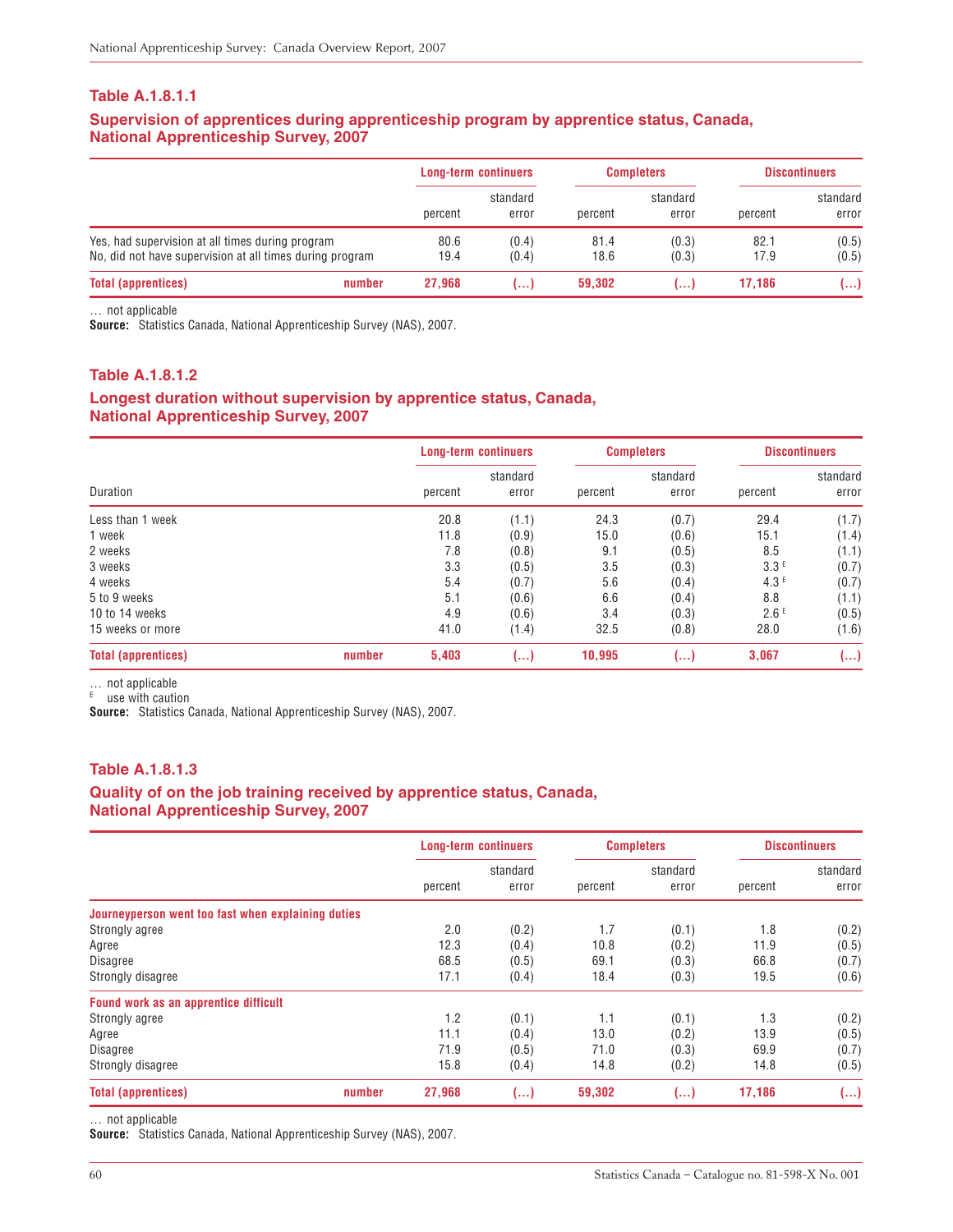#### **Quality of technical training received by apprentice status, Canada, National Apprenticeship Survey, 2007**

|                                                                           |        | <b>Long-term continuers</b><br>standard |       | <b>Completers</b><br>standard |       | <b>Discontinuers</b> |       |
|---------------------------------------------------------------------------|--------|-----------------------------------------|-------|-------------------------------|-------|----------------------|-------|
|                                                                           |        |                                         |       |                               |       | standard             |       |
|                                                                           |        | percent                                 | error | percent                       | error | percent              | error |
| Rating in terms of providing up-to-date                                   |        |                                         |       |                               |       |                      |       |
| equipment or technology                                                   |        |                                         |       |                               |       |                      |       |
| Excellent                                                                 |        | 30.8                                    | (0.7) | 30.8                          | (0.4) | 32.3                 | (1.1) |
| Good                                                                      |        | 48.5                                    | (0.8) | 48.9                          | (0.4) | 49.2                 | (1.1) |
| Fair                                                                      |        | 14.3                                    | (0.5) | 14.9                          | (0.3) | 12.2                 | (0.7) |
| Poor                                                                      |        | 6.4                                     | (0.4) | 5.5                           | (0.2) | 6.3                  | (0.5) |
| Had difficulty understanding written material<br>given in class or online |        |                                         |       |                               |       |                      |       |
| Strongly agree                                                            |        | 4.9                                     | (0.3) | 2.6                           | (0.1) | 3.5                  | (0.4) |
| Agree                                                                     |        | 30.1                                    | (0.7) | 21.1                          | (0.4) | 22.0                 | (1.0) |
| <b>Disagree</b>                                                           |        | 49.2                                    | (0.8) | 57.7                          | (0.4) | 54.5                 | (1.1) |
| Strongly disagree                                                         |        | 15.7                                    | (0.6) | 18.5                          | (0.4) | 20.0                 | (0.9) |
| Instructor often went too fast and apprentice<br>often got lost           |        |                                         |       |                               |       |                      |       |
| Strongly agree                                                            |        | 3.3                                     | (0.3) | 1.6                           | (0.1) | 2.4                  | (0.4) |
| Agree                                                                     |        | 17.2                                    | (0.6) | 9.2                           | (0.3) | 11.6                 | (0.8) |
| <b>Disagree</b>                                                           |        | 64.4                                    | (0.8) | 69.8                          | (0.4) | 65.5                 | (1.1) |
| Strongly disagree                                                         |        | 15.0                                    | (0.6) | 19.5                          | (0.4) | 20.5                 | (0.9) |
| Found the technical training too difficult                                |        |                                         |       |                               |       |                      |       |
| Strongly agree                                                            |        | 2.3                                     | (0.2) | 0.8                           | (0.1) | 1.7 <sup>E</sup>     | (0.3) |
| Agree                                                                     |        | 16.4                                    | (0.6) | 10.5                          | (0.3) | 13.4                 | (0.8) |
| <b>Disagree</b>                                                           |        | 67.3                                    | (0.7) | 71.3                          | (0.4) | 66.2                 | (1.1) |
| Strongly disagree                                                         |        | 14.0                                    | (0.6) | 17.3                          | (0.3) | 18.7                 | (0.9) |
| <b>Total (apprentices)</b>                                                | number | 14,554                                  | ()    | 34,315                        | ()    | 6,701                | ()    |

… not applicable

<sup>E</sup> use with caution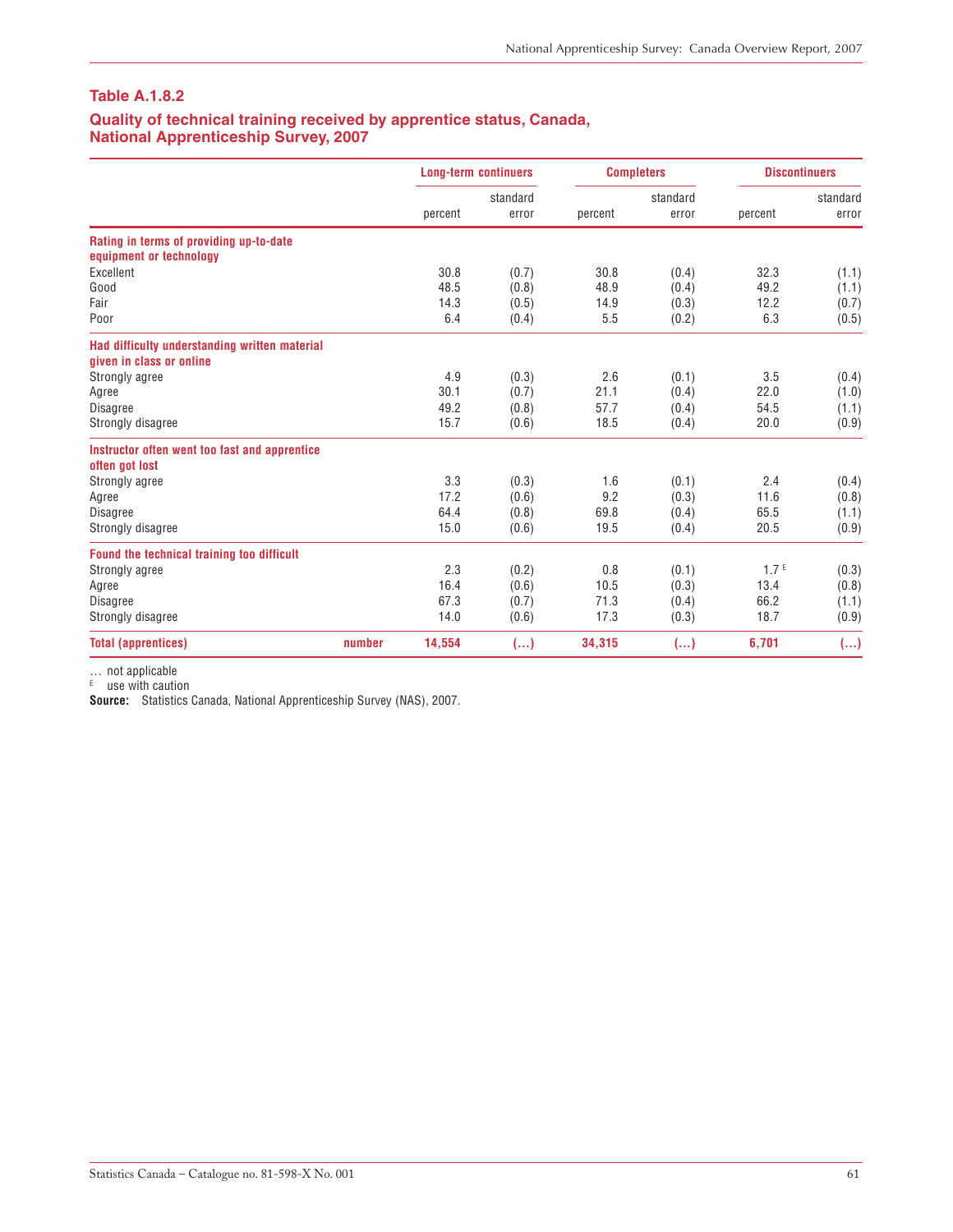## **Appendix 2: Glossary of terms for Apprenticeship Training and Certification**

### **List of terms**

### **A**

Ability Academic Qualifications Accreditation Apprentice Apprentice On-the-Job Training Standards/ Record Book (Logbook) Apprenticeship Apprenticeship Accreditation Apprenticeship Advisory Board Provincial/ **Territorial** Apprenticeship Contract/Agreement Apprenticeship Program Outline Apprenticeship Registration Apprenticeship Technical Training Apprenticeship Term Apprenticeship Training Assessment Assessment criteria

### **B**

Basic Skills Block Release Training Bridging Program

### **C**

Calendar Canadian Apprenticeship Forum (CAF) Canadian Council of Directors of Apprenticeship (CCDA)

Canadian Labour Force Development Board (CLFDB) - National Apprenticeship Committee Certificate of Apprenticeship Certificate of Qualification Certificate of Qualification Examination Certification Challenge Exam Challenge/Exemption Common Core Community College **Competency** Competency Assessment Competency-Based Learning Competency Profile Completion of Apprenticeship Compulsory Apprenticeship Compulsory Certification Continuing Competence Cooperative Education Core Curriculum Correspondence Study Course Course Outline Credentialing **Criterion** Curriculum Curriculum Resources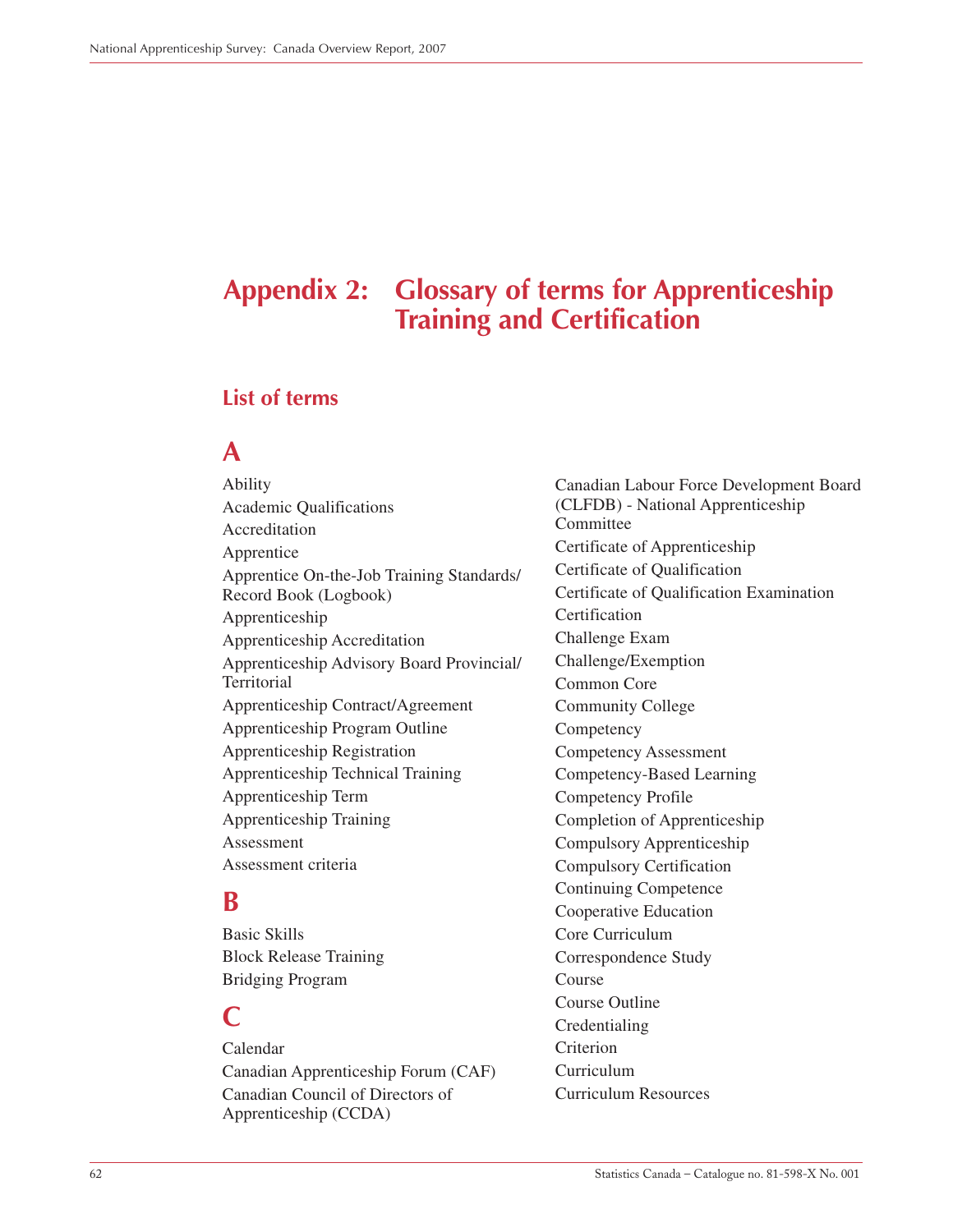# **D**

DACUM DACUM Chart Day Release Training Designated Apprenticeable Trade Designated Red Seal Trade Discontinuer

## **E**

Education Level - Trade/Vocational Education/Entrance Requirements Employer Entrance Requirements Equivalency Essential Skills Examination - Interprovincial Examination Item Bank Examination Plan Examination standards Executive Director

## **F**

Fixed Entry/Open Exit Training Flexible/Distance Education Forum of Labour Market Ministers (FLMM) Funding for Apprenticeship Training

## **G**

Grandparenting (Acquired Rights)

## **H**

Hour Release Training Human Resources and Social Development (HRSD)

## **I**

Individualized Instruction Industry Trade Advisory Committee Industry Training In-School Training Internship Interprovincial Computerized Examination Management System (ICEMS) Interprovincial Common Core Curriculum Standard (ICCCS)

Interprovincial Red Seal Examination ICEMS Steering Committee Interprovincial Standards Examination Committee (ISEC) Interprovincial Standards (Red Seal) Program

## **J**

Journeyperson Journeyperson Certification Only Journeyperson Certification - Compulsory Journeyperson Certification - Voluntary

## **L**

Labour Market Legislation - Apprenticeship Licence Licensing Licensing, Certification or Registration Licensure Linkages/Credit Logbook

## **M**

Maintenance Mentorship Modular Training Modularized Learning Resource Materials Module Mutual Recognition

## **N**

National Occupational Analysis (NOA) National Occupational Classification (NOC) National standards

## **O**

**Occupation** Occupational Mobility Occupational Qualifications Occupational Requirement Occupational Standard On-the-Job Training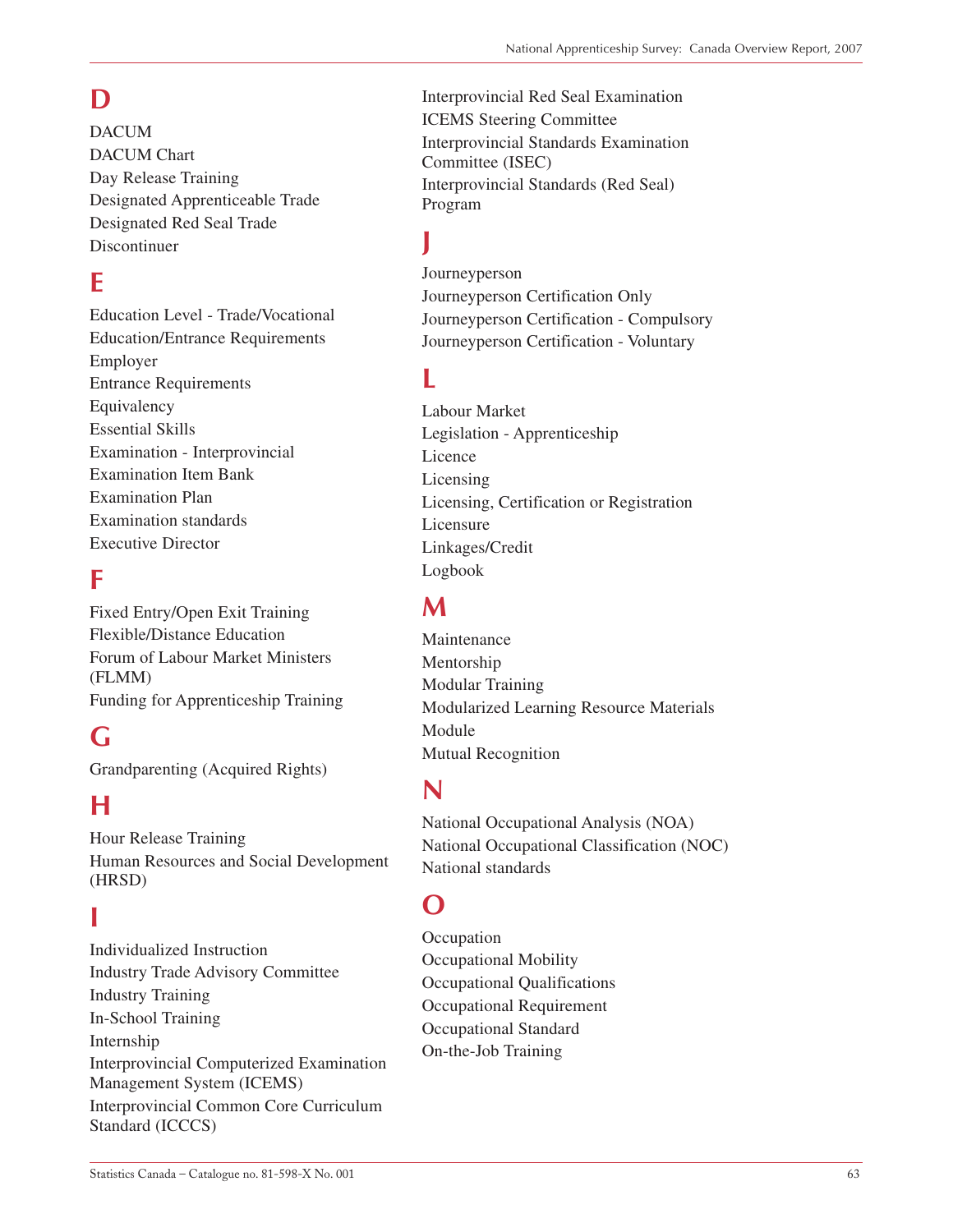## **P**

Performance-Based Training Performance criterion Period of Articling/Internship Portfolio Practical Training Practical Training Record Book Pre-Apprenticeship Training Pre-Employment Training Pre-Employment Training - Compulsory Pre-Employment Training - Voluntary Prerequisite Prior Learning Assessment and Recognition (PLAR) Professional Development Program Development Officers Program Standards Provincial Trade Advisory Committee (PTAC)

# **Q**

Qualification

## **R**

Ratio Ratio - Journeyperson/Apprentice Recognized Training Programs Red Seal Red Seal Designated Trade Registered Apprentice Regulations Retraining

## **S**

Scope of a Trade Sector Council Self-Paced Learning Sequencing of Curriculum Skills Skill level

Skill Type Skill updating Specialization Sponsor Standard Standards - Examination Standards - National Standards - Occupational Standard Setting Standards - Training Sub-task Supporting Knowledge & Abilities

## **T**

Task Task Analysis Technical Training Trade Trade Advisory Board/Committee Trade vocational Trades Qualification Trade qualifier Train-the-Trainer Program **Training** Training Course Training Delivery Method - Block Release Training Delivery Method - Individualized Training Institution Training Manual Training Standards Transferable skill

## **U**

**Unit** Unit Outline

### **V**

Validation Vocational Counselling Voluntary Certification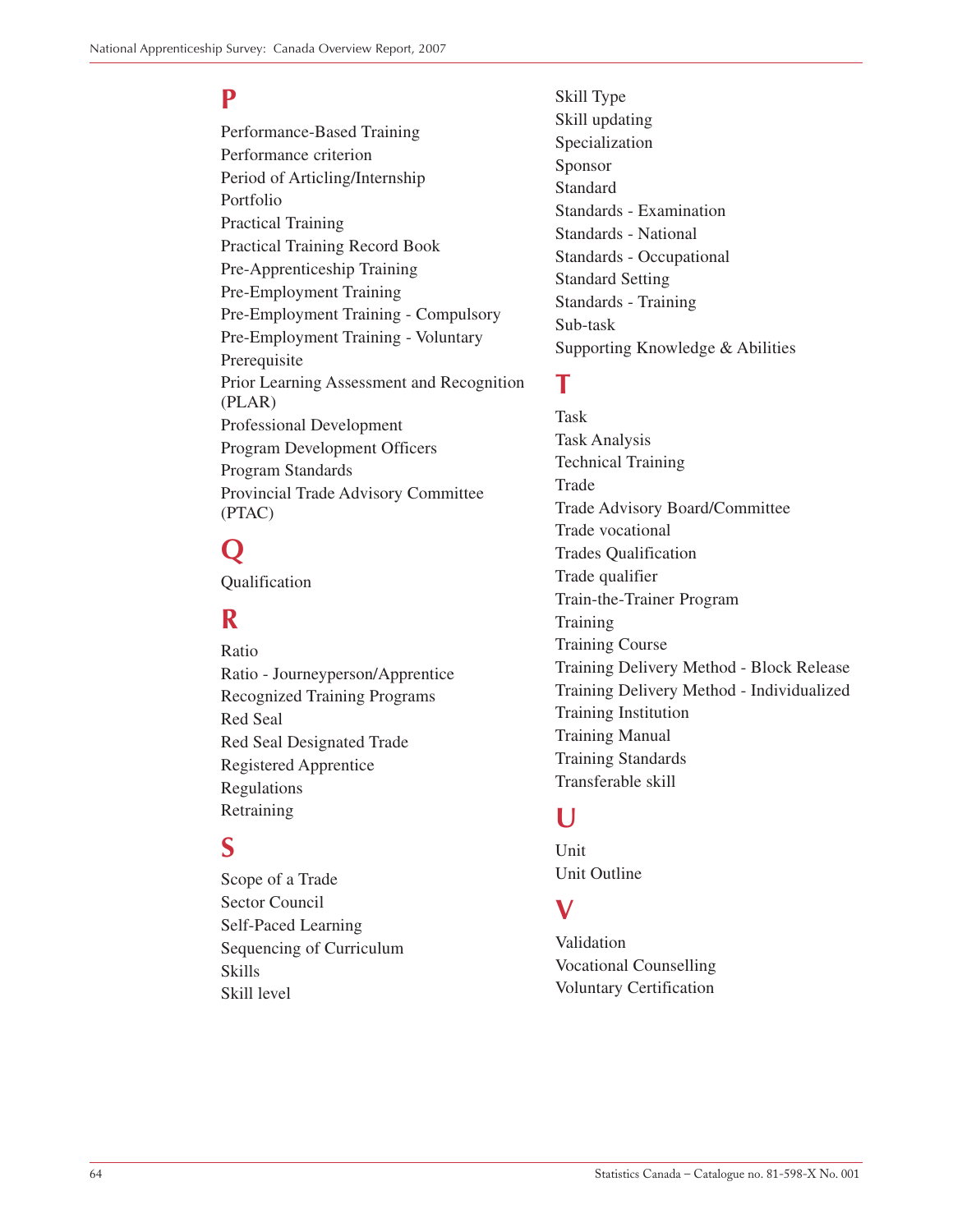# **Term definitions**

# **A**

| <b>Ability</b>                                                                                                 | Expertise in performing successfully a task or set of tasks. This<br>expertise may have been acquired with or without formal training<br>or study and may be related to a specific trade, occupation, or<br>profession. It may be measured using various instruments.                                                                                              |
|----------------------------------------------------------------------------------------------------------------|--------------------------------------------------------------------------------------------------------------------------------------------------------------------------------------------------------------------------------------------------------------------------------------------------------------------------------------------------------------------|
| <b>Academic</b><br><b>Qualifications</b>                                                                       | Requirements for entry into a designated trade that involves a period<br>of formal study in a recognized educational institution or equivalent.<br>In most circumstances academic qualifications can be documented.                                                                                                                                                |
| <b>Accreditation</b>                                                                                           | A process by which a government department, agency or association<br>grants public recognition to training program that meets a<br>predetermined set of standards.                                                                                                                                                                                                 |
| <b>Apprentice</b>                                                                                              | A person who works in a trade, occupation or craft under an<br>agreement or contract and is registered with the Apprenticeship<br>Authority. The apprentice learns the knowledge, skills, tools and<br>materials of the trade, occupation or craft through on-the-job training<br>and technical instruction under the supervision of a certified<br>journeyperson. |
| <b>Apprentice On-the-Job</b><br><b>Training Standards /</b><br><b>Progress Record</b><br><b>Book (Logbook)</b> | A document issued to registered apprentices in which acquired skills,<br>courses completed, and time worked at a trade or occupation are<br>recorded.                                                                                                                                                                                                              |
| <b>Apprenticeship</b>                                                                                          | A structured system of supervised training leading to certification<br>in a designated trade, occupation or craft. It is systematic programs<br>of on-the-job training supplemented by technical instruction in which<br>an apprentice gains experiential learning and develop skills.                                                                             |
| <b>Apprenticeship</b><br><b>Accreditation</b>                                                                  | A process by which an agency or association grants public recognition<br>to a training establishment, program of study or service which meets<br>pre-determined standards.                                                                                                                                                                                         |
| <b>Apprenticeship</b><br><b>Advisory Board -</b><br><b>Provincial / Territorial</b>                            | A provincial or territorial government appointed Board whose<br>primary function is to advise the Minister responsible for labour<br>market matters on issues related to training and certification of people<br>in designated trades.                                                                                                                             |
| <b>Apprenticeship</b><br><b>Contract / Agreement</b>                                                           | A document signed by the employer, sponsor, or joint apprenticeship<br>training committee and apprentice, outlining the conditions and<br>responsibilities of both parties to the terms of apprenticeship. The<br>agreement may be co-signed by the government department or                                                                                       |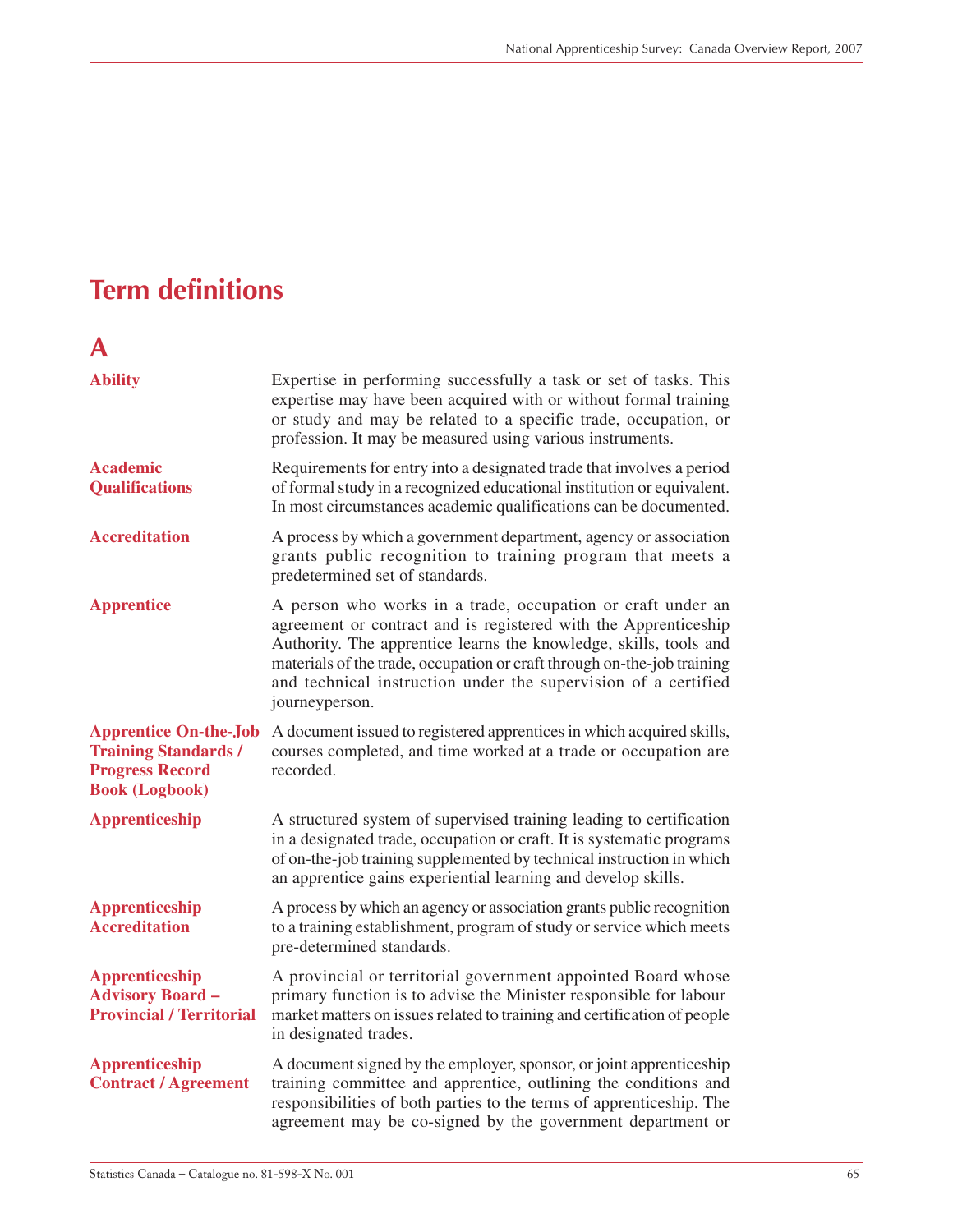|                                                    | agency that has responsibility for the Apprenticeship Act and<br>regulations.                                                                                                                                                                                                                                                                                                                              |
|----------------------------------------------------|------------------------------------------------------------------------------------------------------------------------------------------------------------------------------------------------------------------------------------------------------------------------------------------------------------------------------------------------------------------------------------------------------------|
| <b>Apprenticeship</b><br><b>Program Outline</b>    | A list of topics and performance objectives to be learned during<br>each period of an apprenticeship program's technical training.                                                                                                                                                                                                                                                                         |
| <b>Apprenticeship</b><br><b>Registration</b>       | A formal process requiring an individual to meet all the requirements<br>for apprenticeship, including signing an apprenticeship contract,<br>agreement or memorandum of understanding with an employer.                                                                                                                                                                                                   |
| <b>Apprenticeship</b><br><b>Technical Training</b> | A period of training/instruction provided to apprentices in a classroom<br>setting away from the job site. The emphasis is on teaching the<br>theory component of the trade or occupation, reinforced where<br>appropriate, with shop/lab training. This training is intended to<br>supplement the on-the-job training.                                                                                    |
| <b>Apprenticeship Term</b>                         | The normal length of time required for a person to attain<br>journeyperson status from the time of registration as an apprentice<br>and is usually a combination of both formal training and work<br>experience. The length of time is generally expressed in years and<br>hours per year or in hours.                                                                                                     |
| <b>Apprenticeship</b><br><b>Training</b>           | Industry training that combines work-based training and experience<br>with components of technical training leading to provincial/territorial<br>and/or national industry training credentials (e.g. Red Seal) for<br>trades-related occupations.                                                                                                                                                          |
| <b>Assessment</b>                                  | The process of reviewing and evaluating competencies and<br>qualifications for the purpose of determining whether or not a<br>candidate has fulfilled the requirements to be eligible to practice an<br>occupation. This process could include testing or examinations. The<br>main purpose is to measure candidates against a pre-determined<br>occupational or educational standard.                     |
| <b>Assessment criteria</b>                         | A standard of performance that a learner must reach in order to<br>demonstrate the achievement of a specified element of learning.                                                                                                                                                                                                                                                                         |
| B                                                  |                                                                                                                                                                                                                                                                                                                                                                                                            |
| <b>Basic Skills</b>                                | A minimum level of essential technical skills required to work in a<br>trade to become an apprentice, and upon which proficiency in the<br>trade is built.                                                                                                                                                                                                                                                 |
| <b>Block Release Training</b>                      | A method by which apprentices are released by their employers to<br>attend technical training for a specified period (block) each year,<br>usually five to eight weeks.                                                                                                                                                                                                                                    |
| <b>Bridging Program</b>                            | A program of study, a course, or set of courses or activities designed<br>specifically to provide practitioners from one jurisdiction with the<br>skills and knowledge required for entry into a trade or profession in<br>another jurisdiction. A bridging program is an example of an<br>accommodation mechanism that complements the competencies or<br>qualifications earned outside the jurisdiction. |
|                                                    |                                                                                                                                                                                                                                                                                                                                                                                                            |
| Canadian                                           | The Canadian Apprenticeship Forum - Forum canadien sur                                                                                                                                                                                                                                                                                                                                                     |

### **Canadian** The Canadian Apprenticeship Forum - Forum canadien sur **Apprenticeship Forum** l'apprentissage (CAF-FCA) is a diverse, not-for-profit organization (CAF) that brings together the key participants who make up the Canadian that brings together the key participants who make up the Canadian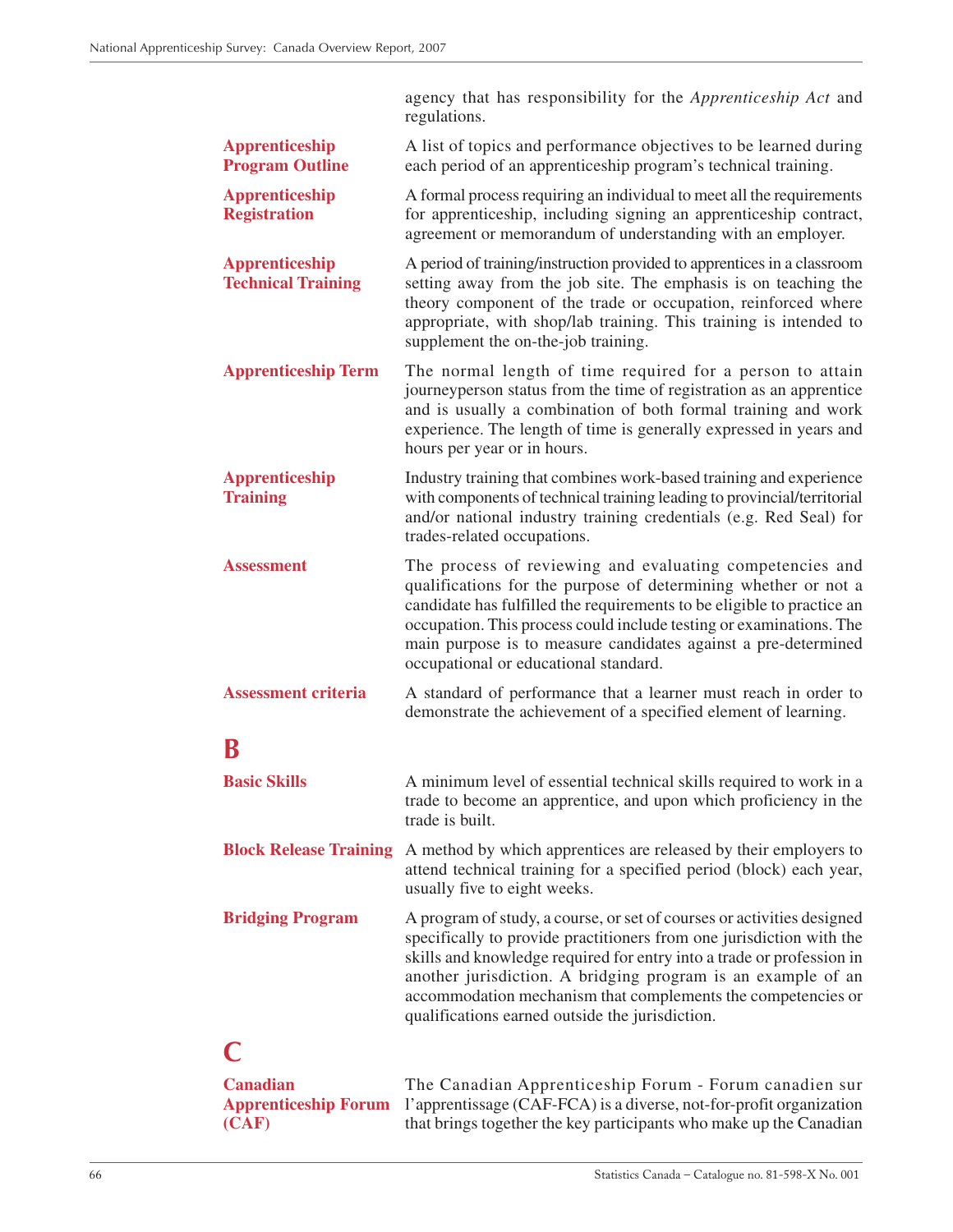|                                                                                | apprenticeship community. This dynamic partnership works within<br>the Canadian labour market and strives to make a difference within<br>that community.                                                                                                                                                                                                                                                                                      |
|--------------------------------------------------------------------------------|-----------------------------------------------------------------------------------------------------------------------------------------------------------------------------------------------------------------------------------------------------------------------------------------------------------------------------------------------------------------------------------------------------------------------------------------------|
| <b>Canadian Council</b><br>of Directors of<br><b>Apprentice-ship</b><br>(CCDA) | A national body comprised of the provincial and territorial<br>government officials responsible for managing and directing<br>apprenticeship programs and two federal government represen-<br>tatives. The mission of the Council is to facilitate the mobility of<br>the apprentices and journey-persons in Canada through the<br>establishment of uniform standards in training and examinations as<br>confirmed by a Red Seal endorsement. |
| <b>Certificate of</b><br><b>Apprenticeship</b>                                 | A document issued to a person who has successfully completed a<br>formalized apprenticeship training program.                                                                                                                                                                                                                                                                                                                                 |
| <b>Certificate of</b><br><b>Qualification</b>                                  | A certificate issued to a candidate who has successfully completed<br>an apprenticeship program or has met all the requirements of a trade<br>and has attained the prescribed pass mark on the certification<br>examination to qualify as a journeyperson in that trade.                                                                                                                                                                      |
| <b>Certificate of</b><br><b>Qualification</b><br><b>Examination</b>            | Standardized provincial or territorial exam that is normally written<br>upon completion of an Industry Training Program. The successful<br>completion of this exam leads to the issuance of a provincial or<br>territorial Certificate of Qualification.                                                                                                                                                                                      |
| <b>Certification</b>                                                           | The acquisition of a Certificate of Qualification.                                                                                                                                                                                                                                                                                                                                                                                            |
| <b>Challenge Exam</b>                                                          | A method of assessment to award credit for previously acquired<br>learning. It measures learning through a variety of written and non-<br>written evaluation methods, including examinations and<br>demonstrations.                                                                                                                                                                                                                           |
| <b>Challenge / Exemption</b>                                                   | An authorization exempting someone from a normal requirement.                                                                                                                                                                                                                                                                                                                                                                                 |
| <b>Common Core</b>                                                             | The tasks in a National Occupational Analysis that have been<br>identified by the industry as being performed by workers in at least<br>70 percent of the provinces and territories that have the trade or<br>occupation designated for apprenticeship under the Interprovincial<br>Standards Red Seal Program.                                                                                                                               |
| <b>Common Sequencing</b>                                                       | The arranging of learning materials in an order for delivery by a<br>number.                                                                                                                                                                                                                                                                                                                                                                  |
| <b>Community College</b>                                                       | A post-secondary educational institution offering programs related<br>to liberal arts, technical and trades training (including pre-apprentice<br>pre-employment and in-school technical training for apprentices).                                                                                                                                                                                                                           |
| <b>Competency</b>                                                              | A measurable level skill, and/or knowledge to perform occupation-<br>specific tasks and duties.                                                                                                                                                                                                                                                                                                                                               |
| <b>Competency</b><br><b>Assessment</b>                                         | Measurement of skills, knowledge, and behaviours obtained through<br>formal or non-formal education, work experience, or other means,<br>with the purpose of establishing individual's possession of<br>requirements for a trade or profession. Competency assessments<br>may be in the form of examinations or task-based performance<br>testing.                                                                                            |
| <b>Competency-Based</b><br><b>Learning</b>                                     | Training aimed at acquiring discrete sets of associated task-based<br>skills and knowledge that, in combination, make up the performance<br>requirements of an occupation, profession, or trade.                                                                                                                                                                                                                                              |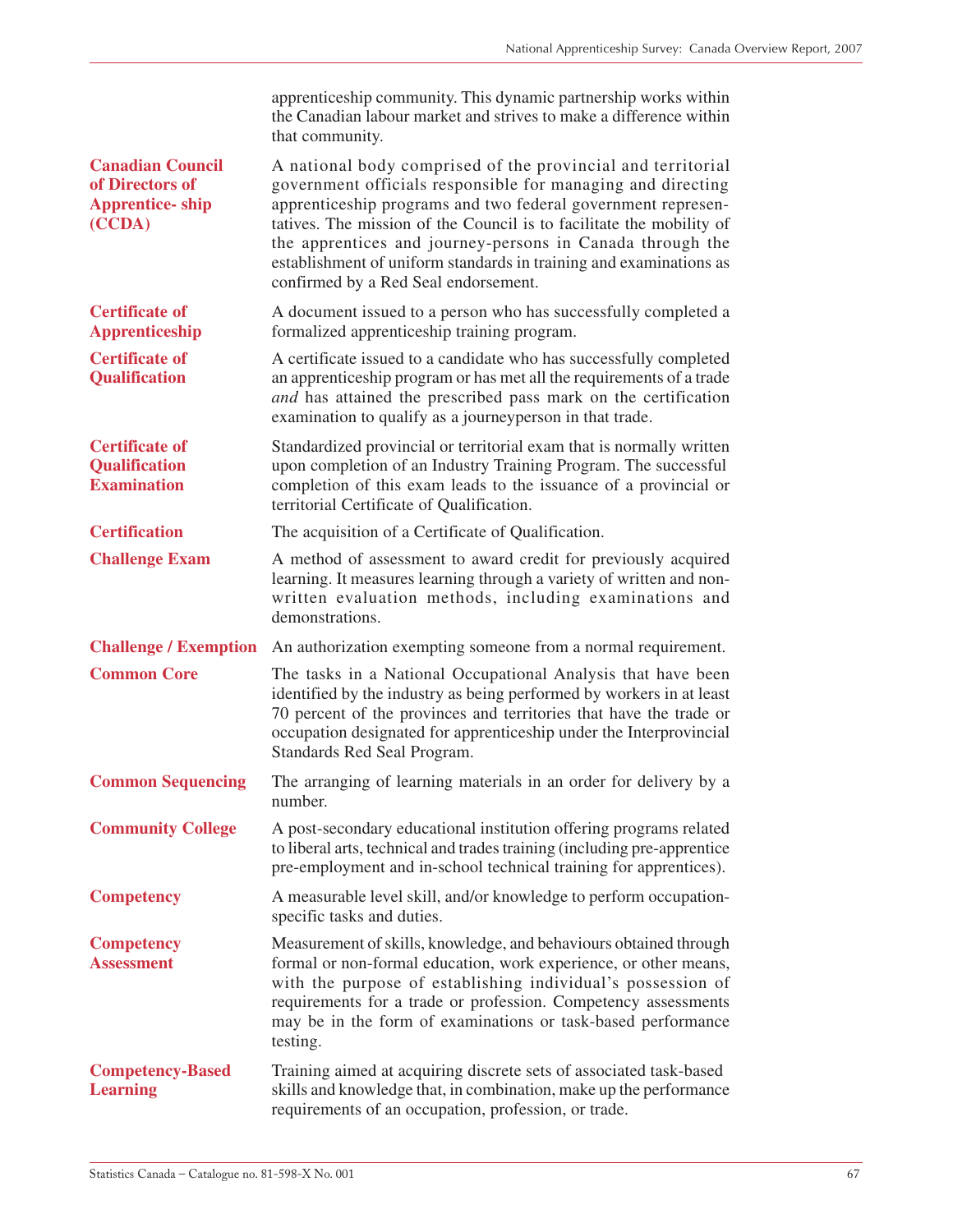| <b>Competency Profile</b>                     | A curriculum component that graphically and logically delineates<br>an occupation into a performance-based framework comprising<br>major duties, tasks, and sub-tasks. Competency profiles are typically<br>developed with input from practitioners who work in the occupation.                                                     |
|-----------------------------------------------|-------------------------------------------------------------------------------------------------------------------------------------------------------------------------------------------------------------------------------------------------------------------------------------------------------------------------------------|
| <b>Completion of</b><br><b>Apprenticeship</b> | The fulfilment of training requirements, both technical and on-the-<br>job, by registered apprentices. Graduates of an apprenticeship<br>program applicable to the trade and the province and territory will<br>be issued a Certificate of Apprenticeship. In most cases, they will<br>also receive a Certificate of Qualification. |
| <b>Compulsory</b><br><b>Apprenticeship</b>    | A requirement in which people entering or working in a designated<br>trade must possess a Certificate of Qualification or register as<br>apprentices with the provincial or territorial authorities. Those<br>working in the trade prior to the compulsory requirement may be<br>exempted by provincial or territorial legislation. |
| <b>Compulsory</b><br><b>Certification</b>     | A requirement in which people entering or working in a designated<br>trade must possess a Certificate of Qualification or be registered as<br>apprentices in order to practice in the trade. See also Voluntary<br>Certification.                                                                                                   |
|                                               | <b>Continuing Competence</b> The ability over time to integrate and apply the knowledge, skills,<br>judgment, and personal attributes required to practice an occupation<br>safely and ethically. Occupational bodies may require members to<br>verify that they have met continuing competence standards.                          |
|                                               | <b>Cooperative Education</b> A program for those enrolled in a school or community college<br>who, through a cooperative arrangement between the training<br>institution and employers, receives part of their instruction in the<br>institution and part on-the-job through an employment agreement.                               |
| <b>Core Curriculum</b>                        | The portion of a curriculum developed to the occupational tasks<br>common to a specific trade in the provinces and territories.                                                                                                                                                                                                     |
| <b>Correspondence Study</b>                   | A systematic method of distance learning or training consisting of<br>a series of sequentially organized lessons or assignments conducted<br>and maintained through the postal service, electronic mail or a similar<br>service.                                                                                                    |
| <b>Course</b>                                 | A single unit of study offered by educational institutions.                                                                                                                                                                                                                                                                         |
| <b>Course Outline</b>                         | A brief description of the objectives, content and application of a<br>specific program of study. It outlines the material to be learned in<br>major, minor and unit groups in sufficient detail to ensure an<br>understanding of the scope of the program. It may also include an<br>evaluation profile.                           |
| <b>Credentialing</b>                          | Pertaining to the recognition of qualifications through the issuance<br>of formal documentation.                                                                                                                                                                                                                                    |
| <b>Criterion</b>                              | An objective and measurable indicator relating to skill level,<br>knowledge, and/or competency.                                                                                                                                                                                                                                     |
| <b>Curriculum</b>                             | A structured outline of learning organized into course(s) or work<br>experiences that assist in the development of learners' knowledge<br>and skills. It is a comprehensive term that includes such elements<br>as task analyses, competency profiles/charts, course outlines,<br>learning/teaching objectives and lesson plans.    |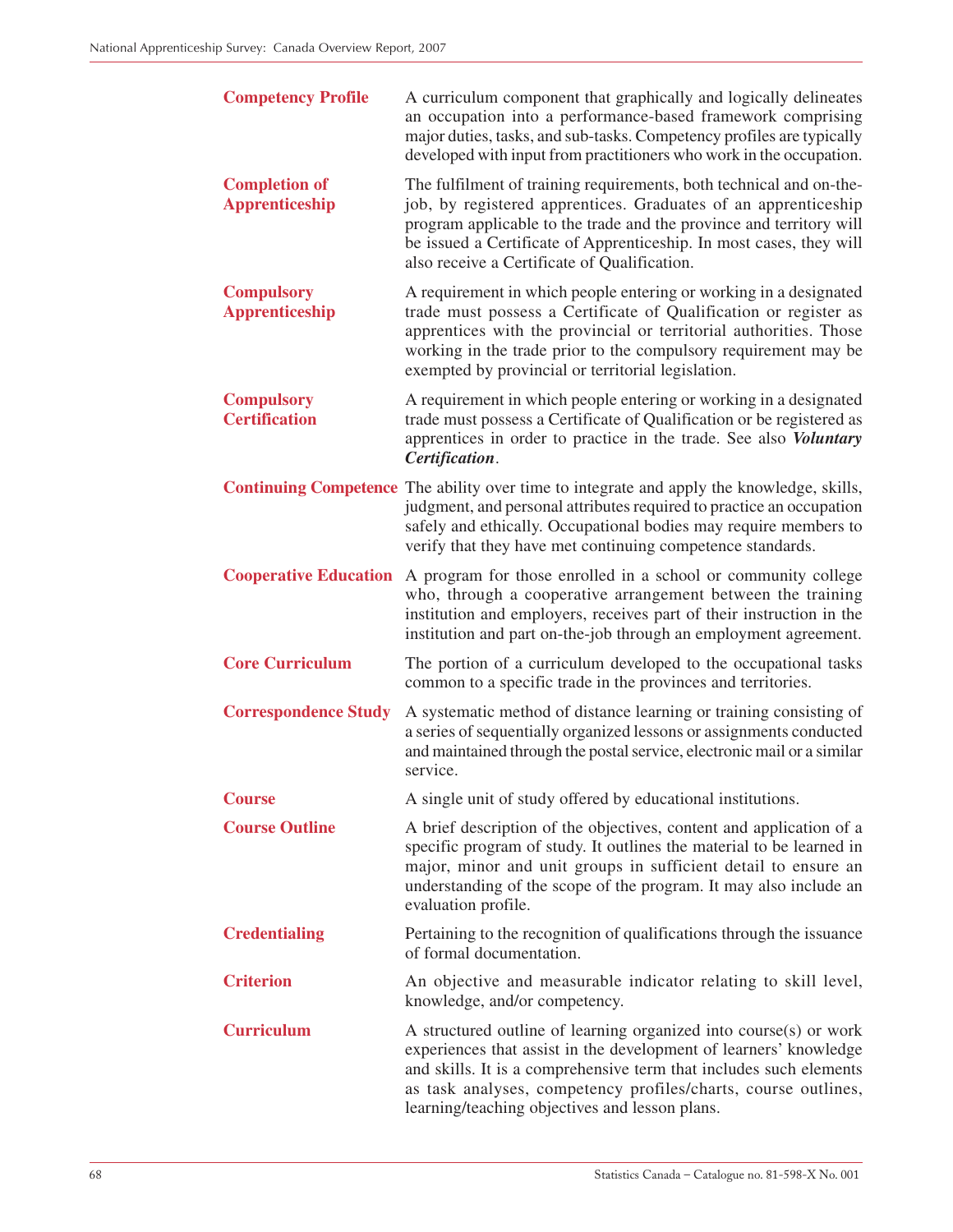| <b>Curriculum Resources</b>                         | Resource materials developed to establish the standards for and<br>facilitate the training of apprentices and journeypersons. Resource<br>materials include, but are not limited to, skill profile charts,<br>occupational analyses, apprenticeship program outlines,<br>journeyperson upgrading and updating course outlines, trade/<br>occupation manuals and modularized learning resource materials.                                                                                                                                       |
|-----------------------------------------------------|------------------------------------------------------------------------------------------------------------------------------------------------------------------------------------------------------------------------------------------------------------------------------------------------------------------------------------------------------------------------------------------------------------------------------------------------------------------------------------------------------------------------------------------------|
|                                                     |                                                                                                                                                                                                                                                                                                                                                                                                                                                                                                                                                |
| <b>DACUM</b>                                        | An acronym for 'Developing a Curriculum', a model used in<br>competency-based training for developing the learning activities that<br>generate specific skills required by an occupation.                                                                                                                                                                                                                                                                                                                                                      |
| <b>DACUM Chart</b>                                  | A listing of skills or competencies in a specific trade or occupation<br>organized and presented in a chart format. The list is prepared using<br>the DACUM (developing a curriculum) method for analyzing a trade<br>or occupation. DACUM involves bringing together practitioners of<br>a trade under the leadership of trained facilitator.                                                                                                                                                                                                 |
| <b>Day Release Training</b>                         | Technical training for apprentices where employers release<br>apprentices from work for one day to attend in-school training<br>(usually one day a week).                                                                                                                                                                                                                                                                                                                                                                                      |
| <b>Designated</b><br><b>Apprenticeable Trade</b>    | A trade that has been formally recognized through provincial or<br>territorial legislation for apprenticeship training and certification.<br>The requirements for in-school and on-the-job training as well as<br>level and certification examinations are outlined in the trade<br>regulations.                                                                                                                                                                                                                                               |
| <b>Designated Red</b><br><b>Seal Trade</b>          | A trade or occupation that has been designated by the Canadian<br>Council of Directors of Apprenticeship (CCDA) for inclusion in<br>the Interprovincial Standards "Red Seal" Program. The training and<br>certification is based on a national occupational standard, and<br>provinces and territories participating in the program for that trade<br>or occupation are permitted to affix a Red Seal to the certificates of<br>candidates who meet the standard. Refer also to the definition herein<br>for Interprovincial (IP) Examination. |
| <b>Discontinuer</b>                                 | An apprentice who terminates involvement in an apprenticeship<br>training program prior to completion.                                                                                                                                                                                                                                                                                                                                                                                                                                         |
| F                                                   |                                                                                                                                                                                                                                                                                                                                                                                                                                                                                                                                                |
| <b>Education Level -</b><br><b>Trade/Vocational</b> | Trade/vocational training includes pre-employment or pre-apprenticeship<br>and skill upgrading courses lasting three months or more, but does<br>not include block release apprenticeship training, basic training for<br>skill development, language training and job readiness training.                                                                                                                                                                                                                                                     |
| <b>Education/Entrance</b><br><b>Requirements</b>    | The level of formal education or other criteria such as an examination<br>or assessment process that an individual must possess prior to<br>becoming an apprentice or attending technical training. While these<br>requirements may vary from trade to trade and province to province,<br>Canadian Council of Directors of Apprenticeship (CCDA) advises<br>that most employers require prospective apprentices to have a grade<br>12 education.                                                                                               |
| <b>Employer</b>                                     | A person, corporation, partnership, unincorporated association, or<br>a municipal, provincial or other public authority eligible to sign an<br>Apprenticeship Agreement with an apprentice.                                                                                                                                                                                                                                                                                                                                                    |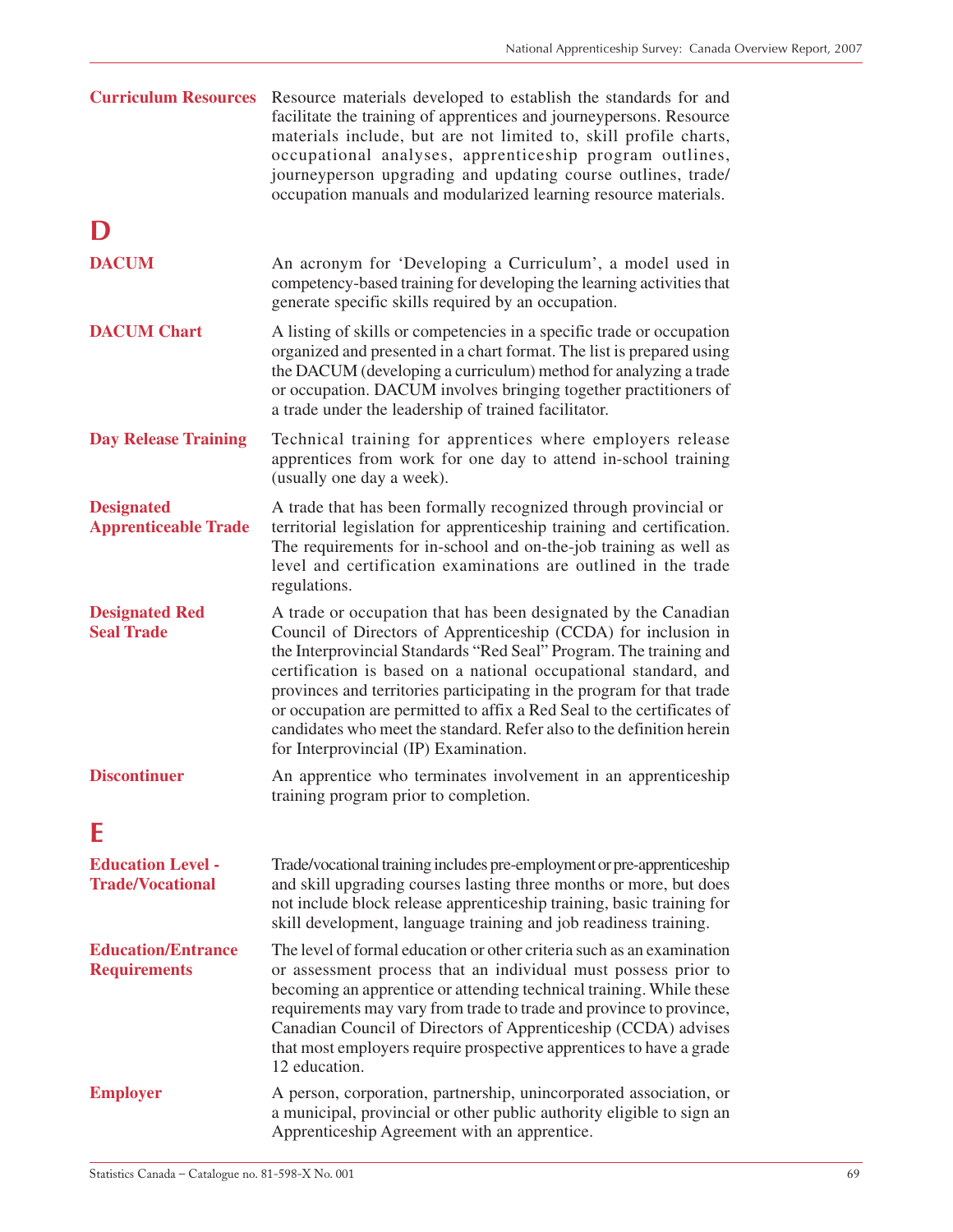|                                                 | <b>Entrance Requirements</b> A set of criteria stipulating length, level, and scope of education, or<br>other types of training, or experience, for eligibility to enter an<br>academic institution, trade, or profession. May include stipulated<br>minimal levels or achievement and/or minimal scores on<br>examinations.                                                                                                                                  |
|-------------------------------------------------|---------------------------------------------------------------------------------------------------------------------------------------------------------------------------------------------------------------------------------------------------------------------------------------------------------------------------------------------------------------------------------------------------------------------------------------------------------------|
| <b>Equivalency</b>                              | In the context of industry training refers to the process of<br>demonstrating that an individual has completed a requirement of an<br>Industry Training Program outside of the traditional program. This<br>may include demonstrating the equivalent of a specified number of<br>work hours related to the program, or demonstrating the completion<br>of technical training equivalent to a technical training component<br>of an Industry Training Program. |
| <b>Essential Skills</b>                         | Essential Skills are the "enabling skills" that help people perform<br>the tasks required by their occupation and other activities of daily<br>life. They provide people with a foundation to learn other skills,<br>and enhance their ability to adapt to workplace change. Essential<br>Skills include: reading text, document use, writing, numeracy, oral<br>communication, thinking, working with others, computer use and<br>continuous learning.       |
|                                                 | <b>Examination Item Bank</b> A collection or inventory of validated examination questions.                                                                                                                                                                                                                                                                                                                                                                    |
| <b>Examination Plan</b>                         | An outline of specifications or proposed content of an examination.<br>The plan is based on a National Occupational Analysis and will<br>reflect the importance, frequency and complexity of tasks performed<br>in a trade or occupation.                                                                                                                                                                                                                     |
| <b>Examination Standards</b>                    | A set of established standards for a trade and that meet provin-cial<br>or interprovincial criteria. They include:                                                                                                                                                                                                                                                                                                                                            |
|                                                 | a)<br>occupational standards;                                                                                                                                                                                                                                                                                                                                                                                                                                 |
|                                                 | acceptable development criteria and administrative procedures;<br>b)<br>and,                                                                                                                                                                                                                                                                                                                                                                                  |
|                                                 | other factors that contribute to quality examinations.<br>c)                                                                                                                                                                                                                                                                                                                                                                                                  |
| F                                               |                                                                                                                                                                                                                                                                                                                                                                                                                                                               |
| <b>Fixed Entry/Open</b><br><b>Exit Training</b> | A system of training based on specific performance criteria where<br>progress in learning is measured in terms of demonstrated skills                                                                                                                                                                                                                                                                                                                         |

**Exit Training** progress in learning is measured in terms of demonstrated skills and knowledge and where an apprentice or other learner is allowed to progress through and exit a course of instruction at a rate determined by his or her own capabilities. This training system is also referred to as the Modified Block Release training system. Learning is usually supported by the use of modularized learning resource materials and the services of a facilitator/instructor. **Flexible/Distance** Formal training delivery methods that enable registered apprentices **Education** and other learners to complete a course of study utilizing current communications technologies and may include some traditional classroom-based instruction. Some examples of current communication technologies being utilized to reduce the periods of

formal classroom instruction include the Internet, interactive

computer-based training and video teleconferencing.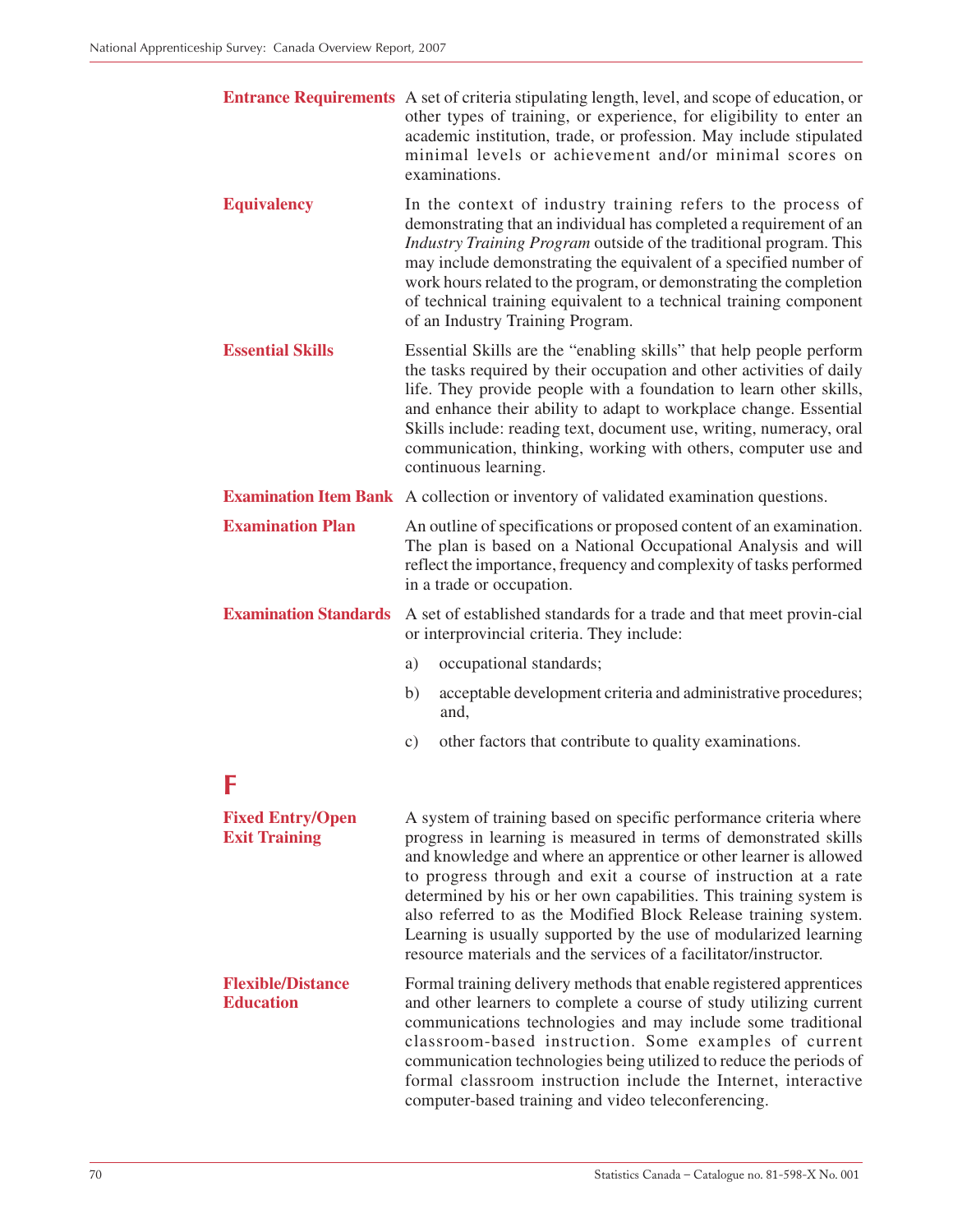| <b>Forum of Labour</b><br><b>Market Ministers</b><br>(FLMM)                      | A forum comprised of the provincial/territorial, ministers and the<br>federal minister with responsibility for reviewing work and setting<br>priorities for federal-provincial/territorial and interprovincial<br>cooperation on labour market issues. The forum is supported through<br>a set of committees at various levels, including: ministers, deputy<br>ministers, senior officials and working groups.                                                                                                                   |
|----------------------------------------------------------------------------------|-----------------------------------------------------------------------------------------------------------------------------------------------------------------------------------------------------------------------------------------------------------------------------------------------------------------------------------------------------------------------------------------------------------------------------------------------------------------------------------------------------------------------------------|
| <b>Funding for</b><br><b>Apprenticeship Training</b>                             | The costs associated with the training of an apprentice. Wages are<br>paid during the on-the-job period by the employer. The cost of the<br>technical portion of training is, in most cases, shared between the<br>provincial or territorial government and the federal government,<br>while in others they are paid in total by one party. Employers and<br>apprentices contribute to the cost of institutional training.                                                                                                        |
| G                                                                                |                                                                                                                                                                                                                                                                                                                                                                                                                                                                                                                                   |
| <b>Grandparenting</b><br>(Acquired Rights)                                       | The recognition of a person's work experience in a trade prior to<br>the trade being designated for training and certification or a<br>designated trade being declared for compulsory certification. The<br>recognition may be in the form of granting the Certificate of<br>Qualification without examination, a permit to work at a trade for a<br>specified or indefinite period or other forms that permit the person<br>to continue working in the trade in the same capacity as before its<br>designation or certification. |
| н                                                                                |                                                                                                                                                                                                                                                                                                                                                                                                                                                                                                                                   |
| <b>Hour Release Training</b>                                                     | Technical training for apprentices whereby they are released from<br>work by their employers to attend technical training for a number<br>of hours per day, usually one day a week.                                                                                                                                                                                                                                                                                                                                               |
| <b>Human Resources and</b><br><b>Social Development</b><br><b>Canada (HRSDC)</b> | This is the Federal Department that has responsibility for providing<br>the secretariat services for the Interprovincial Standards (Red Seal)<br>Program including the translation, printing and distribution of<br>interprovincial examinations. The department is also responsible<br>for the development and distribution of National Occupational<br>Analyses.                                                                                                                                                                |
|                                                                                  |                                                                                                                                                                                                                                                                                                                                                                                                                                                                                                                                   |
| <b>Individualized</b><br><b>Instruction</b>                                      | Instruction focused on a single learner (as opposed to a group of<br>learners) and considerers the learner's existing skills, abilities, needs,<br>learning preferences and rate of learning. Individualized instruction<br>is usually accomplished through modular delivery of training.                                                                                                                                                                                                                                         |
| <b>Industry Trade</b><br><b>Advisory Committee</b>                               | Committee appointed to represent the interests of an equal number<br>of employers and labour, on a committee off designated by a<br>provincial or territorial agency, to offer advice and make<br>recommendations regarding apprenticeship and journeyperson<br>training and certification standards. Representatives are<br>knowledgeable in the trade or occupation and are seen as the primary<br>vehicle for ensuring industry has a voice in the development and<br>delivery of apprenticeship training.                     |
| <b>Industry Training</b>                                                         | A broad strategy used to provide individuals with the competencies<br>and attendant credentials required to work in industry. The defining<br>features of industry training, within the context of the Industry<br>Training Authority's (ITA) mandate, are: 1.Occupational                                                                                                                                                                                                                                                        |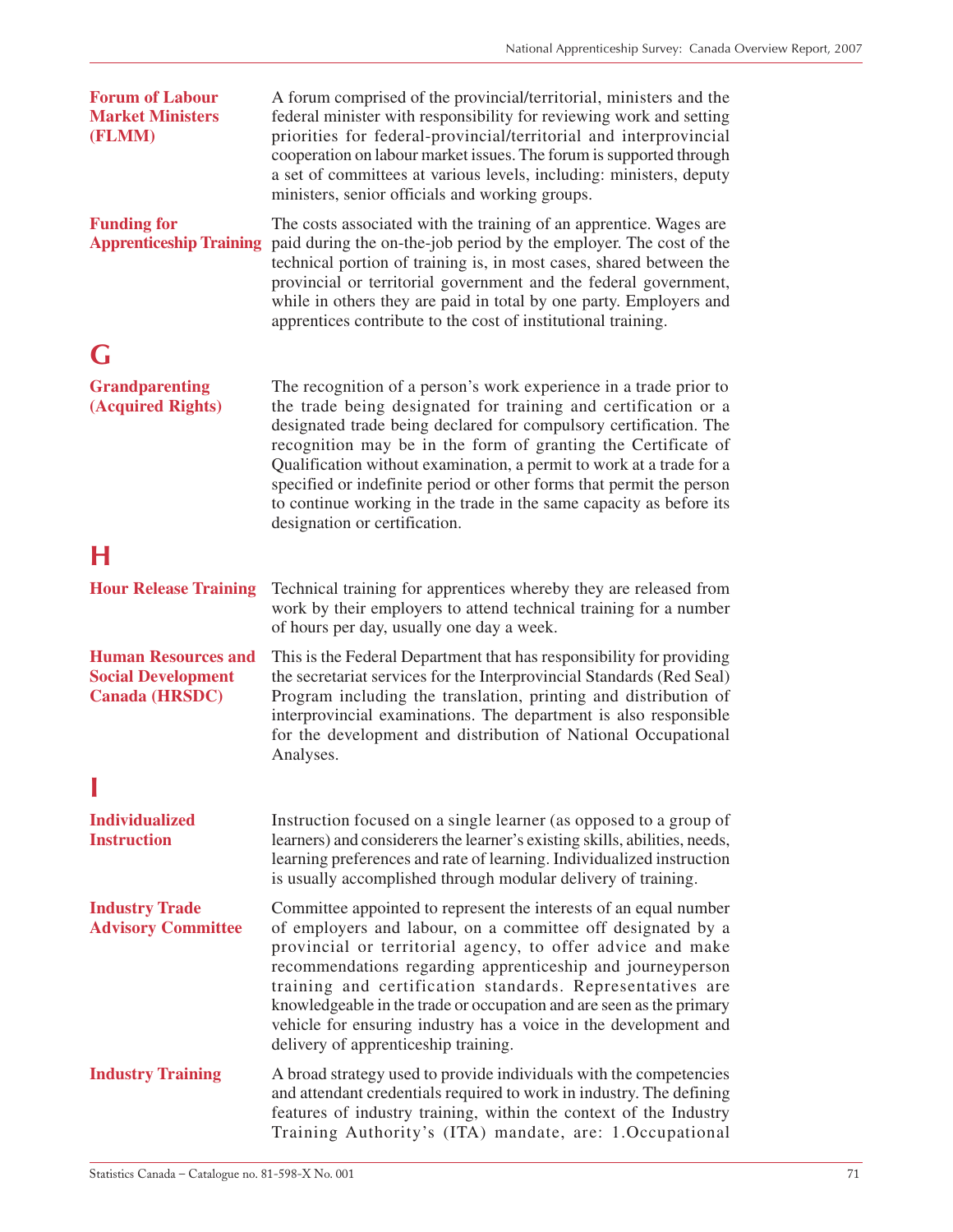|                                                                                                            | competencies and standards for each occupation are defined by<br>industry and approved (recognized and/or accredited) by the<br>Industry Training Authority under the provisions of the Industry<br>Training Authority Act; 2. Demonstration of defined competencies<br>and standards by individuals results in the awarding of a <b>credential</b><br>by ITA and/or its designates; 3. The training methodologies, while<br>varied and flexible, normally comprise a component of work-based<br>learning and/or experience that enables individuals to practically<br>acquire and/or apply skills and knowledge. |
|------------------------------------------------------------------------------------------------------------|-------------------------------------------------------------------------------------------------------------------------------------------------------------------------------------------------------------------------------------------------------------------------------------------------------------------------------------------------------------------------------------------------------------------------------------------------------------------------------------------------------------------------------------------------------------------------------------------------------------------|
| <b>In-School Training</b>                                                                                  | A period of training/instruction usually provided to apprentices in a<br>classroom setting. The emphasis is on teaching the theory component<br>of the trade, and is intended to supplement on-the-job training.                                                                                                                                                                                                                                                                                                                                                                                                  |
| <b>Internship</b>                                                                                          | A period of practical, supervised, on-the-job training designated to<br>give the learner the required skills and knowledge for entry into a<br>trade or profession, supplementing a period of formal study. An<br>intern is an advanced student or recent graduate in a professional<br>field who is getting practical experience under the supervision of<br>an experienced worker.                                                                                                                                                                                                                              |
| <b>Core Curriculum</b><br><b>Standard (ICCCS)</b>                                                          | <b>Interprovincial Common</b> The identification of standards within the technical training<br>component of an apprenticeship program commonly accepted across<br>jurisdictions.                                                                                                                                                                                                                                                                                                                                                                                                                                  |
| <b>Interprovincial</b><br><b>Computerized</b><br><b>Examination</b><br><b>Management System</b><br>(ICEMS) | A system intended to manage the inter-provincial standards Red<br>Seal examination development process, Computer technology is used<br>to store and selectively retrieve examination items from a bank,<br>automate the process of examinations and track examination<br>candidates.                                                                                                                                                                                                                                                                                                                              |
| <b>Interprovincial Red</b><br><b>Seal Examination</b>                                                      | A standardized interprovincial examination available in a Red Seal<br>trades. The successful completion of an Interprovincial Red Seal<br>Examination leads to a Red Seal endorsement which is affixed to<br>the provincial Certificate of Qualification.                                                                                                                                                                                                                                                                                                                                                         |
| <b>ICEMS Steering</b><br><b>Committee</b>                                                                  | A committee comprised of representatives with involvement in the<br>In-terprovincial Standards Red Seal Program whose mandate is to<br>oversee the development and implementation of the ICEMS<br>initiative.                                                                                                                                                                                                                                                                                                                                                                                                     |
| <b>Interprovincial</b><br><b>Standards Examination</b><br><b>Committee (ISEC)</b>                          | A working group of the Canadian Council of Directors of<br>Apprenticeship (CCDA) comprised of staff responsible for the<br>development of certification examinations within the provinces and<br>territories. It includes two representatives from the federal<br>department of Human Resources and Social Development. ISEC<br>oversees the development and administration of interprovincial<br>examinations.                                                                                                                                                                                                   |
| <b>Interprovincial</b><br><b>Standards</b><br><b>Red Seal Program</b>                                      | A program designated to bring together provincial, territorial and<br>federal governments to achieve increased workforce mobility by<br>establishing common standards for certification in individual trades<br>and occupations. Elements of the program are the National<br>Occupational Analyses and the interprovincial examinations. The<br>program is complementary to provincial and territorial certification<br>programs and administered by the Canadian Council of Directors<br>of Apprenticeship (CCDA). It is also referred to as the Red Seal<br>Program.                                            |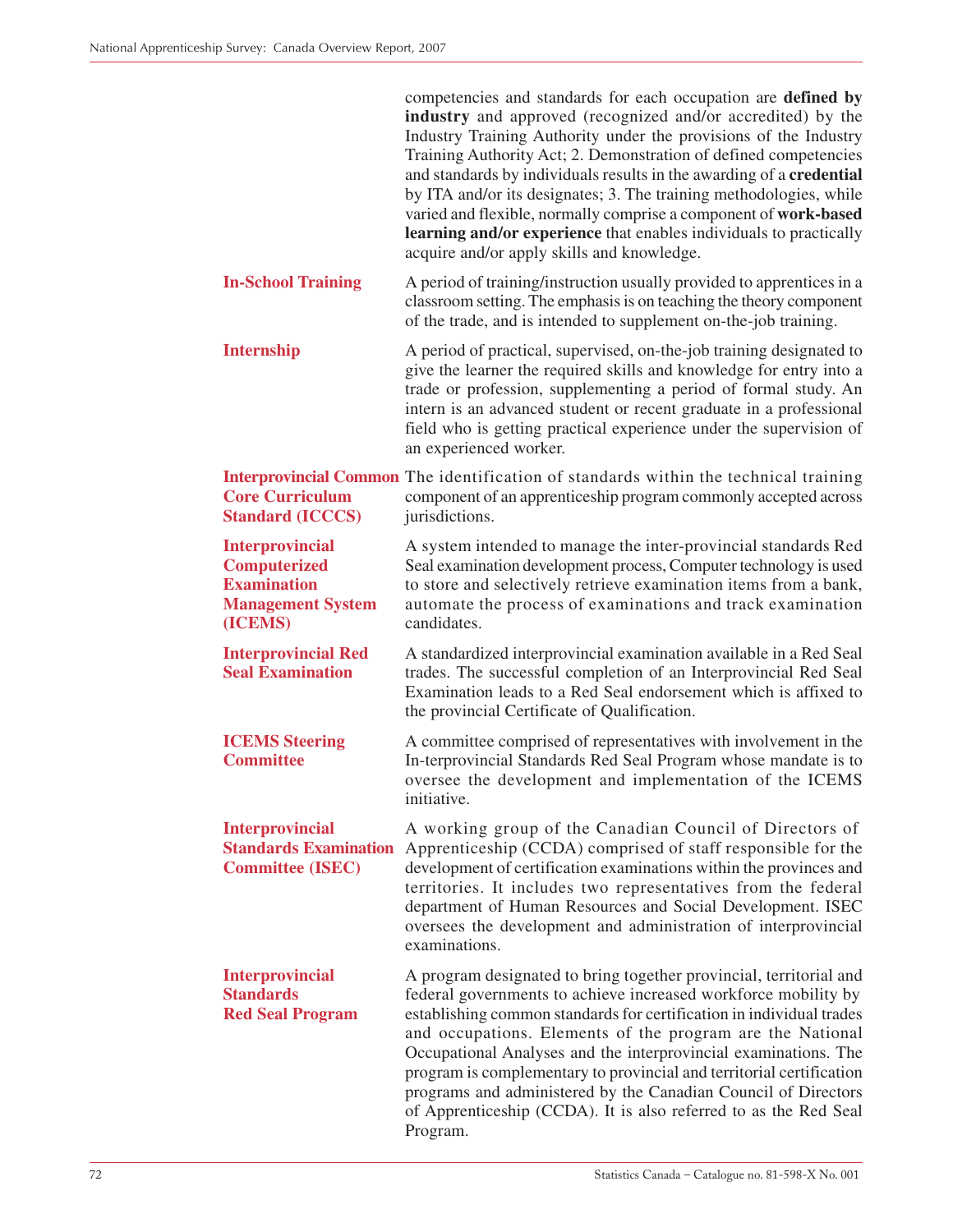| <b>Journeyperson</b>                                         | A formally certified, fully skilled worker whose combined work<br>experience and training satisfy all the requirements demanded of<br>those who practice in a designated trade.                                                                                                                                                                                                                                                                                                                                                                                                           |
|--------------------------------------------------------------|-------------------------------------------------------------------------------------------------------------------------------------------------------------------------------------------------------------------------------------------------------------------------------------------------------------------------------------------------------------------------------------------------------------------------------------------------------------------------------------------------------------------------------------------------------------------------------------------|
| <b>Journeyperson</b><br><b>Certification Only</b>            | A provision of prevailing provincial/territorial legislation that<br>provides for the certification of persons at the journeyperson level<br>only but makes no provision for the registration and training of<br>persons as apprentices. This provision is often incorporated to reduce<br>barriers to the mobility of qualified workers.                                                                                                                                                                                                                                                 |
| <b>Journeyperson</b><br>Certification -<br><b>Compulsory</b> | A prevailing provincial/territorial legislation requirement in which<br>persons entering or working in a designated trade or occupation<br>must possess a Certificate of Qualification or be registered as<br>apprentices, in order to work or practice in that trade or occupation.<br>Those working in the trade or occupation prior to the compulsory<br>requirement may be eligible for exemption from this requirement<br>by the provincial/territorial authorities. In some jurisdictions, the<br>Certification Program is referred to as the Trades Qualification (TQ)<br>Program. |
| Journeyperson<br>Certification-<br><b>Voluntary</b>          | A provision of prevailing provincial/territorial legislation that<br>provides a voluntary opportunity for eligible journeypersons working<br>in a specific designated trade or occupation to become certified. In<br>some jurisdictions, the certification program is referred to as the<br>Trades Qualification (TQ) Program.                                                                                                                                                                                                                                                            |
|                                                              |                                                                                                                                                                                                                                                                                                                                                                                                                                                                                                                                                                                           |
| <b>Labour Market</b>                                         | An expression of the interaction that occurs between the supply of<br>labour by the potential workers and the demand for workers by<br>employers.                                                                                                                                                                                                                                                                                                                                                                                                                                         |
| Legislation -<br><b>Apprenticeship</b>                       | The provincial and territorial Acts and Regulations governing the<br>administration of apprenticeship and related programs, including<br>the training and certification of apprentices and tradespersons.                                                                                                                                                                                                                                                                                                                                                                                 |
| <b>Licence</b>                                               | Document entitling its holder to have the exclusive right to practice<br>a trade or profession, and signifying that the licence-holder meets<br>competency and other requirements for practice.                                                                                                                                                                                                                                                                                                                                                                                           |
| <b>Licensing</b>                                             | Some "licensed" professions may only be practiced by holders of a<br>licence in the specific field of practice. A licence is required to<br>perform procedures reserved for members of the licensing body. A<br>licence signifies that the regulatory body has examined the holder's<br>credentials and that the holder meets the standards established by it<br>and has undertaken to comply with and apply the standards in force<br>in the profession, occupation, or trade. A licence also entitles the<br>holder to use a reserved title.                                            |
| or Registration                                              | Licensing, Certification A formal recognition that a person has attained a standard of<br>proficiency in a set of knowledge, skills and abilities required to<br>practice a trade or occupation.                                                                                                                                                                                                                                                                                                                                                                                          |
| <b>Licensure</b>                                             | Procedures for determining eligibility, granting licences, and<br>protecting the public with respect to the practice of the trade or<br>profession requiring a licence. Licensure denotes to the public that                                                                                                                                                                                                                                                                                                                                                                              |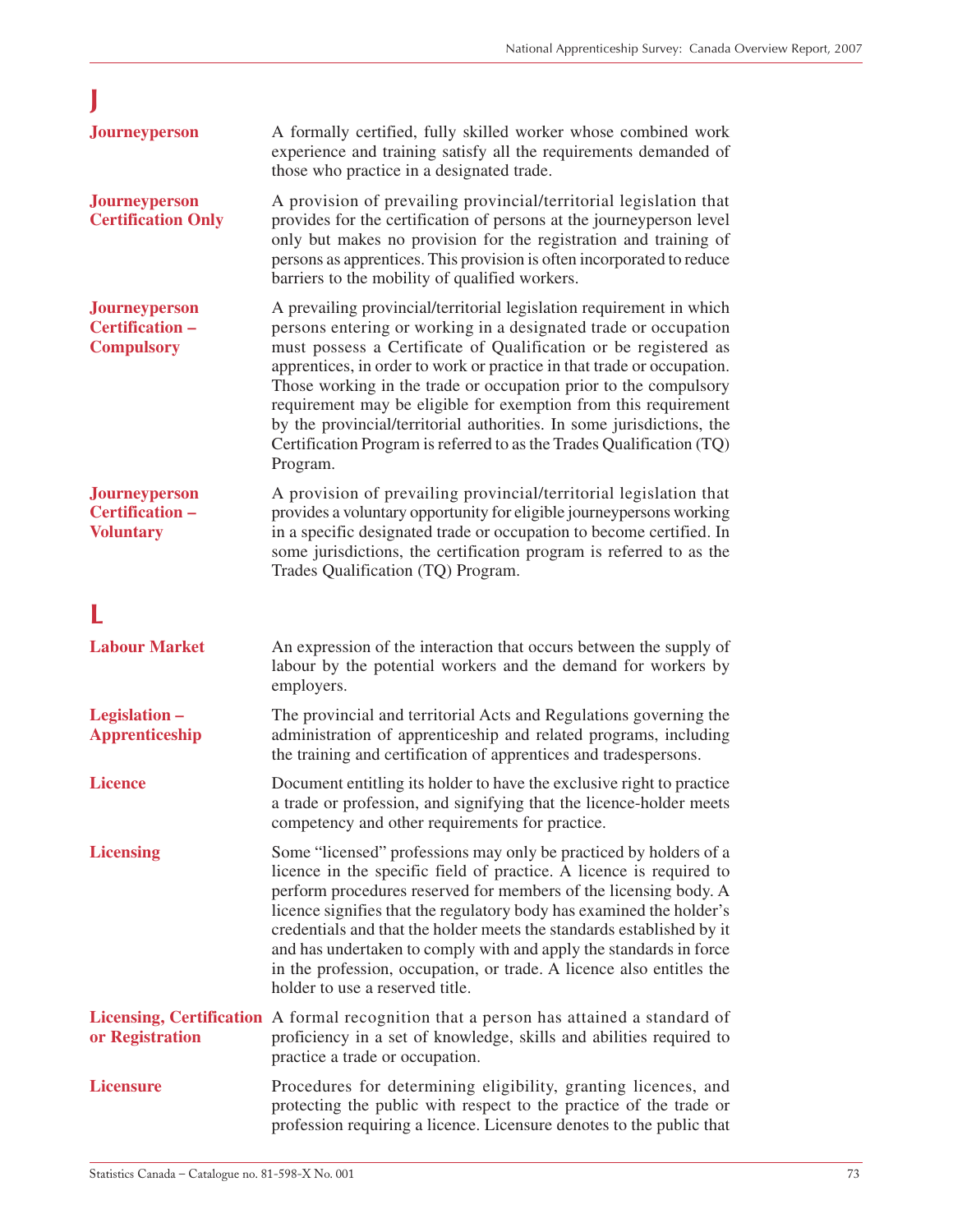|                                                          | the person who has been granted the licence has the competence<br>needed to provide for the public's protection.                                                                                                                                                                                                                                                                                                        |
|----------------------------------------------------------|-------------------------------------------------------------------------------------------------------------------------------------------------------------------------------------------------------------------------------------------------------------------------------------------------------------------------------------------------------------------------------------------------------------------------|
| <b>Linkages / Credit</b>                                 | The relationship between training courses and programs in high<br>schools, community colleges and technical institutions and the<br>apprenticeship program. The programs are linked to permit the<br>granting of apprenticeship credits for skills and knowledge acquired<br>prior to enrolling in apprenticeship. See also Prior Learning<br>Assessment and Recognition (PLAR) and Accreditation.                      |
| <b>Logbook</b>                                           | A booklet issued to registered apprentices in which acquired skills,<br>knowledge and time worked at a trade are recorded. The name given<br>to the book may differ between provinces and territories.                                                                                                                                                                                                                  |
|                                                          |                                                                                                                                                                                                                                                                                                                                                                                                                         |
| <b>Maintenance</b>                                       | The process of renewing standards, updating curricula and upgrading<br>professional/occupational training of certificate and licence holders<br>for the purposes of keeping their professional and occupational<br>practice and standards current.                                                                                                                                                                      |
| <b>Mentorship</b>                                        | A service associated with educational programs and licensing/<br>registration processes, through which individuals obtain ongoing<br>advice and assistance from persons experienced in their field of<br>study or occupation.                                                                                                                                                                                           |
| <b>Modular Training</b>                                  | A training program organized and delivered in distinct units or<br>clusters of related materials. The modular training concept allows<br>for individualized instruction and learning, and flexible completion<br>times for apprentices. Competency or performance-based training<br>programs use the modular concept in the organization of units of<br>instruction.                                                    |
| <b>Modularized Learning</b><br><b>Resource Materials</b> | Educational packages which include learning objectives, learning<br>activities and self-assessment procedures designed to guide the<br>learning of apprentices and journeypersons for a specific unit of<br>training. Packages may be developed for use in individualized and/<br>or instructor/facilitator driven settings and for apprentice training<br>and/or journeyperson upgrading/updating.                     |
| <b>Module</b>                                            | A self-contained unit of instruction that focuses on a single<br>competency to be learned. Modules are normally used in self-paced<br>instructional programs.                                                                                                                                                                                                                                                           |
| <b>Mutual Recognition</b>                                | Acceptance by appropriate authorities in two jurisdictions that the<br>qualifications of their workers in a given occupation conform to<br>one another's occupational standard without requiring the worker<br>to undergo any additional assessment or training.                                                                                                                                                        |
|                                                          |                                                                                                                                                                                                                                                                                                                                                                                                                         |
| <b>National Occupational</b><br><b>Analysis (NOA)</b>    | A document that details tasks and sub-tasks performed by workers<br>in a trade or occupation. The National Occupational Analyses for<br>Red Seal trades are developed by industry practitioners, under the<br>guidance of the federal government and with the assistance of the<br>provinces and territories. The National Occupational Analysis is<br>used as the base document to develop an interprovincial Red Seal |

examination. The CCDA recognizes the occupational analysis as

the national standard for the occupation.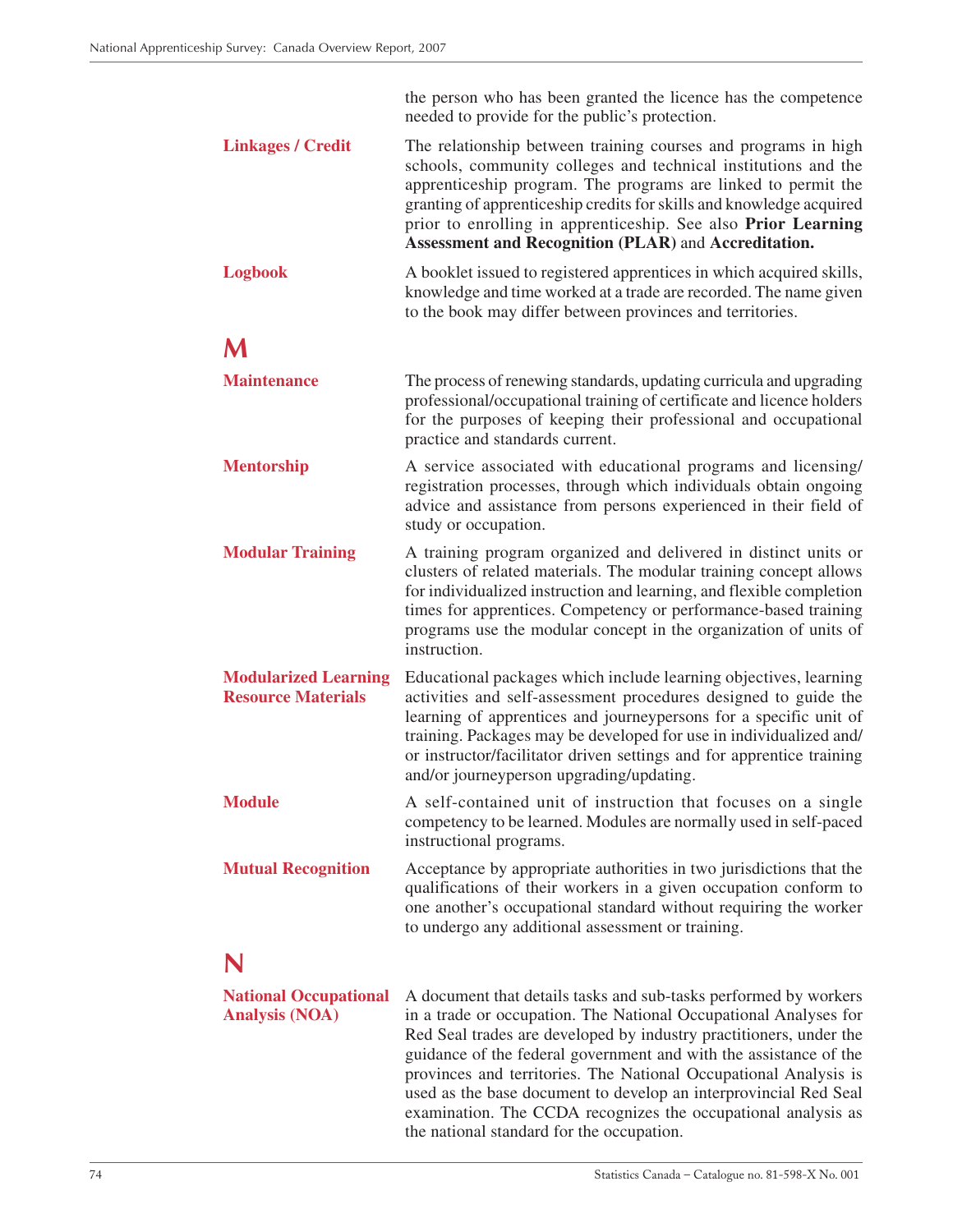| <b>National Occupational</b><br><b>Classification (NOC)</b> | A document that classifies all occupations in Canada. This system<br>of coding is the basis for the organization of occupations in Job<br>Futures.                                                                                                                                                                                                                            |
|-------------------------------------------------------------|-------------------------------------------------------------------------------------------------------------------------------------------------------------------------------------------------------------------------------------------------------------------------------------------------------------------------------------------------------------------------------|
| <b>National Standards</b>                                   | A set of standards that are established for Canada through a system<br>of national occupational analyses developed by the industry in<br>association with the provincial, territorial and federal governments.<br>They permit standardization of training and certification programs,<br>and the mobility of tradespersons.                                                   |
|                                                             |                                                                                                                                                                                                                                                                                                                                                                               |
| <b>Occupation</b>                                           | A set of skills that, with some variation, are similar in their main<br>tasks or duties or in the type of work performed. The skills that<br>comprise an occupation are considered together for the purposes of<br>classification or setting of standards. The definition of an occupation<br>may differ between provinces and territories in Canada or between<br>countries. |
| <b>Occupational Mobility</b>                                | When, for whatever reason, an individual moves from one job to<br>another without experiencing an extended period of unemployment.                                                                                                                                                                                                                                            |
| <b>Occupational</b><br><b>Qualifications</b>                | Occupational qualifications mean the knowledge, skills, abilities<br>and experience of an individual.                                                                                                                                                                                                                                                                         |
| <b>Occupational</b><br><b>Requirement</b>                   | Occupational requirement means a condition other than an<br>occupational standard, imposed by a recognized body for the practice<br>of an occupation.                                                                                                                                                                                                                         |
| <b>Occupational Standard</b>                                | Occupational standard means the skills, knowledge and abilities<br>required for an occupation as established by a recognized body and<br>against which the qualifications of an individual in that occupation<br>are assessed.                                                                                                                                                |
| <b>On-the-Job Training</b>                                  | The component or portion of an apprenticeship training program<br>where apprentices spend time working on the job site learning the<br>skills of the trade under the supervision of a journeyperson.                                                                                                                                                                          |
|                                                             |                                                                                                                                                                                                                                                                                                                                                                               |
| <b>Performance-Based</b><br><b>Training</b>                 | See Competency-Based Learning Performance criterion                                                                                                                                                                                                                                                                                                                           |
| <b>Period of Articling /</b><br><b>Internship</b>           | A period of practical, supervised, on-the-job training designed to<br>supplement a period of formal study and give the practitioner the<br>required skills and knowledge for entry into a trade or profession.                                                                                                                                                                |
| <b>Portfolio</b>                                            | A formally presented document that describes learning achieved<br>from prior experience, articulates learning objectives toward the<br>specific course requirements of an educational institution or<br>professional association or the requirements of an employer, and<br>shows validation or proof through third-party documentation.                                      |
| <b>Practical Training</b>                                   | The part of apprenticeship training in which an apprentice works<br>on a job site learning the skills of a designated trade under the<br>supervision of a certified journeyperson.                                                                                                                                                                                            |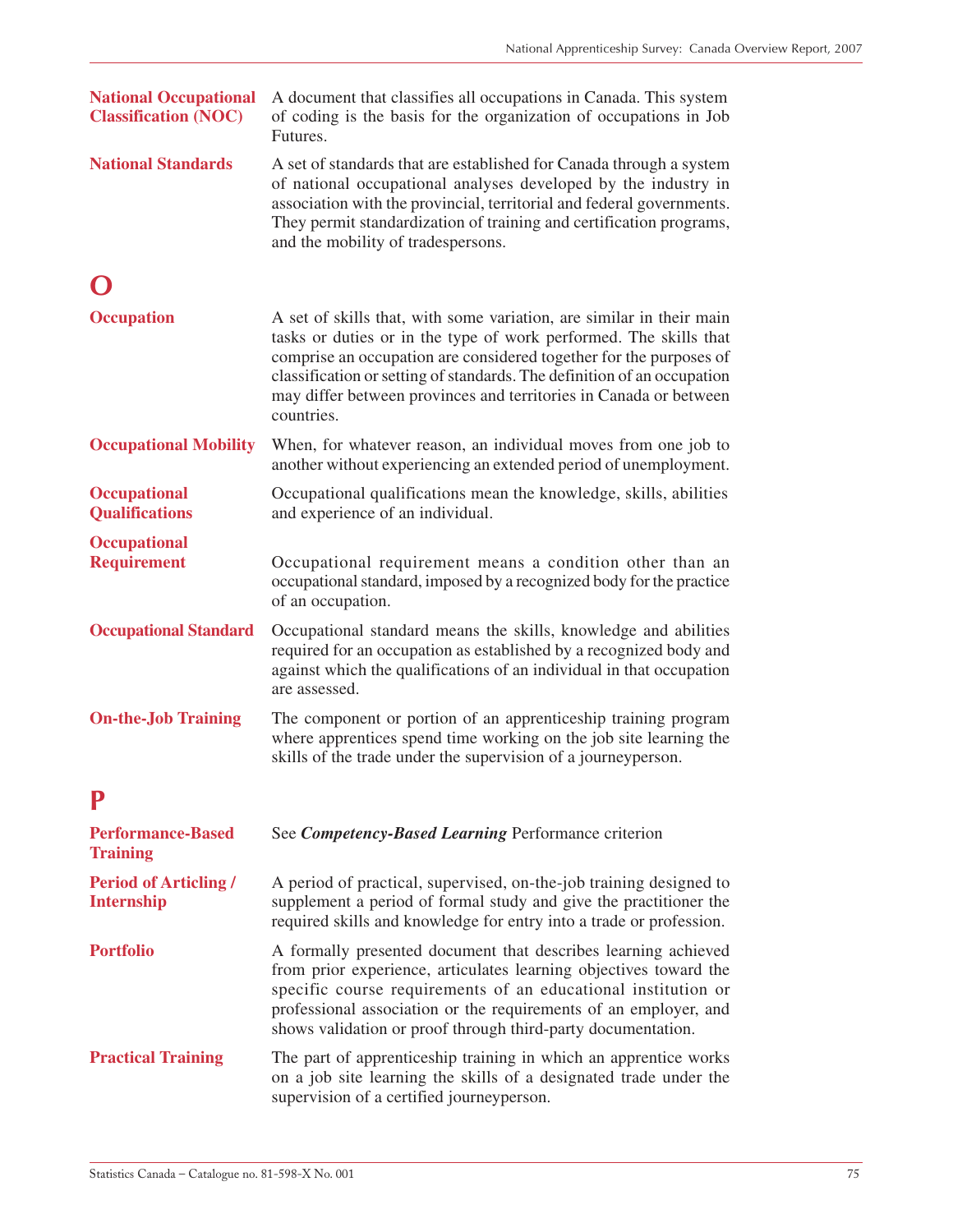| <b>Practical Training</b><br><b>Record Book</b>                             | A component of the Apprentice Portfolio used to record tasks, sub-<br>tasks and practical skill development verified by a certified<br>journeyperson, or designated trainer, and reviewed by the<br>Apprenticeship Training Coordinator.                                                                                                                                                                                                            |
|-----------------------------------------------------------------------------|-----------------------------------------------------------------------------------------------------------------------------------------------------------------------------------------------------------------------------------------------------------------------------------------------------------------------------------------------------------------------------------------------------------------------------------------------------|
| <b>Pre-Apprenticeship</b><br><b>Training</b>                                | A program mainly of technical and general education, including a<br>portion of trade practice, offered in high schools, vocational schools,<br>community colleges and technical institutes and linked to an<br>apprenticeship program through the credit system.                                                                                                                                                                                    |
| <b>Pre-Employment</b><br><b>Training</b>                                    | Courses providing intensive instruction for entrance into employment<br>in a specific occupation. Depending on the jurisdiction, these courses<br>may not necessarily be linked to apprenticeship training. In some<br>jurisdictions, however, this term refers to all training leading to<br>employment, including pre-apprenticeship training courses.                                                                                            |
| <b>Pre-Employment</b><br><b>Training – Compulsory</b>                       | A compulsory pre-employment training course that must be<br>completed prior to participating in an apprenticeship program for a<br>specific designated trade or occupation.                                                                                                                                                                                                                                                                         |
| <b>Pre-Employment</b><br><b>Training – Voluntary</b>                        | A pre-employment training course that can be taken on a voluntary<br>basis and is not a prerequisite to entering into an apprenticeship<br>program in a specific designated trade or occupation.                                                                                                                                                                                                                                                    |
| <b>Prerequisite</b>                                                         | A level of competence or education required by a person for entrance<br>to an apprenticeship program and to succeed in the subsequent levels<br>of the program.                                                                                                                                                                                                                                                                                     |
| <b>Prior Learning</b><br><b>Assessment and</b><br><b>Recognition (PLAR)</b> | A process under which recognition is extended towards completion<br>of an apprenticeship for skills, knowledge or competencies that<br>have been acquired experientially through work experience, previous<br>education and training or self studies. The prior learning should<br>articulate with the formal technical training or on-the-job training<br>requirements for the trade or occupation in which the apprenticeship<br>is to be served. |
| <b>Professional</b><br><b>Development</b>                                   | Studies completed by individuals to enhance knowledge and skills<br>in their fields of practice.                                                                                                                                                                                                                                                                                                                                                    |
| <b>Officer</b>                                                              | <b>Program Development</b> A person in a jurisdiction who is respon-sible for developing and<br>evaluating occupational training and certification programs,<br>including interprovincial and other examination. In some<br>jurisdictions, these people are called Curriculum and Examination<br>Development Officers.                                                                                                                              |
| <b>Program Standards</b>                                                    | Expectations of performance and achievement for certification in a<br>particular trade. These standards include pass marks, quality<br>assurance, program progression criteria and certification criteria.                                                                                                                                                                                                                                          |
| <b>Provincial Trade</b>                                                     | The mandate of the Provincial-Territorial Advisory Committee is                                                                                                                                                                                                                                                                                                                                                                                     |
| <b>Advisory Committee</b><br>(PTAC)                                         | to<br>advise and make recommendations to the Council on matters related<br>to voluntary standardization and to promote cooperation and<br>communication between the provinces, the territories and the<br>Council (Standards Council of Canada — SCC).                                                                                                                                                                                              |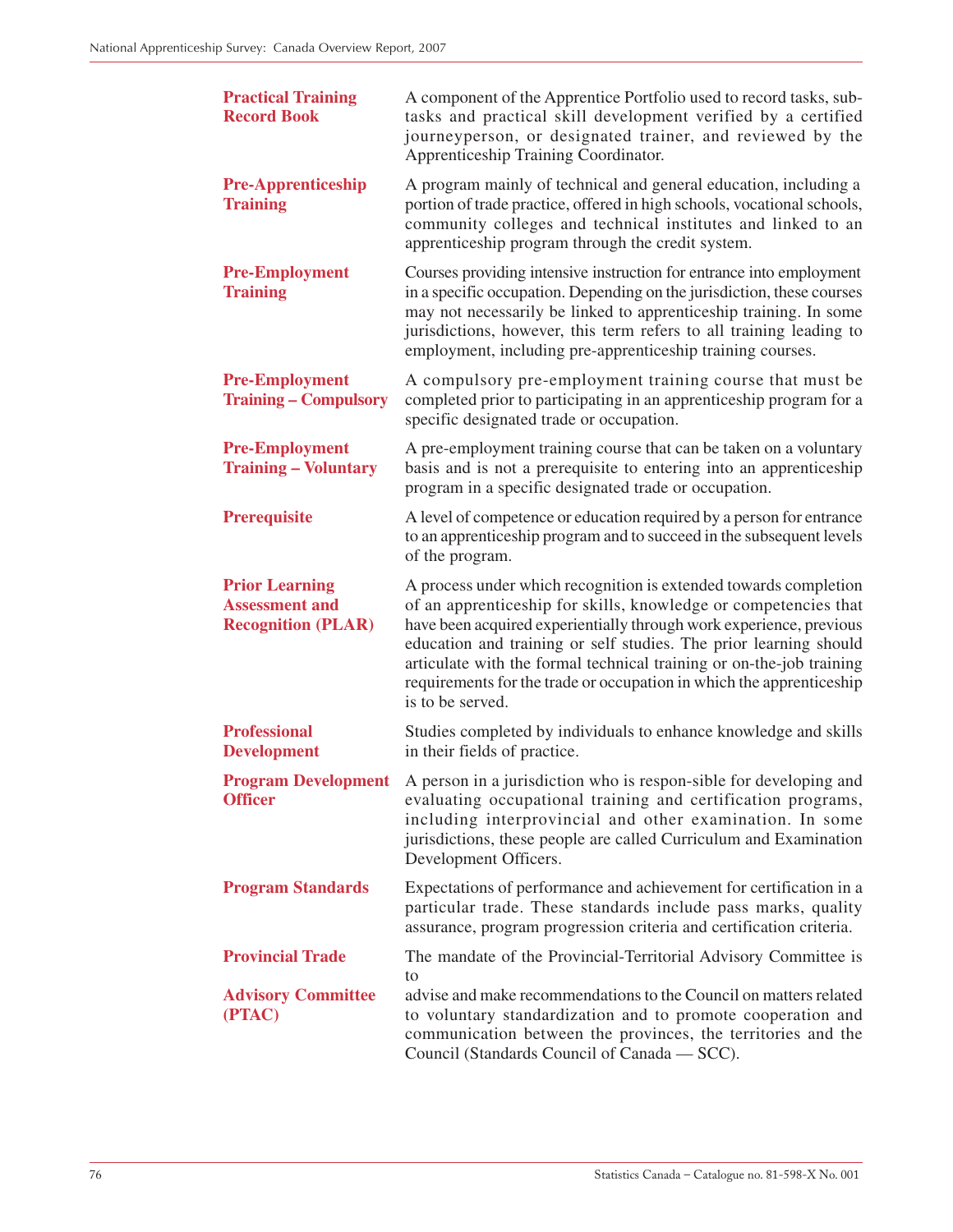| <b>Qualification</b>                          | Possession of $set(s)$ of skills and knowledge for entry into an<br>occupation or an educational institution, or for practice of a<br>profession or occupation.                                                                                                                                                                                                                                                                                                                                                                                                                                                        |
|-----------------------------------------------|------------------------------------------------------------------------------------------------------------------------------------------------------------------------------------------------------------------------------------------------------------------------------------------------------------------------------------------------------------------------------------------------------------------------------------------------------------------------------------------------------------------------------------------------------------------------------------------------------------------------|
| R                                             |                                                                                                                                                                                                                                                                                                                                                                                                                                                                                                                                                                                                                        |
| <b>Ratio</b>                                  | The number of apprentices a journey person is permitted to supervise.<br>The procedure for establishing ratios may vary between jurisdictions,<br>for example, the ratio may be set by regulation under the<br>Apprenticeship Act, by the Apprenticeship Board or by individual<br>trade advisory committees or boards. Ratios will vary from trade to<br>trade and, in the absence of an established ratio, a ratio of one<br>apprentice to one journeyperson is used.                                                                                                                                                |
| Ratio - Journey-<br>person/Apprentice         | The number of qualified/certified journeypersons that an employer<br>must employ in a designated trade or occupation in order to be<br>eligible to register an apprentice as determined by prevailing<br>provincial/territorial legislation, regulation, policy directive or bylaw<br>issued by the responsible authority or agency. Ratio may be fixed<br>for all employers or variable and can be adjusted by the responsible<br>authority when taking into account an employer's ability to train.<br>Generally, in the absence of an established ratio, a ratio of one<br>apprentice to one journeyperson is used. |
| <b>Recognized Training</b><br><b>Programs</b> | Programs that have been approved pursuant to a bylaw by the<br>Industry Training Authority Board of Directors and lead to a<br>Certificate of Qualification.                                                                                                                                                                                                                                                                                                                                                                                                                                                           |
| <b>Red Seal</b>                               | A nationally registered trademark symbol adopted for the<br>Interprovincial Standards Program to signify interprovincial<br>qualification of tradespersons at the journeyperson level. It is affixed<br>to the provincial and territorial Certificates of Apprenticeship and<br>Qualifications of those apprentices and tradespersons who have met<br>the national standard in a Red Seal trade. The Red Seal is a passport<br>that allows the holder to work anywhere in Canada without having<br>to write further examinations.                                                                                      |
| <b>Red Seal Designated</b><br><b>Trade</b>    | A trade that has been designated by the Canadian Council of<br>Directors of Apprenticeship (CCDA) for inclusion in the<br>Interprovincial Standards Program. The training and certification<br>are based on a national occupational standard, and provinces and<br>territories are permitted to affix a Red Seal to the certificates of<br>candidates who meet the standard.                                                                                                                                                                                                                                           |
| <b>Registered Apprentice</b>                  | A trainee who has met all the requirements for entrance into an<br>apprenticeship program and who has signed an apprenticeship<br>contract or agreement with an employer, sponsor or joint<br>apprenticeship training committee. The term registered is now<br>regularly being substituted for indentured.                                                                                                                                                                                                                                                                                                             |
| <b>Regulations</b>                            | The formal rules by which the principles outlined in provincial and<br>territorial Acts governing apprenticeship training are to be carried<br>out. Each designated trade may have a set of regulations covering<br>all aspects of training and certification.                                                                                                                                                                                                                                                                                                                                                         |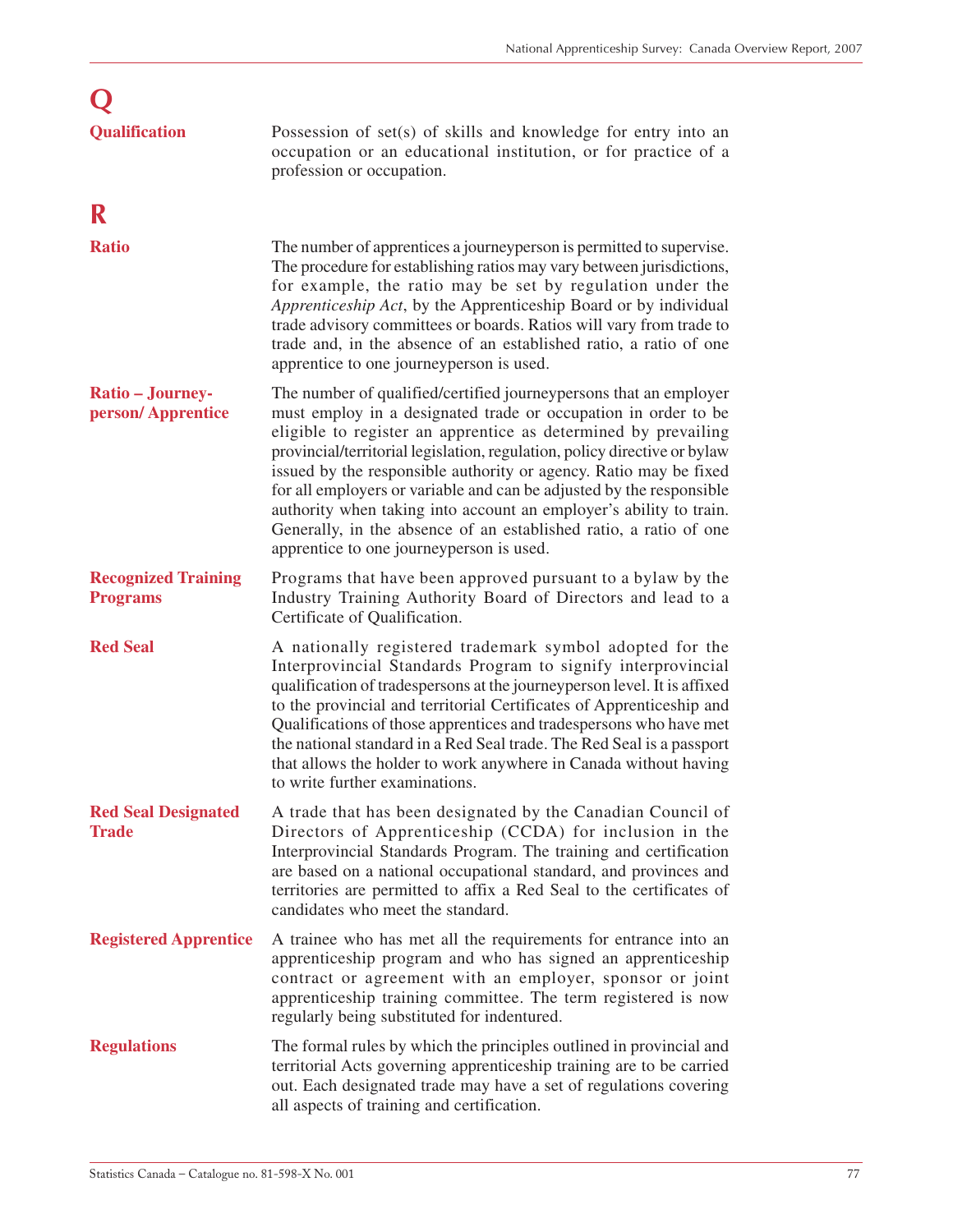| <b>Retraining</b>                         | The training for the acquisition of new knowledge and skills related<br>to a trade other than for which a person was originally trained.                                                                                                                                                                                                                              |  |
|-------------------------------------------|-----------------------------------------------------------------------------------------------------------------------------------------------------------------------------------------------------------------------------------------------------------------------------------------------------------------------------------------------------------------------|--|
| S                                         |                                                                                                                                                                                                                                                                                                                                                                       |  |
| <b>Scope of a Trade</b>                   | The range or extent of skills required or tasks performed in a<br>particular trade or occupation.                                                                                                                                                                                                                                                                     |  |
| <b>Sector Council</b>                     | An organization that represents an industrial sector in terms of<br>occupations, productivity, and viability of the industry.                                                                                                                                                                                                                                         |  |
| <b>Self-Paced Learning</b>                | The acquiring of knowledge and skills at a pace suitable to the<br>individual learner.                                                                                                                                                                                                                                                                                |  |
| <b>Sequencing of</b><br><b>Curriculum</b> | The arranging of learning materials in a logical order for training<br>activity.                                                                                                                                                                                                                                                                                      |  |
| <b>Skill</b>                              | The ability to perform tasks with a specific degree of proficiency.                                                                                                                                                                                                                                                                                                   |  |
| <b>Skill Level</b>                        | A designation used to classify occupations in the National<br>Occupational Classification by the level of training, education or<br>experience required to perform an occupation.                                                                                                                                                                                     |  |
| <b>Skill Profile Chart</b>                | A comprehensive portrayal of the major trade areas and associated<br>tasks for a trade or occupation which an individual must successfully<br>perform to meet job requirements. The profile may be presented in<br>a graphical format e.g., DACUM chart or a narrative format.                                                                                        |  |
| <b>Skill Type</b>                         | A designation used to classify occupations in the National<br>Occupational Classification by the industry or sector in which the<br>majority of the occupations fall.                                                                                                                                                                                                 |  |
| <b>Skill Updating</b>                     | The training required to bring a person's skill or set of skills up to<br>date with new methods, technology and procedures required in the<br>trade or occupation in which the person is currently employed or<br>certified.                                                                                                                                          |  |
| <b>Specialization</b>                     | A situation in which a person's training or work in a trade is<br>concentrated or focused on a segment of the trade.                                                                                                                                                                                                                                                  |  |
| <b>Sponsor</b>                            | A person or body registered with the Industry Training Authority<br>willing and able to ensure the trainee receives training and related<br>practical experience in the tasks, activities and functions that are<br>carried out in that occupation, and undertakes to attest that the trainee<br>has met the established standards for the Industry Training Program. |  |
| <b>Standard</b>                           | A written description of characteristics which are deemed to be<br>required by users of the standard. A standard serves as a benchmark<br>or point of comparison and it allows the determination of the<br>variability and quality of a product, process or service.                                                                                                  |  |
| <b>Standard Setting</b>                   | The process of identifying the pertinent tasks, knowledge, and/or<br>skills within an occupation, profession, trade, sub-specialty, etc.,<br>and establishing uniform achievement levels in the performance of<br>those tasks.                                                                                                                                        |  |
| <b>Sub-Task</b>                           | The smallest unit of the Occupational Analysis into which it is<br>practical to divide any work activity. The complete set of sub-tasks<br>and supporting knowledge and abilities describes a "Task".                                                                                                                                                                 |  |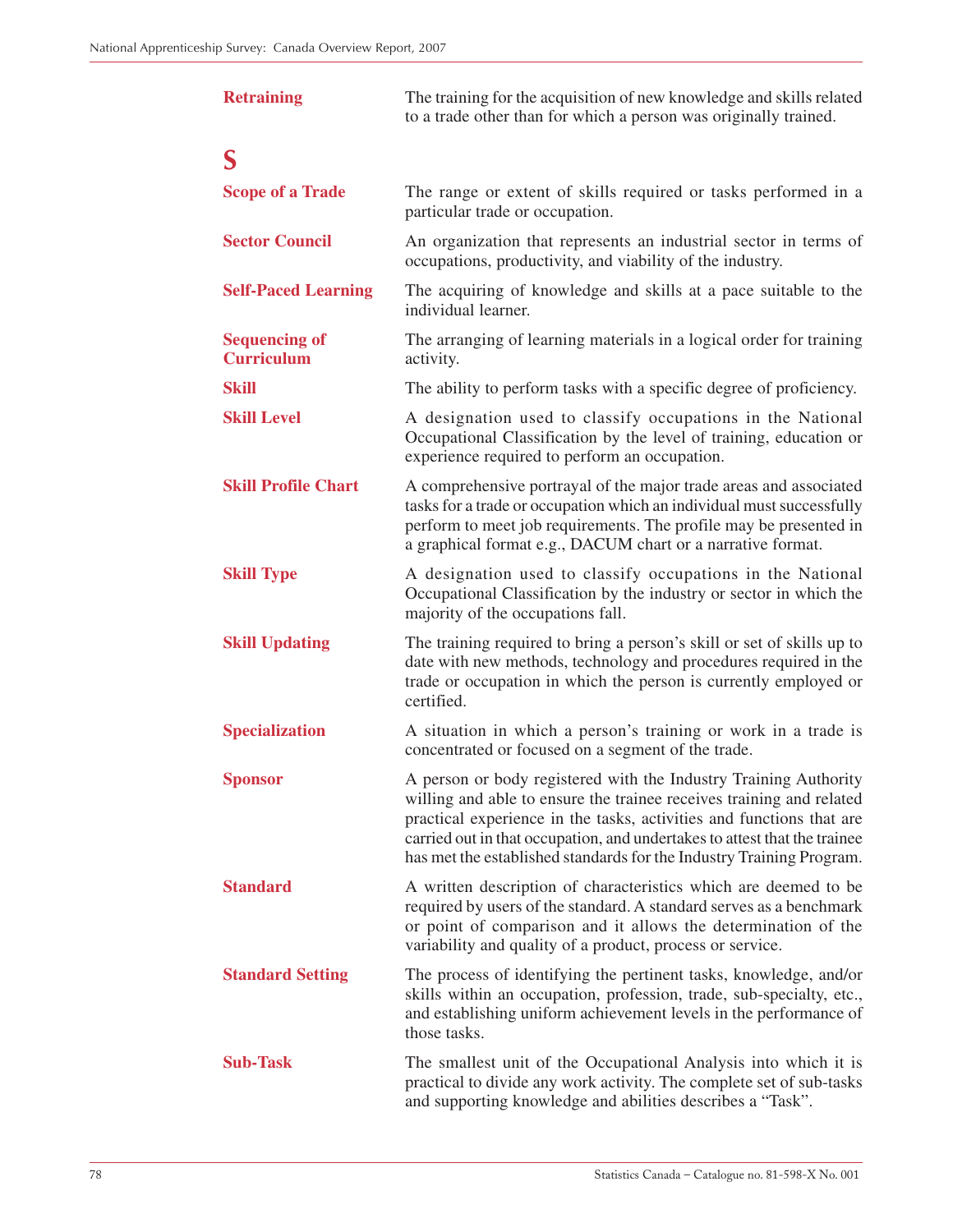| and Abilities                                     | <b>Supporting Knowledge</b> The element of skill and knowledge that an individual must acquire<br>to adequately perform the task.                                                                                                                                                                                                                                                                                                                                                                                                                                                                                                                                            |
|---------------------------------------------------|------------------------------------------------------------------------------------------------------------------------------------------------------------------------------------------------------------------------------------------------------------------------------------------------------------------------------------------------------------------------------------------------------------------------------------------------------------------------------------------------------------------------------------------------------------------------------------------------------------------------------------------------------------------------------|
|                                                   |                                                                                                                                                                                                                                                                                                                                                                                                                                                                                                                                                                                                                                                                              |
| <b>Task</b>                                       | A work activity that is distinct, observable, performed within a<br>limited period of time, and which leads to a product, service or<br>decision.                                                                                                                                                                                                                                                                                                                                                                                                                                                                                                                            |
| <b>Task Analysis</b>                              | A systematic process of identifying and listing job tasks and<br>analyzing the behaviour required to carry out a task with a view to<br>identifying areas of difficulty and the appropriate training techniques<br>and instructions necessary for successful learning.                                                                                                                                                                                                                                                                                                                                                                                                       |
| <b>Technical Training</b>                         | The part of an apprenticeship training program that is delivered in-<br>school, and includes theoretical aspects of the trade designed to<br>supplement the skills acquired during on-the-job training. It makes<br>up approximately 15 percent of the total apprenticeship training<br>program.                                                                                                                                                                                                                                                                                                                                                                             |
| <b>Trade</b>                                      | An occupation for which a provincial or territorial apprenticeship<br>program is available. Trade skills can best be learned through an<br>apprenticeship.                                                                                                                                                                                                                                                                                                                                                                                                                                                                                                                   |
| <b>Trade Advisory</b><br><b>Board / Committee</b> | A provincial or territorial group appointed to advise and make<br>recommendations regarding apprenticeship training and certification<br>in a designated trade. It is comprised of persons knowledgeable about<br>the trade. Normally, an equal number of employee and employer<br>representatives are appointed to a committee. Some jurisdictions<br>have a single provincial or territorial for each trade, others have<br>local or regional trade advisory committees in addition to the<br>provincial committee. These committees are the primary vehicles<br>for ensuring that the industry has a voice in the development and<br>delivery of apprenticeship programs. |
| <b>Trade Vocational</b>                           | Higher level of education that may or may not require the completion<br>of high school and may involve on-the-job training as part of the<br>course requirements.                                                                                                                                                                                                                                                                                                                                                                                                                                                                                                            |
| <b>Trades Qualification</b>                       | A process of Certification which recognizes workers with a minimum<br>number of years and hours of documented experience in a trade.<br>Workers can apply for certification and write a certification exam<br>for trades qualification.                                                                                                                                                                                                                                                                                                                                                                                                                                      |
| <b>Trade Qualifier</b>                            | A Trade Qualifier is an individual who has amassed sufficient<br>practical work experience to meet the established criteria to attempt<br>the certification journey level (provincial or interprovincial)<br>examination. The criteria require relevant on-the-job experience of<br>at least one year in excess of the apprenticeship term.                                                                                                                                                                                                                                                                                                                                  |
| <b>Train-the-Trainer</b><br><b>Program</b>        | A program designed to provide training and coaching skills to<br>journeypersons responsible for the workplace training and<br>supervision of apprentices.                                                                                                                                                                                                                                                                                                                                                                                                                                                                                                                    |
| <b>Training</b>                                   | The acquisition of knowledge or skills by the performance of tasks<br>under the direct supervision of a person who has already acquired<br>the knowledge or skill. Training can occur on the job or in a formal<br>setting.                                                                                                                                                                                                                                                                                                                                                                                                                                                  |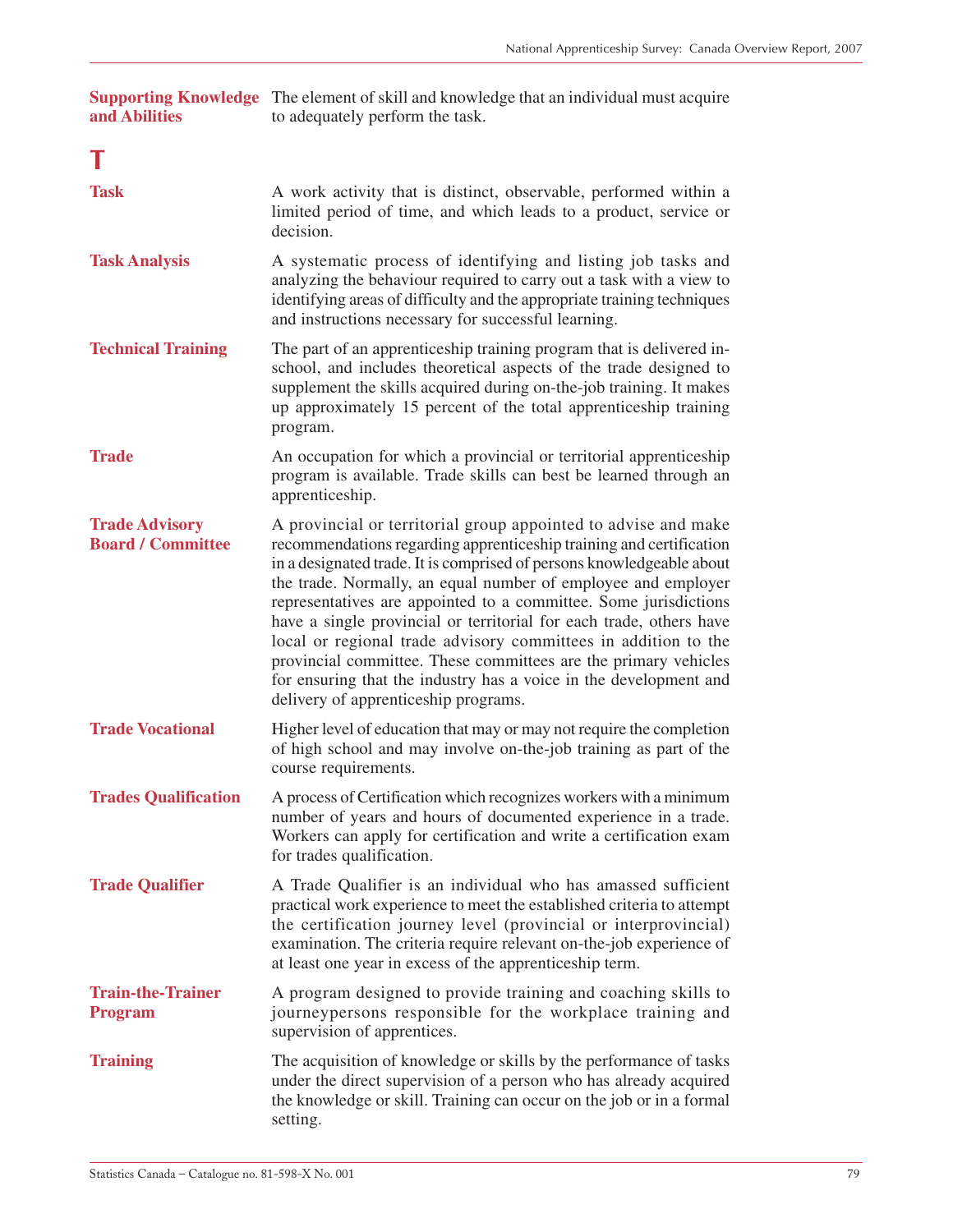| <b>Training Course</b>                                              | A period of on-the-job practical training, usually supervised, within<br>a compulsory program of technical or vocational training. May be<br>required in addition to general qualifications for access to a trade,<br>occupation, or profession. May constitute additional training or<br>retraining.                                                                                                                                                                                                                                                         |                                                                                                                                     |  |  |  |
|---------------------------------------------------------------------|---------------------------------------------------------------------------------------------------------------------------------------------------------------------------------------------------------------------------------------------------------------------------------------------------------------------------------------------------------------------------------------------------------------------------------------------------------------------------------------------------------------------------------------------------------------|-------------------------------------------------------------------------------------------------------------------------------------|--|--|--|
| <b>Training Delivery</b><br><b>Method - Block</b><br><b>Release</b> | Refers to a training delivery method by which apprentices are<br>released from work by their employers to attend prescribed full time<br>in-school technical training for a specified period (usually three to<br>ten weeks, once each year).                                                                                                                                                                                                                                                                                                                 |                                                                                                                                     |  |  |  |
| <b>Training Delivery</b><br>Method-<br><b>Individualized</b>        | A single learner focused (as opposed to a group of learners) method<br>of providing apprenticeship technical training instruction utilizing<br>current communications technologies and/or a facilitator/instructor<br>in a classroom, shop or lab. Jurisdictions that are moving to an<br>individualized course method of instruction will show only the total<br>hours of training as opposed to a number of periods and total weeks<br>of instruction. Modularized learning resource materials are often<br>used to support this type of training delivery. |                                                                                                                                     |  |  |  |
| <b>Training Institution</b>                                         |                                                                                                                                                                                                                                                                                                                                                                                                                                                                                                                                                               | A public or private college or post-secondary institute that provides<br>training services.                                         |  |  |  |
| <b>Training Manual</b>                                              | A guide for the use of training staff, showing in detail the subject<br>areas and behavioural objectives to be achieved, methods of<br>instruction, equipment and materials to be used, the form of records<br>to be kept and the tests to be administered.                                                                                                                                                                                                                                                                                                   |                                                                                                                                     |  |  |  |
| <b>Training</b><br><b>Standards</b>                                 | A set of standards set within a trade or occupation to ensure<br>apprentices receive training that will lead to certification at the<br>journeyperson level. They include:                                                                                                                                                                                                                                                                                                                                                                                    |                                                                                                                                     |  |  |  |
|                                                                     | a)                                                                                                                                                                                                                                                                                                                                                                                                                                                                                                                                                            | standards of in-school instruction                                                                                                  |  |  |  |
|                                                                     | $\mathbf{i}$                                                                                                                                                                                                                                                                                                                                                                                                                                                                                                                                                  | qualifications of instructors;                                                                                                      |  |  |  |
|                                                                     | $\rm ii)$                                                                                                                                                                                                                                                                                                                                                                                                                                                                                                                                                     | program development;                                                                                                                |  |  |  |
|                                                                     | $\overline{iii}$                                                                                                                                                                                                                                                                                                                                                                                                                                                                                                                                              | training aids, models and equipment;                                                                                                |  |  |  |
|                                                                     | iv)                                                                                                                                                                                                                                                                                                                                                                                                                                                                                                                                                           | facilities;                                                                                                                         |  |  |  |
|                                                                     | V)                                                                                                                                                                                                                                                                                                                                                                                                                                                                                                                                                            | ratio of apprentices to in-structors; and,                                                                                          |  |  |  |
|                                                                     | $\rm vi)$                                                                                                                                                                                                                                                                                                                                                                                                                                                                                                                                                     | other factors that contribute to quality training.                                                                                  |  |  |  |
|                                                                     | $\mathbf{b}$                                                                                                                                                                                                                                                                                                                                                                                                                                                                                                                                                  | standards of on-the-job training                                                                                                    |  |  |  |
|                                                                     | $\mathbf{i}$                                                                                                                                                                                                                                                                                                                                                                                                                                                                                                                                                  | qualifications of trainer;                                                                                                          |  |  |  |
|                                                                     | $\overline{ii}$ )                                                                                                                                                                                                                                                                                                                                                                                                                                                                                                                                             | variety and level of work available to the apprentice;                                                                              |  |  |  |
|                                                                     | iii)                                                                                                                                                                                                                                                                                                                                                                                                                                                                                                                                                          | facilities and equipment;                                                                                                           |  |  |  |
|                                                                     | iv)                                                                                                                                                                                                                                                                                                                                                                                                                                                                                                                                                           | monitoring of training by apprenticeship field staff;                                                                               |  |  |  |
|                                                                     | V)                                                                                                                                                                                                                                                                                                                                                                                                                                                                                                                                                            | ratio of apprentices to journeypersons; and,                                                                                        |  |  |  |
|                                                                     | $\rm vi)$                                                                                                                                                                                                                                                                                                                                                                                                                                                                                                                                                     | other factors that contribute to quality training.                                                                                  |  |  |  |
| <b>Transferable skill</b>                                           |                                                                                                                                                                                                                                                                                                                                                                                                                                                                                                                                                               | Skills acquired through various employment, volunteer and academic<br>experiences that can be applied from one position to another. |  |  |  |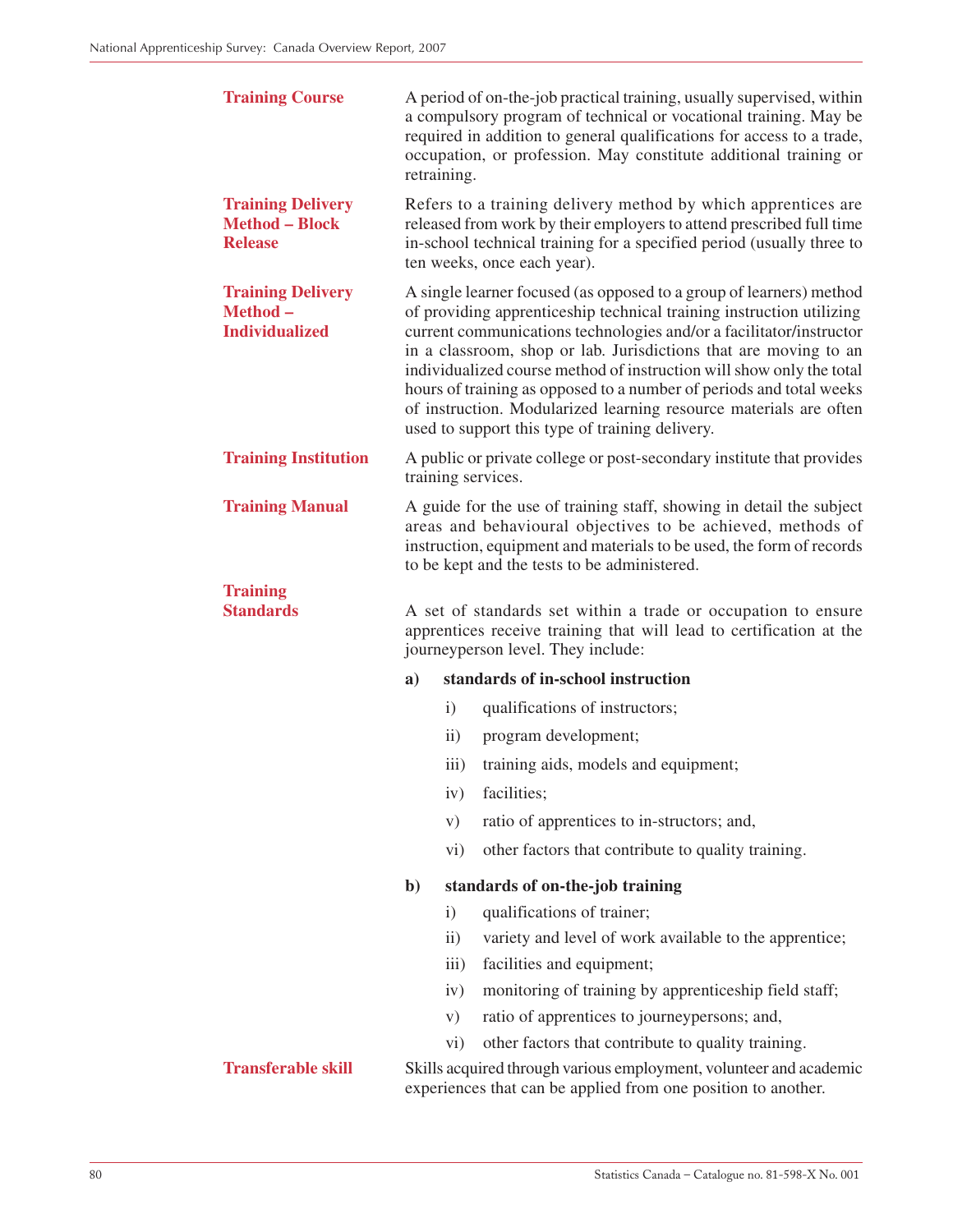| Unit                                    | The basic component of technical training in a given trade. It may<br>provide specific technical or complementary content that is delivered<br>and completed in its entirety within one level of training.                                                                                            |
|-----------------------------------------|-------------------------------------------------------------------------------------------------------------------------------------------------------------------------------------------------------------------------------------------------------------------------------------------------------|
| <b>Unit Outline</b>                     | A document that lists unit learning objectives, detailed content and<br>exam plans.                                                                                                                                                                                                                   |
|                                         |                                                                                                                                                                                                                                                                                                       |
| <b>Validation</b>                       | A process whereby industry, under the guidance of Program<br>Development Officers and through provincial and territorial trade<br>advisory boards/committees, reviews and confirms relevant program<br>material (e.g., occupational analyses and examinations) for validity,<br>content and accuracy. |
| <b>Vocational</b><br><b>Counselling</b> | Engaging in career planning with individuals through a process of<br>informing them about various opportunities for education, training<br>and work.                                                                                                                                                  |
| <b>Voluntary Certification</b>          | A situation in which certification is available in a designated trade,<br>but there is no legislated requirement that apprentices in a trade<br>should be registered, or that workers engaged in the trade should be<br>certified journeypersons.                                                     |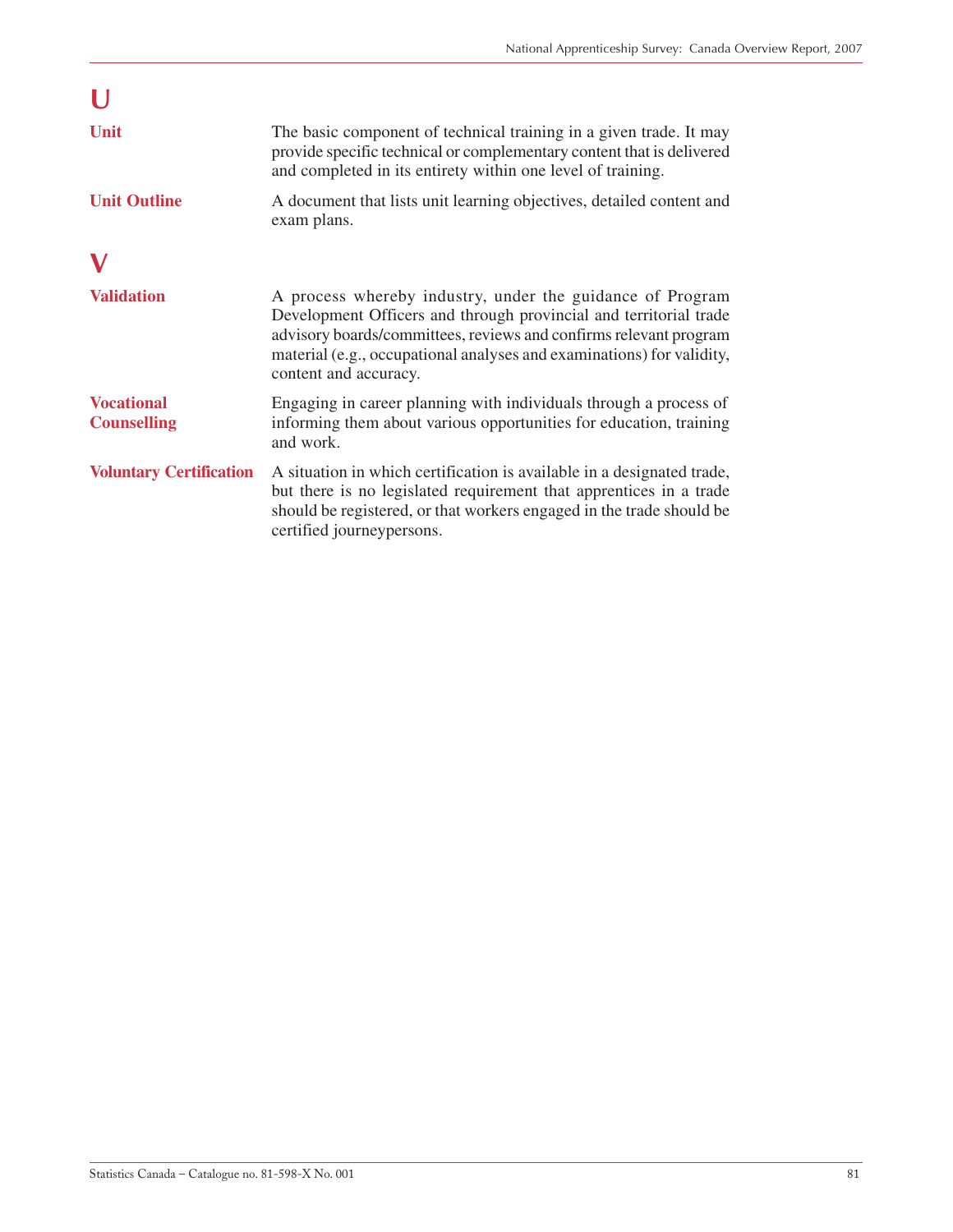# **Appendix 3: Survey methodology**

The National Apprenticeship Survey (NAS) of 2007 is a cross-sectional survey designed to collect data directly from Canadian apprentices. These apprentices were contacted by Statistics Canada between January and May 2007 and responded to a telephone survey conducted on a voluntary basis. It should be noted that the sample represents three specific types of apprentices and not the entire apprentice population and the survey results provides a cross section—a snapshot of all the groups at one point in time.

# **Target population**

For the NAS, a selected person was considered in scope for the survey if he or she had engaged in some apprentice activities between 2000 and 2004. The NAS targeted registered apprentices in the ten provinces and the three territories based on their apprenticeship status and thus are not representative of all apprentices. The three groups of apprentices targeted were:

**Completers:** were identified as such by the 12 jurisdictions<sup>1</sup> and refers to those who had completed their apprenticeship program in either one of the reference years 2002, 2003 and 2004 and were not registered in any apprenticeship training as of December 31st 2004.

**Discontinuers:** were identified as such by the 12 jurisdictions<sup>2</sup> and refers to those who had stopped their apprenticeship program in either one of the reference years 2002, 2003 and 2004 and were not registered in any apprenticeship training as of December 31st 2004.

**Long-term continuers:** were defined as active apprentices as of December  $31<sup>st</sup>$  2004 who registered as apprentices before the year 2000 and who had been registered for more than one and a half the prescribed duration time required to complete their apprenticeship programs in the same trade as 2004. Approximately 19% of the 2004 continuers were long-term continuers

Excluded from the target population are apprentices who were registered in any apprenticeship training as of December 31<sup>st</sup> 2004 and who had within the normal bounds of the prescribed duration for their training. This group represents 81% of all continuers as of 2004.

<sup>1.</sup> Nunavut data was unavailable for the survey.

<sup>2.</sup> Nunavut data was unavailable for the survey.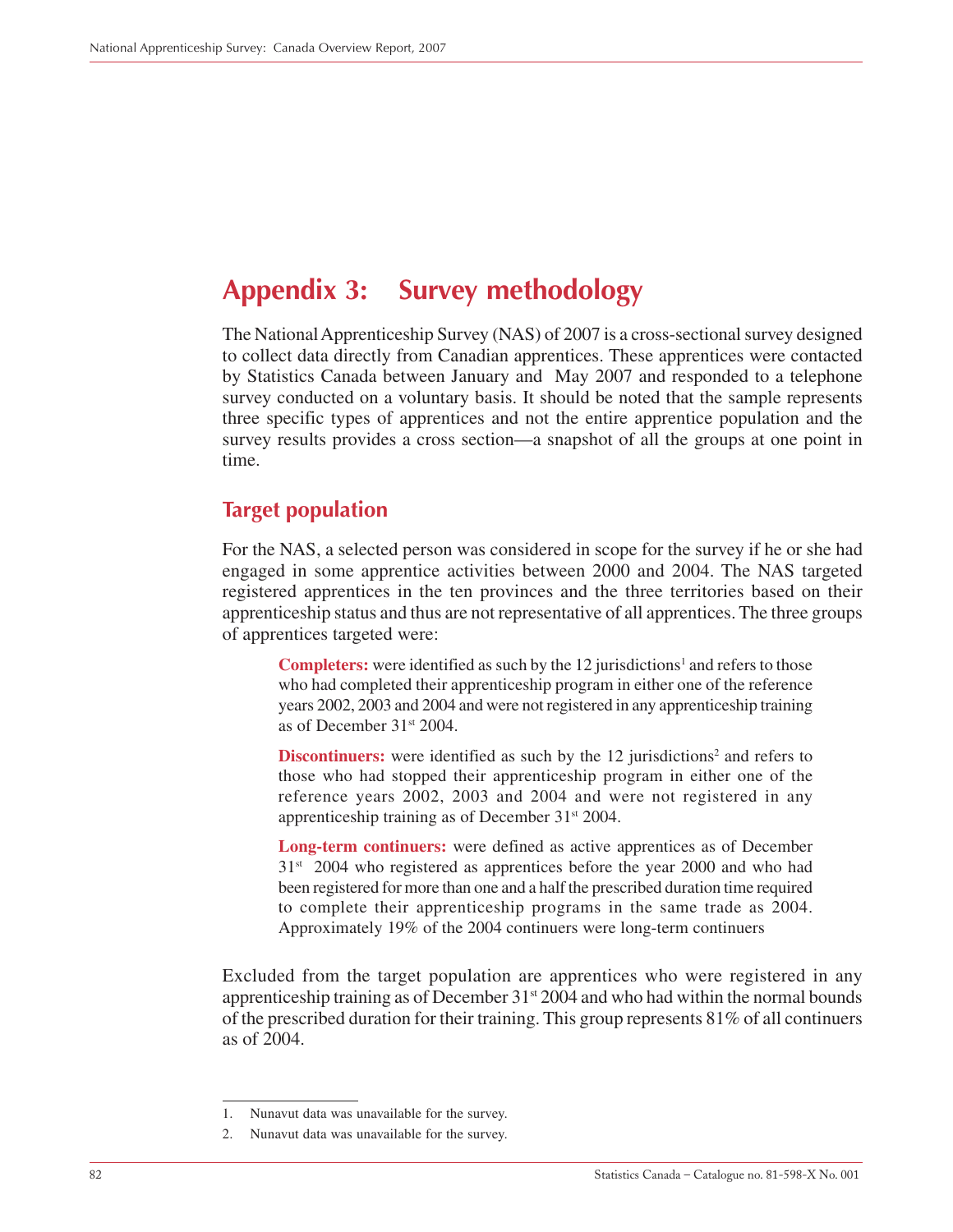The target population was first determined at the stage of frame creation using the definitions above. During data collection, individuals were asked to confirm their apprentice activities as of 2000 and 2004. If their confirmed apprenticeship status did not fall within one of the three target population groups they were considered out-ofscope for the survey.

# **Sample frame**

The survey sampling frame was based on lists of registered apprentices provided by the provincial and territorial jurisdictions for the targeted reference years (2002, 2003 and 2004). These lists contain all necessary information needed for the stratification and selection of the sample such as the status of the apprentice, registration year, trade or training program, apprentice's age and gender. As well, contact information was provided such as the apprentice's address and phone number. A second source of contact information was also provided for some jurisdictions.

An assessment of the sampling frame was conducted to evaluate its coverage and the quality and uniformity of the information for the 12 jurisdictions that provided data. Linking of the apprentices from the three reference years was necessary in order to classify each apprentice in the right status group (long-term continuers, completers or discontinuers) and also to eliminate duplicates within and across jurisdictions.

|                         | <b>Frame status</b>  |            |                      |         |  |  |
|-------------------------|----------------------|------------|----------------------|---------|--|--|
|                         | Long-term continuers | Completers | <b>Discontinuers</b> | Total   |  |  |
| Reporting jurisdictions | number               | number     | number               | number  |  |  |
| Newfoundland            | 2,430                | 545        | 2,255                | 5,230   |  |  |
| Prince Edward Island    | 5                    | 315        | 45                   | 370     |  |  |
| Nova Scotia             | 730                  | 1,245      | 1,110                | 3,085   |  |  |
| New Brunswick           | 365                  | 1,300      | 1,295                | 2,960   |  |  |
| Quebec                  | 12,030               | 7,740      | 12,085               | 31,850  |  |  |
| Ontario                 | 19.650               | 14,410     | 13.740               | 47,795  |  |  |
| Manitoba                | 530                  | 2,160      | 1,635                | 4,325   |  |  |
| Saskatchewan            | 510                  | 2,390      | 2,005                | 4,905   |  |  |
| Alberta                 | 1,800                | 14,240     | 13,005               | 29,045  |  |  |
| <b>British Columbia</b> | 310                  | 6,815      | 8,190                | 15,315  |  |  |
| Yukon                   | 35                   | 65         | 85                   | 190     |  |  |
| North West Territories  | 20                   | 110        | 180                  | 310     |  |  |
| <b>Canada</b>           | 38,405               | 51,340     | 55,630               | 145,375 |  |  |

## **Table A.3.1**

## **Number of apprentices on frame by jurisdiction and frame status**

**Note:** Numbers have been rounded to the nearest five.

# **Sample design**

Three variables were used for the stratification of the survey sample: jurisdiction, apprentice status and main trade groups. There were 12 jurisdictions, three apprentice statuses, and 7 main trade groups. These variables produced a total of 231 strata.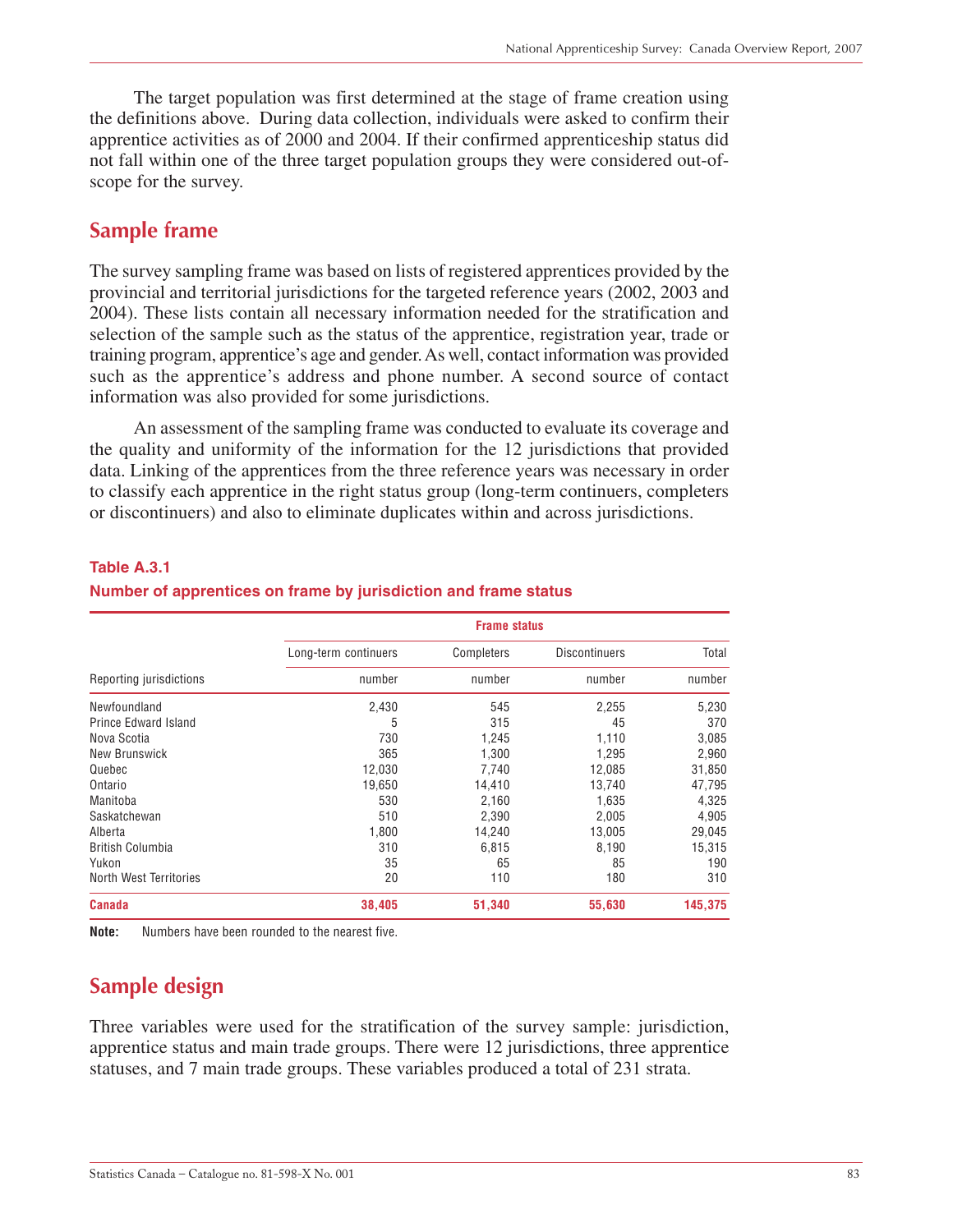A national sample size of at least 30,000 respondents was necessary to provide reliable estimates for each stratum. A minimum sample was allocated to each stratum and the remaining sample was allocated proportionally to the number of apprentices in each stratum. In several strata, a census of apprentices was selected. Moreover, in small provinces and territories, it resulted in selecting a census of apprentices for this jurisdiction.

Within each stratum, a random sample of apprentices was selected. The sample was allocated in seven steps. First, the sample was allocated by final status (expected status at time of collection), then by frame status. Third, allocation of a minimum number of cases by stratum took place followed by determining take-all strata. Fifth, proportional allocation of the remaining cases was applied. Adjustments for tracing and response rates and augmentation for cases with no useful contact information were the two last steps done when allocating the sample.

Shown in the table below is the total number of cases allocated by jurisdictions and frame status, sent to the different regional offices of Statistics Canada to do the survey. It is from this collection sample that the targeted sample of 30,000 respondents is collected in order to reach a minimum precision for all domains of interest (aim of a CV of 33.3% for an estimated proportion of 10% in as many strata as possible and approximately to a CV of 16.6% for an estimated proportion of 25%).

|                           | Long-term continuers | Completers | <b>Discontinuers</b> | Total  |
|---------------------------|----------------------|------------|----------------------|--------|
| Jurisdictions             | number               | number     | number               | number |
| Newfoundland and Labrador | 1,435                | 545        | 1,965                | 3,945  |
| Prince Edward Island      | 5                    | 315        | 45                   | 370    |
| Nova Scotia               | 730                  | 1,245      | 1,110                | 3,085  |
| New Brunswick             | 365                  | 1,300      | 1,295                | 2,960  |
| Quebec                    | 2,855                | 3,180      | 4,820                | 10,850 |
| Ontario                   | 4,510                | 5,635      | 5620                 | 15,760 |
| Manitoba                  | 530                  | 1,335      | 1,635                | 3,500  |
| Saskatchewan              | 510                  | 1,410      | 2,005                | 3,925  |
| Alberta                   | 1,080                | 5,515      | 5,305                | 11,900 |
| <b>British Columbia</b>   | 310                  | 3,035      | 3,770                | 7,110  |
| Yukon                     | 35                   | 65         | 85                   | 190    |
| North West Territories    | 20                   | 110        | 180                  | 310    |
| <b>Canada</b>             | 12,375               | 23,700     | 27,830               | 63,905 |

## **Table A.3.2**

### **Collection sample size by jurisdiction and frame status**

**Notes:** The bolded print figures represent a take-all cell.

Numbers have been rounded to the nearest five.

A much higher than expected out of scope rate was observed in some strata during the first half of collection, consequently, it was decided to add sample to make up for the expected loss of respondents compared to the number expected before collection.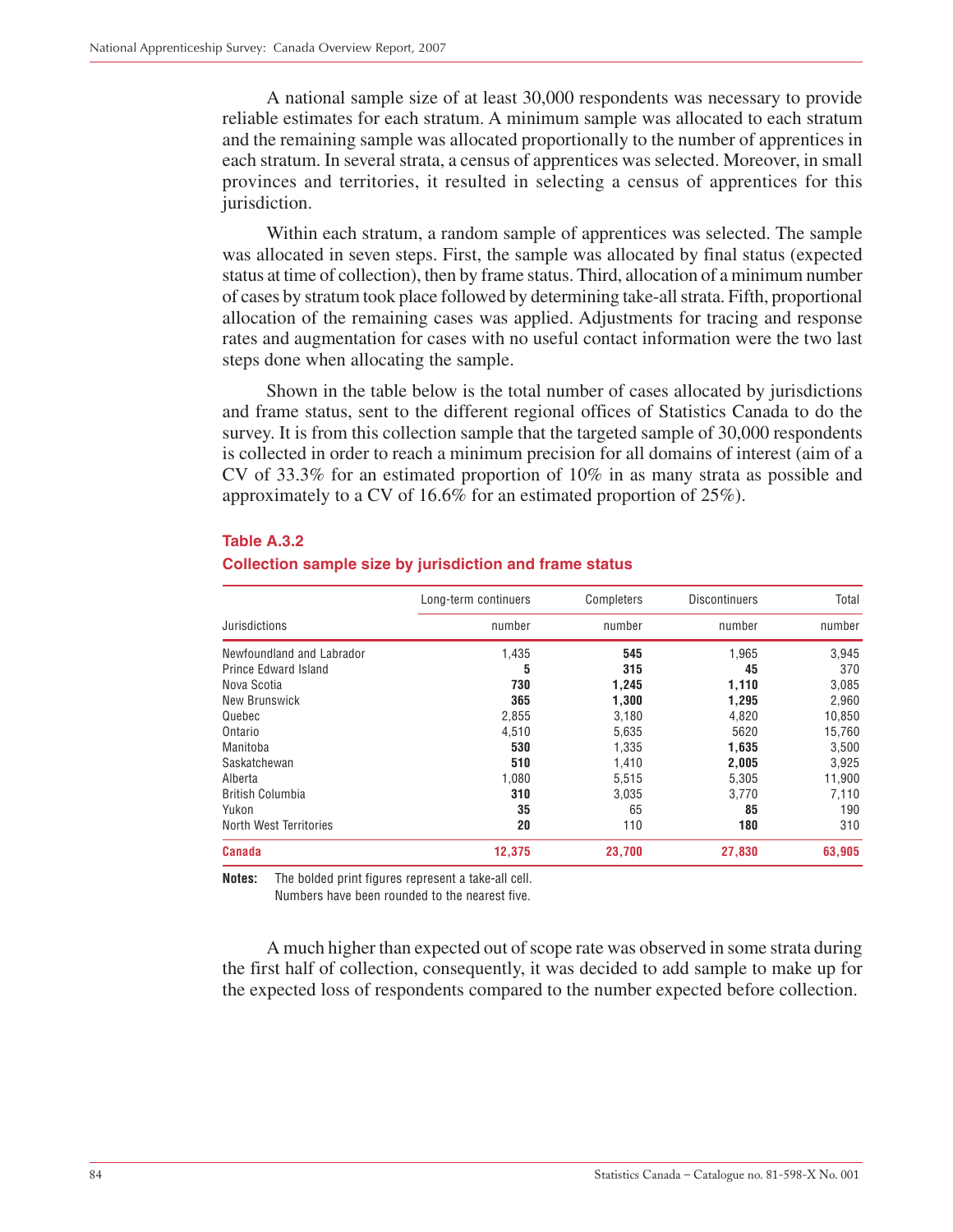## **Table A.3.3**

|                             | Long-term continuers | Completers | <b>Discontinuers</b> | Total  |
|-----------------------------|----------------------|------------|----------------------|--------|
| Jurisdictions               | number               | number     | number               | number |
| Newfoundland                | 1,825                | 545        | 2,250                | 4,620  |
| <b>Prince Edward Island</b> | 0                    | 315        | 45                   | 365    |
| Nova Scotia                 | 730                  | 1,245      | 1,110                | 3,085  |
| New Brunswick               | 365                  | 1,300      | 1,295                | 2,960  |
| Quebec                      | 3,615                | 3,180      | 4,820                | 11,610 |
| Ontario                     | 7,010                | 5,635      | 5,620                | 18,260 |
| Manitoba                    | 530                  | 1,335      | 1,635                | 3,500  |
| Saskatchewan                | 510                  | 1,410      | 2,005                | 3,925  |
| Alberta                     | 1,080                | 5,515      | 5,305                | 11,900 |
| British Columbia            | 310                  | 3,035      | 3,770                | 7,110  |
| Yukon                       | 35                   | 65         | 85                   | 190    |
| North West Territories      | 20                   | 110        | 180                  | 310    |
| <b>Total</b>                | 16,020               | 23,700     | 28,115               | 67,835 |

## **Allocation of the raw sample by jurisdiction after additional sample (based on the frame status)**

**Note:** The bolded print figures represent a take-all cell.

The final number of cases sent to collection is 67,070.

# **Response rates**

Survey response rates help to measure the effectiveness of the population being sampled and the collection process as well as being good indicators of the quality of the estimates produced. The table below shows the response rate at collection of NAS, at the national level as well as at the jurisdictional level.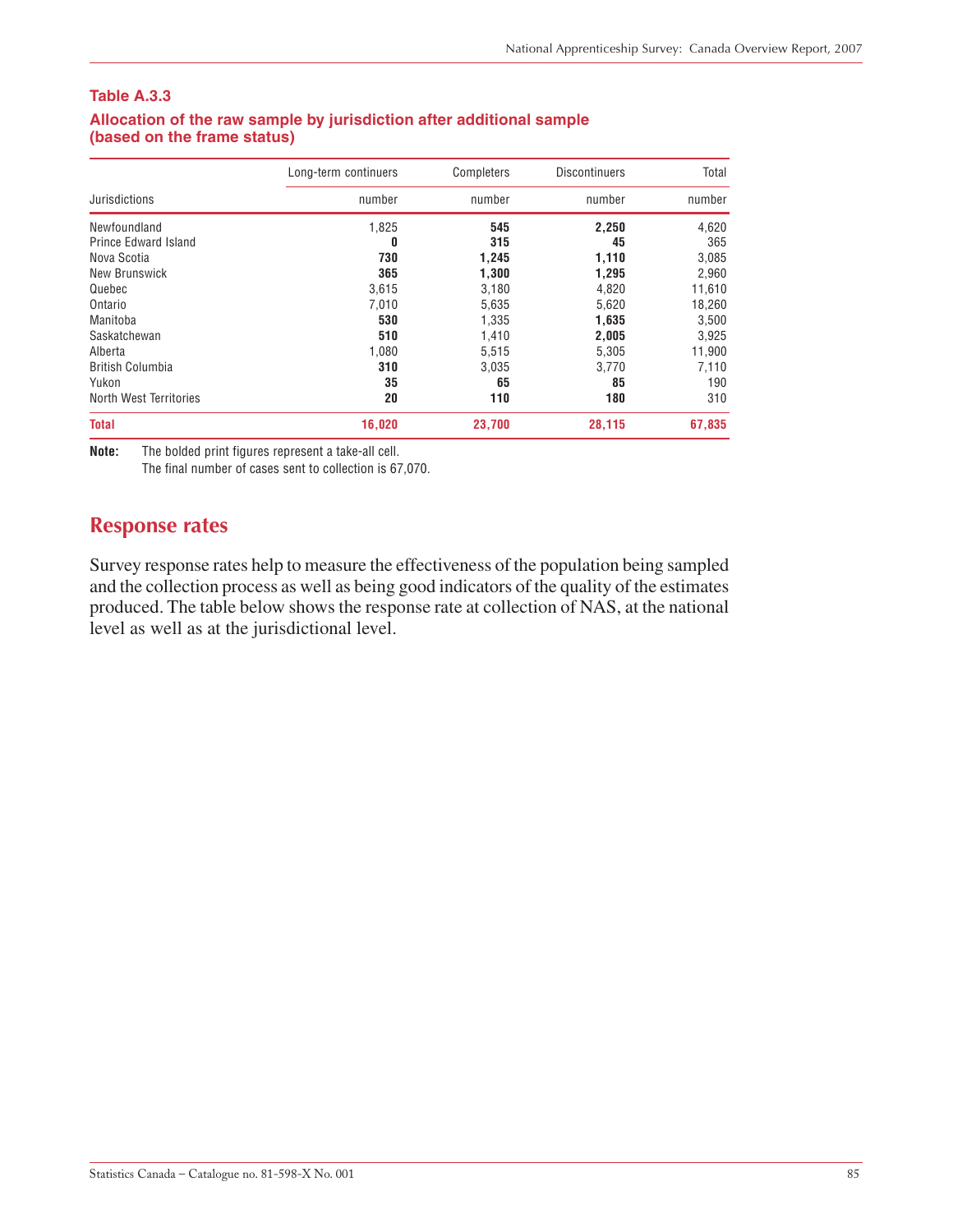#### **Table A.3.4**

#### **Response rates by province and territory and frame status for National Apprenticeship Survey, 2007**

|                                  | Total sample | Responding  | Response rate |
|----------------------------------|--------------|-------------|---------------|
|                                  | size         | apprentices | at collection |
| Jurisdictions by frame status    | number       | number      | percent       |
| <b>Newfoundland and Labrador</b> | 4,624        | 1,531       | 42.7          |
| Long-term continuers             | 1,826        | 652         | 46.3          |
| Completers                       | 544          | 365         | 71.0          |
| <b>Discontinuers</b>             | 2,254        | 514         | 30.9          |
| <b>Prince Edward Island</b>      | 364          | 201         | 68.6          |
| Long-term continuers             | 2            | 1           | 100.0         |
| Completers                       | 317          | 178         | 69.8          |
| <b>Discontinuers</b>             | 45           | 22          | 59.5          |
| <b>Nova Scotia</b>               | 3,084        | 1,818       | 73.1          |
| Long-term continuers             | 729          | 467         | 77.6          |
| Completers                       | 1,247        | 912         | 79.1          |
| <b>Discontinuers</b>             | 1,108        | 439         | 60.0          |
| <b>New Brunswick</b>             | 2,960        | 1,696       | 66.2          |
| Long-term continuers             | 364          | 228         | 66.1          |
| Completers                       | 1,302        | 985         | 78.9          |
| <b>Discontinuers</b>             | 1,294        | 483         | 49.9          |
| <b>Quebec</b>                    | 11,612       | 5,815       | 63.2          |
| Long-term continuers             | 3,614        | 1,934       | 69.9          |
| Completers                       | 3,179        | 2,088       | 72.5          |
| <b>Discontinuers</b>             | 4,819        | 1,793       | 50.4          |
| <b>Ontario</b>                   | 18,261       | 7,237       | 49.2          |
| Long-term continuers             | 7,010        | 1,804       | 36.4          |
| Completers                       | 5,633        | 3,647       | 68.8          |
| <b>Discontinuers</b>             | 5,618        | 1,786       | 40.2          |
| <b>Manitoba</b>                  | 3,500        | 1,758       | 58.3          |
| Long-term continuers             | 528          | 279         | 62.3          |
| Completers                       | 1,336        | 922         | 71.8          |
| <b>Discontinuers</b>             | 1,636        | 557         | 43.4          |
| <b>Saskatchewan</b>              | 3,925        | 1,918       | 55.1          |
| Long-term Continuers             | 509          | 284         | 61.6          |
| Completers                       | 1,412        | 916         | 67.5          |
| <b>Discontinuers</b>             | 2,004        | 718         | 43.3          |
| <b>Alberta</b>                   | 11,900       | 5,534       | 50.8          |
| Long-term continuers             | 1,079        | 700         | 67.0          |
| Completers                       | 5,517        | 3,333       | 62.5          |
| <b>Discontinuers</b>             | 5,304        | 1,501       | 33.2          |
| <b>British Columbia</b>          | 7,112        | 2,860       | 45.8          |
| Long-term continuers             | 309          | 149         | 51.2          |
| Completers                       | 3,033        | 1,708       | 59.6          |
| <b>Discontinuers</b>             | 3,770        | 1,003       | 32.5          |
| Yukon                            | 189          | 78          | 44.1          |
| Long-term continuers             | 35           | 13          | 39.4          |
| Completers                       | 67           | 40          | 60.6          |
| <b>Discontinuers</b>             | 87           | 25          | 32.1          |
| <b>Northwest Territories</b>     | 310          | 126         | 42.7          |
| Long-term continuers             | 19           | 4           | 22.2          |
| Completers                       | 112          | 63          | 57.3          |
| Discontinuers                    | 179          | 59          | 35.3          |
| <b>Canada</b>                    | 67,841       | 30,572      | 53.7          |
| <b>Long-term continuers</b>      | 16,024       | 6,515       | 52.6          |
| <b>Completers</b>                | 23,699       | 15,157      | 67.7          |
| <b>Discontinuers</b>             | 28,118       | 8,900       | 40.1          |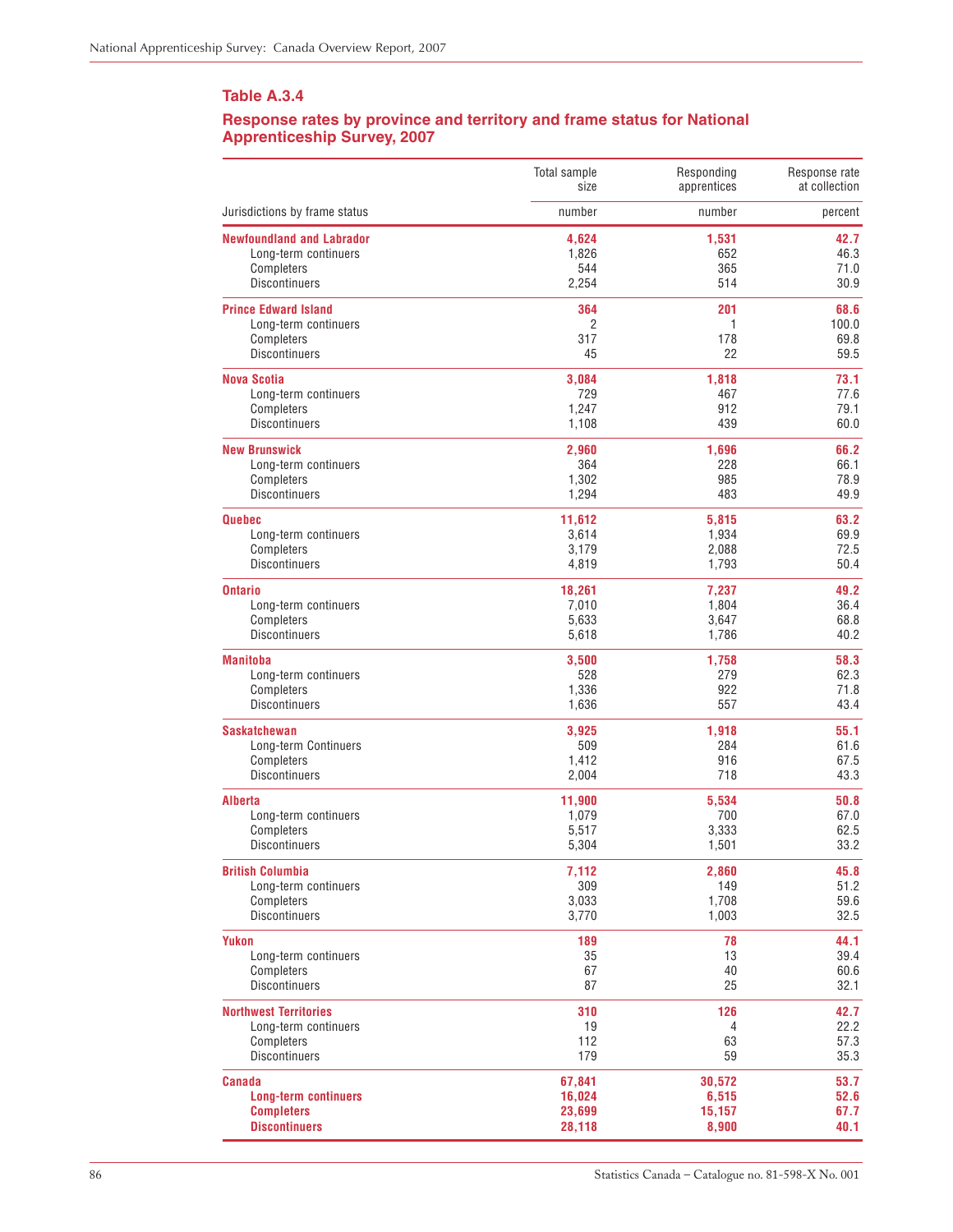# **Estimation and weighting**

The principle behind estimation in a probability sample such as the NAS is that each person in the sample "represents", besides himself or herself, several other persons not in the sample. In order to have estimates produced from survey data being representative of the target population, a weight is given to each person who responded to the survey questions. This weight corresponds to the number of persons represented by the respondent for the target population. The weighting phase is a step which calculates, for each record, what this number is. This weight appears on the micro data file, and **must** be used to derive meaningful estimates from the survey.

For weighting purpose, this survey can be seen as a two-phase survey. The first phase corresponds to the selection of the sample and the responding units correspond to the second phase sample. The first phase weight is the inverse of the probability of selection of the apprentice. This first phase weight is then multiplied by a second phase adjustment factor. For the purpose of the second phase adjustment, response homogeneous groups (RHG) are created based on the characteristics of the respondents and the non-respondents. The adjustment factor is simply the inverse of the observed weighted response rate in each RHG.

For variance estimation, the two-phase approach of the Generalized Estimation System (GES) was used.

# **Data accuracy**

While considerable effort is made to ensure high standards throughout the collection and processing of date, the resulting estimates are inevitably subject to a certain degree of error. There are two major types of error: non-sampling and sampling.

Non-sampling errors may result from frame imperfections and non-responses. A large proportion of apprentices (25.9%) in the sample were found to be out-of-scope (no apprentice activities during the target reference period) due to the frame imperfection. They were out-of-scope because they said they never been an apprentice or they had been an apprentice but not within the targeted reference years. Provincial/territorial out-of-scope rates ranged from 10% to 40%. The out-of-scope rate was 7.8% for completers, 35% for long-term continuers and 39.3% for discontinuers.